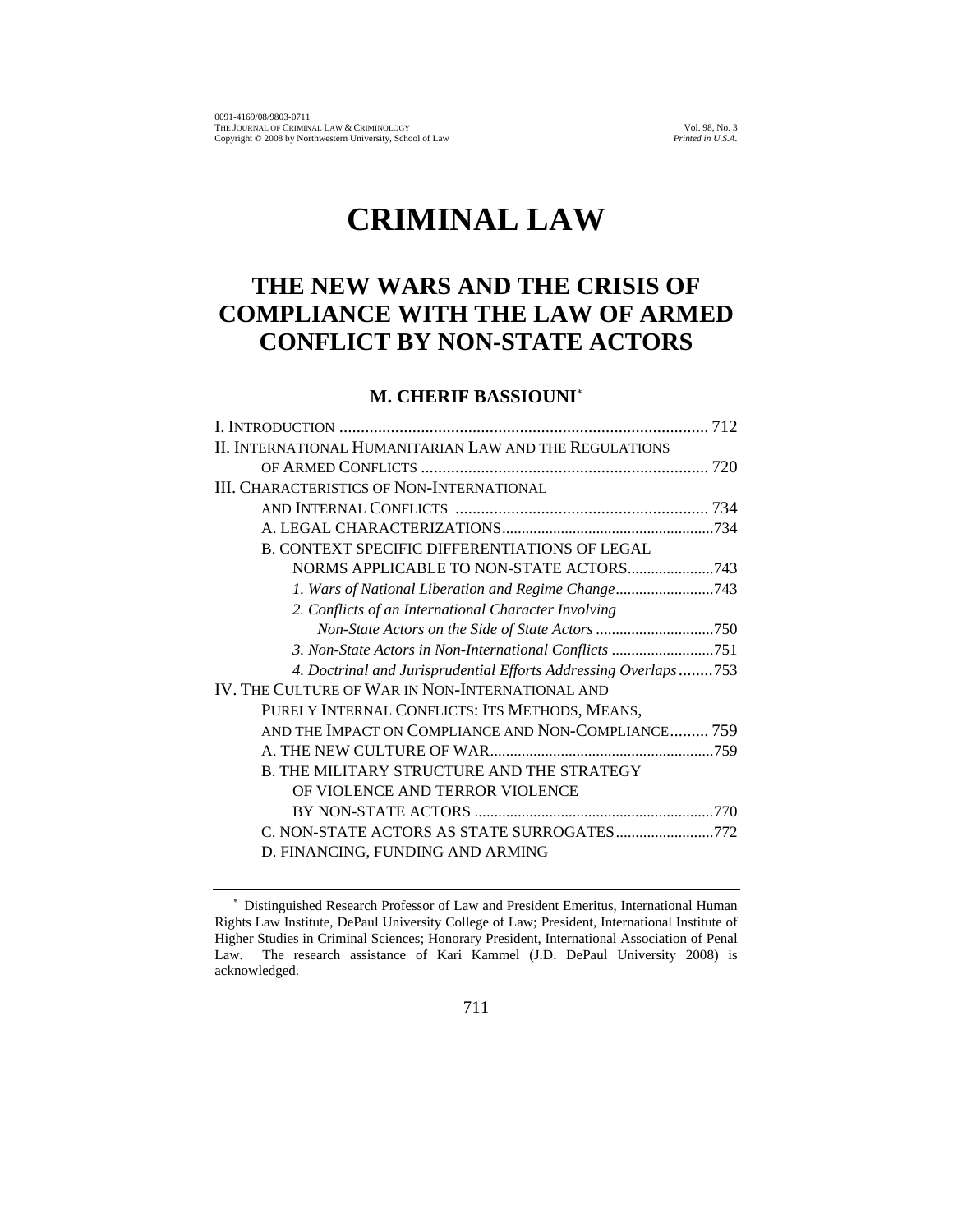#### 712 *M. CHERIF BASSIOUNI* [Vol. 98

| V. FACTORS ENHANCING AND DETRACTING FROM COMPLIANCE |  |
|-----------------------------------------------------|--|
|                                                     |  |
|                                                     |  |
|                                                     |  |
|                                                     |  |
|                                                     |  |
| E. CRIMINOLOGICAL FACTORS—                          |  |
| <b>COMPLIANCE/DETERRENCE</b>                        |  |
|                                                     |  |
| F. POLITICAL CONSIDERATIONS: THE POLITICAL QUICK    |  |
|                                                     |  |
|                                                     |  |
|                                                     |  |

#### I. INTRODUCTION

Since the end of World War II, an estimated 250 conflicts have taken place on almost every continent in the world, resulting in estimated casualties ranging from seventy million to 170 million, most of whom were non-combatants.<sup>1</sup> Almost no region of the world has been spared the human and material devastation resulting from violations of International Humanitarian Law  $(HIL)^2$  by state as well as non-state actors, notwithstanding the fact that such violations are contrary to the professed fundamental values and beliefs of most of those engaged in these conflicts.<sup>3</sup>

<sup>&</sup>lt;sup>1</sup> See M. CHERIF BASSIOUNI, CRIMES AGAINST HUMANITY IN INTERNATIONAL CRIMINAL LAW 45, 513, 570 (2d rev. ed. 1999) [hereinafter CRIMES AGAINST HUMANITY]; M. CHERIF BASSIOUNI, INTRODUCTION TO INTERNATIONAL CRIMINAL LAW 495 (2003); Jennifer Balint, *The Place of Law in Addressing Internal Regime Conflicts*, 59 LAW & CONTEMP. PROBS. 103, 103-104 (1996); M. Cherif Bassiouni, *Accountability for Violations of International Humanitarian Law and Other Serious Violations of Human Rights*, *in* POST-CONFLICT JUSTICE 6 (M. Cherif Bassiouni ed., 2002) [hereinafter *Accountability for Violations of International Humanitarian Law*]; *see also* PROJECT PLOUGHSHARES, ARMED CONFLICT REPORT 2007 (2007) (providing the current ongoing conflicts), *available at*  http://www.ploughshares.ca/libraries/ACRText/ACR-TitlePageRev.htm#Preface (last visited Sept. 8, 2008).

While it is difficult to allocate the casualties that occur in all of these types of conflicts as between state and non-state actors, an estimate based on the research leads to the conclusion that the majority of these casualties have been caused by state actors.<br><sup>2</sup> The term includes genocide, crimes against humanity, and war crimes. M. Cherif

Bassiouni, *The Normative Framework on International Criminal Law: Overlaps, Gaps, and Ambiguities in Contemporary International Law, in I INTERNATIONAL CRIMINAL LAW ch. 4.8* (M. Cherif Bassiouni ed., 2008).

 $<sup>3</sup>$  The issue is not one of values within the societies where these violations occur, but</sup> whether or not these values extend to other social groups and whether the legitimacy of a given group engaged in the process of violence trumps the legality of the means enforced,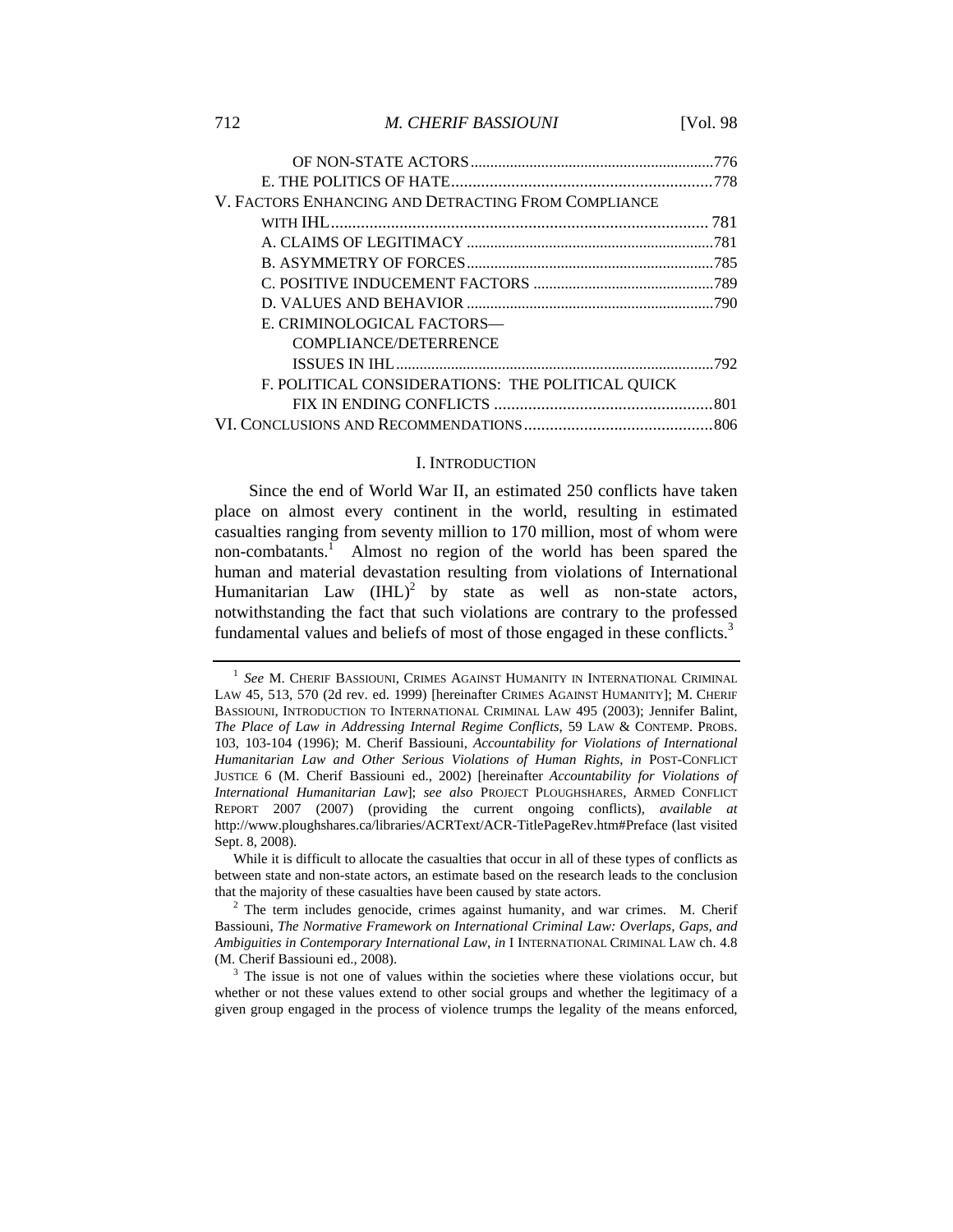A number of research organizations, including the Carnegie Endowment for International Peace, SIPRI, PIOOM, International Human Rights Law Institute, and others, have attempted to identify the number of conflicts of a non-international character and the level of victimization that has resulted in these conflicts.<sup>4</sup> These research projects, however, seldom distinguish between groups of non-state actors who engage in armed conflicts that are legally characterized as international, non-international, or purely internal armed conflicts.<sup>5</sup> A number of legal consequences derive

<sup>5</sup> Some armed conflicts are in part international and in part non-international; some mutate from non-international to international; and some, like "wars of national liberation" in the context of colonialism and settler regimes, covered by Article 1(4) of Additional Protocol I to the Geneva Conventions of 12 August 1949 Relating to the Protection of Victims of International Armed Conflicts, are deemed to be of an international character, even though one set of combatants are non-state actors. In light of the phenomena during the 1960s and 1970s of colonies rising up against their colonial powers, Protocol I defined conflicts of this type as "wars of national liberation" and thereby categorized them as international conflicts for purposes of Protocol I. Article 1(4) states:

 The situations referred to in the preceding paragraph include armed conflicts in which peoples are fighting against colonial domination and alien occupation and against racist regimes in the exercise of their right of self-determination, as enshrined in the Charter of the United Nations and the Declaration on Principles of International Law concerning Friendly Relations and Cooperation among States in accordance with the Charter of the United Nations.

Protocol I Additional to the Geneva Conventions of 12 Aug. 1949 (Relating to the Protection of Victims of International Armed Conflicts), Dec. 12, 1977, U.N. Doc. A/32/144 Annex I, *reprinted in* 16 I.L.M. 1391 (1977) [hereinafter Geneva Convention Protocol I].

 Internal revolutionary activities designed to achieve regime change within the national context seek to achieve the breakup of the state and the establishment of one or more independent states; other forms of violent internal disturbances are not covered. For discussion on self-determination, see U.N. Charter art. 1(2); HURST HANNUM, AUTONOMY, SOVEREIGNTY, AND SELF-DETERMINATION: THE ACCOMMODATION OF CONFLICTING RIGHTS (1996); S. James Anaya, *A Contemporary Definition of the International Norm of Self-Determination*, 3 TRANSNAT'L L. & CONTEMP. PROBS. 131-64 (1993); M. Cherif Bassiouni, *"Self-determination" and the Palestinians*, 65 AM. J. INT'L L. 31 (1971). Thus, they do not benefit from the status of POW. LINDSAY MOIR, THE LAW OF INTERNAL ARMED CONFLICT

thus rationalizing or justifying the commission of these violations. *See* M. Cherif Bassiouni, *Legal Controls of International Terrorism: A Policy-Oriented Perspective*, 43 HARV. INT'L L.J. 83 (2002) [hereinafter *Legal Controls of International Terrorism*]; M. Cherif Bassiouni, *"Terrorism": Reflections on Legitimacy and Policy Considerations*, *in* VALUES & VIOLENCE: INTANGIBLE ACTS OF TERRORISM (Wayne McCormack ed., University of Utah, forthcoming 2008); M. Cherif Bassiouni, *Terrorism: The Persistent Dilemma of Legitimacy*, 36 CASE W.

RES. J. INT'L L. 299 (2004). 4 Carnegie Endowment for International Peace, http://www.carnegieendowment.org/ (last visited Sept. 8, 2008); International Human Rights Law Institute, www.law.depaul.edu/centers\_institutes/ihrli/ (last visited Sept. 8, 2008) [hereinafter IHRLI]; Research Program on Root Causes of Human Rights Violations, http://www.goalsforamericans.org/gallery/v/maps/atf\_world\_conf\_map.pdf.html (last visited Sept. 1, 2008) [hereinafter PIOOM]; Stockholm International Peace Research Institute, http://www.sipri.org/ (last visited Sept. 8, 2008) [hereinafter SIPRI]; *see also supra* note 1.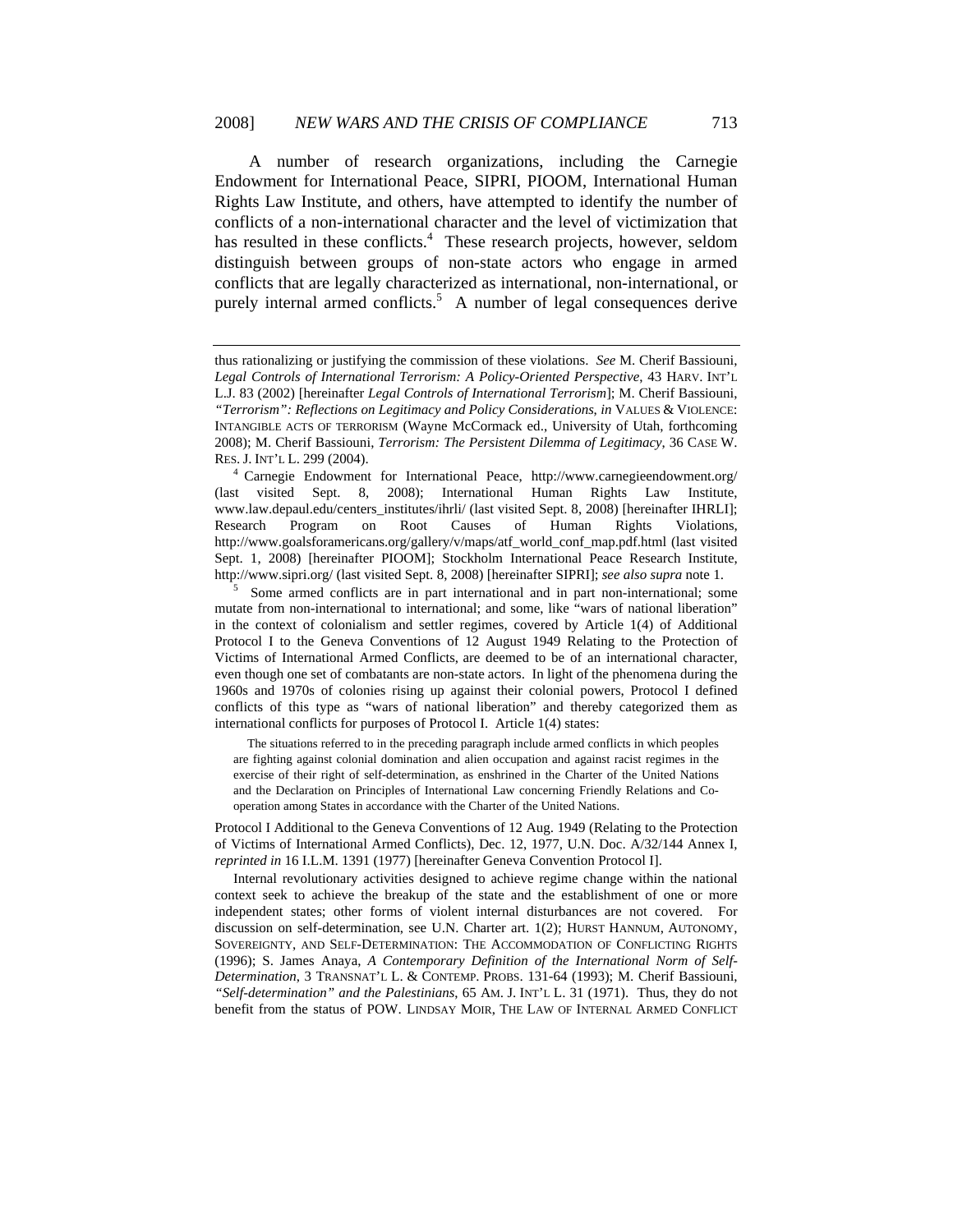from these characterizations that impact on compliance with the norms of IHL, and in turn affect the levels of victimization occurring in these conflicts.

After World War II, the culture of war changed and a new generation of means and methods of warfare emerged, which extends until now. This development raises questions about the continued validity of classic assumptions underlying what is interchangeably called the Law of Armed Conflict, the Laws of War, and International Humanitarian Law. The invalidation by the new wars of the assumptions raises the question of whether these "laws" are still relevant.<sup>6</sup>

Three factors command consideration with respect to compliance by non-state actors. The first is that non-state actors in conflicts of a noninternational or purely internal character are almost always in an asymmetrical relationship to the strength and resources of the governments that they oppose. This asymmetry puts them at a military disadvantage that precludes them from fighting a significantly more powerful opponent with the same limitations on means and methods of warfare. In fact, this

 There is a serious question as to whether crimes against humanity and genocide apply to non-state actor groups or whether it is necessary to have a state policy. By their very nature crimes against humanity and genocide are the product of state action. Nevertheless, in the last 50 years, non-state actors have committed these crimes. International criminal law has not developed along these lines. For example, genocide is still a crime committed by states or state policy even though decided and carried out by individuals. Torture under the 1984 Convention Against Torture and Other Cruel, Inhuman, or Degrading Treatment or Punishment is limited to states. Annex, G.A. Res. 39/46, U.N. Doc. A/39/51 (Dec. 10, 1984) [hereinafter Convention Against Torture]. For a position supporting the requirement of state policy under contemporary customary international law, see BASSIOUNI, CRIMES AGAINST HUMANITY, *supra* note 1. The ICTY in *Prosecutor v. Kunarac et al.* held that no such requirement existed. Case No. IT-96-23-T, Judgement (June 12, 2002). Regrettably their position, which cited a number of authorities, is unfounded since the authority they relied upon does not support that proposition. For a discussion of that case in contrast to my position, see William A. Schabas, *Crimes Against Humanity: The State Plan or Policy Element*, *in* THE THEORY AND PRACTICE OF INTERNATIONAL CRIMINAL LAW: ESSAYS IN HONOR OF M. CHERIF BASSIOUNI (Leila Nadya Sadat & Michael P. Scharf eds., 2008), at 347 [hereinafter THEORY AND PRACTICE OF INTERNATIONAL CRIMINAL LAW]. *See generally* LARRY MAY, CRIMES AGAINST HUMANITY: A NORMATIVE ACCOUNT (2005); GEOFFREY ROBERTSON, CRIMES AGAINST HUMANITY: THE STRUGGLE FOR GLOBAL JUSTICE (W. W. Norton 2006); WILLIAM A. SCHABAS, GENOCIDE IN INTERNATIONAL LAW: THE CRIMES OF CRIMES

(2000).  $\frac{6}{6}$  One author even argues that consensual rules of war should be developed as in the case of contracts. *See* Robert A. Shoan, *Prologue to a Voluntarist War Convention*, 106 MICH. L. REV. 443 (2007).

<sup>(2002);</sup> LIESBETH ZEGVELD, THE ACCOUNTABILITY OF ARMED OPPOSITION GROUPS IN INTERNATIONAL LAW 106-10 (2002); Jann K. Kleffner, *From 'Belligerents' to 'Fighters' and Civilians Directly Participating in Hostilities - On The Principle of Distinction in Non-International Armed Conflicts One Hundred Years After the Second Hague Peace Conference*, 54 NETHERLANDS INT'L L. REV. 315, 322 (2007).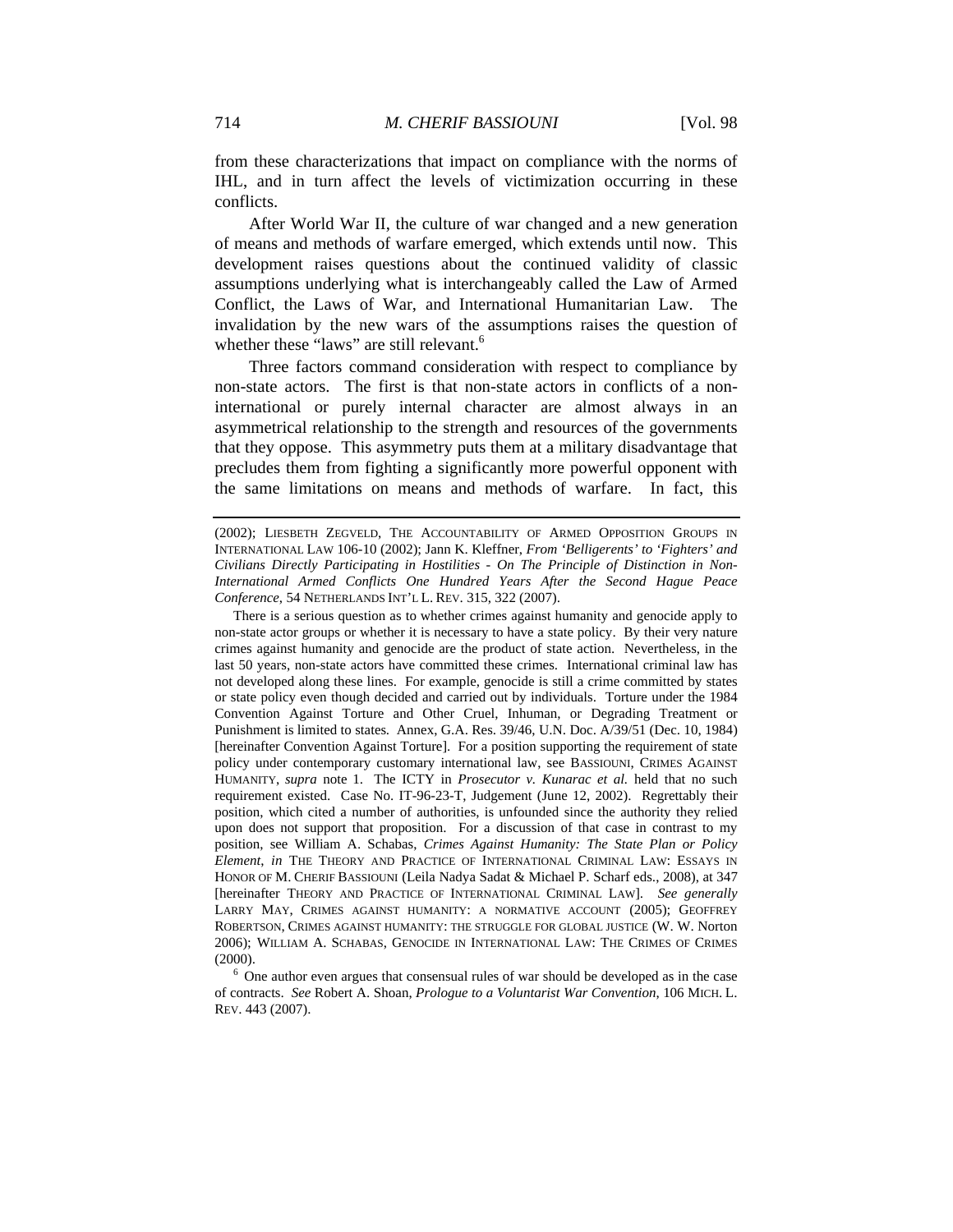asymmetry compels them to resort to unconventional and unlawful means and methods of warfare as the only way to redress the military and economic imbalance they face. Without sufficient incentives for non-state actors to comply with IHL, the asymmetry of power mentioned above necessarily leads to non-compliance. The second factor is that unlike conventional armies, non-state actors operate as militias or bands with little or no military training, little or no command and control structure, and little or no internal discipline or other system of social control likely to enhance compliance. The third factor is that non-state actors have no expectation of accountability for their non-compliance. Combined, all three factors, coupled with whatever other contextual political factors that may exist in a given conflict, make voluntary compliance by non-state actors aleatory.<sup>7</sup>

Non-international and internal conflicts since World War II evidence the participation of a wide range of groups that had not historically participated in armed conflicts,<sup>8</sup> the latter having been the monopoly of states $\degree$  and thus essentially involving conventional armies.<sup>10</sup>

The term non-state actor is applied to non-governmental groups who directly or indirectly engage in support of non-governmental combatants in non-international and purely internal conflicts. These groups take a variety of forms, including:

 (1) Regularly constituted groups of combatants with a military command structure and a political structure;<sup>11</sup>

EMMERICH DE VATTEL, III THE LAW OF NATIONS ch. XVIII § 293 (digital ed. 1999), http://www.constitution.org/vattel/vattel\_03.htm.

 $7$  In a prescient observation dating back to 1760, Emmerich de Vattel stated:

A civil war breaks the bands of society and government, or at least it suspends their force and effect; it produces in the nation two independent parties, considering each other enemies, and acknowledging no common judge: therefore of necessity these two parties must, at least for a time, be considered as forming two separate bodies, two distinct people, though one of them may be in the wrong in breaking the continuity of the state, to rise up against lawfully authority, they are not the less divided in fact; besides, who shall judge them? Who shall pronounce on which side the right or the wrong lies? On earth they have no common superior. Thus they are in the case of two nations, who having a dispute which they cannot adjust, are compelled to decide it by force of arms. Things being thus situated, it is very evident that the common law of war, those maxims of humanity, moderation and probity . . . are in civil wars to be observed by both sides.

 $8$  These groups may not be subject to IHL, but they remain subject to the prohibitions on genocide and crimes against humanity, as well as to other relevant international criminal law

conventions. They are also subject to domestic criminal law. *See* Kleffner, *supra* note 5.<br><sup>9</sup> See Kleffner, *supra* note 5, at 322.<br><sup>10</sup> GEOFFREY BEST, HUMANITY IN WARFARE (1980); GEOFFREY BEST, WAR AND LAW<br>SINCE 1945 (

<sup>&</sup>lt;sup>11</sup> The existence or absence of a command structure in non-state actor militias is probably the most significant factor affecting their level of compliance with IHL. Moreover, an important distinguishing characteristic of these groups is the almost total control by the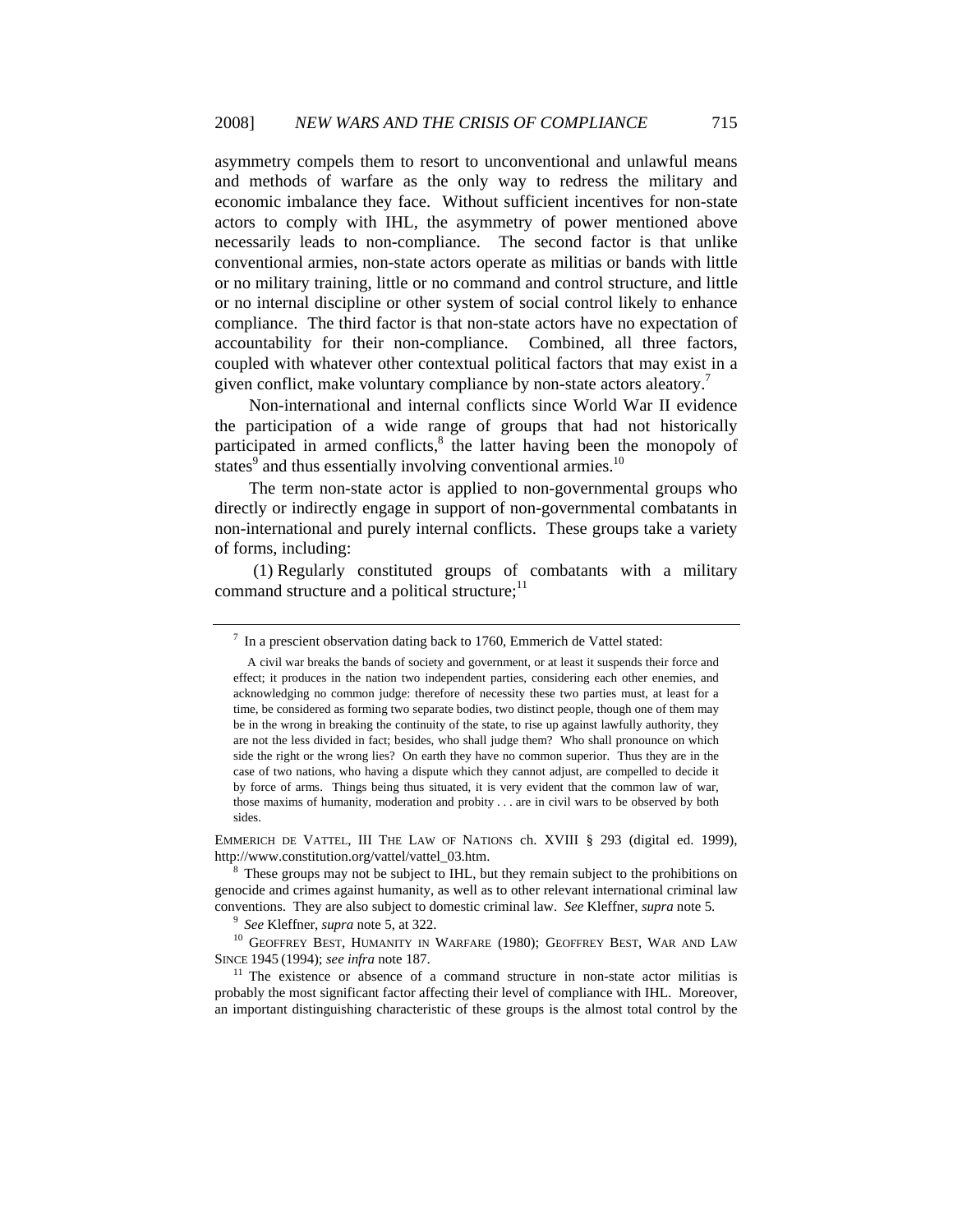(2) Non-regularly constituted groups of combatants with or without a command structure and with or without a political hierarchical structure;

(3) Spontaneously gathered groups who engage in combat or who engage in sporadic acts of collective violence with or without a command structure and with or without political leadership;

(4) Mercenaries acting as an autonomous group or as part of other groups of combatants; and

(5) Expatriate volunteers who engage for a period of time in combat or in support of combat operations, either as separate units or as part of duly constituted or ad hoc units.<sup>12</sup>

These groups also include dual-purpose groups that engage in combat, as well as pursue other activities relating to their cause.<sup>13</sup> This includes: (1)

 However, the situation among African groups other than those involved in decolonization has been different. *See* 1 UNDERSTANDING CIVIL WAR: EVIDENCE AND ANALYSIS, AFRICA (Paul Collier & Nicholas Sambanis eds., 2005); 2 UNDERSTANDING CIVIL WAR: EVIDENCE AND ANALYSIS, EUROPE, CENTRAL ASIA, AND OTHER REGIONS (Paul Collier & Nicholas Sambanis eds., 2005). Their structure is more akin to what in other societies would be called gangs because they are characterized by the control of an absolute leader who has powers of life and death over its members, who is not subject to any limitations, and whose subordinates are simply expected to carry out orders with total obedience. Notwithstanding the range of differences in command structure, these groups are different from conventional military structure in that there is effectively no control by reason of a command structure. That structure is essentially designed to carry out the orders of the military leader or the leader of the movement. It is precisely because of the absence of a command and control system that violations of IHL are products of the military leader's unilateral decision making, as is discussed below. The absence of a command and control system, to be distinguished from merely having a command structure, coupled with the characteristic impunity of the military leader and the movement's political leader (if they are different), enhances the incentive to commit violations of IHL.<br><sup>12</sup> This was the case with the conflict in the former Yugoslavia, where some militias

acted as organized crime groups. Final Report of the Commission of Experts Established pursuant to Security Council Resolution 780, U.N. Doc. S/1994/674 (May 27, 1994) [hereinafter U.N. Final Report]; Annexes to U.N. Final Report, U.N. Doc. S/1994/674/Add.2 at Annexes I (Dec. 28, 1994) (military structure). 13 *Supra* note 12.The term *non-state actor* has traditionally been applied to groups

directly involved in the armed conflicts, but it should extend to those who support such conflicts by aiding or abetting irregularly constituted armed forces, provide arms and

leader of the movement as a whole, the leader of the military apparatus, or the commander of a given military unit over the fighters in these groups. Because such leaders and commanders have unquestioned power of life and death over the fighters, it can hardly be expected that the latter will oppose their orders even when they clearly constitute violations of IHL. The more a given group seeks to emulate army structure, the more likely it is to have a command structure with the same characteristics. For example, the Vietcong in their struggle for national liberation against colonial forces, at first the French and then the United States, evolved into the conventional structure of almost all armies in the world. The Fuerzas Armadas Revolucionarias de Colombia (FARC) in Colombia has, from its inception, established a command structure similar to that of a conventional army.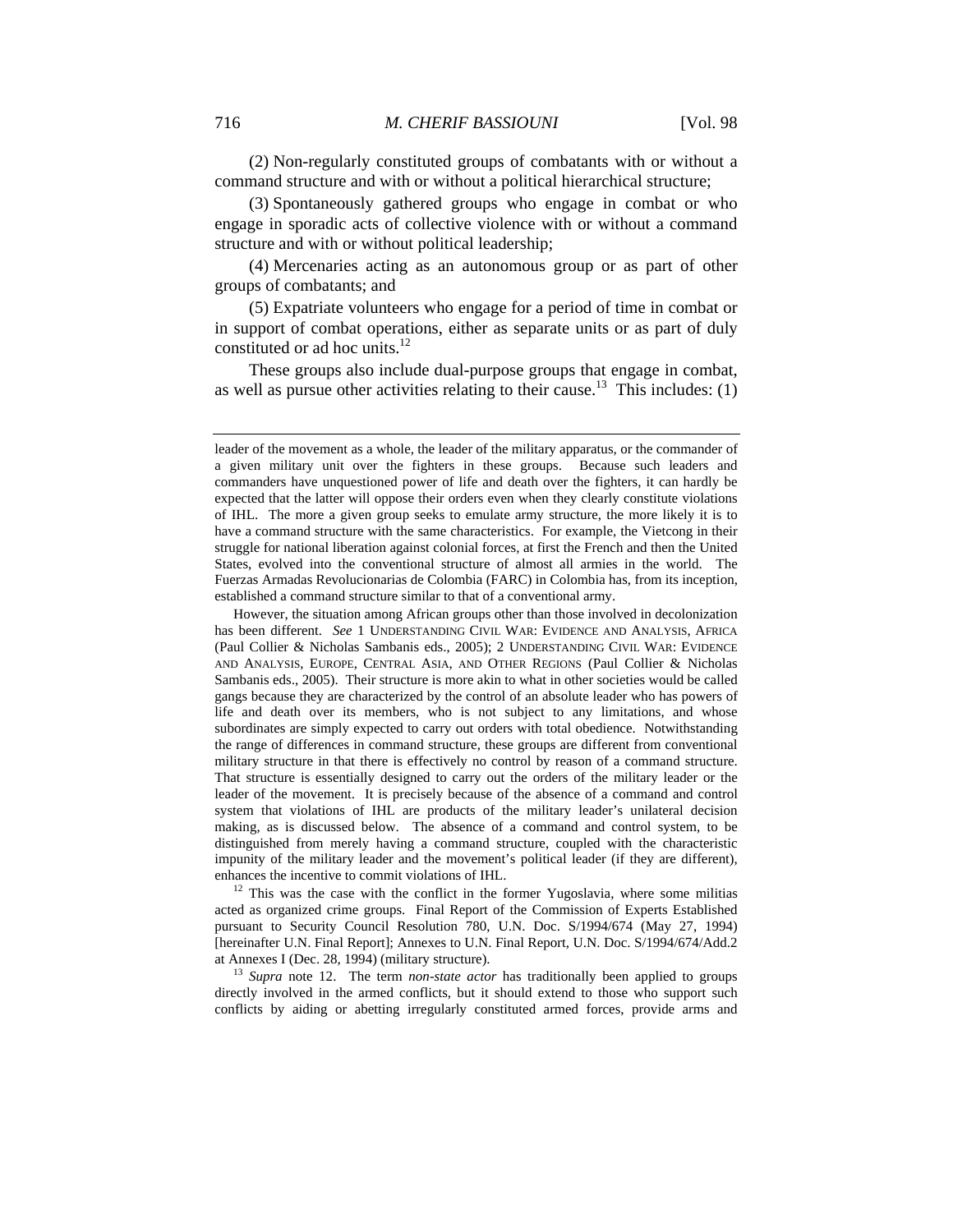members of political parties who occasionally engage in combat and sometimes in acts of violence, which constitute violations of IHL; and (2) members of organized crime groups or groups pursuing criminal purposes while active in armed conflicts and commit violations of IHL.

The major issues discussed in this Article, although not presented in the following order due to significant overlap, are:

- Whether the new culture of war and its means and methods in conflicts of a non-international character and purely internal character, necessarily engender greater violations of IHL, and thus whether IHL is relevant to this new culture of war and can be assumed to induce compliance with its norms;
- Whether the asymmetry of power between non-state and state actors engaged in conflicts of a non-international or purely internal character is an insurmountable impediment to compliance with IHL by non-state actors;
- Whether there is sufficient experiential data arising out of the conflicts that have taken place since World War II to identify and assess the factors that enhance or detract from IHL compliance by non-state actors;<sup>14</sup>

funding, and, in the case of certain conflicts such as in the Democratic Republic of Congo, Sierra Leone, and Liberia, purchase diamonds and precious stones with the knowledge that these funds will go into supporting these violent conflicts. *See* GREG CAMPBELL, BLOOD DIAMONDS (2002). More recently, the term has been applied to those who finance terrorism. S.C. Res. 1368, U.N.Doc. S/RES/1368 (Sept. 12, 2001); S.C. Res. 1373, U.N. Doc. S/RES/1373 (Sept. 28, 2001); International Convention for the Suppression of the Financing of Terrorism, Dec. 9, 1999, 39 I.L.M. 270; INT'L MONETARY FUND, SUPPRESSING THE FINANCING OF TERRORISM: A HANDBOOK FOR LEGISLATIVE DRAFTING (2003); Ahmed Seif El Dawla, *Terrorism Financing*, *in* I INTERNATIONAL CRIMINAL LAW, *supra* note 2, ch. 6.3; Ilias Bantekas, *The International Law of Terrorist Financing*, 97 AM. J. INT'L L. 315, 315-33 (2005). Some of these groups engaged in administering occupied territory and also engaged in organized crime-like operations, which is particularly evident now in the ongoing conflict in Iraq, where different competing militias are engaging in such activities. *See* M. Cherif Bassiouni, *Organized Crime and New Wars*, *in* RESTRUCTURING THE GLOBAL MILITARY SECTOR: NEW WARS (Mary Kaldor & Basker Vashee eds., 1997); M. Cherif Bassiouni, *Post-Conflict Justice in Iraq: Is the Glass Half-Full, Half-Empty, or is it a Pyrrhic Achievement?*, *in* SADDAM ON TRIAL: UNDERSTANDING AND DEBATING THE IRAQI HIGH TRIBUNAL 245 (Michael P. Scharf & Gregory S. McNeal eds., 2006). 14 Surprisingly, neither the United Nations nor the International Committee of the Red

Cross (ICRC) has established a victim and violation-oriented database for the collection of information relating to conflicts of a non-international character, purely internal conflicts, and tyrannical regime victimization. The United Nations has established a number of commissions to investigate or assess violations of international humanitarian law in different conflicts. Treaty bodies have designated *rapporteurs* and independent experts, but these efforts have always been ad hoc*.* Moreover, these institutional experiences have never been put together into a coherent database, nor can they be retraced other than through painstaking individualized research in the archives of each fact-finding mechanism or body. As a result, a wealth of data which would be helpful is lacking.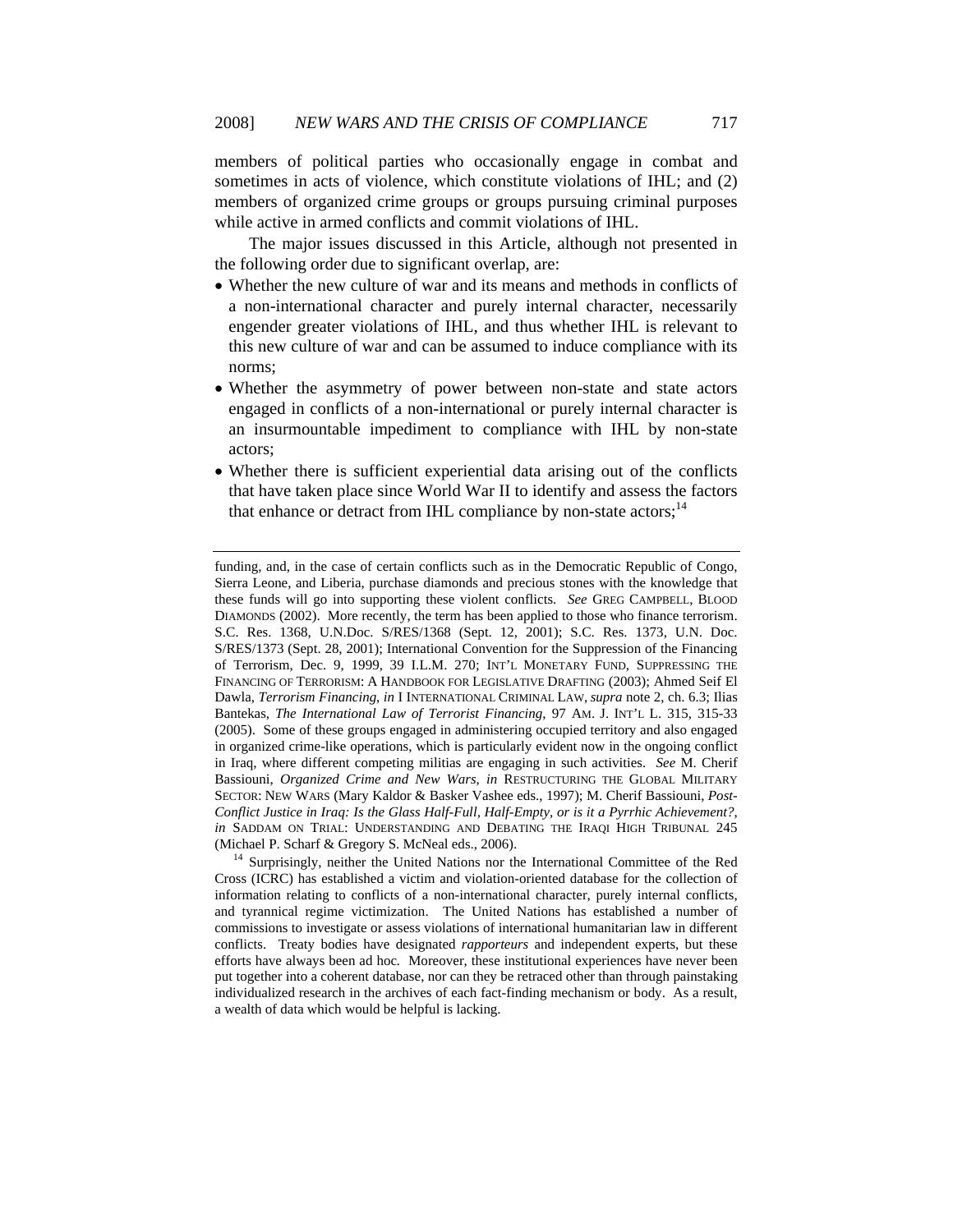- To what extent do double standards by states contribute to the reduction of compliance by non-state actors;
- The degree to which enforcement of IHL norms constitutes deterrence and thus positively impacts on individual and collective compliance, and *mutatis mutandis,* whether non-enforcement engenders enhanced noncompliance;
- Whether among state and non-state actors there is a correlation between actual conduct in the field and their harmful outcomes on the one hand, and proclaimed values and declared adherence to the Rule of Law on the other; and
- Whether the multiplicity of applicable legal regimes, their confusing overlaps, their normative gaps, and their rigid legal characterizations contribute to both non-compliance and non-enforcement.<sup>15</sup>

 ICL includes certain crimes that reflect the same humanitarian values as those covered by IHL. It also criminalizes crimes against humanity, which is a historical outgrowth of war crimes, and genocide, which is in some respects an extension of crimes against humanity. ICL also criminalizes, inter alia, slavery and slave-related practices and torture, which are also prohibited by IHL. The difference between these crimes defined by ICL and those defined by IHL is that the former applies in times of war and peace, while the latter applies only in times of war. *See* BASSIOUNI, INTRODUCTION TO INTERNATIONAL CRIMINAL LAW, *supra* note 1, at 141-42.

<sup>&</sup>lt;sup>15</sup> As discussed below, there are several overlapping applicable legal regimes, some of which have sub-regimes. The problems engendered by the multiplicity of legal and sublegal regimes and their gaps and overlaps are symbolically reflected in the terminological confusion that arises as a result of the diversity of these legal sources.

The three legal regimes are International Humanitarian Law (IHL), International Criminal Law (ICL) and International Human Rights Law (IHRL). IHL encompasses conventional and customary international law applicable to armed conflict contexts, and its sources have different applications and consequences. In turn, IHL has two sub-legal regimes, respectively applicable to conflicts of an international and conflicts of a noninternational character, the latter having less clear norms and much more uncertainty as to their applicability than the former. More importantly, the rules applicable to conflicts of a non-international character do nothing more than urge the parties to a conflict to abide by the principles and norms applicable to conflicts of an international character. They do not provide non-state actors with the status of combatants or the privileges of POWs. Bassiouni, *supra* note 2.

IHL can be seen as part of IHRL applicable in armed conflict. Louise Doswald-Beck & Slyvain Vite, *International Humanitarian Law and Human Rights Law*, 293 INT'L REV. RED CROSS 94, 94 (1993). However, IHRL does not impose criminal penalties, but is instead enforced through a variety of non-coercive mechanisms which vary depending upon the treaty-body mechanism that has been created. *See generally* LINDA MALONE, INTERNATIONAL HUMAN RIGHTS (2002); THEODOR MERON, HUMAN RIGHTS AND HUMANITARIAN NORMS AS CUSTOMARY LAW (1989); THEODOR MERON, HUMAN RIGHTS IN INTERNAL STRIFE: THEIR INTERNATIONAL PROTECTION (1987); HENRY J. STEINER, RYAN GOODMAN & PHILIP ALSTON, INTERNATIONAL HUMAN RIGHTS IN CONTEXT: LAW, POLITICS, MORALS (2007); DAVID WEISSBRODT & CONNIE DE LA VEGA, INTERNATIONAL HUMAN RIGHTS LAW: AN INTRODUCTION (2007).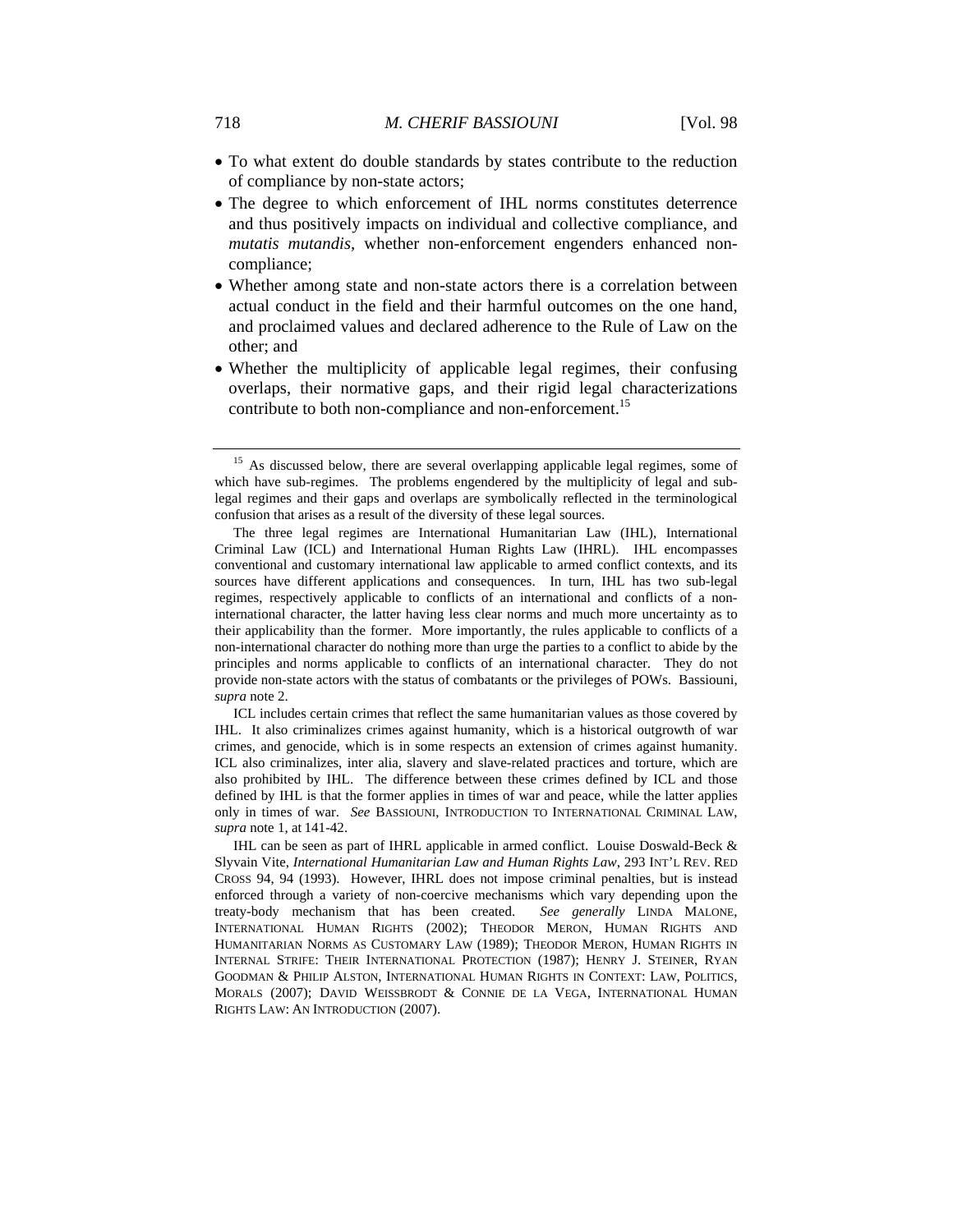The above-mentioned factors and others discussed in this article have a significant bearing on the non-compliance with IHL by non-state actors in conflicts of a non-international or purely internal character; and whether non-compliance has reached a crisis proportion that requires a reexamination of the validity of the assumptions underlying compliance expectations. The proposition discussed below is how to reduce the harmful human consequences produced during these conflicts by increasing the levels of individual and collective compliance with IHL.<sup>16</sup> This requires assessing the new culture of war and its means and methods, appraising the factors leading to or detracting from compliance, and reviewing the applicable law and its enforcement, particularly as regards the dual standards employed by major states whereby their non-compliance with IHL becomes the de facto accepted exception.<sup>17</sup>

Although empirical data about factors concerning individual and collective compliance with IHL by non-state actors is limited, anecdotal data is available to illustrate the issues raised herein. In this area, past experience is unfortunately more than merely illustrative, it is shockingly telling.

It should be noted that there are also a number of major gaps in ICL with respect to non-state actors. For example, both the Genocide Convention and the Convention Against Torture apply to state actors. Crimes against humanity has not yet been embodied in a separate international convention and, under customary international law, applies to state actors, even though it would be clearly desirable to also have it apply to non-state actors. There is therefore much need to develop ICL and to fill the gaps contained therein with respect to non-state actors as there is with

Each one of these legal regimes uses different terminology, even when the subject matter or the legal protections are the same, thus creating the confusion mentioned above. Throughout this Article, the term IHL is used *largo sensu* and includes crimes against humanity and genocide. Admittedly, these two crimes arise under ICL, but their close connection to war crimes and the fact that they occur mostly during armed conflicts warrant their inclusion within the larger meaning of IHL. 16 For the applicability of IHL to internal conflicts, *see* MOIR, *supra* note 5; JOHN N.

MOORE, LAW AND CIVIL WAR IN THE MODERN WORLD (1974); Rosalyn Higgins, *International Law and Civil Conflict*, *in* THE INTERNATIONAL REGULATION OF CIVIL WARS (Evan D.T. Luard ed., 1972); Evan D.T. Luard, *Civil Conflicts in Modern International Relations*, *in* THE INTERNATIONAL REGULATION OF CIVIL WARS, *supra*. 17 American exceptionalism has been growing evident in the past fifty years. *See* PETER

HUTCHAUSEN, AMERICA'S SPLENDID LITTLE WARS: A SHORT HISTORY OF U.S. MILITARY ENGAGEMENTS: 1975-2000 (2003); MICHAEL IGNATIEFF, THE LESSER EVIL: POLITICAL ETHICS IN AN AGE OF TERROR (2004); CHALMERS JOHNSON, THE SORROWS OF EMPIRE: MILITARISM, SECRECY AND THE END OF THE REPUBLIC (2005); PHILIPPE SANDS, LAWLESS WORLD: AMERICA AND THE MAKING AND BREAKING OF GLOBAL RULES—FROM FDR'S ATLANTIC CHARTER TO GEORGE W. BUSH'S ILLEGAL WAR (2005).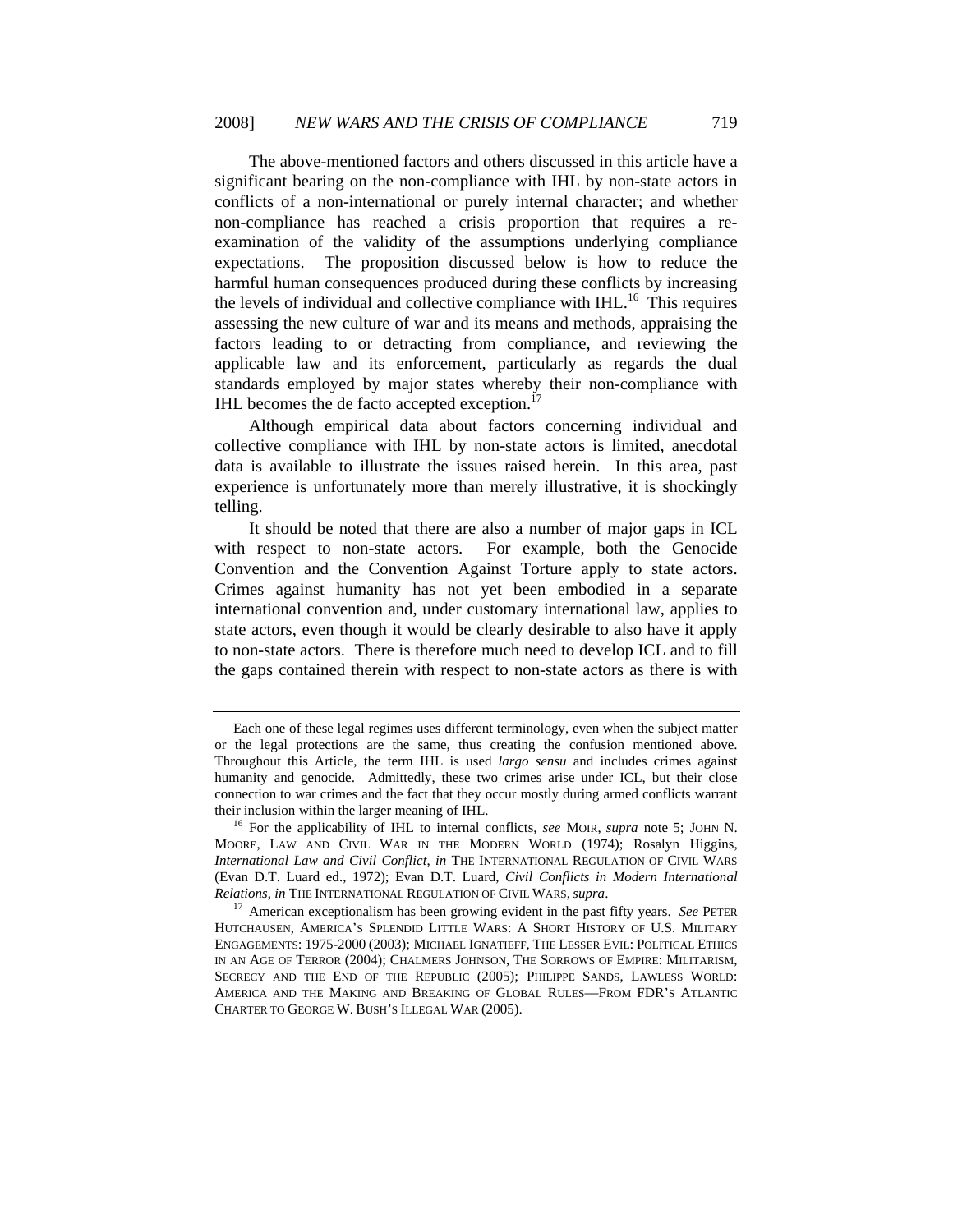respect to IHL.<sup>18</sup>

There is also the need to clarify the applicability and enforcement mechanisms of IHRL in connection with non-state actors.

## II. INTERNATIONAL HUMANITARIAN LAW AND THE REGULATION OF ARMED CONFLICTS

IHL is the body of norms that regulates the conduct of those who are involved in armed conflicts.<sup>19</sup> It includes the prohibition of certain ways and means of warfare and the prohibition of certain weapons. More importantly, it is designed to protect certain categories of persons and property from harm. Although these prohibitions and limitations are based on different legal sources, they apply during the course of armed conflicts whether of an international or non-international character. They extend the same protections to civilians irrespective of the legal characterization of the conflict. However, they do not extend the same rights and privileges of combatants to those engaged in combat on the side of insurgents or belligerents in conflicts of a non-international and purely internal character.<sup>20</sup> Enforcement of these norms depends on the legal characterization of the given conflict. Thus, in conflicts of an international character, the more serious violations of these norms are criminalized under the label of "grave breaches" of the Geneva Conventions and as war crimes

<sup>&</sup>lt;sup>18</sup> *See supra* note 5.<br><sup>19</sup> These instruments are reprinted in M. CHERIF BASSIOUNI, A MANUAL ON INTERNATIONAL HUMANITARIAN LAW AND ARMS CONTROL AGREEMENTS (2000); ADAM ROBERTS & RICHARD GUEFF, DOCUMENTS ON THE LAW OF WAR (3d. ed. 2000); 1-2 THE LAW OF WAR: A DOCUMENTARY HISTORY (Leon Friedman ed., 1972); THE LAWS OF ARMED CONFLICTS: A COLLECTION OF CONVENTIONS, RESOLUTIONS AND OTHER DOCUMENTS (Dietrich Schindler & Jiri Toman eds., rev. ed. 2004).

For commentaries and analyses on these documents and customary IHL, see COMMENTARY ON THE ADDITIONAL PROTOCOLS OF 8 JUNE 1977 TO THE GENEVA CONVENTIONS OF 12 AUGUST 1949 (Y. Sandoz et al. eds., 1987) [hereinafter COMMENTARY ON THE ADDITIONAL PROTOCOLS] ; GERALD I. A. D. DRAPER, THE RED CROSS CONVENTIONS OF 1949 (1958); INT'L COMM. OF THE RED CROSS, CUSTOMARY INTERNATIONAL HUMANITARIAN LAW (Jean-Marie Henckaerts & Louise Doswald-Beck eds., 2006) [hereinafter ICRC]; HILAIRE MCCOUBREY, INTERNATIONAL HUMANITARIAN LAW (1990); JEAN S. PICTET, I-IV COMMENTARY ON THE GENEVA CONVENTIONS OF 12 AUGUST 1949 (ICRC 1952); JEAN S. PICTET, DEVELOPMENT AND PRINCIPLES OF INTERNATIONAL HUMANITARIAN LAW (1985); JEAN S. PICTET, HUMANITARIAN LAW AND THE PROTECTION OF WAR VICTIMS (1975); M. SASSOLI & A. A. BOUVIER, HOW DOES LAW PROTECT IN WAR? (ICRC 1999); THE IMPLEMENTATION OF INTERNATIONAL HUMANITARIAN LAW (Frits Kalshoven & Yves Sandoz eds., 1989); ZEGVELD, *supra* note 5; Jean-Marie Henckaerts, *Study on Customary International Humanitarian Law: A Contribution to the Understanding and Respect for the Rule of Law in Armed Conflict*, 87 INT'L REV. RED CROSS 175, 187 (2005); *See also* MORRIS GREENSPAN, THE LAW OF LAND WARFARE (1959). 20 MOIR, *supra* note 5, at 65-66.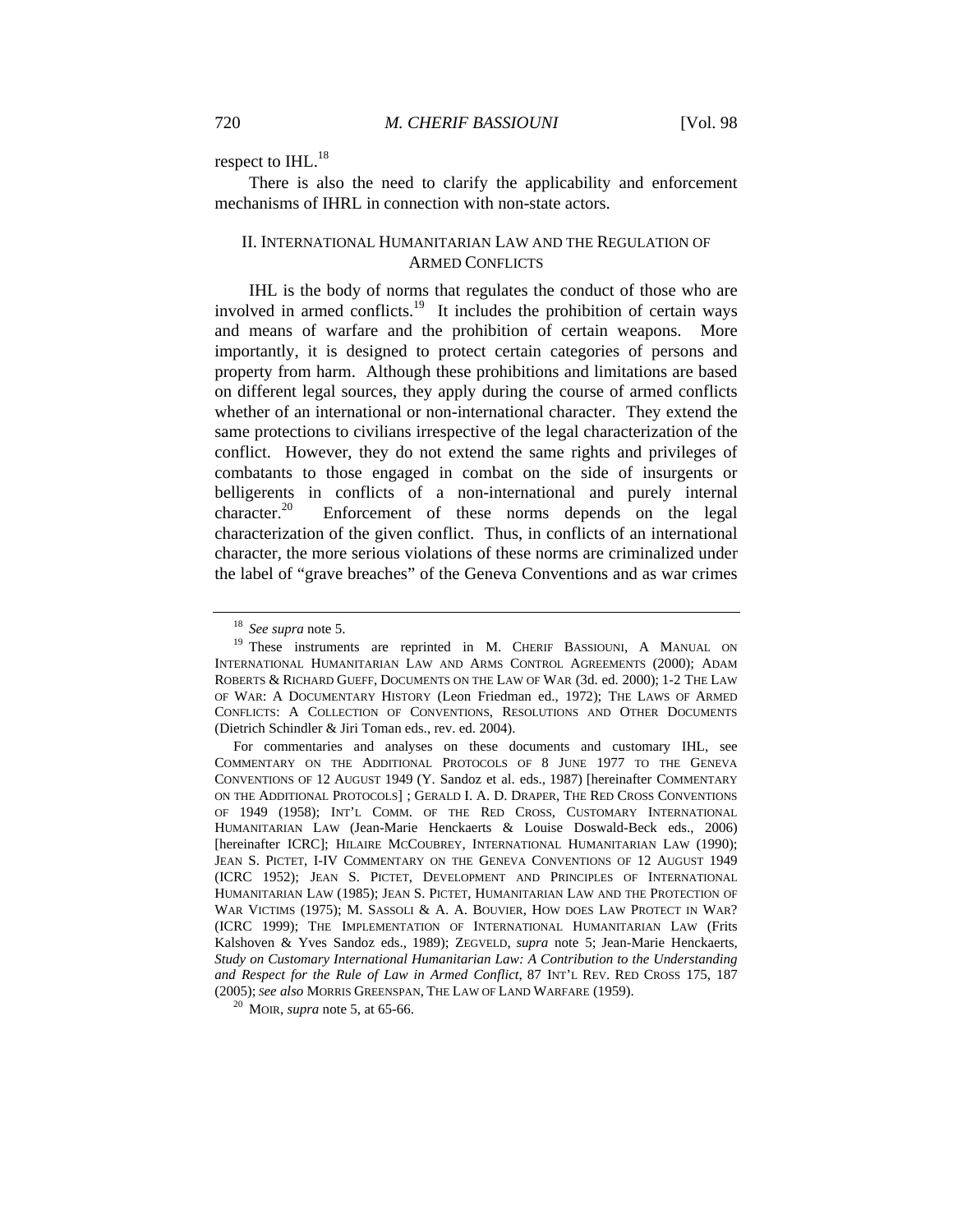when these violations occur under customary  $IHL$ <sup>21</sup> For these violations, states have, *inter alia,* the obligation to criminalize, prosecute, punish, and extradite. However, in conflicts of a non-international character, the same depredations are called "violations" and the obligations of states described above are not necessarily applicable in the same manner. As to purely internal conflicts, none of the above applies, as only domestic law is deemed applicable.

International and domestic law do not always converge with respect to the laws and customs of war. The national laws of almost all countries address the regulation of armed conflicts as part of their internal military law, reflecting the obligations of international law. In addition, national military laws contain other provisions concerned with the way their military are expected to function. But IHL as codified in these laws is seldom reflected in national criminal laws applicable to those who are not part of the armed forces. Nevertheless, the values of national societies have impacted the laws and customs of war in the international context even though the values reflected in IHL are found in humanitarian principles, principles that have evolved in different civilizations over the past five thousand years. $22$  In time, these humanitarian principles formed an interwoven fabric of international principles, norms, and rules of conduct designed to prevent certain forms of physical harm and hardships from befalling certain persons. Protected individuals include civilian noncombatants, those *hors de combat* such as the sick, wounded, shipwrecked, prisoners of war, those covered by the Red Cross and Red Crescent emblems, and those who provide medical and humanitarian assistance in the course of armed conflicts.<sup>23</sup> These norms also extend to protected

 $21$  The most detailed comprehensive listing of these crimes is in Article 8 of the Rome Statute. Rome Statute of the International Criminal Court art. 8, July 17, 1998, 2187 U.N.T.S. 90 [hereinafter Rome Statute]; *see also* M. CHERIF BASSIOUNI, II THE LEGISLATIVE HISTORY OF THE INTERNATIONAL CRIMINAL COURT 55-94 (2005); KNUT DÖRMANN, ELEMENTS OF WAR CRIMES UNDER THE ROME STATUTE OF THE INTERNATIONAL CRIMINAL COURT (ICRC 2003). 22 *See* M. Cherif Bassiouni, *Introduction to International Humanitarian Law*, *in* <sup>I</sup>

INTERNATIONAL CRIMINAL LAW, *supra* note 2, ch. 4.1. *See also* TIMOTHY MCCORMACK & H. DURHAM, THE CHANGING FACE OF CONFLICT AND THE EFFICACY OF INTERNATIONAL HUMANITARIAN LAW (1999). 23 *See* Geneva Convention Relative to the Protection of Civilian Persons in Time of War

art.27, Aug. 12, 1949, 6 U.S.T. 3516, 75 U.N.T.S. 287 (entered into force for the United States Feb. 2, 1956) [hereinafter Geneva IV] ("Protected persons are entitled, in all circumstances, to respect for their persons, their honour, their family rights, their religious convictions and practices, and their manners and customs.").

Geneva Convention Relative to the Treatment of Prisoners of War art. 13, Aug. 12, 1949, 6 U.S.T. 3316, 75 U.N.T.S. 135 (entered into force for the United States Feb. 2, 1956) [hereinafter Geneva III] ("Prisoners of war must at all times be humanely treated . . . .").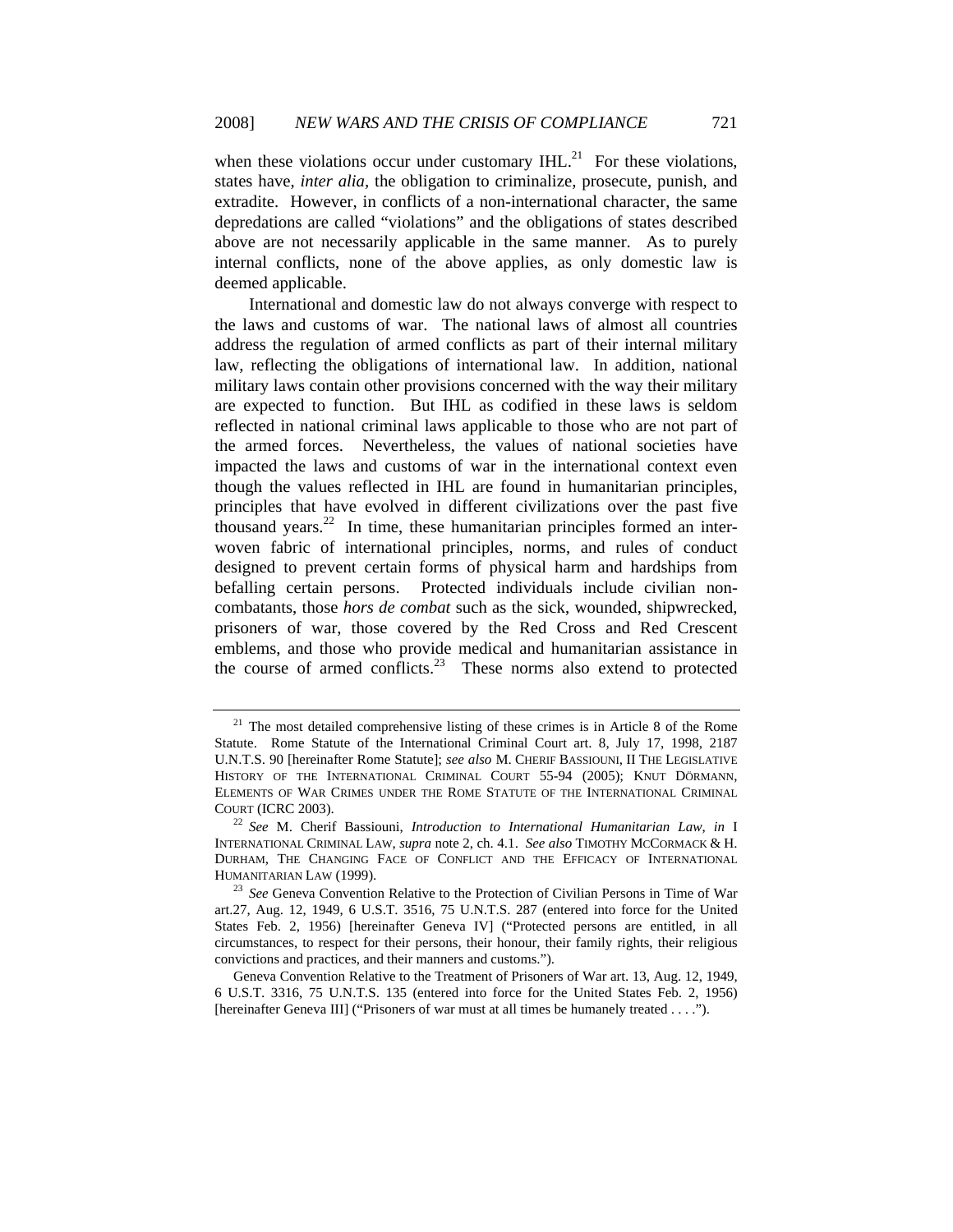targets, such as civilian installations, hospitals, religious and cultural monuments, and cultural artifacts. $24$  These protections are embodied in IHL in certain enunciated principles and are also contained in specific norms. Irrespective of whether these international legal principles and norms are absorbed in national laws, international law provides for obligations applicable to states.

The interplay between international and national law is particularly evident in the areas of individual criminal responsibility and the international responsibility of states for wrongful conduct. Thus, individual violators of these norms are subject to disciplinary and criminal sanctions

The 1949 Geneva Conventions are now part of customary international law, since 176 out

 This is reflected in the 1954 Hague Convention for the Protection of Cultural Property in the Event of Armed Conflict and its 1999 Protocols. Convention for the Protection of Cultural Property in the Event of Armed Conflict, May 14, 1954, 249 U.N.T.S. 240 [hereinafter 1954 Hague Convention]; Protocol to the Convention for the Protection of Cultural Property in the Event of Armed Conflict 1954, May 14, 1954, 249 U.N.T.S. 348 [hereinafter Hague Convention Protocol I]; Second Protocol to the Hague Convention for the Protection of Cultural Property in the Event of Armed Conflicts, Mar. 26, 1999, 38 I.L.M. 769 [hereinafter Hague Convention Protocol II]; s*ee also* Patty Gerstenblith & Lucille Roussin, *International Cultural Property*, 41 INT'L LAW. 613 (2007); Patty Gerstenblith, *From Bamiyan to Baghdad: Warfare the Preservation of Cultural Heritage at the Beginning of the 21st Century*, 37 GEO. J. INT'L L. 245 (2006); James A. R. Nafziger, *The Principles for Cooperation in the Mutual Protection and Transfer of Cultural Material*, 8 CHI. J. INT'L L. 147 (2007).

Geneva Convention for the Amelioration of the Condition of the Wounded and Sick in Armed Forces in the Field art. 26, Aug. 12, 1949, 6 U.S.T. 3114, 75 U.N.T.S. 31 (entered into force for the United States Feb. 2, 1956) [hereinafter Geneva I] ("The staff of National Red Cross Societies and that of other Voluntary Aid Societies . . . are placed on the same footing as [medical personnel]").

Geneva Convention for the Amelioration of the Condition of Wounded, Sick, and Shipwrecked Members of the Armed Forces at Sea art. 12, Aug. 12, 1949, 6 U.S.T. 3217, 75 U.N.T.S. 85 (entered into force for the United States Feb. 2, 1956) [hereinafter Geneva II] ("Members of the armed forces . . . who are at sea and who are wounded, sick or shipwrecked, shall be respected and protected in all circumstances"); *id.* art. 36 ("The religious, medical and hospital personnel of hospital ships and their crew shall be respected and protected . . . .").

of 189 member states of the United Nations have ratified them. 24 In addition to the four Geneva Conventions of August 12, 1949, *supra* note 23, see Geneva Convention Protocol I, *supra* note 5, art. 52(2) ("Attacks shall be limited strictly to military objectives."); *id.* art. 53(a) ("[It is prohibited] to commit any acts of hostility directed against the historic monuments, works or art or places of worship which constitute the cultural or spiritual heritage of peoples."); Protocol II Additional to the Geneva Conventions of 12 Aug. 1949 (Relating to the Protection of Victims of Non-International Armed Conflicts), Dec. 12, 1977, U.N. Doc. A/32/144 Annex II [hereinafter Geneva Convention Protocol II]; *cf.*, *e.g.*, Geneva IV, *supra* note 23, art. 147 ("Grave breaches . . . shall be those involving any of the following acts . . . extensive destruction and appropriation of property, not justified by military necessity and carried out unlawfully and wantonly.").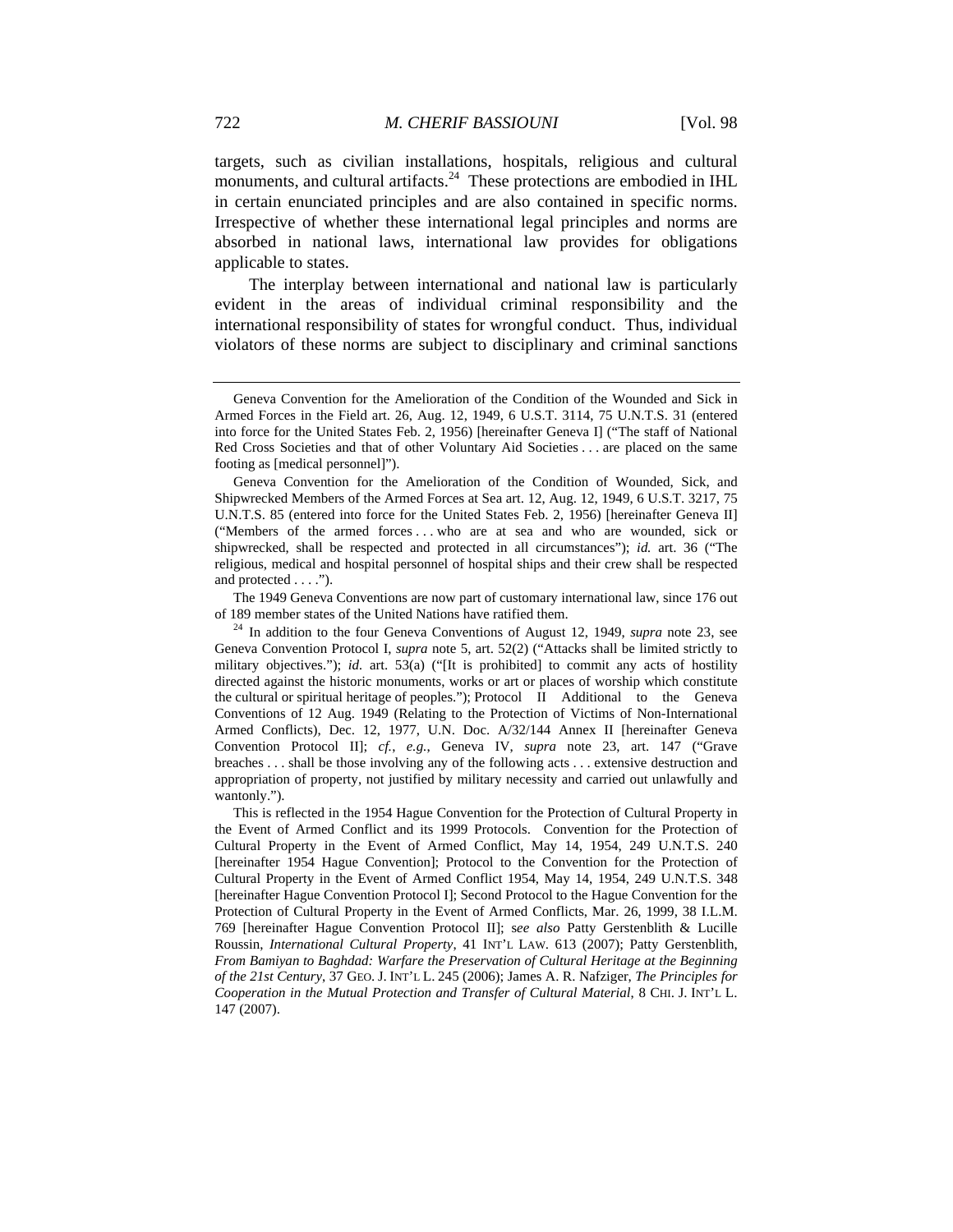depending upon the seriousness of the violation by the state of nationality, but also by any other state under the principle of universal jurisdiction for "grave breaches" as defined in IHL and as war crimes under customary international law. Moreover, states whose personnel have committed such violations may owe compensatory and even punitive damages to the state whose nationals have been victimized.<sup>25</sup> The foregoing, however, applies mainly to conflicts of an international character, as these protections and prohibitions are not necessarily applicable to conflicts of a non-international and purely internal character.<sup>26</sup> In these contexts, international human rights law and international criminal law apply, subject to the reservations noted in the conclusion of Section I.

The sources of IHL norms are conventional and customary international law, commonly referred to respectively as "the Law of Geneva" (for the conventional law of armed conflicts) and "the Law of The Hague" (for the customary law of armed conflicts).<sup>27</sup> The Law of The Hague is not, however, exclusively customary law because it is in part made of treaty law, and also because treaty law has become part of customary law.<sup>28</sup> In turn, the Law of Geneva is not exclusively treaty law,

 $25$  For the latter, see Convention Respecting the Laws and Customs of War on Land, Oct. 18, 1907, 36 Stat. 2277, 1 BEVANS 631 [hereinafter Second Hague IV] ("A belligerent party which violates the provisions of the said Regulations shall, if the case demands, be liable to pay compensation."). For the former, the "grave breaches" of the Geneva Conventions, see Geneva I, *supra* note 23, art. 49; Geneva II, *supra* note 23, art. 50; Geneva III, *supra* note 23, art. 129; Geneva IV, *supra* note 23, art. 146.<br><sup>26</sup> Only Common Article 3 and Geneva Convention Protocol II apply to non-state actors

in conflicts of a non-international character. Such persons do not benefit from the status of POW. In purely internal conflicts, these norms are not applicable. *See* MOIR, *supra* note 5,

chs. 2-3; ZEGVELD, *supra* note 5, at 55. 27 *See* BASSIOUNI, *supra* note 19, at 18. The Four Geneva Conventions of August 12, 1949, which, as of January 1, 2007, have been ratified by 194 states, are deemed to reflect customary international law. ICRC, International Humanitarian Law: Treaties & Documents, http://www.icrc.org/ihl.nsf/CONVPRES?OpenView (last visited Sept. 6, 2008). Also deemed customary international law are parts of Protocol I (1977), which deals with conflicts of an international character (ratified by 167 states), and Protocol II (ratified by 163 states). *Id.* In short, the Four Geneva Conventions of 1949 embody customary international law and ultimately have become customary international law, while the two Additional Protocols (1977) embody, in part, customary international law, but have not, in their entirety, risen to the level of customary international law. ICRC, *supra* note 19. The ICRC undertook a study published in 2005 on what has become customary international law, and in a sense it represents the equivalent of the 1899 and 1907 Hague Conventions on the codification of the customary law of armed conflict. *Id.* While the ICRC's study may be deemed doctrinal, it nonetheless fills a gap left open by the political inability of states to update the 1907 Hague Convention codifying the customary international law of armed conflicts. *Id.*; *see also*  HENCKAERTS, *supra* note 19. 28 BASSIOUNI, *supra* note 19, at 18.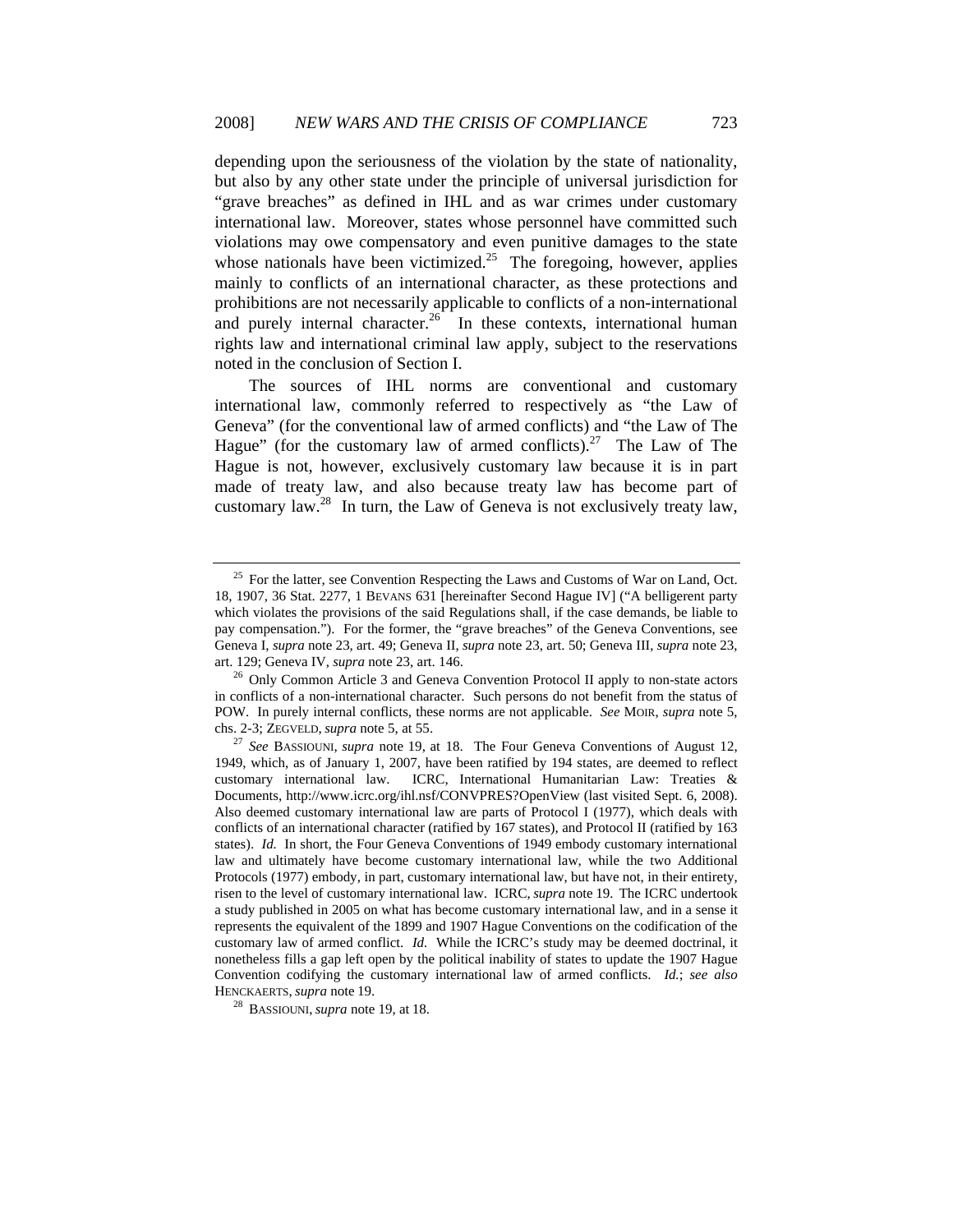because it reflects customary law.<sup>29</sup> Thus, the traditional distinction between conventional and customary law has been substantially eroded.<sup>30</sup> Additionally, the treaty law that applies to weapons control derives from customary, as well as conventional, law and some of its specific norms have become part of customary law.<sup>31</sup>

In the last half-century, the term international humanitarian law initially denoted the protections and obligations arising out of the 1949 Geneva Conventions, $32$  whose origins were the 1864 Convention for the Amelioration of the Condition of the Wounded in Armies in the Field.<sup>33</sup> Subsequently, the term has been broadened to encompass all violations of the laws of armed conflict, whether they are contained in the 1949 Geneva Conventions and the two 1977 Additional Protocols or in customary international law as first reflected in the 1899 and then in the 1907 Hague Convention IV and its Annexed Regulations (1907 Hague IV), or that body of conventional and customary international law applicable to armed

IV, *supra* note 23.

<sup>29</sup> *Id.* at 20. 30 *Id.*

<sup>&</sup>lt;sup>31</sup> *Id.* at 18, 20. With respect to the prohibition of certain weapons on the basis that they are "indiscriminate" or because they cause "unnecessary pain and suffering," the first international instrument was the 1868 St. Petersburg Declaration which prohibits the use of dum-dum and explosive bullets. St. Petersburg Declaration Renouncing the Use, in Time of War, of Explosive Projectiles Under 400 Grammes Weight, Nov. 29/Dec. 11, 1868, 1 AM. J. INT'L L. SUPP. 95 (1907), *available at* http://www.icrc.org/ihl.nsf/FULL /130?OpenDocument (last visited Sept. 8, 2008). It was followed by the 1925 Geneva Convention on Asphyxiating Gases. Protocol for the Prohibition of the Use in War of Asphyxiating, Poisonous, or other Gases and Bacteriological Methods of Warfare, June 17, 1925, 26 U.S.T. 571, 94 L.N.T.S. 65, *reprinted in* 25 AM. J. INT'L L. 94 (1931); *see also*  Convention on the Prohibition of the Use, Stockpiling, Production and Transfer of Anti-Personnel Mines and on their Destruction, Sept. 18, 1997, 36 I.L.M. 1507; Convention on the Prohibition of the Development, Production, Stockpiling and Use of Chemical Weapons and on their Destruction, 13 Jan. 1993, S. Treaty Doc. No. 103-21, 1974 U.N.T.S. 45; Protocol on Prohibitions or Restrictions on the Use of Incendiary Weapons (Protocol III), Oct. 10, 1980, 1342 U.N.T.S. 171, 19 I.L.M. 1534 [hereinafter Protocol III]; Convention on the Prohibition of the Development, Production and Stockpiling of Bacteriological (Biological) and Toxin Weapons and on Their Destruction, Apr. 10, 1972, 26 U.S.T. 583 1015 U.N.T.S. 163. There are thirty-five Weapons Control conventions, but few specifically criminalize the use of these weapons. BASSIOUNI, INTRODUCTION TO INTERNATIONAL CRIMINAL LAW, *supra* note 1, at 142-44. Instead, their criminalization can be adduced from customary international law and from the writings of the most distinguished publicists. *See e.g.*, Statute of the International Court of Justice art. 38, June 26, 1945, 59 Stat. 1055, 156 U.N.T.S. 77 (citing the sources of international law). 32 Geneva I, *supra* note 23; Geneva II, *supra* note 23; Geneva III, *supra* note 23; Geneva

<sup>&</sup>lt;sup>33</sup> Geneva Convention for the Amelioration of the Condition of the Wounded in Armies in the Field, Aug. 22, 1864, 18 Martens 440, *reprinted in* 1 AM. J. INT'L L. 90 (1907) (Supp.), *available at* http://www.icrc.org/ihl.nsf/FULL/120?OpenDocument (last visited Sept. 1, 2008).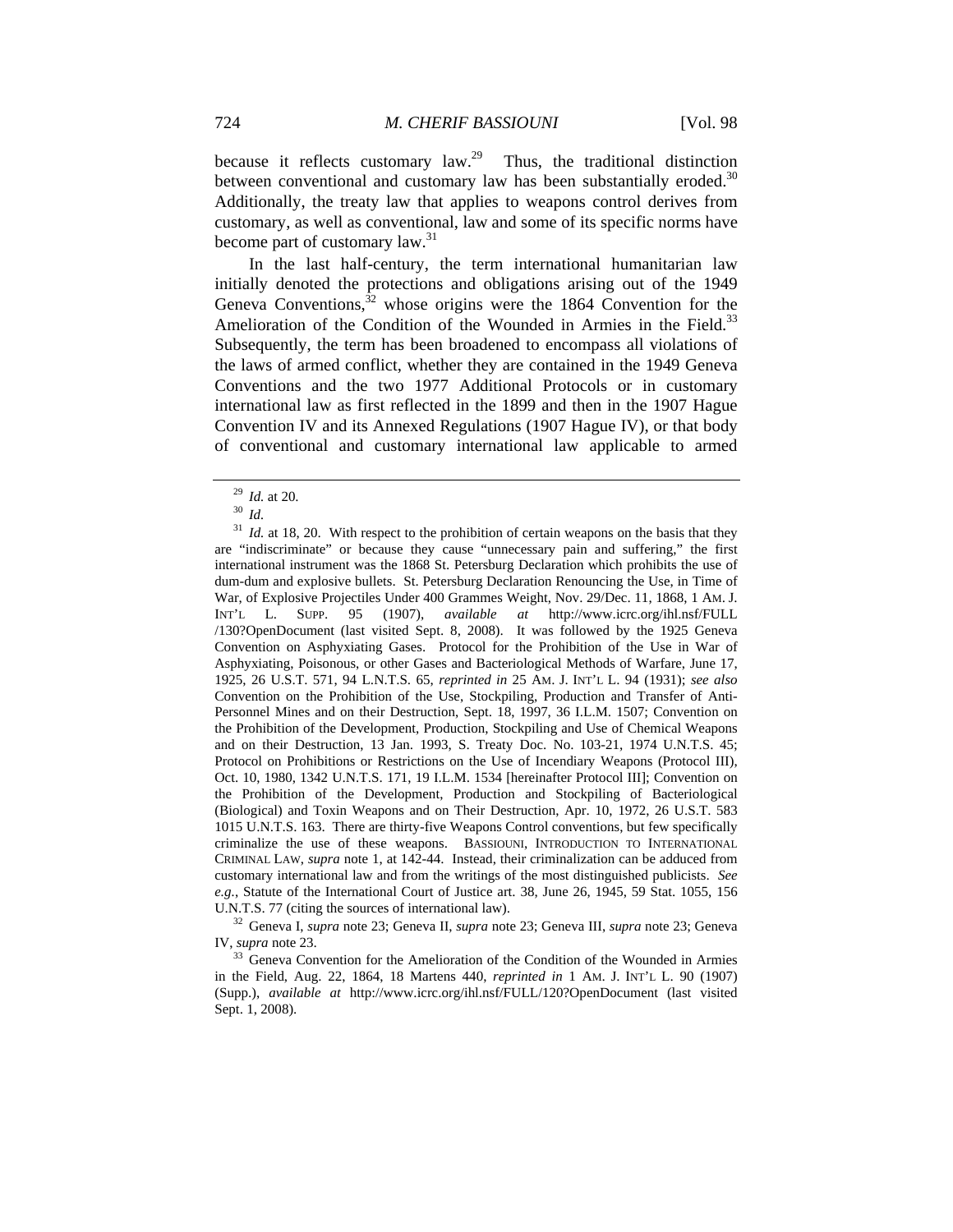conflicts in connection with the protection of cultural property<sup>34</sup> and the prohibition of use of certain weapons.35

The four Geneva Conventions of 1949 and their Protocol I are the principal instruments of IHL that govern conflicts of an international character.<sup>36</sup> Common Article 3 of the four Geneva Conventions of 1949 (Common Article 3) and Additional Protocol II of 1977 (Protocol II) are the principal instruments applicable to conflicts of a non-international character.<sup>37</sup> The four Geneva Conventions of 1949 and parts of Protocols I and II are deemed part of customary international law.<sup>38</sup> But these norms do not apply to purely internal conflicts, in which non-state actors are subject only to the criminal laws of the state in whose territory the conflict occurs and to applicable international criminal law norms, such as those pertaining to genocide and crimes against humanity.<sup>39</sup> Moreover, these non-state actors who are de facto*,* but not de jure combatants in such conflicts, and who are therefore deemed criminals under the national laws of the state where the conflicts occur, have no specific protection under IHL, other than vague and general exhortations contained in Common Article 3 and Protocol  $II^{40}$  In short, non-state actors fight "in a twilight" zone between lawful combatancy and common criminality."<sup>41</sup>

The International Committee of the Red Cross (ICRC) defines IHL as the body of rules that protects people during wartime who are not or are no longer participating in the hostilities.<sup>42</sup> Its central purpose is to limit and

 $34$  This is reflected in the 1954 Hague Convention for the Protection of Cultural Property in the Event of Armed Conflict and its 1999 Protocols. 1954 Hague Convention, *supra* note 24; Hague Convention Protocol I, *supra* note 24; Hague Convention Protocol II, *supra* note 24.  $35$ 

<sup>35</sup> *Supra* note 31. 36 *See generally* Geneva I, *supra* note 23; Geneva II, *supra* note 23; Geneva III, *supra*

note 23; Geneva IV, *supra* note 23; Geneva Convention Protocol I, *supra* note 5. 37 *See generally* Geneva I, *supra* note 23, art. 3; Geneva II, *supra* note 23, art. 3; Geneva III, *supra* note 23, art. 3; Geneva IV, *supra* note 23, art. 3; Geneva Convention Protocol II, *supra* note 24, at art. 1. 38 *See* G.A. Res. 59/36, ¶ 1, U.N. Doc. A/RES/59/36 (Dec. 2, 2004) (noting "the virtually

universal acceptance of the Geneva Conventions of 1949" and "the trend towards a similarly wide acceptance of the two Additional Protocols of 1977"). 39 *See supra* note 5; Kleffner, *supra* note 5; SCHABAS, *supra* note 5; SCHABAS, GENOCIDE

IN INTERNATIONAL LAW, *supra* note 5; Convention on the Prevention and Punishment of the Crime of Genocide, art. 2, Dec. 9, 1948, 102 Stat. 3045, 78 U.N.T.S. 277 [hereinafter

Genocide Convention].<br><sup>40</sup> MOIR, *supra* note 5, at 232 (discussing the lack of enforcement provisions).<br><sup>41</sup> J.E. Bond, *Application of the Law of War to Internal Conflicts*, 3 GA. J. INT'L & COMP.<br>L. 345, 367.

L. 345, 367. 42 *See* ICRC, WHAT IS INTERNATIONAL HUMANITARIAN LAW? (2004), *available at* http://www.icrc.org/Web/eng/siteeng0.nsf/htmlall/humanitarian-law-factsheet/\$File/What\_is \_IHL.pdf.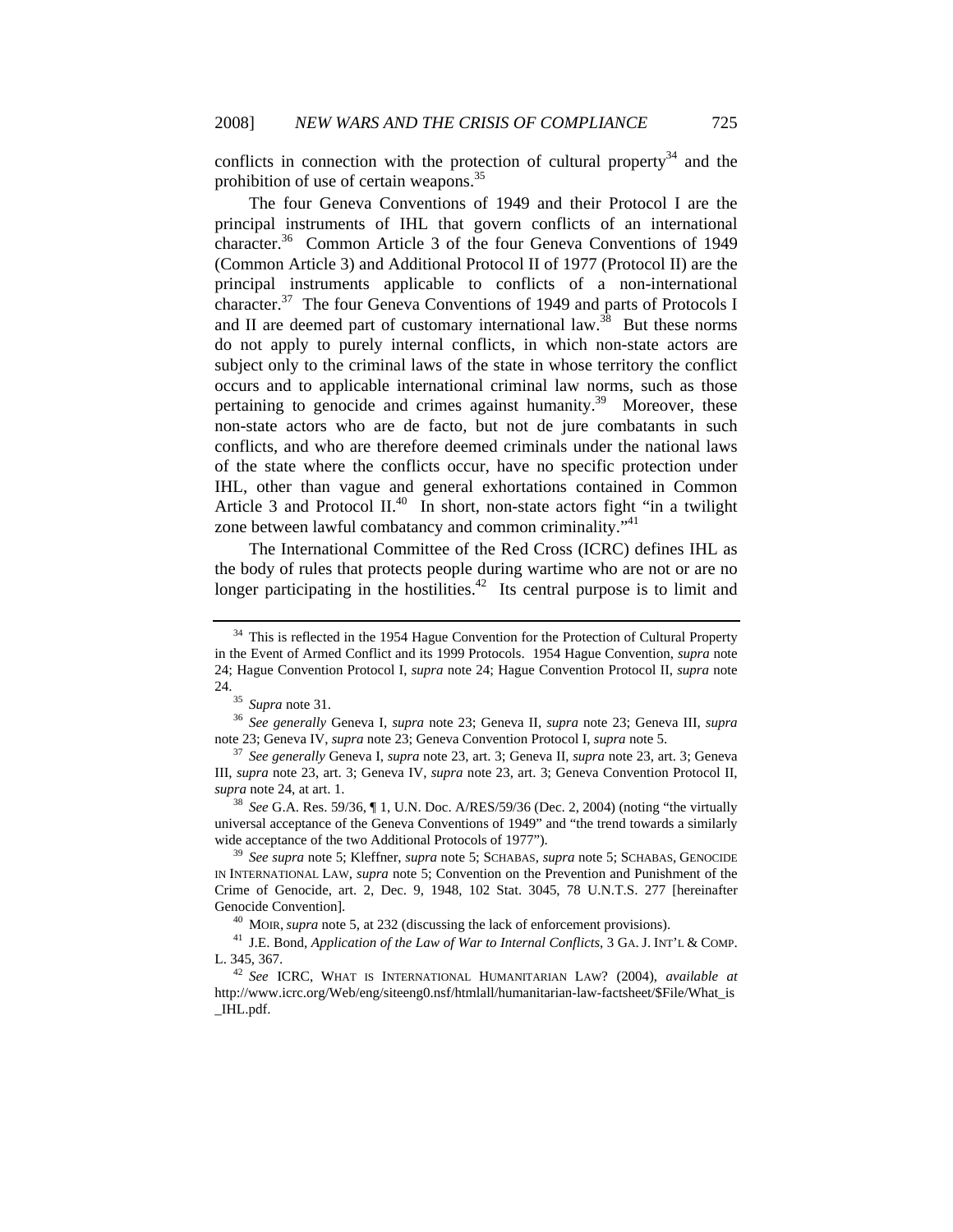prevent human suffering in times of armed conflict. $43$  The rules are to be observed not only by governments and their armed forces, but also by belligerent groups and any other parties to a conflict, whether they are state or non-state actors.<sup>44</sup>

Certain principles and norms contained in the Geneva Conventions derive from customary international law<sup>45</sup> and, as stated above, extend to the protection of cultural property<sup>46</sup> and the prohibition of the use of certain weapons that are regulated by specific treaties.<sup>47</sup>

After World War II, crimes against humanity emerged out of war crimes, but remained connected thereto.<sup>48</sup> In 1950, the International Law Commission declared crimes against humanity to be unrelated to war crimes, and they became a separate category of international crimes, applicable in times of war and peace.<sup>49</sup> In 1948, the Genocide Convention<sup>50</sup> defined the new international crime of genocide, which is also applicable in both war and peace.<sup>51</sup> Genocide and crimes against humanity, as well as war crimes, are deemed *jus cogens* international crimes, nevertheless there are questions about whether or not genocide and crimes against humanity apply to non-state actors.<sup>52</sup>

<sup>45</sup> *See* PETER MALANCZUK & MICHAEL BARTON AKEHURST ICHAEL AKEHURST, AKEHURST'S MODERN INTRODUCTION TO INTERNATIONAL LAW 39-47 (7th ed. 1997) (discussing customary international law). 46 *See generally* 1954 Hague Convention, *supra* note 24; Hague Convention Protocol I,

*supra* note 24; Hague Convention Protocol II, *supra* note 24.<br><sup>47</sup> *See generally supra* note 19.<br><sup>48</sup> *See* BASSIOUNI, CRIMES AGAINST HUMANITY, *supra* note 1, at 60-68; *see also* MAY, *supra* note 5, at 5-6; ROBERTSON

<sup>49</sup> See Int'l Law Comm'n, *Principles of International Law Recognized in the Charter of the Nuremberg Tribunal and in the Judgment of the Tribunal, With Commentaries*, ¶ 123, U.N. Doc. A/1316 (1950). *See also* BASSIOUNI, CRIMES AGAINST HUMANITY, *supra* note 1, at 178-81; MAY, *supra* note 5, at 5-6; ROBERTSON, *supra* note 5, at 260-61. 50 *See* Genocide Convention, *supra* note 39, art. 2.; s*ee also* SCHABAS, GENOCIDE IN

INTERNATIONAL LAW, *supra* note 5.<br><sup>51</sup> The customary and conventional international law prohibitions mentioned above

overlap in many respects, and also overlap with two other legal regimes, namely International Criminal Law (ICL) and International Human Rights Law (IHRL), as discussed below. *See* Bassiouni, *supra* note 2. Crimes against humanity and genocide apply in both the context of war and peace, while the law of armed conflicts applies only in times of war. The first two categories of international crimes have their genesis in war crimes and are therefore an outgrowth of IHL. All three crimes, however, share the same humanitarian values and goals. *Id.* 

52 See the discussion of this point in *supra* note 5 and in the conclusion of Section I. *See also* BASSIOUNI, INTRODUCTION TO INTERNATIONAL CRIMINAL LAW, *supra* note 1, at 239-42; Bassiouni, *Accountability for Violations of International Humanitarian Law*, *supra* note 1, at 11.

<sup>43</sup> *Id.*

<sup>44</sup> *Id.*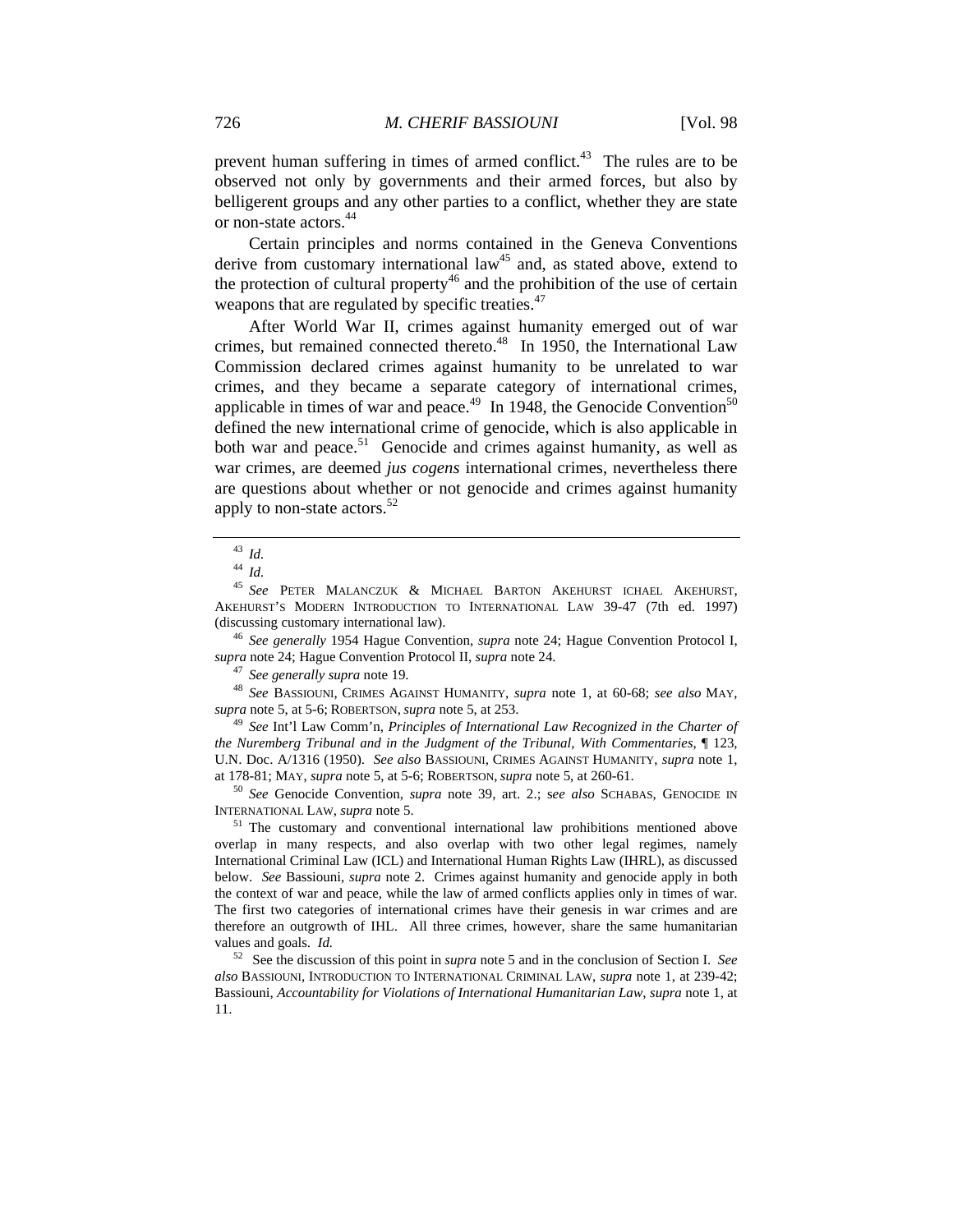The evolution of IHL norms in both customary and conventional international law evidences the tension between humanitarian values and states' interests. Proponents of the former have sought to expand the protective scope for persons and non-military targets, as well as impose limits on the use of force and the use of certain weapons. Proponents of the latter have resisted this trend and pushed in the opposite direction by carving out exceptions, such as the doctrine of "military necessity," and by leaving certain areas ambiguous, such as the limits on military bombardments and the use of certain weapons.<sup>53</sup>

The humanization of armed conflict has been difficult, because traditionally the pursuit of war has been to achieve military success through the fastest, most effective means and with the least costs to the protagonist, irrespective of the harm inflicted upon the enemy. Humanitarian arguments alone have seldom been a sufficient basis to induce states to altruistically limit the use of their might against their enemies, particularly against those who are incapable of reciprocating similar harm. Pragmatic and policy arguments, however, have greatly aided the development of  $IHL$ <sup>54</sup> Mutuality of interest and other pragmatic policy considerations have combined with humanitarian concerns to produce a body of norms and rules of conduct that carry in them the expectations of voluntary compliance. But where mutuality of interest and pragmatic considerations do not exist or do not weigh in the scales of the cost-benefit analysis, voluntary compliance diminishes or disappears. Last but not least, it must be underscored that the IHL protective scheme has gaps, overlaps, and ambiguities,<sup>55</sup> which provide escape hatches for states unwilling to enforce IHL.

The two sources of IHL, namely customary and conventional international law and their respective legal sub-regimes as described below, not only overlap and have gaps, they also exhibit an unfair imbalance between rights and protections depending on the legal characterization of the type of conflict. Thus, a person who would otherwise qualify as a lawful combatant in a conflict of an international character becomes a common criminal in a conflict of a non-international character and in an internal conflict. This unfair imbalance is, by deduction, a factor affecting voluntary compliance by non-state actors.

The regulation of armed conflicts exists either under customary or conventional international law. For example, the "Law of the Hague" and the "Law of Geneva" are also divided according to the legal

<sup>53</sup> *See supra* note 31. 54 THEODOR MERON, THE HUMANIZATION OF INTERNATIONAL LAW 29-38, 45-50 (2006); Theodor Meron, *The Humanization of Humanitarian Law*, 94 AM. J. INT'L L. 239, 243-47 (2000). 55 *See* Bassiouni, *supra* note 2.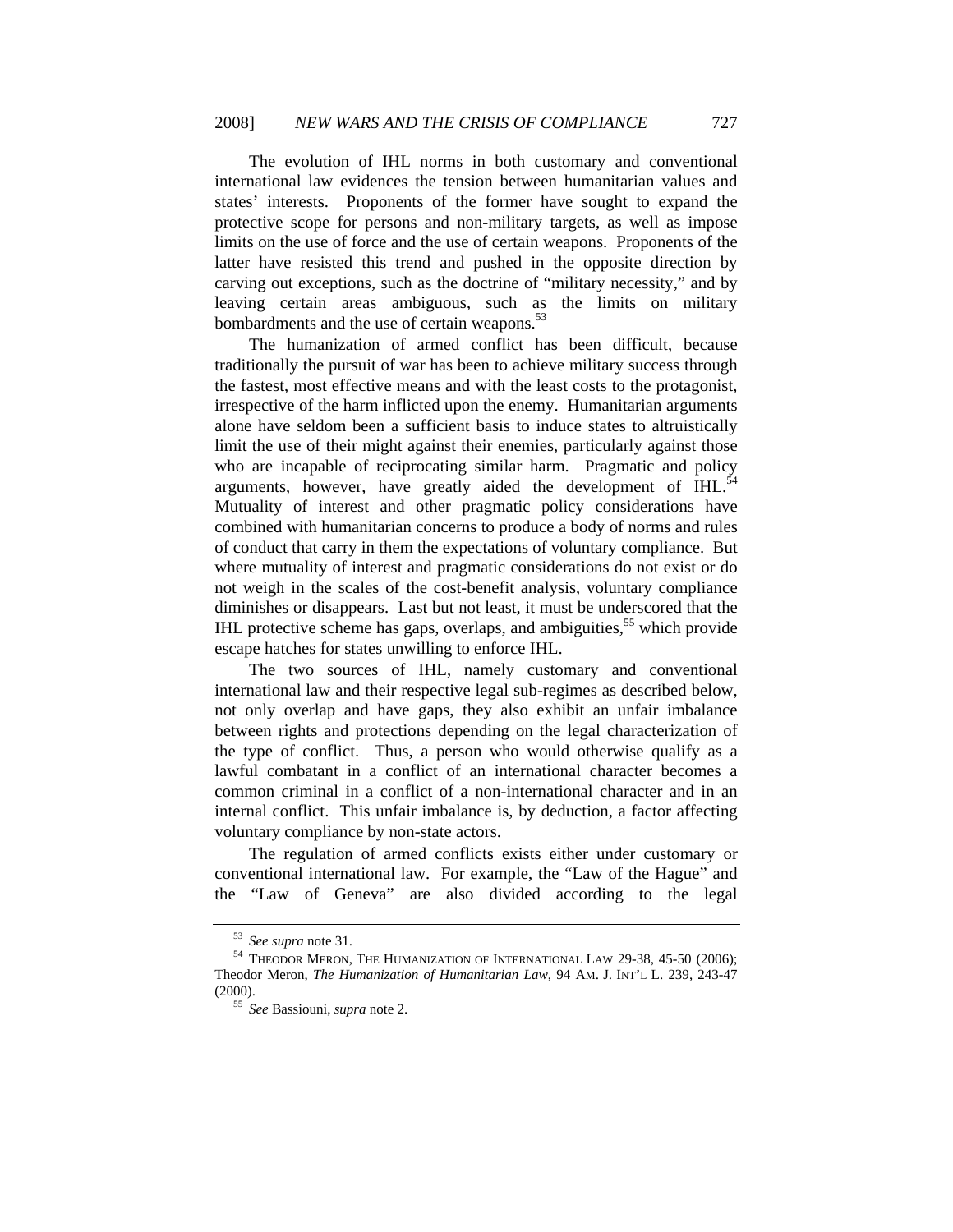characterization of the types of conflict, namely, conflicts of an international and non-international character.<sup>56</sup> Thus, these two sources of law have in effect created two sub-legal regimes within the overall regime of the Law of Armed Conflict. The 1907 Hague IV Convention and its Annexed Regulations apply only to conflicts of an international character, namely conflicts between states,  $57$  as do the Four Geneva Conventions of 1949,<sup>58</sup> and Additional Protocol I but with a sub-regime applicable to conflicts of a non-international character contained in Common Article 3.<sup>59</sup> Protocol II deals exclusively with conflicts of a non-international character.60 Common Article 3 is deemed part of customary international law.<sup>61</sup> Only some aspects of Protocol II are however deemed customary international law, thus leaving open for conjecture what is and what is not binding under customary international law. $62$  Purely internal conflicts are not covered by any of the regimes.

The inequities created by these multiple regimes are reflected in the fact that non-state actors in conflicts of a non-international and purely internal character are not deemed de jure combatants in the way that state actors are, and they therefore do not benefit from POW status. The only protection for those non-state actors engaged in a conflict of a non-

international character occurring in the territory of one of the High Contracting Parties, each Party to the conflict shall be bound to apply, as a minimum, the following provisions . . . ."). The three corresponding Geneva Conventions employ identical language in their respective Article 3s. *See* Geneva II, *supra* note 23, art. 3; Geneva III, *supra* note 23, art. 3; Geneva IV, *supra* note 23, art. 3. 60 *See* Geneva Convention Protocol II, *supra* note 24, art. 1(1) ("This Protocol . . . shall

apply to all armed conflicts which are not covered by [all cases of declared war or of any other armed conflict which may arise between two or more of the High Contracting Parties] and which take place in the territory of a High Contracting Party between its armed forces and dissident armed forces or other organized armed groups . . . ."); *see also* THE LAW OF NON-INTERNATIONAL ARMED CONFLICT: PROTOCOL II TO THE 1949 GENEVA CONVENTIONS pt. I (Howard S. Levie ed., 1987). 61 M. Cherif Bassiouni, *International Recognition of Victim's Rights*, 6 HUM. RTS. L.

REV. 203, 254 n.254 (2006); M. Cherif Bassiouni, *International Recognition of Victims' Rights, in* III INTERNATIONAL CRIMINAL LAW ch. 4.10 M. Cherif Bassiouni ed., 3d ed. 2008).<br><sup>62</sup> *See, e.g.,* ICRC, *supra* note 19; MAY, *supra* note 5, ch. 4; ROBERTSON, *supra* note 5, at

215; Henckaerts, *supra* note 19.

<sup>56</sup> For the latter, see Geneva I, *supra* note 23, art. 3; Geneva II, *supra* note 23, art. 3;

<sup>&</sup>lt;sup>57</sup> Second Hague IV, *supra* note 25, art. 2.<br><sup>58</sup> See, e.g., Geneva I, *supra* note 23, art. 2 ("In addition to the provisions which shall be implemented in peacetime, the present Convention shall apply to all cases of declared war or of any other armed conflict which may arise between two or more of the High Contracting Parties . . . ."). The three corresponding Geneva Conventions employ identical language in their respective Article 2s. *See* Geneva II, *supra* note 23, art. 2; Geneva III, *supra* note 23, art. 2; Geneva IV, *supra* note 23, art. 2.<br><sup>59</sup> *See*, *e.g.*, Geneva I, *supra* note 23, art. 3 ("In the case of armed conflict not of an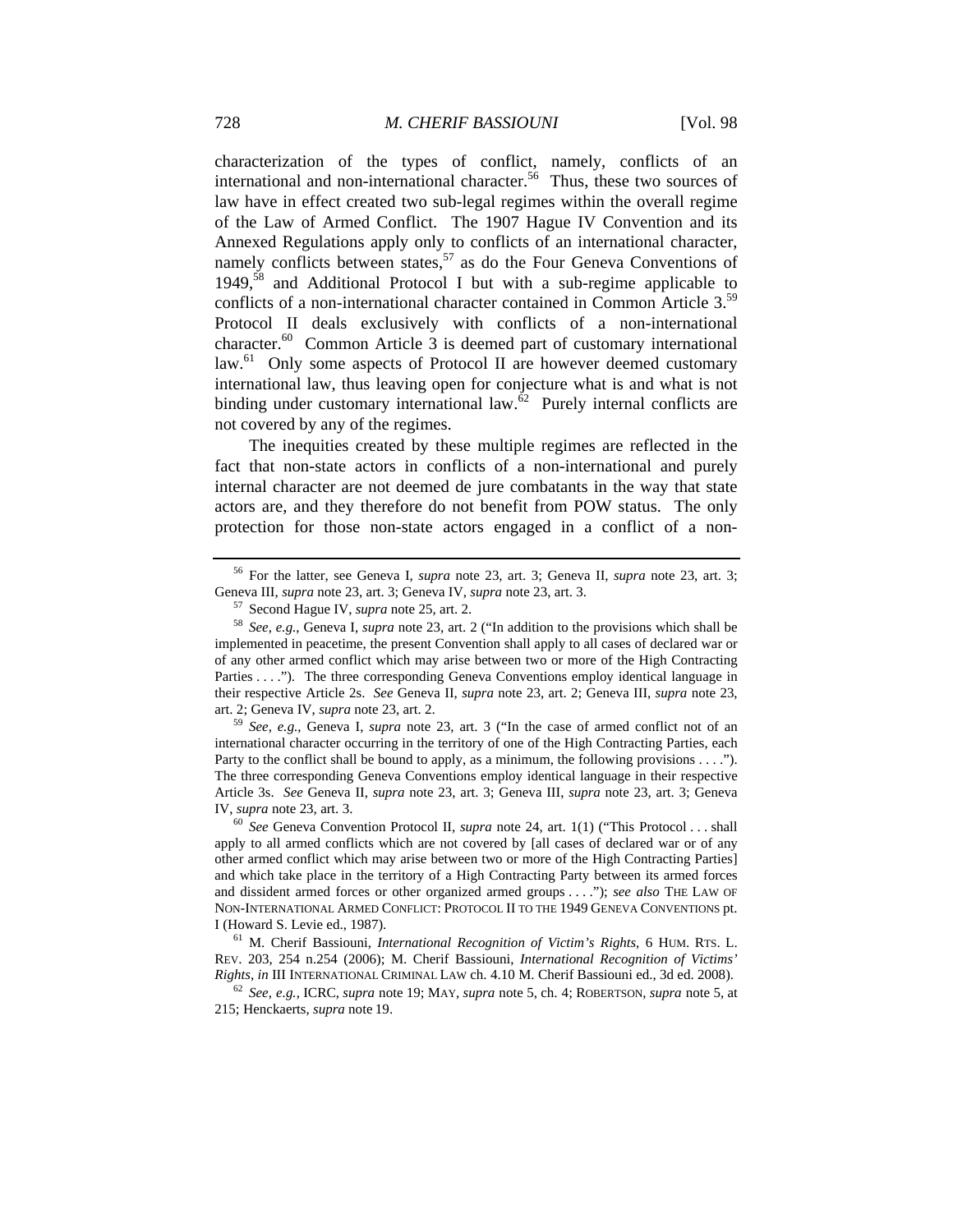international character derive from Common Article 3 and Protocol II, which is to be treated, at minimum, in accordance with the specific contents of those provisions, which summarize the broader and more detailed protections contained in the Four Geneva Conventions of 1949. Moreover, such persons can be treated as ordinary criminals who have violated domestic criminal law, whether or not they have complied with IHL or national law. Thus, even if non-state actors engaged in a conflict of a noninternational character with a state satisfied all of the requirements of a lawful combatant under Geneva III and IV and used force only against an opposing combatant who is a state actor, their action would still be deemed criminal under domestic law. IHL does not afford them the lawful status of a combatant like those who are part of the armed forces of a state. This imbalance is maintained by states that retain the monopoly of legitimate use of force and want to deny their non-state actor opponents the protections owed to POWs and the benefit of combatant legitimacy. Scholars and experts have sought to redress this imbalance by doctrinal development but with little practical success, as evidenced by the fact that the relevant norms of IHL have not been amended to date.

One of the early authoritative commentators on the Geneva Conventions, Jean Pictet, concluded that Common Article 3 should apply as follows:

(1) That the Party in revolt against the *de jure* Government possesses an organized military force, an authority responsible for its acts, acting within a determinate territory and having the means of respecting and ensuring respect for the Convention.

(2) That the legal Government is obliged to have recourse to the regular military forces against insurgents organized as military and in possession of a part of the national territory.

(3) (a) That the *de jure* Government has recognized the insurgents as belligerents; or

(b) that it has claimed for itself the rights of a belligerent; or

(c) that it has accorded the insurgents recognition as belligerents for the purposes only of the present Convention; or

(d) that the dispute has been admitted to the agenda of the Security Council or the General Assembly of the United Nations as being a threat to international peace, a breach of the peace, or an act of aggression.

(4) (a) That the insurgents have an organization purporting to have the characteristics of a State.

(b) That the insurgent civil authority exercises *de facto* authority over persons within a determinate territory.

(c) That the armed forces act under the direction of the organized civil authority and are prepared to observe the ordinary laws of war.

(d) That the insurgent civil authority agrees to be bound by the provisions of the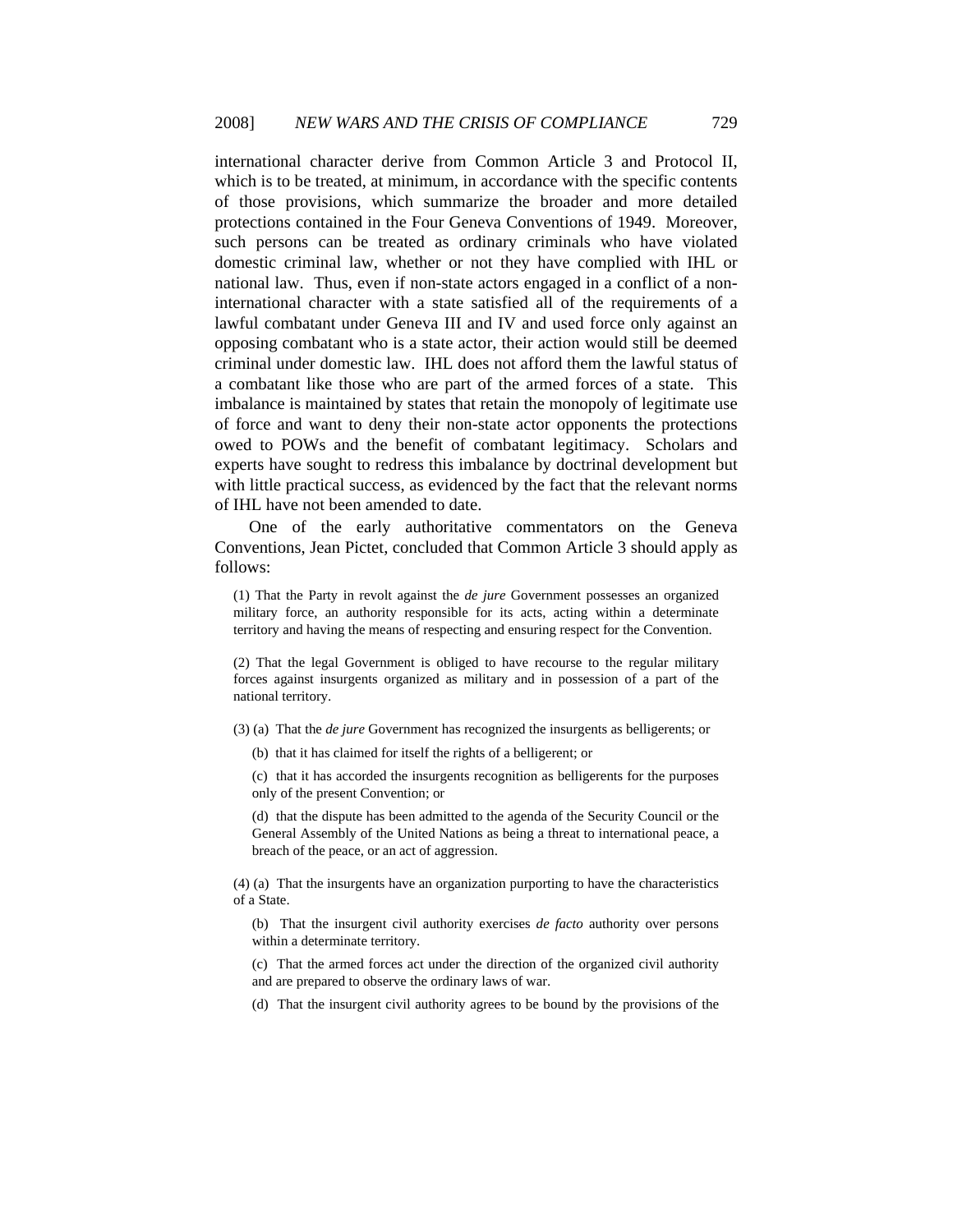## Convention.<sup>63</sup>

Although states' international legal positions and governmental opinions affirm that they and non-state actors are equally bound by Common Article 3 and Protocol  $II<sub>1</sub><sup>64</sup>$  thus giving a false appearance of the existence of a reciprocal balance, states exclusively reserve to themselves the determination of when Common Article 3 and Protocol II are applicable. $65$  Thus, two questions arise: first, whether the governments of the High Contracting Parties to the Geneva Conventions deem themselves obligated other than by their own will; and second, whether non-state actors deem themselves obligated even if states claim that they are. The actual practice of states and non-state actors in conflicts of a non-international and internal character evidences the imbalance arising out of the fact that nonstate actors would be bound by certain obligations, but would not have the benefits of certain advantages as discussed throughout this Article.

A separate question is the degree to which Common Article 3 is binding upon states. The application of the Article depends on a state's determination of whether the conflict is considered a state of belligerency. However, it is left to the states to determine whether the conflict involving non-state actors is or is not considered to be part of a state of belligerency. However, states may claim that in order to be binding, there must be a state of belligerency. Consequently, if states can determine that a state of belligerency does not exist, they can argue that Common Article 3 is not applicable and thus they do not have to treat those who opposed them in accordance with its provisions. The imbalance results in unfairness and that in turn leads those who engage in such conflicts against states to ignore the obligations of humane treatment that are predicated in this situation on the assumption of reciprocity.<sup>66</sup> Scholars argue that the obligation of humane treatment is binding upon states, whether states declare it to be or not.<sup>67</sup>

<sup>63</sup> PICTET, I COMMENTARY ON THE GENEVA CONVENTIONS OF 12 AUGUST 1949, *supra* note 19, at 49-50.<br><sup>64</sup> Military and Paramilitary Activities (Nicar. v. U.S.), 1986 I.C.J. 14, 114, ¶ 119 (June

<sup>27);</sup> ZEGVELD, *supra* note 5, at 10. *See also* PICTET, IV COMMENTARY ON THE GENEVA CONVENTIONS OF 12 AUGUST 1949, *supra* note 19, at 37; COMMENTARY ON THE ADDITIONAL

PROTOCOLS, *supra* note 19, at 1345. 65 ZEGVELD, *supra* note 5, at 12-13. 66 *See* MOIR, *supra* note 5; MERON, THE HUMANIZATION OF INTERNATIONAL LAW, *supra*  note 54; Meron, *International Criminalization of Internal Atrocities*, *infra* note 68. <sup>67</sup> The writings of legal scholars are neither read nor followed by non-state actors, such

as the FARC, the Janjaweed, or the Lord's Resistance Army. Consequently, it is impossible to assume that doctrine has much effect on non-state actors. Moreover, very little evidence exists that scholars writing on customary practices, which in this case includes those of nonstate actors, have had access to any empirical data that supports their arguments about the practice of non-state actors. Consequently, doctrine is substantially isolated from the reality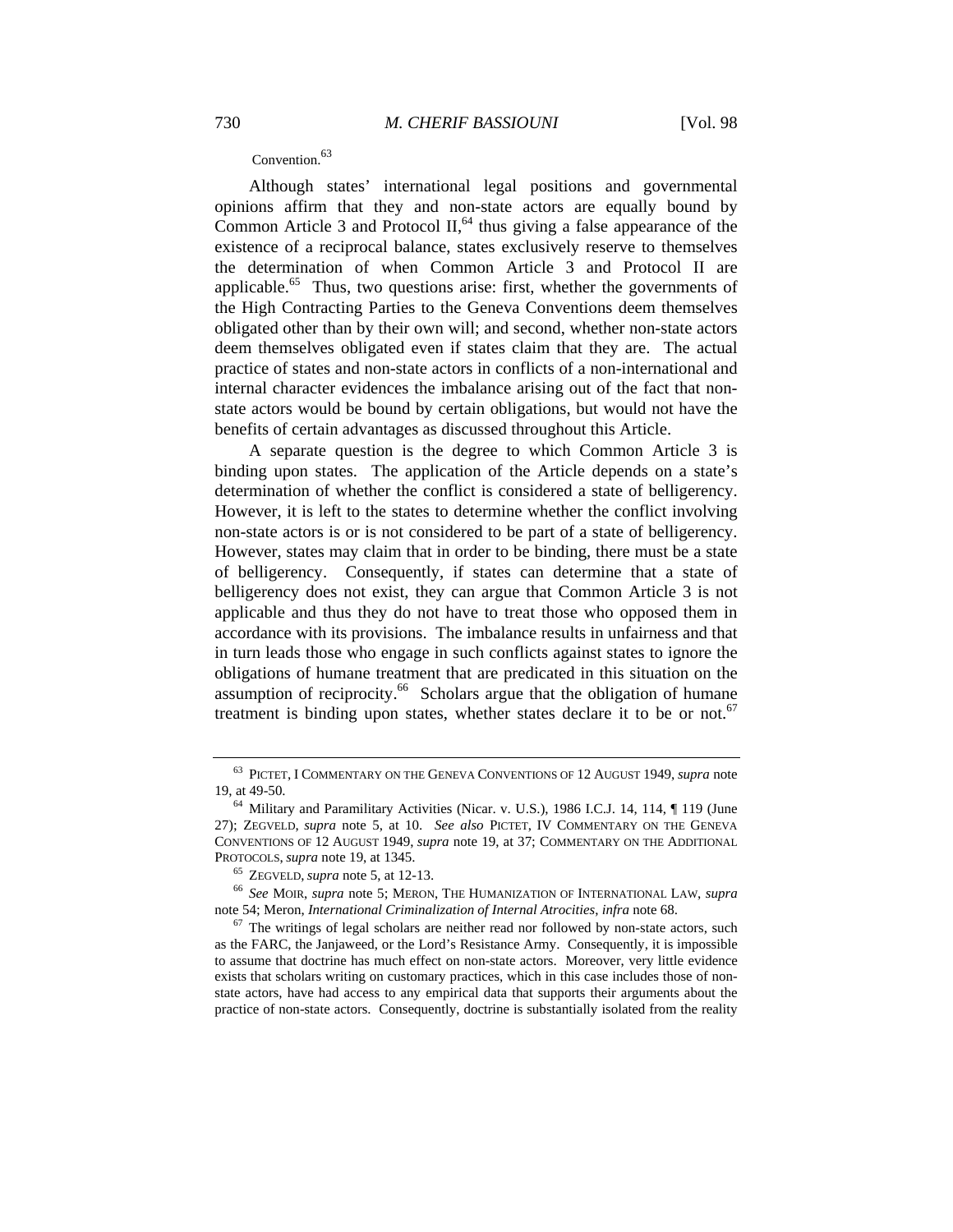Non-state actors have no inducement for compliance without the assurance of reciprocity, and certainly none if they are treated as common criminals, instead of lawful combatants.

To complicate matters, purely domestic conflicts are excluded from the applicability of IHL, though some experts argue that these conflicts should be included under Common Article 3 and Protocol II. Most states, however, consider them outside IHL's protective scheme.<sup>68</sup> Purely domestic or internal conflicts that do not satisfy the elements of a conflict of a non-international character as defined in Common Article 3 and Protocol II are referred to by the ICRC as "internal disturbances or strife" and as "internal strife."<sup>69</sup> These types of conflict are subject to another legal regime—that of International Human Rights Law (IHRL), which has no coercive enforcement mechanism. They are however subject to International Criminal Law (ICL), subject however to certain limitations of ICL's applicability to non-state actors as discussed above.

It is anachronistic that these different legal regimes and sub-regimes apply to the same socially protected interests and reflect the same human and social values, but differ in their applications depending on the legal characterization of the type of conflict. Governments maintain these distinctions for purely political reasons, namely, to avoid giving insurgents any claim or appearance of legal legitimacy. This political rationale is the source for the legal disparities in IHL mentioned above.

Experts agree that that there is no valid conceptual basis to distinguish between the same rights and protections extended to persons and targets because of how a conflict is legally characterized.<sup>70</sup> There is no valid distinction between rights and obligations that emanate from the same commonly-shared values and intended to apply to the same protected interests.<sup>71</sup> To sidestep their argument, governments argue that the resort to

but fall under domestic criminal laws. MOIR, *supra* note 5, at 4, 65.<br><sup>70</sup> See ZEGVELD, *supra* note 5, at 34.<br><sup>71</sup> See MERON, *supra* note 54, at 58-61; MOIR, *supra* note 5, at 32-34; ZEGVELD, *supra* 

of the practice, and I submit that this is also true for the practice of state actors (save for the case of a few military legal experts who have some direct involvement or access into field practices). 68 *See* Theodor Meron, *International Criminalization of Internal Atrocities*, 89 AM. J.

INT'L L. 554 (1995); *see also* BASSIOUNI, CRIMES AGAINST HUMANITY, *supra* note 1, at 254. *But see* Rome Statute, *supra* note 21, art. 8(d) (declaring specifically that the enumerated violations of armed conflict not of an international character in Article 8(c) do "not apply to situations of internal disturbances and tensions, such as riots, isolated and sporadic acts of violence or other acts of a similar nature"). In my opinion, the provisions of the ICC missed an opportunity inasmuch as they, to a greater or lesser extent, reflect certain political realities inherent in drafting the statute rather than a progressive codification of international humanitarian law. *See* Bassiouni, *supra* note 2.<br><sup>69</sup> Non-state actors engaged in these conflicts are not given any legal status under IHL,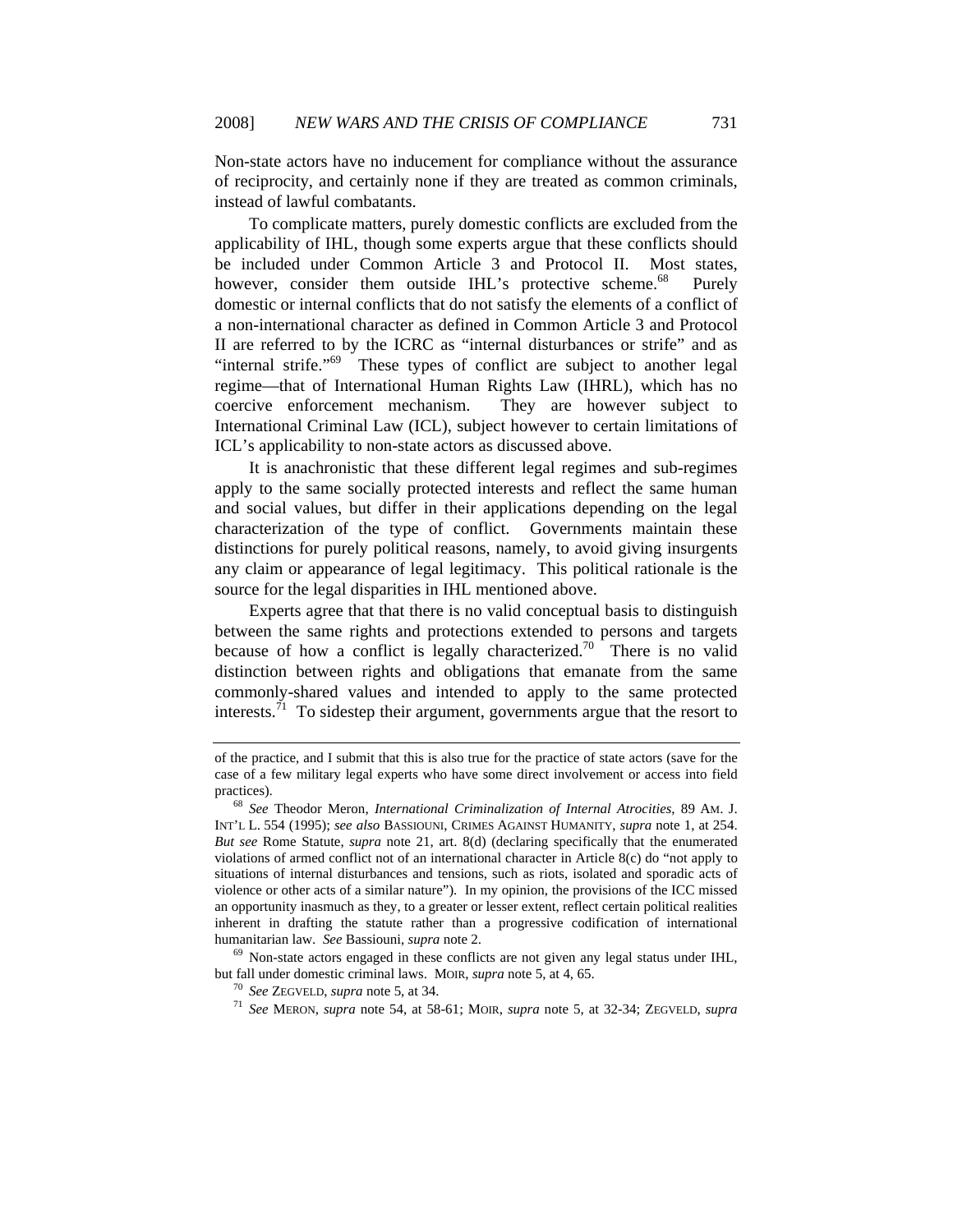violence by domestic insurgent groups is in the nature of "terrorism."<sup>72</sup> In so doing, states seek to deny non-state actors insurgents' legitimacy, and the rights and protections contained in the regulation of armed conflict.<sup>73</sup>

The consequences of this artificial legal distinction are, however, significant. The 1949 Geneva Conventions and Protocol I are applicable to conflicts of an international character. They deem "grave breaches" to include, *inter alia*: murder, torture, rape, mistreatment of prisoners of war (POWs) and civilians, wanton and willful destruction of public and private property, destruction of cultural and religious monuments and objects, use of civilians and POWs as human shields, and collective punishment of civilians and POWs.74 These same depredations are not deemed "grave breaches" in conflicts of a non-international and purely internal character.<sup>75</sup> Common Article 3 and Protocol II, which apply to conflicts of a noninternational character, deem the same transgressions as "violations" and not as "grave breaches," even though the prohibited acts are described in substantially similar terms. As a result, the legal consequences between "grave breaches" and "violations" differ as to the duties to criminalize, prosecute, punish, and extradite, even though experts argue that they should

Geneva III states:

 Grave breaches to which the preceding Article relates shall be those involving any of the following acts, if committed against persons or property protected by the Convention: willful killing, torture or inhuman treatment, including biological experiments, willfully causing great suffering or serious injury to body or health, compelling a prisoner of war to serve in the forces of the hostile Power, or willfully depriving a prisoner of war of the rights of fair and regular trial prescribed in this Convention.

Geneva IV states:

 Grave breaches to which the preceding Article relates shall be those involving any of the following acts, if committed against persons or property protected by the present Convention: willful killing, torture or inhuman treatment, including biological experiments, willfully causing great suffering or serious injury to body or health, unlawful deportation or transfer or unlawful confinement of a protected person, compelling a protected person to serve in the forces of a hostile Power, or willfully depriving a protected person of the rights of fair and regular trial prescribed in the present Convention, taking of hostages and extensive destruction and appropriation of property, not justified by military necessity and carried out unlawfully and wantonly.

<sup>75</sup> *See* Geneva I, *supra* note 23, art. 3; Geneva II, *supra* note 23, art. 3; Geneva III, *supra* note 23, art. 3; Geneva IV, *supra* note 23, art. 3; Geneva Convention Protocol II, *supra* note 24.

note 5, at 34. 72 Bassiouni, *Legal Controls of International Terrorism*, *supra* note 3, at 97; Bassiouni, "Terrorism": Reflections on Legitimacy and Policy Considerations, supra note 3, at 214.<br><sup>73</sup> See Bassiouni, Legal Controls of International Terrorism, supra note 3, at 98.<br><sup>74</sup> See Geneva I, *supra* note 23, art. 50; Genev

*supra* note 23, art. 130; Geneva IV, *supra* note 23, art. 147.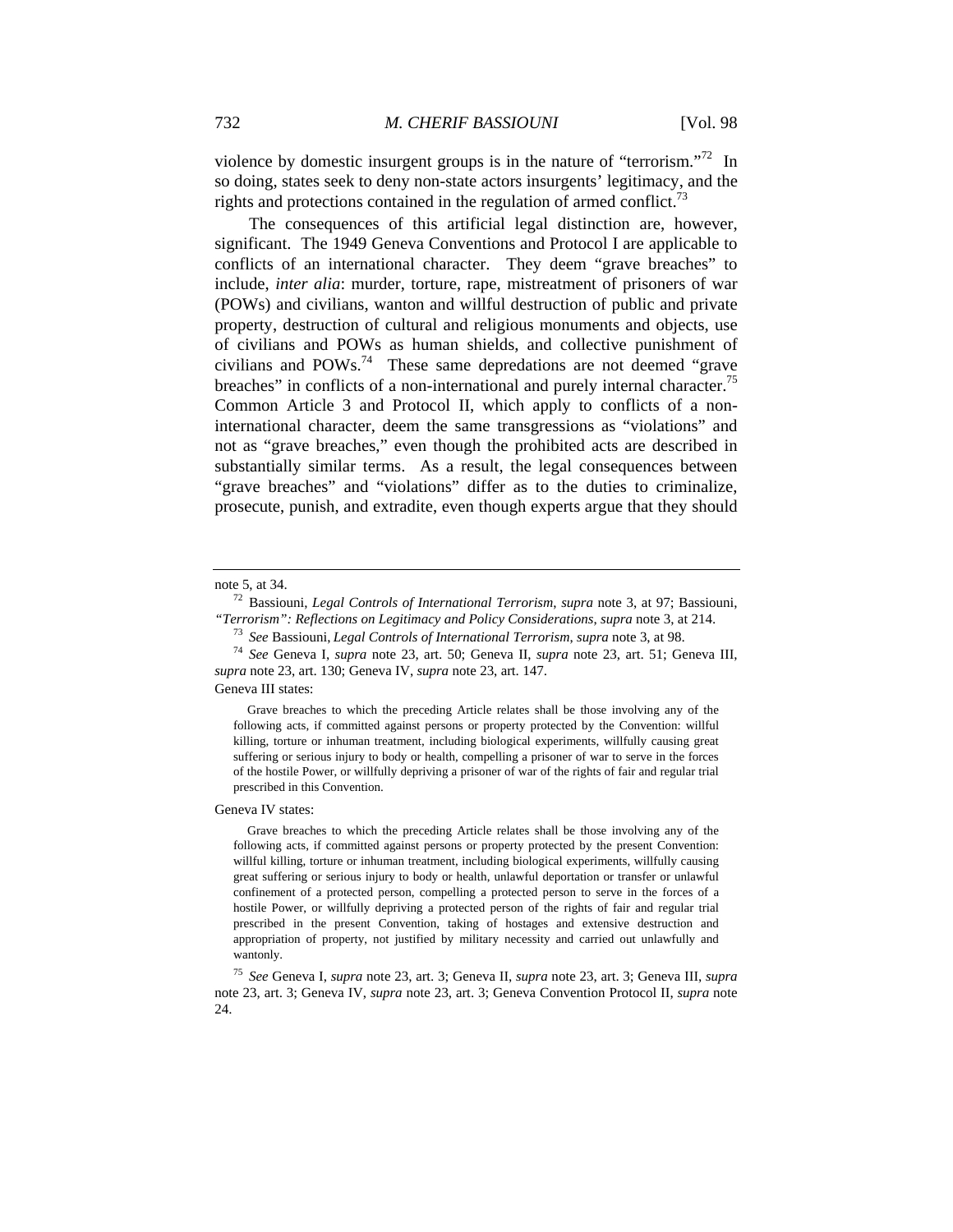be the same.<sup>76</sup> The 1949 Geneva Conventions and Protocol I establish certain consequences for "grave breaches," which include: the duty for states to criminalize these violations in their domestic laws; to prosecute or extradite those who commit such violations; to provide other states with judicial assistance in the investigation or prosecution of such "grave breaches<sup>[:1]</sup><sup>,77</sup> to establish a basis for universal jurisdiction so that all state parties to the Geneva Conventions can prosecute such offenders;<sup>78</sup> and to remove statutes of limitation for such offenses.<sup>79</sup> In contrast, Common Article 3 of the 1949 Geneva Conventions<sup>80</sup> and Protocol  $II^{81}$  do not contain the same explicit legal obligations. To remedy this inconsistency, some scholars argue that the obligations to prevent and suppress "violations" of Common Article 3 and Protocol II should be treated in the same manner and with the same legal consequences as violations of the "grave breaches" of the 1949 Conventions and Protocol I.<sup>82</sup>

#### Geneva Convention Protocol I, *supra* note 5, art. 86.

<sup>79</sup> *See* M. Cherif Bassiouni, *Post-Conflict Justice in Iraq: An Appraisal of the Iraqi Special Tribunal*, 38 CORNELL INT'L L.J. 327, 380 n.319 (2005); *see also* G.A. Res. 2391

(XXIII), at 40, U.N. Doc. A/7218 (Nov. 26, 1968). 80 Geneva I, *supra* note 23, art. 3; Geneva II, *supra* note 23 art. 3; Geneva III, *supra* note

<sup>81</sup> Geneva Convention Protocol II, *supra* note 24.

<sup>82</sup> *See* MERON, THE HUMANIZATION OF INTERNATIONAL LAW, *supra* note 54, at 123-29.

<sup>76</sup> *See generally* MERON, THE HUMANIZATION OF INTERNATIONAL LAW, *supra* note 54, at 123-29; Meron, *The Humanization of Humanitarian Law, supra* note 54, at 253. 77 Geneva I, *supra* note 23, art. 49; Geneva II, *supra* note 23, art. 50; Geneva III, *supra*

note 23, art. 129; Geneva IV, *supra* note 23, art. 146. Protocol I, Article 86 states:

<sup>1.</sup> The High Contracting Parties and the Parties to the conflict shall repress grave breaches, and take measures necessary to suppress all other breaches, of the Conventions or of this Protocol which result from a failure to act when under a duty to do so.

<sup>2.</sup> The fact that a breach of the Conventions or of this Protocol was committed by a subordinate does not absolve his superiors from penal or disciplinary responsibility, as the case may be, if they knew, or had information which should have enabled them to conclude in the circumstances at the time, that he was committing or was going to commit such a breach and if they did not take all feasible measures within their power to prevent or repress the breach.

Geneva IV, Article 1 states: "The High Contracting Parties undertake to respect and to ensure respect for the present Convention in all circumstances." Geneva IV, *supra* note 23, art. 1.<br><sup>78</sup> The Geneva Conventions do not explicitly provide for universal jurisdiction, but they

do create an "obligation to search for persons alleged to have committed . . . grave breaches, [and to] bring such persons, *regardless of their nationality*, before [the signatories'] own courts" (emphasis added). Geneva I, *supra* note 23, art. 49; Geneva II, *supra* note 23, art. 50; Geneva III, *supra* note 23, art. 129; Geneva IV, *supra* note 23, art. 146; *see also* STEPHEN MACEDO, UNIVERSAL JURISDICTION: NATIONAL COURTS AND THE PROSECUTION OF SERIOUS CRIMES UNDER INTERNATIONAL LAW (2003); M. Cherif Bassiouni, *Universal Jurisdiction for International War Crimes: Historical Perspectives and Contemporary Practice*, 42 VA.J. INT'L L. 81, 116 (2001).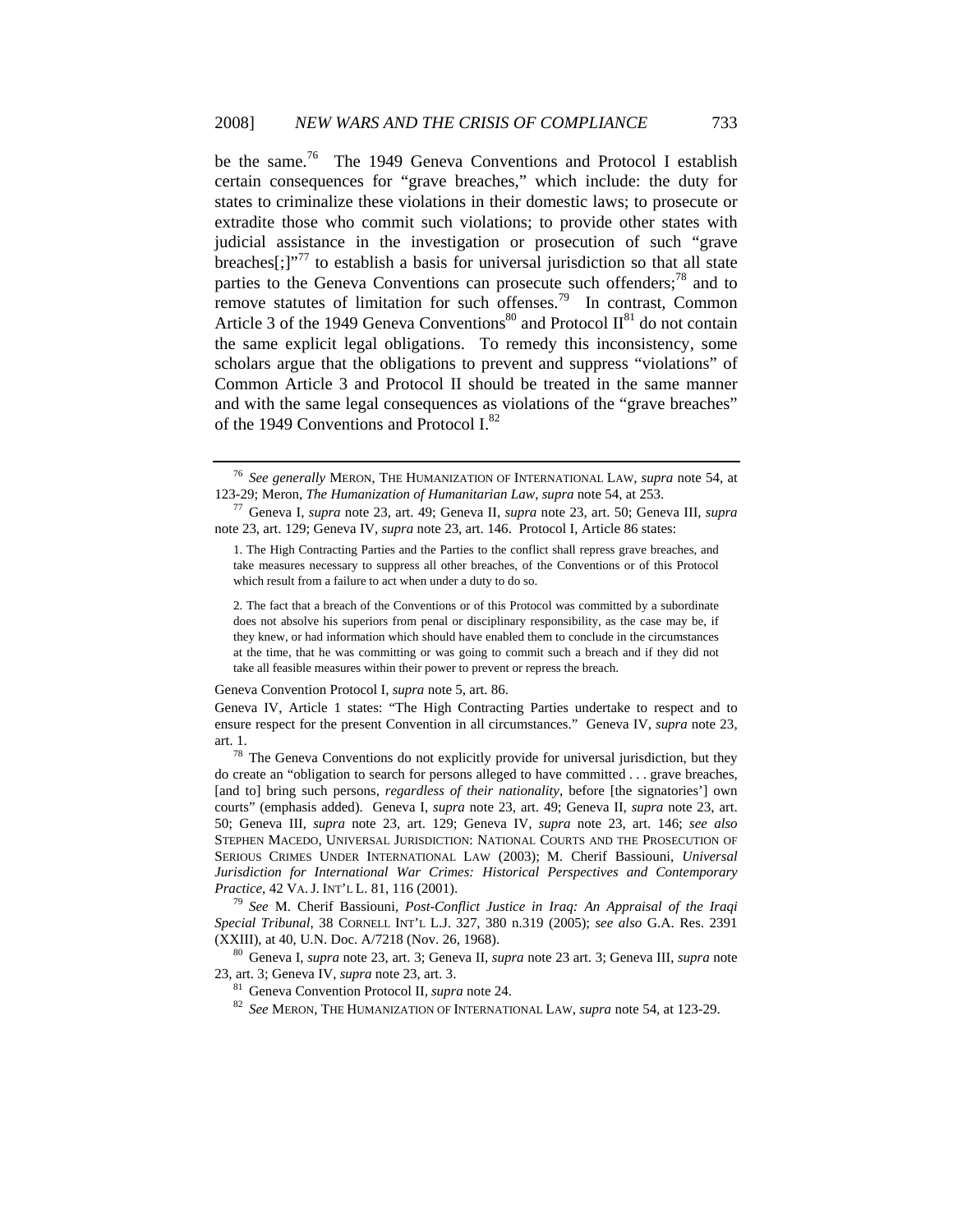The imbalance that exists in IHL with respect to the norms applicable to conflicts of an international character, conflicts of a non-international character, and conflicts of a purely internal character is significant. But, the greater imbalance is in the non-applicability of these norms to what are legally characterized as conflicts of a purely internal nature. To what extent this imbalance impacts on compliance with these norms by both state and non-state actors is conjectural. However, common sense leads to the conclusion that such an imbalance favoring state actors is a factor that negatively impacts on their voluntary compliance, as well as that of nonstate actors. Common sense also dictates that since non-state actors in noninternational conflicts do not benefit from the same protections as combatants in conflicts of an international character, they are likely to be less motivated to voluntarily comply with IHL than if they had some inducement to do so.

#### III. CHARACTERISTICS OF NON-INTERNATIONAL AND INTERNAL CONFLICTS

## A. LEGAL CHARACTERIZATIONS

As stated above, international law norms differ in their application to the different types of conflicts. International law is concerned with the legal characterization of conflicts, the legal status of combatants and noncombatants, and the legal status of their public or quasi*-*public acts, and thus, to some extent, with the recognition of non-state actors as subjects of international law.83 IHL is concerned with the means and methods by which these groups conduct themselves in the course of armed conflicts, otherwise referred to as the *jus in bello.*

International law and IHL first recognized non-state actors in the era of de-colonization during the 1950s-1980s when these groups were engaged in what are called "wars of national liberation."<sup>84</sup> The limited recognition that they were given under public international law was based on the likely expectation that, after independence, these groups would become part of the legitimate government in their new state. Thus, in effect creating an

<sup>83</sup> *See, e.g.*, W. THOMAS MALLISON & SALLY MALLISON, THE PALESTINE PROBLEM IN INTERNATIONAL LAW AND WORLD ORDER (1983); W. Thomas Mallison, *The Legal Problems Concerning the Juridical Status and Political Activities of the Zionist Organization/Jewish Agency: A Study in International and United States Law,* 9 WM. & MARY L. REV. 556, 556- 629 (1968) (discussing the Jewish Agency during the British mandate over Palestine). 84 Bassiouni, *"Terrorism": Reflections on Legitimacy and Policy Considerations, supra* 

note 3, at 222; Georges Abi-Saab, *Wars of National Liberation in the Geneva Conventions and Protocols*, 165 RECUEIL DES COURS 353 (1979); Gerald I. A. D. Draper, *Wars of National Liberation and War Criminality*, *in* RESTRAINTS ON WAR (Michael Howard ed., 1979); *see also* DANIEL MORAN, WARS OF NATIONAL LIBERATION (2006).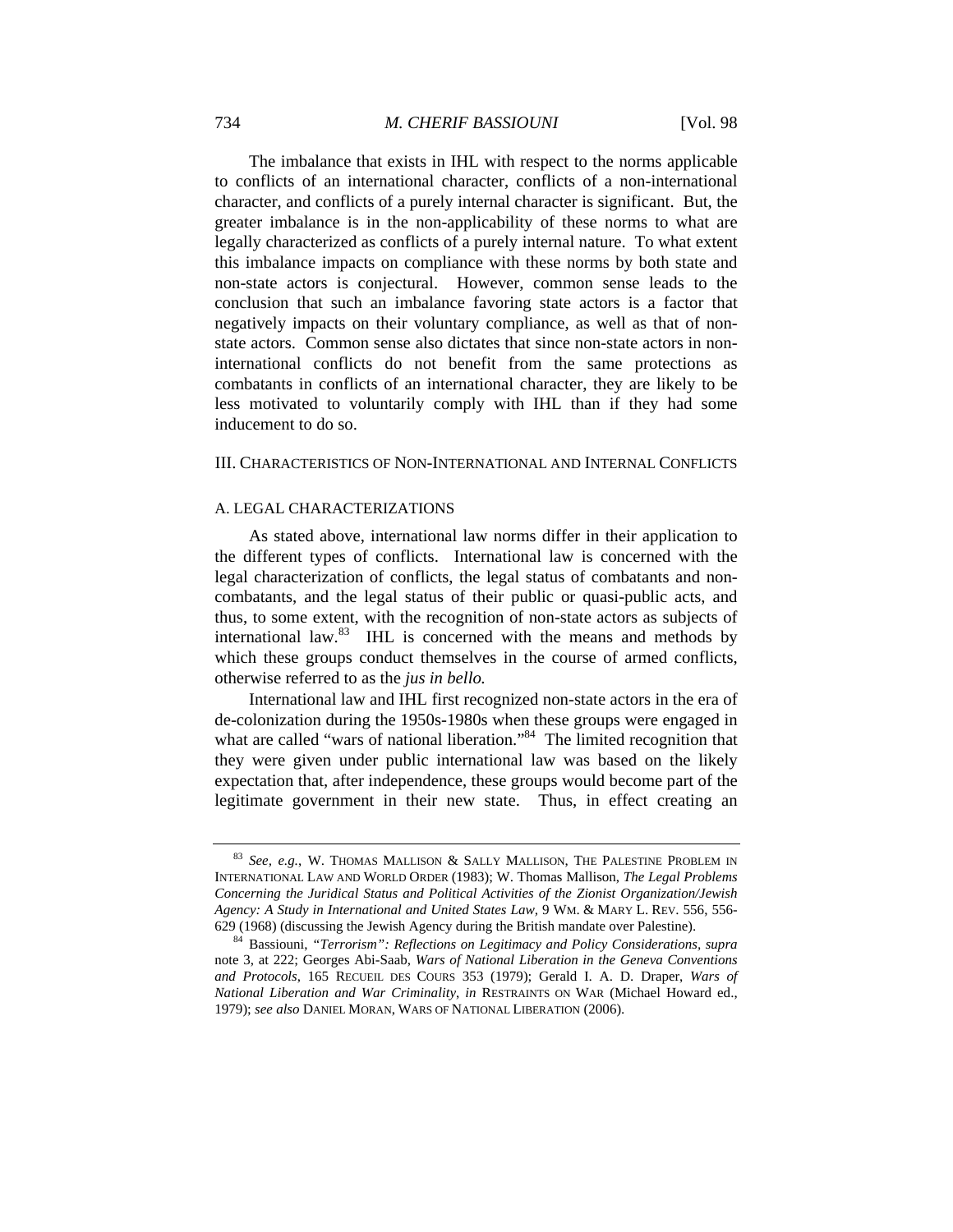exception for certain non-state actors based on future political expectations. This and other de facto exceptions, coupled with the post-conflict practices of impunity and amnesty, have resulted in an unequal application of international law to different participants engaged in violent conflictual interactions. This political dimension has undermined the value-oriented goals of international norms designed to minimize the harmful consequences of violent conflictual interactions. In turn, this situation negatively affects individual and collective compliance with principles and norms designed to minimize harmful consequences to protected persons and targets in the course of armed conflict regardless of how the given conflict is legally characterized. The outcome has been an increase in harmful conduct, which paradoxically enhances political gains. $85$  Thus, non-state actors who have the capacity to commit greater harm, even when violating IHL, are likely to receive greater political recognition, including the likelihood of impunity for their violations of IHL.

The policy considerations attendant to international law's recognition of groups engaged in wars of national liberation, which are reflected in Geneva Convention Protocol I, differ from those arising out of Common Article 3 and Protocol II and from those arising under the customary law of armed conflict applicable to conflict of a non-international character.<sup>86</sup> The policy considerations of Protocol I are based on the legitimacy of such conflicts and on the expectation that those engaged in these conflicts will emerge as the leaders of newly independent states. This is different from non-state actors who are insurgents against their own legitimate governments, irrespective of the legitimacy of their claims against the

<sup>&</sup>lt;sup>85</sup> This is evident in so many resolutions of the General Assembly and other specialized bodies of the United Nations, giving recognition to wars of national liberation and providing standing for these organizations. For example, the PLO was admitted as an observer to the United Nations in 1975. *See* G.A. Res. 3375, U.N. Doc. A/RES/3375 (Nov. 10, 1975).

The recognition gave these groups some immediate legitimacy, and it gave some of their acts the legal status of a quasi-public entity. However, recognition was dependent upon certain political considerations. These political considerations were translated into legal elements, such as the extent of de facto territorial control exercised by these groups, their presumed level of representation of the indigenous population, the legitimacy of their ultimate goal, and the public law nature of their actions. 86 *See* Bassiouni, *"Terrorism": Reflections on Legitimacy and Policy Considerations,* 

*supra* note 3, at 225; *see, e.g.*, Roman Boed, *Individual Criminal Responsibility for Violations of Article 3 Common to the Geneva Conventions of 1949 and of Additional Protocol II Thereto in the Case Law of the International Tribunal for Rwanda*, *in* 13 CRIM. L.F. 293 (2003); Meron, *supra* note 68; Lindsay Moir, *Non-International Armed Conflict and Guerilla Warfare*, *in* I INTERNATIONAL CRIMINAL LAW, *supra* note 2, ch. 4.10; Michel Veuthey, *Remedies to Promote the Respect of Fundamental Human Values in Non-International Armed Conflicts*, 30 ISRAEL YEARBOOK ON HUMAN RIGHTS 37, 43 (Y. Dinstein ed., 2002).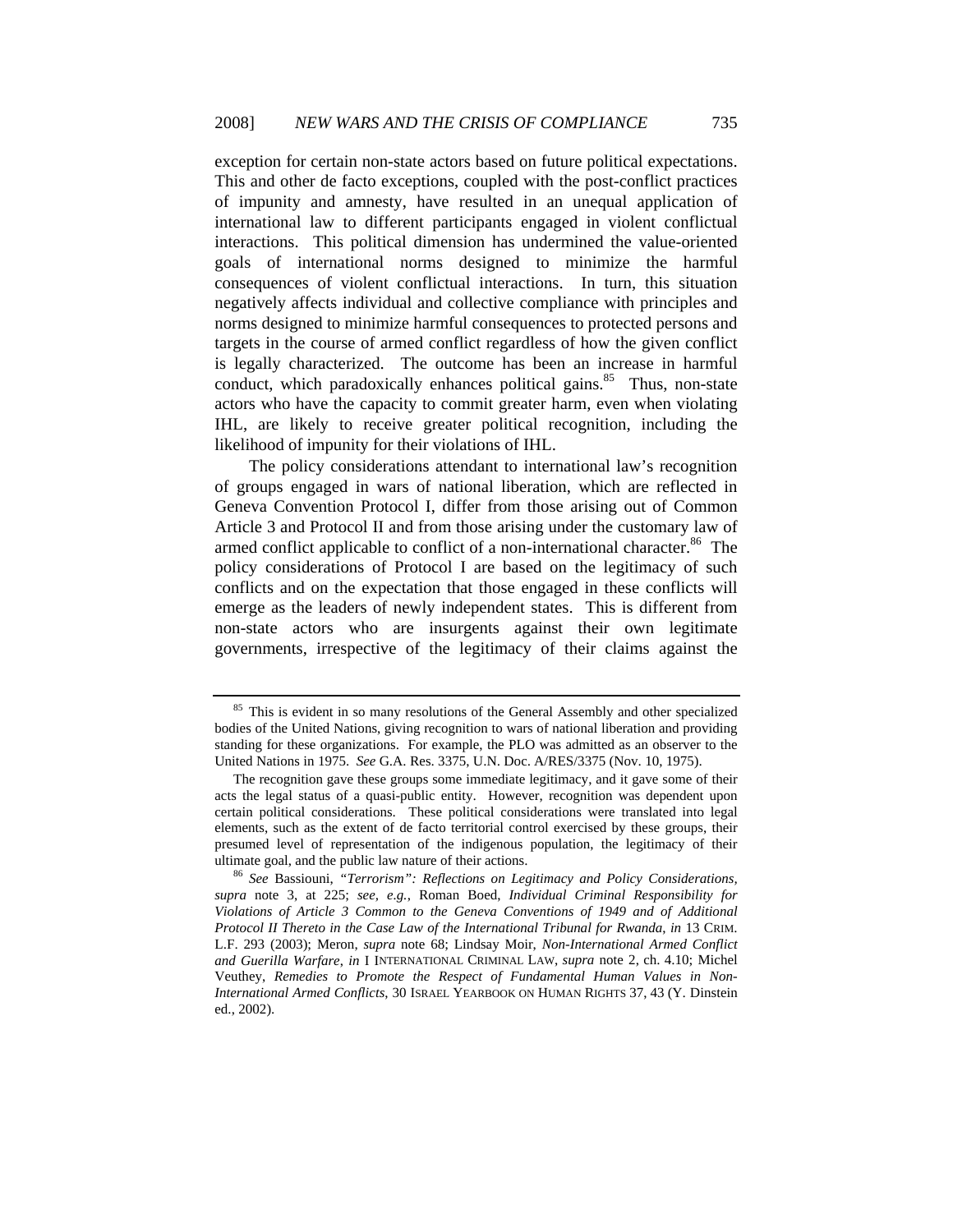governments that they oppose. Protocol I, however, establishes conditions for the members of these groups who are engaged in wars of national liberation enabling them to fall within the meaning of legitimate combatants and to benefit from the status of POW, as well as to benefit from other consequences deriving from their status as lawful combatants if they meet the normative requirements.<sup>87</sup>

An additional element figures into the calculus of compliance. In some situations, non-state actor groups exercise dominion and control over a portion of a state's territory and may even exercise some of the manifestations of sovereignty or public authority over a given part of the national territory and over its inhabitants.<sup>88</sup> In these cases, international law tends to give such groups enhanced recognition. This means that groups that do not exercise exclusive dominion and control over a more or less defined portion of a given territory, because they operate out of a narrow territorial base from which they carry out incursions in the same or different parts of the state's territory, have less of a political or quasi-legitimate status.<sup>89</sup> The difference between the de facto exercise of territorial dominion and control and its absence bears upon international law's recognition of the acts of such groups as quasi-public acts that carry or imply some internationally recognized legal consequences. However, it does not bear upon the lawfulness or unlawfulness of their conduct, which

<sup>87</sup> Protocol I, Article 1 is applicable to wars of national liberation. Protocol I, *supra* note

<sup>5,</sup> art. 1(4). 88 This is the case of the FARC in Colombia. *See* JAIME GUARACA, COLOMBIA Y LAS FARC-EP: ORIGEN DE LA LUCHA GUERRILLERA (1999). This is also the case in Gaza where the Hamas government is in control. But having broken away from the Palestine National Authority head quartered in the West Bank city of Ramallah, the Hamas government is a de facto non-state actors group that falls within the meaning of Protocol I, Article 1(4) or within the meaning of Common Article 3 and Protocol II, depending upon political perspectives. *See* Abi-Saab, *supra* note 84; Bassiouni, *"Terrorism": Reflections on Legitimacy and Policy Considerations, supra* note 3, at 220; Draper, *supra* note 84. *See also* M. CHERIF BASSIOUNI, 1-2 DOCUMENTS ON THE ARAB-ISRAELI CONFLICT: EMERGENCE OF CONFLICT IN PALESTINE AND THE ARAB-ISRAELI WARS AND PEACE PROCESS (2005) [hereinafter DOCUMENTS ON THE

ARAB-ISRAELI CONFLICT]. 89 Consider, for example, such contemporary conflicts as those in the Sudan, Uganda, and the Democratic Republic of the Congo. In these conflicts, guerrilla groups or insurgents move from one area of the territory to another without remaining in established geographic areas. Nevertheless some of the groups may have fixed bases in some of the regions or provinces allowing their paramilitary units to go into other areas to operate from which to operate from. The purpose of this illustration is merely to indicate to the reader that the geographic positions of protagonists in these types of conflicts vary. As a whole, it is possible to distinguish between groups which have control over a certain territory and have an effective presence there and are capable of exercising some dominion and control over the population, while in other types of conflicts, the protagonists may be more nomadic in terms of their movement across the territory, region, or province.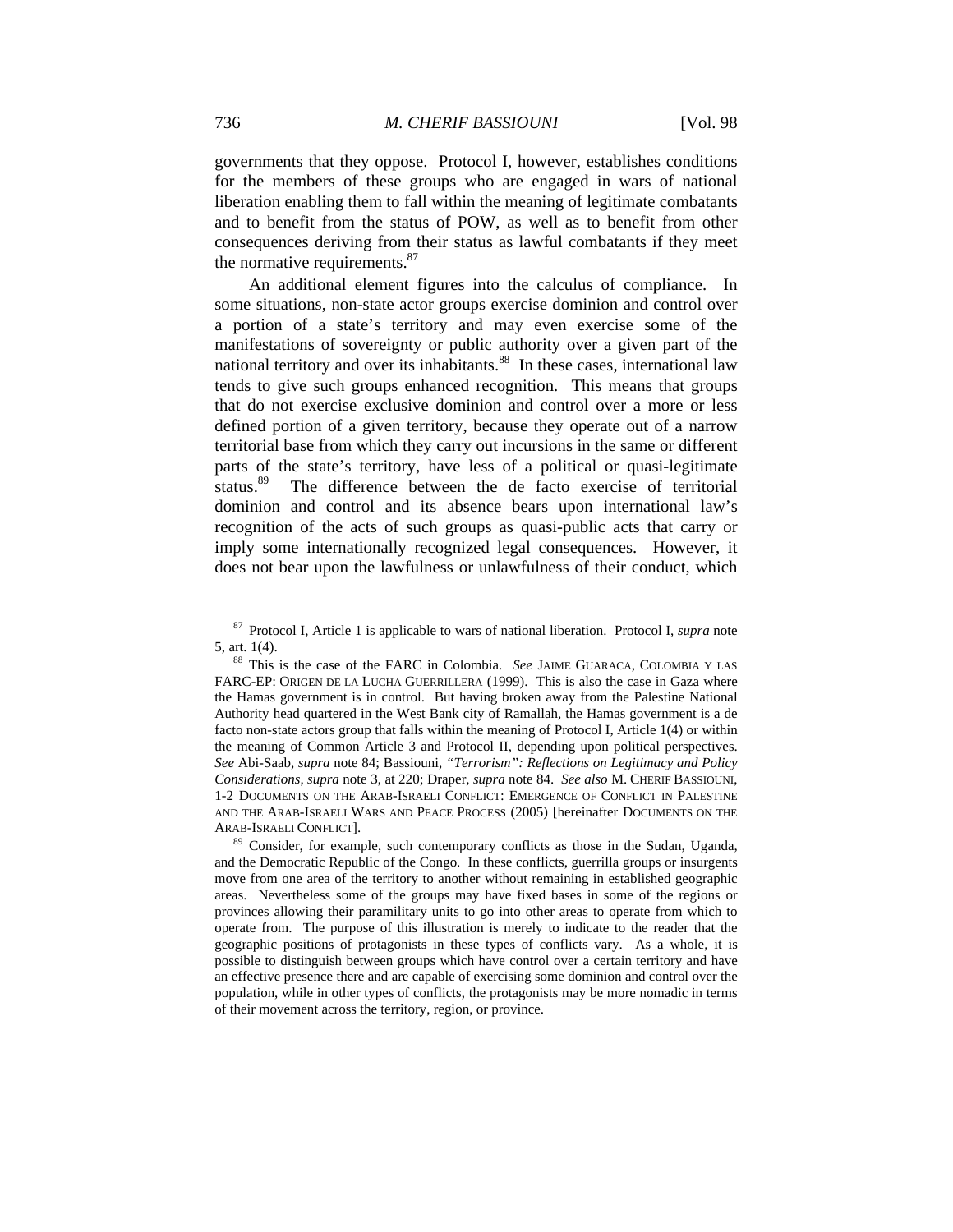is regulated by  $IHL$ <sup>90</sup> Additionally, as experience indicates, these groups occasionally succeed in their belligerency or insurgency and form a state's new government, thus acquiring full legitimacy with the consequence that their wartime depredations go unpunished. Because of the potential political transformations of these groups, international law, reflecting the practices of states, grants them a measure of international legal recognition. While this political recognition should have no bearing on these groups' compliance or lack thereof with IHL norms, acquiring political legitimacy unfortunately seems to overshadow their previous violations of IHL. This situation tends to enhance non-compliance because of the expectations of later impunity. $91$ 

Since governments refuse to give belligerent and insurgent groups international legal recognition, the latter may seek to acquire such standing by declaring themselves willing to abide by  $IHL$ .<sup>92</sup> By conforming their conduct to IHL, they may seek partial recognition before the international community. In their perceptions, they implicitly become legitimate groups with some semblance of equal status to the governments with which they are in conflict. Precisely to avert such public recognition, however, governments strongly oppose the co-opting of these groups into processes of legitimacy, which in turn removes the incentives for such groups to comply with IHL and continue to act outside the boundaries of legitimacy.<sup>93</sup>

International policy should be that whether state or non-state actors, all those who engage in armed conflicts are subject to: (1) IHL, which provides for the regulation of the use of force in the context of armed conflicts and whose violations constitute war crimes;<sup>94</sup> (2) the Genocide Convention, applicable in times of peace and war,<sup>95</sup> which establishes non-derogable prohibitions deemed *erga omnes*;<sup>96</sup> and (3) the customary law of crimes

<sup>&</sup>lt;sup>90</sup> Mallison, *supra* note 83.<br><sup>91</sup> Diane F. Orentlicher, *Settling Accounts: The Duty to Prosecute Human Rights Violations of a Prior Regime*, 100 YALE L.J. 2537 (1991); *see also* M. Cherif Bassiouni, *Combating Impunity for International Crimes*, 71 U. COLO. L. REV. 409-422 (2000); M. Cherif Bassiouni, *The Perennial Conflict between International Criminal Justice and*  Realpolitik, 22 GA. ST. U. L. REV. 541-60 (2006). 92 *See* Churchill Ewumbue-Monono, *Respect for International Humanitarian Law by* 

*Armed Non-State Actors in Africa*, 864 INT'L REV. RED CROSS 905, 905-24 (2006). The ICTR, in deciding the applicability of Protocol II to Rwanda, noted that the Rwandan Patriotic Front had expressly considered itself bound by IHL. Prosecutor v. Kayishema & Ruzindana, No. ICTR-95-1-T, Judgement, ¶ 156 (May 21, 1999); Prosecutor v. Akayesu*,*  No. ICTR-96-4-T, Judgement, ¶ 627 (Sept. 2, 1998). 93 Bassiouni, *"Terrorism": Reflections on Legitimacy and Policy Considerations*, *supra* 

note 3, at 223. 94 *See supra* note 19. 95 Genocide Convention, *supra* note 39, art. 1. 96 *Id.* art. 4.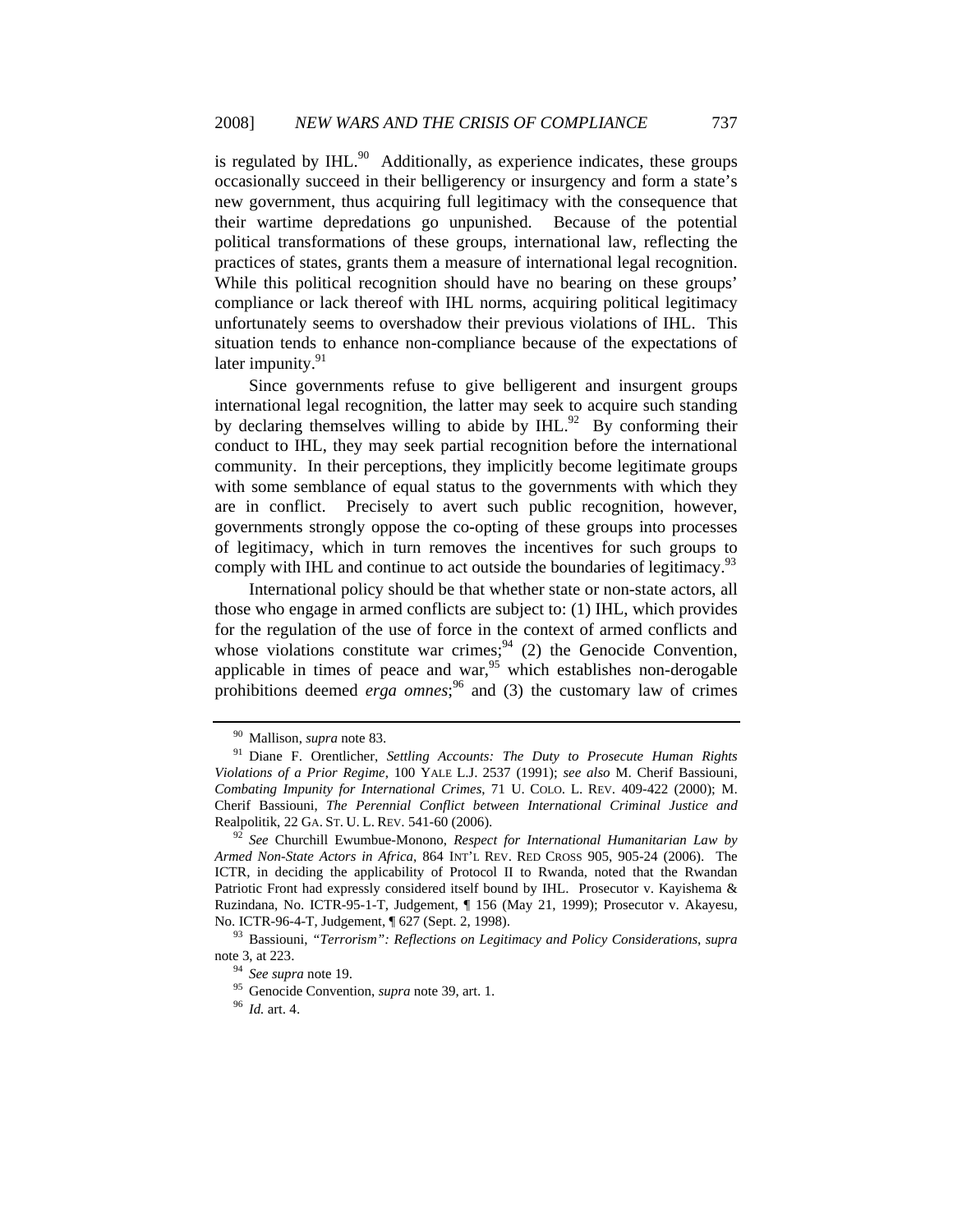against humanity, also applicable in times of peace and war, which establishes non-derogable prohibitions deemed *erga omnes* (also embodied in positive international criminal law in the Statutes of the International Criminal Court  $(ICC)$ ,  $97$  the International Criminal Tribunal for the former Yugoslavia (ICTY),<sup>98</sup> and the International Criminal Tribunal for Rwanda  $(ICTR)$ .  $99$ 

What is also lacking in this legitimacy dilemma is that the international community does not link political legitimacy to accountability mechanisms. In other words, there is no sign-on declaration available in which groups of non-state actors would be given some legitimacy in exchange for their formal recognition of the applicability of IHL and the acknowledgement that those who violate it commit war crimes, crimes against humanity, and genocide will be subject to prosecution, whether before an international or national legal institution.

Norms applicable to conflicts of a non-international character and purely internal conflicts grew out of the conceptual framework of norms applicable to conflicts of an international character. The norms that

Statute of the International Tribunal for the Prosecution of Persons Responsible for Serious Violations of International Humanitarian Law Committed in the Territory of the Former Yugoslavia since 1991, S.C. Res. 827, U.N. Doc. S/RES/827 (May 25, 1993) [hereinafter ICTY Statute]. The following cases decided whether an internal armed conflict is taking place.Prosecutor v. Tadic, Case No. IT-94-1-T, Opinion and Judgement, ¶¶ 561-68 (May 7, 1997); Prosecutor v. Delalic, Mucic, Delic & Landzo, Case No. IT-96-21-T, Judgement, ¶ 183 (Nov. 16, 1998); Prosecutor v. Furundzija, Case No. IT-95-17/1-T, Judgement, ¶ 55 (Dec. 10, 1998).<br><sup>99</sup> The Statute of the ICTR, in Article 3, states:

 The International Tribunal for Rwanda shall have the power to prosecute persons responsible for the following crimes when committed as part of a widespread or systematic attack against any civilian population on national, political, ethnic, racial or religious grounds: (a) Murder; (b) Extermination; (c) Enslavement; (d) Deportation; (e) Imprisonment; (f) Torture; (g) Rape; (h) Persecutions on political, racial and religious grounds; (i) Other inhumane acts.

Statute of the International Criminal Tribunal for the Prosecution of Persons Responsible for Genocide and Other Serious Violations of Humanitarian Law Committed in the Territory of Rwanda and Rwandan Citizens Responsible for Genocide and Other Such Violations Committed in the Territory of Neighboring States, Between 1 January 1994 and 31 December 1994, art. 3, Annex to S.C. Res. 955, U.N. Doc. S/RES/955 (Nov. 8, 1994) [hereinafter ICTR Statute]. The following case describes and defines an armed conflict. Prosecutor v. Rutaganda, ICTR-96-3, Judgement and Sentence, ¶ 91 (Dec. 6, 1999).

<sup>&</sup>lt;sup>97</sup> Rome Statute, *supra* note 21, art. 7.<br><sup>98</sup> The ICTY Statute, in Article 5, states:

The International Tribunal shall have the power to prosecute persons responsible for the following crimes when committed in armed conflict, whether international or internal in character, and directed against any civilian population: (a) murder; (b) extermination; (c) enslavement; (d) deportation; (e) imprisonment; (f) torture; (g) rape; (h) persecutions on political, racial and religious grounds; (i) other inhumane acts.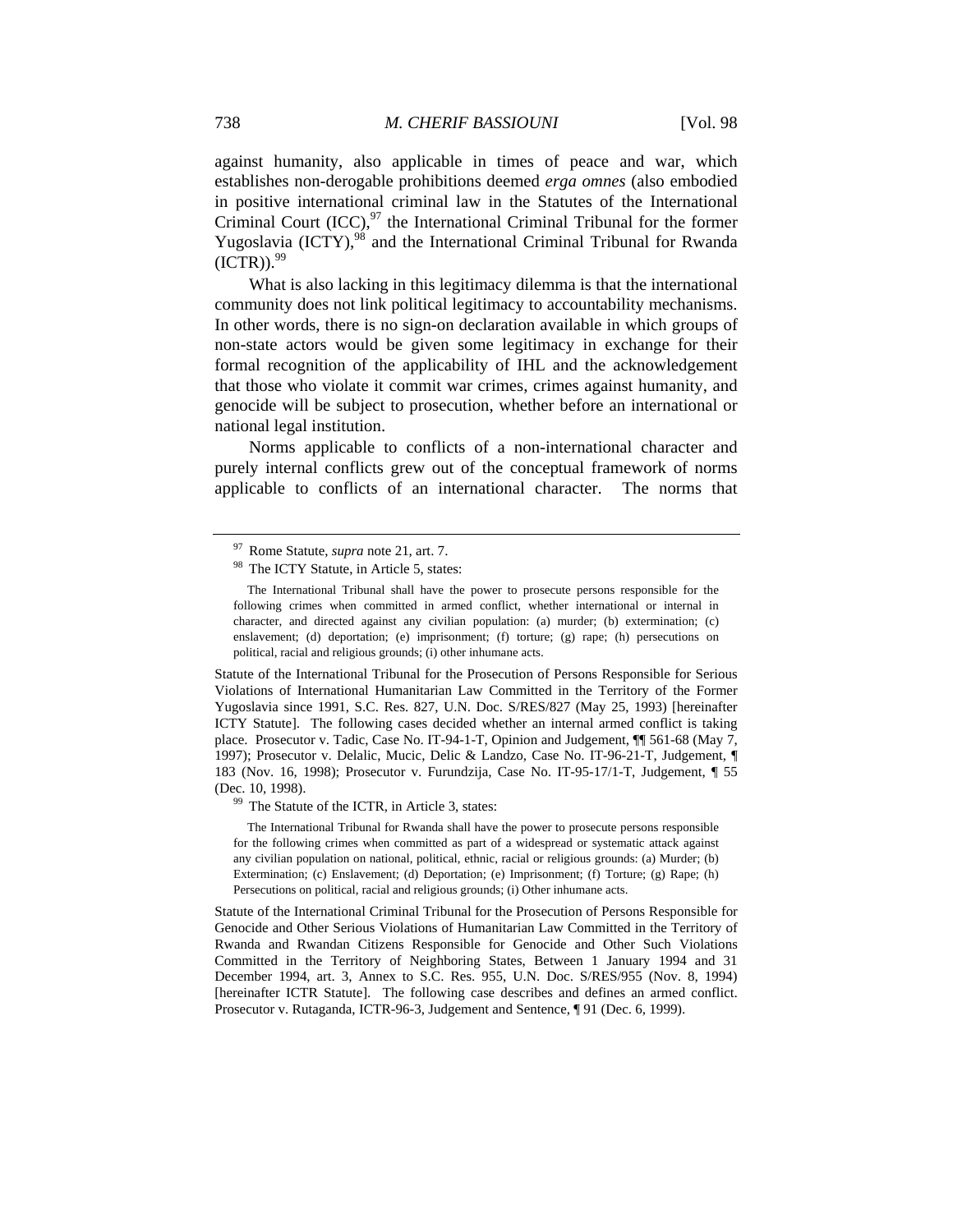emerged from the 1949 Geneva Conventions are not truly part of a separate legal regime suited to conflicts of a non-international character. Protocol II attempted to create a separate legal regime for conflicts of a noninternational character, but it is essentially an extension by analogy to the regime applicable to conflicts of an international character. This proposition is reinforced by the fact that some of these conflicts are normatively deemed to be conflicts of an international character as established in Article  $1(4)$  of Protocol I while others are not.<sup>100</sup> The reluctance of governments to recognize the peculiarities of conflicts of a non-international character and to provide for compliance-inducing factors by non-state actors, while carving out exceptions for transgressions of IHL, contributes to non-compliance by both state and non-state actors. Lastly, the absence of conflict resolution mechanisms leaves no alternative options to violent confrontation. When that occurs, non-state actors find themselves more often than not facing an asymmetry of forces and powerrelations with state-actors. Consequently, non-state actors engage in violations of IHL, and in acts of "terrorism," as a way of redressing the imbalance of power and forces—thus, decreasing their compliance with IHL.

All of these factors mentioned reduce voluntary compliance, which already suffers from a significant difference deficit. An analysis of specific IHL provisions assists in the appreciation of the conflict engendered by overlapping legal regimes. Before embarking on this task, it is essential to identify a method of legal interpretation. If that method is legal positivism, reliance on the specific language of the normative text on the basis of the original intent with which it was drafted and on the basis of which it was signed and then ratified by states is required. If, in contrast, the method employed falls in the broad category of progressive interpretation, then the textual language will be interpreted in a way that varies in accordance with the custom and practice of states or in accordance with the "writings of the most distinguished publicists."

 Common Article 3, which is frequently referred to as a "miniconvention" within the 1949 Conventions, offers a useful starting point. An interpretation of the scope, content and consequences of this provision is necessary. If the positivist approach is followed, it will take into account that the textual language of Common Article 3 and Protocol  $II^{101}$  is different from that of "grave breaches" as contained in all four Conventions, $102$  as

<sup>&</sup>lt;sup>100</sup> Geneva Convention Protocol I, *supra* note 5, art. 1(4).<br><sup>101</sup> Common Article 3: Geneva I, *supra* note 23, art. 3; Geneva II, *supra* note 23, art. 3; Geneva III, *supra* note 23, art. 3; Geneva IV, *supra* note 23, art. 3; *see also* Geneva Convention Protocol I, *supra* note 5.<br><sup>102</sup> Grave Breaches Provisions: Geneva I, *supra* note 23, art. 49; Geneva II, *supra* note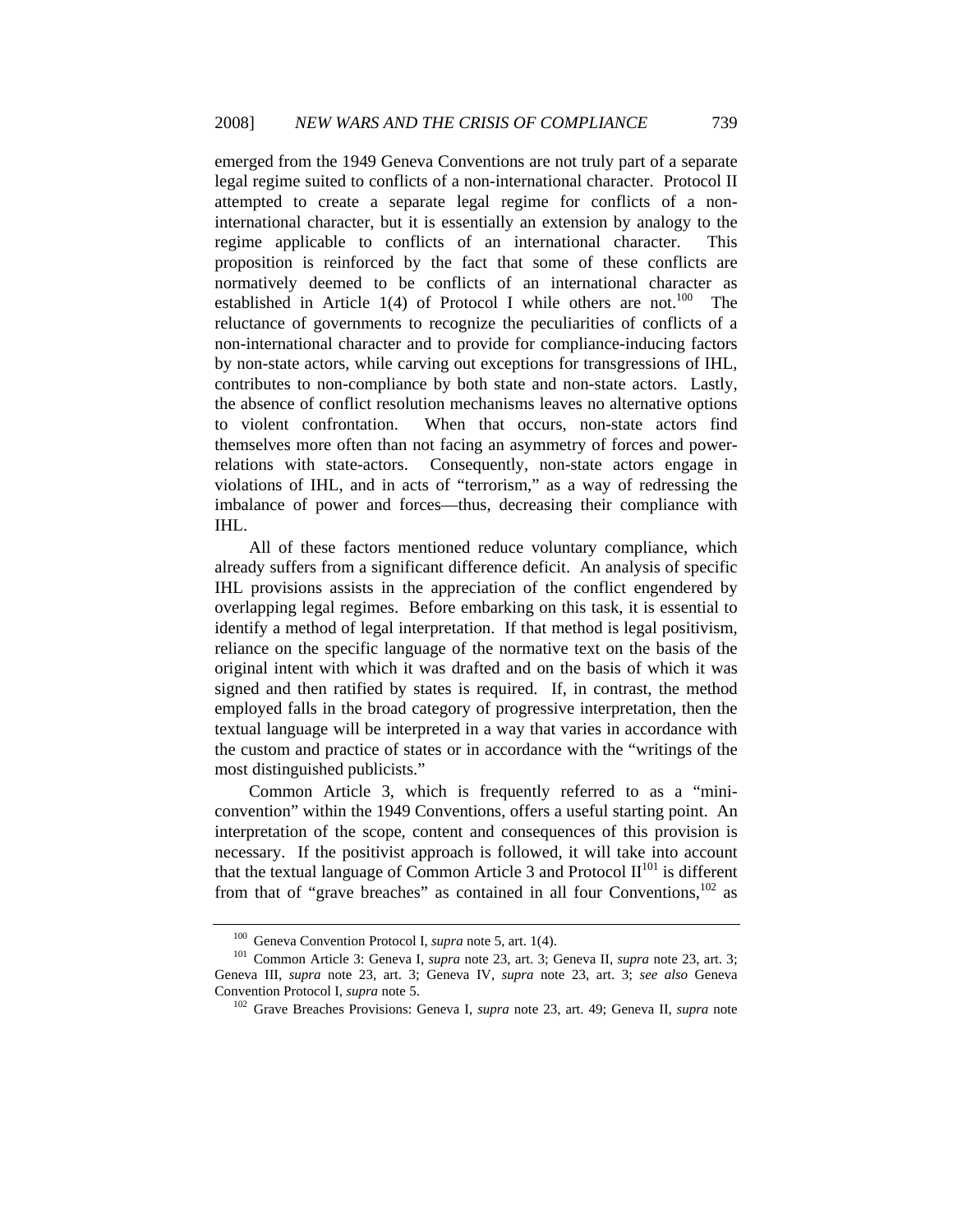well as in Protocol I. $^{103}$  This is evident in the use of the terminology employed in these two normative sources and the consequences that ensue from their violations. These differences reveal that the drafters of the 1949 Conventions sought to establish a distinction between "grave breaches" and their consequences, as they arise in the context of a conflict of an international character, and the "violations" contained in Common Article 3.<sup>104</sup> The prohibitions contained in the "grave breaches" provisions are more specific and more encompassing than the "violations" contained in Common Article  $3$ <sup>105</sup>, which are described with less specificity and without clear and express obligations deriving from their violations. The plain language and meaning of the relevant provisions reveal that the same legal consequences do not arise from "violations" of Common Article 3 as do with respect to "grave breaches." The positivist interpretation would lead to the conclusion that Common Article 3 "violations" do not have the same standing and consequences of "grave breaches." In contrast, a progressive interpretative method, which is advocated in the writings of various scholars,<sup>106</sup> transforms the "violations" of Common Article 3 into the functional equivalent of "grave breaches," thereby carrying the same legal consequences. These are: the obligation for all states to enforce and criminalize the violations in their national legal systems; prosecute and/or extradite alleged offenders; ensure the punishment of those adjudged responsible; provide mutual legal assistance to states investigating or seeking to prosecute; provide universal jurisdiction for all states to prosecute; eliminate the defense of obedience to superior orders; establish command responsibility; and to eliminate the immunity of heads of state.<sup>107</sup>

<sup>23,</sup> art. 50; Geneva III, *supra* note 23, art. 129; Geneva IV, *supra* note 23, art. 146.<br>
<sup>103</sup> Geneva Convention Protocol I, *supra* note 5.<br>
<sup>104</sup> Common Article 3: Geneva I, *supra* note 23, art. 3; Geneva II, *supra* 

<sup>&</sup>lt;sup>105</sup> Supra note 104.<br><sup>106</sup> *See, e.g.*, ANTONIO CASSESSE, INTERNATIONAL CRIMINAL LAW (2003); Veuthey, *supra* note 86; Meron, *supra* note 68, at 554.

<sup>&</sup>lt;sup>107</sup> The Statutes of the ICTY and the ICTR and their jurisprudence confirm the position taken by the "most distinguished publicists" and serve as evidence of customary practice. Furthermore, the Rome Statute of the ICC, which entered into force on July 1, 2002 and has been and ratified by 105 states, is also evidence of *opinio juris.* International Criminal Court, Assembly of States Parties, http://www.icc-cpi.int/statesparties.html (last visited Sept. 8, 2008); Rome Statute, *supra* note 21, art. 8. *Compare* Hague Convention Protocol II, *supra* note 24, prmb, *with* the 1907 Second Hague IV, *supra* note 25, prmb., "Marten's Clause." The Marten's Clause was modernized in the Protocol I, Article 1, paragraph 2 which states, "In cases not covered by this Protocol or by other international agreements, civilians and combatants remain under the protection and authority of the principles of international law derived from established custom, from the principles of humanity and from the dictates of public conscience." The laudable humanitarian purpose of this Clause and its significance for the advancement of IHL, however, cannot be argued to satisfy any rigid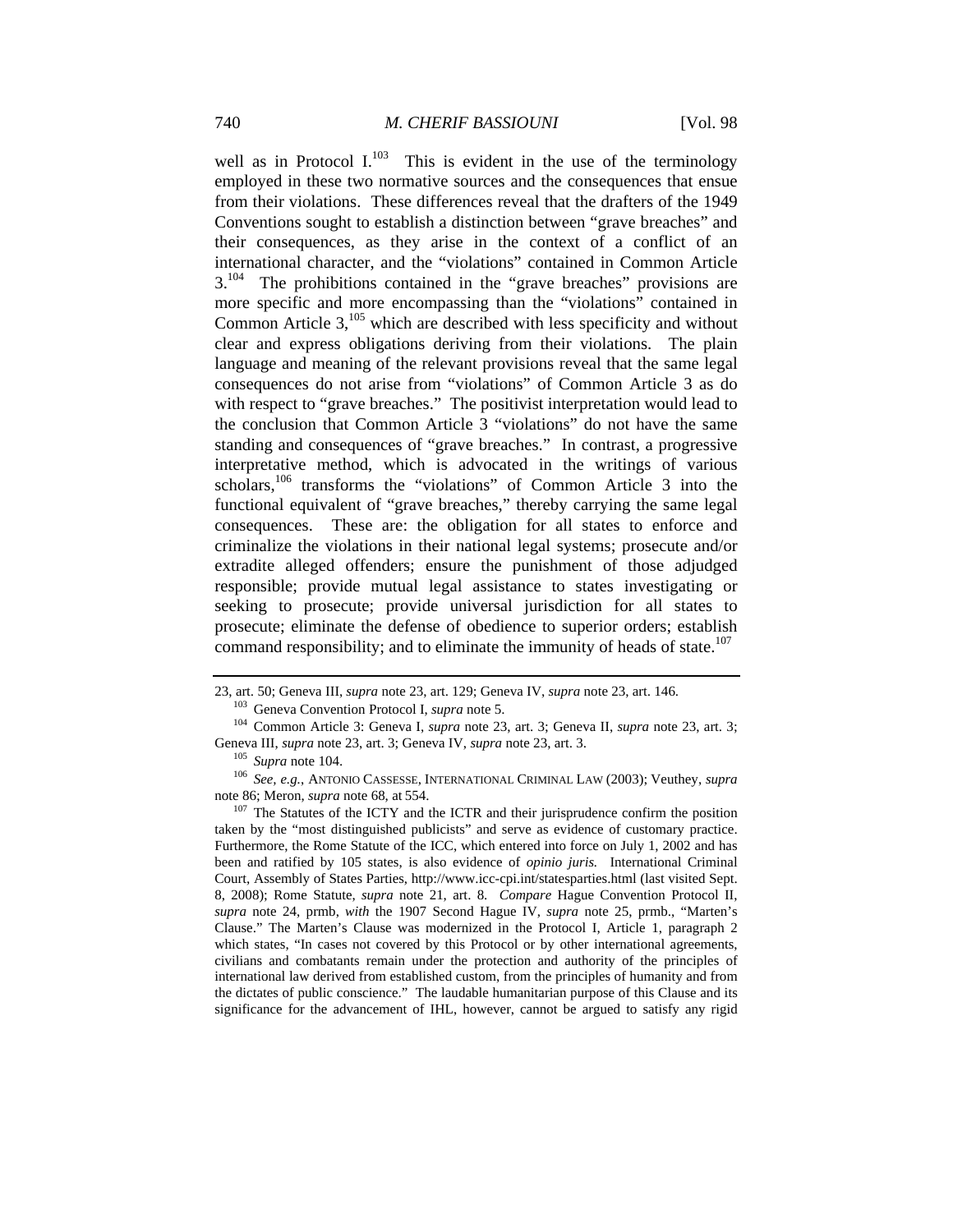A separate interpretive problem arises with respect to conditions determining the status of combatants. The applicable law is not uniform on the subject and thus creates norm-defeating ambiguity that detracts from compliance. The threshold conditions for determining whether combatants qualify for POW status are defined by both Article 4 of the Third Geneva Convention of 1949 and Article 1 of Protocol II.<sup>108</sup> The Third Geneva Convention requires four conditions for combatants to benefit from the status of lawful combatant and POW.<sup>109</sup> Article I requires only two of these conditions, namely that the combatants be commanded by superior officers and that they accept the obligations contained in the Geneva Conventions (the 1949 Conventions, as well as those contained in Protocol II).<sup>110</sup> Thus, for some states, the issue of whether a combatant in a conflict of a noninternational character wears a uniform with a distinct emblem or insignia and carries his arms in the open, as required by Article 4, is critical to the recognition of the status of lawful combatants and POW status, whereas for other states these characteristics do not inform the determination.

Nevertheless, the essence of the requirements contained in both Article 4 of the Third Geneva Convention of 1949 and Article 1 of Protocol II is the same, namely whether such combatants are willing to abide by IHL. The problem, however, is how to ascertain the existence of this. Is it to be determined subjectively on the basis of each combatant's intention, or objectively on the basis of some external factors? This problem has not been sufficiently addressed in the literature on the subject. One approach could be to establish a legal presumption that non-state actors who engage in conflicts of a non-international armed character are legally presumed to have known and accepted the obligations arising under IHL. Another approach would be to develop a mechanism by which such groups could communicate their willingness to be bound by IHL to the ICRC. Lastly, a third approach would be to require states to declare that they will abide by IHL in any conflict with non-state actors engaging in a conflict of a noninternational character, which would induce said groups to reciprocate. These three options would in fact co-opt non-state actors into compliance and enhance state compliance.

approach to legal positivism. *See* BASSIOUNI, INTRODUCTION TO INTERNATIONAL CRIMINAL LAW, *supra* note 1, at 398.<br><sup>108</sup> Geneva III, *supra* note 23, art. 4; Geneva Convention Protocol II, *supra* note 24, art.

 $109$  The four conditions set forth in Article 4, paragraph 2 of Geneva III include: (1) that of being commanded by a person responsible for his subordinates; (2) that of having a fixed distinctive sign recognizable at a distance; (3) that of carrying arms openly; (4) that of conducting their operations in accordance with the laws and customs of war. Geneva III, *supra* note 23, art. 4(2). 110 Geneva Convention Protocol II, *supra* note 24, art. 1.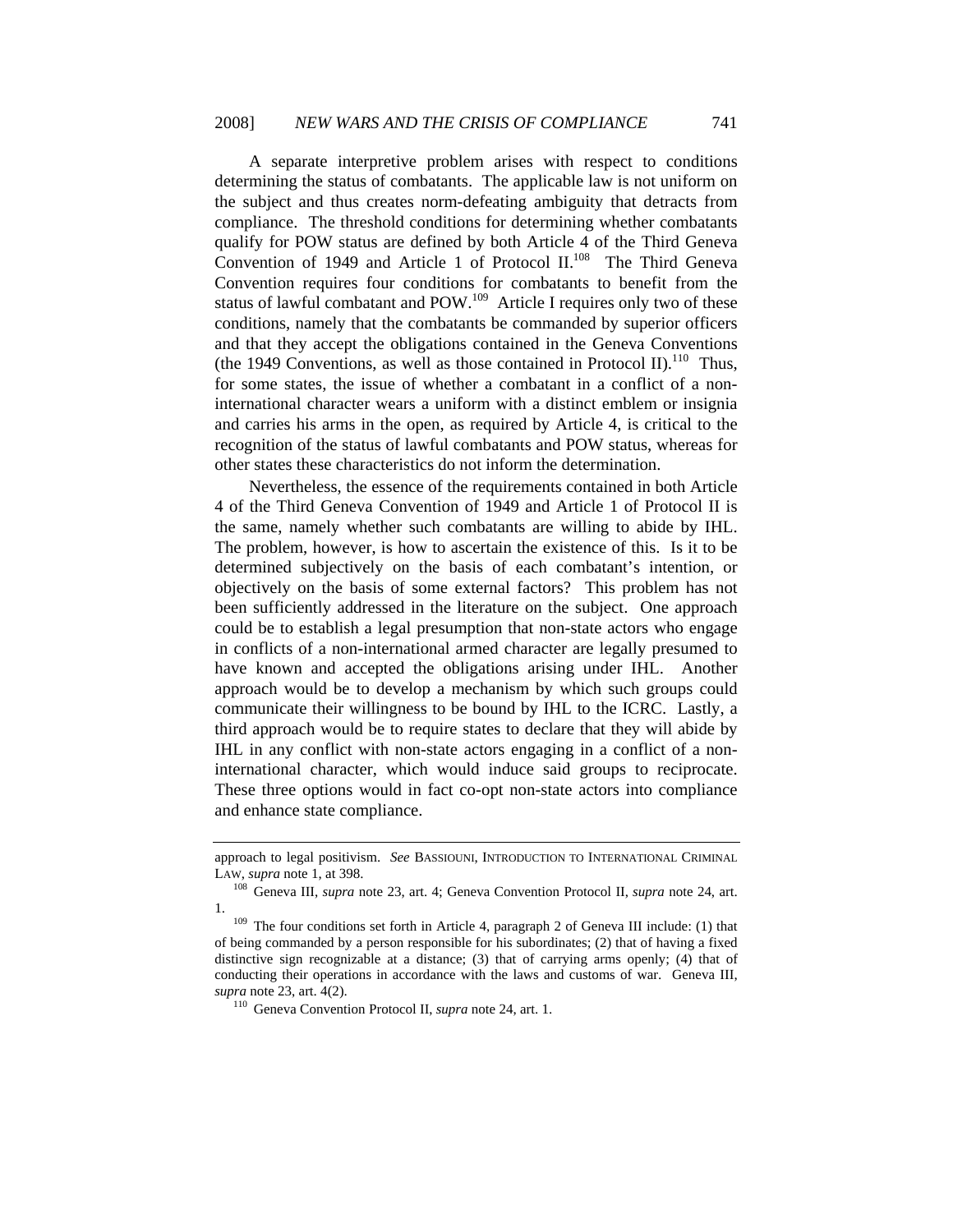A further complication is that the practice of states leads to the conclusion that the determination of whether an insurgent group meets the two or four conditions required for non-state actors to qualify as lawful combatants respectively under Article 1 of Protocol II and Article 4 of the Third Geneva Convention is left to states' unilateral determination. This problem has recently been highlighted by the position of the United States in relation to Taliban and Al Qaeda fighters in Afghanistan.<sup>111</sup>

There are also a number of other ambiguous aspects of IHL on which experts differ as to their interpretations. They include: military necessity, proportionality, infliction of unnecessary pain and suffering, command responsibility, the distinction between civilians and non-civilians, and obedience to superior orders. $112$  Judicial and quasi-judicial decisions by international tribunals, including the ICTY and ICTR have addressed these

<sup>&</sup>lt;sup>111</sup> The Supreme Court belatedly reversed this position in Hamdan v. Rumsfeld. 548 U.S. 557 (2006); *see also* Boumediene v. Bush, 128 S. Ct. 2229 (2008). For the Administration's position, see Memorandum from John C. Yoo, Deputy Assistant Attorney Gen., & Robert J. Delahunty, Special Counsel, Office of Legal Counsel, U.S. Dep't of Justice, to William J. Haynes II, Gen. Counsel, Dep't of Defense, Application of Treaties and Laws to Al Qaeda and Taliban Detainees (Jan. 9, 2002), *reprinted in* THE TORTURE PAPERS: THE ROAD TO ABU GHRAIB 38-79 (Karen J. Greenburg & Joshua L. Dratel eds., 2005) [hereinafter THE TORTURE PAPERS]; for a critique of its position, see M. Cherif Bassiouni, *The Institutionalization of Torture Under the Bush Administration*, 37 CASE W. RES. J. INT'L LAW 389 (2006). *See also* JORDAN J. PAUST, BEYOND THE LAW: THE BUSH ADMINISTRATION'S UNLAWFUL RESPONSES IN THE "WAR" ON TERROR (2007). For the inside story about how the War on Terror turned into a war on American ideals, see JANE MAYER, THE DARK SIDE (2008). Concerning the legal trail of institutionalization of torture, see PHILLIPE SANDS, TORTURE TEAM (2008). For torture in foreign locations, see Jordan J. Paust, *Secret Detentions, Secret Renditions, and Forced Disappearances during the Bush Administration's "War" on Terror, in* THE THEORY AND PRACTICE OF INTERNATIONAL CRIMINAL LAW, *supra* note 5, at 253. *See also* Christopher C. Joyner, *Terrorizing the Terrorists: An Essay on the Permissibility of Torture, in* THE THEORY AND PRACTICE OF INTERNATIONAL CRIMINAL LAW, *supra* note 5, at 227; Christopher L. Blakesley, *Acting Out Against Terrorism, Torture, and Other Atrocious Crimes: Contemplating Morality, Law and History, in* THE THEORY AND PRACTICE OF INTERNATIONAL CRIMINAL LAW, *supra* note 5, at

<sup>155. 112</sup> The term *civilian* is not used in Common Article 3; however, it does distinguish between members of armed forces who have laid down their arms and persons taking no part in the hostilities. It does not make a clear distinction between active participants in hostilities and membership in the armed forces. Kleffner, *supra* note 5, at 324. Protocol II uses the terms *civilians* and *civilian population*, but without defining them. *Id.* However, civilian is understood to be anyone who is not the member of an armed forces group or an organized armed group. *Id.*; M. BOTHE ET AL., NEW RULES FOR VICTIMS OF ARMED CONFLICTS: COMMENTARY ON THE TWO 1977 PROTOCOLS ADDITIONAL TO THE GENEVA CONVENTIONS OF 1949, 671 (1982). Protocol II says that civilians are protected "unless and for such time as they take a direct part in hostilities." Geneva Convention Protocol II, *supra*  note 24, art. 13(3). Common Article 3 and Protocol II mention membership in "armed forces" and "organized armed groups" when stipulating the field of application of Protocol II. Kleffner, *supra* note 5, at 325; Geneva Convention Protocol II, *supra* note 24, art. 1, ¶ 1.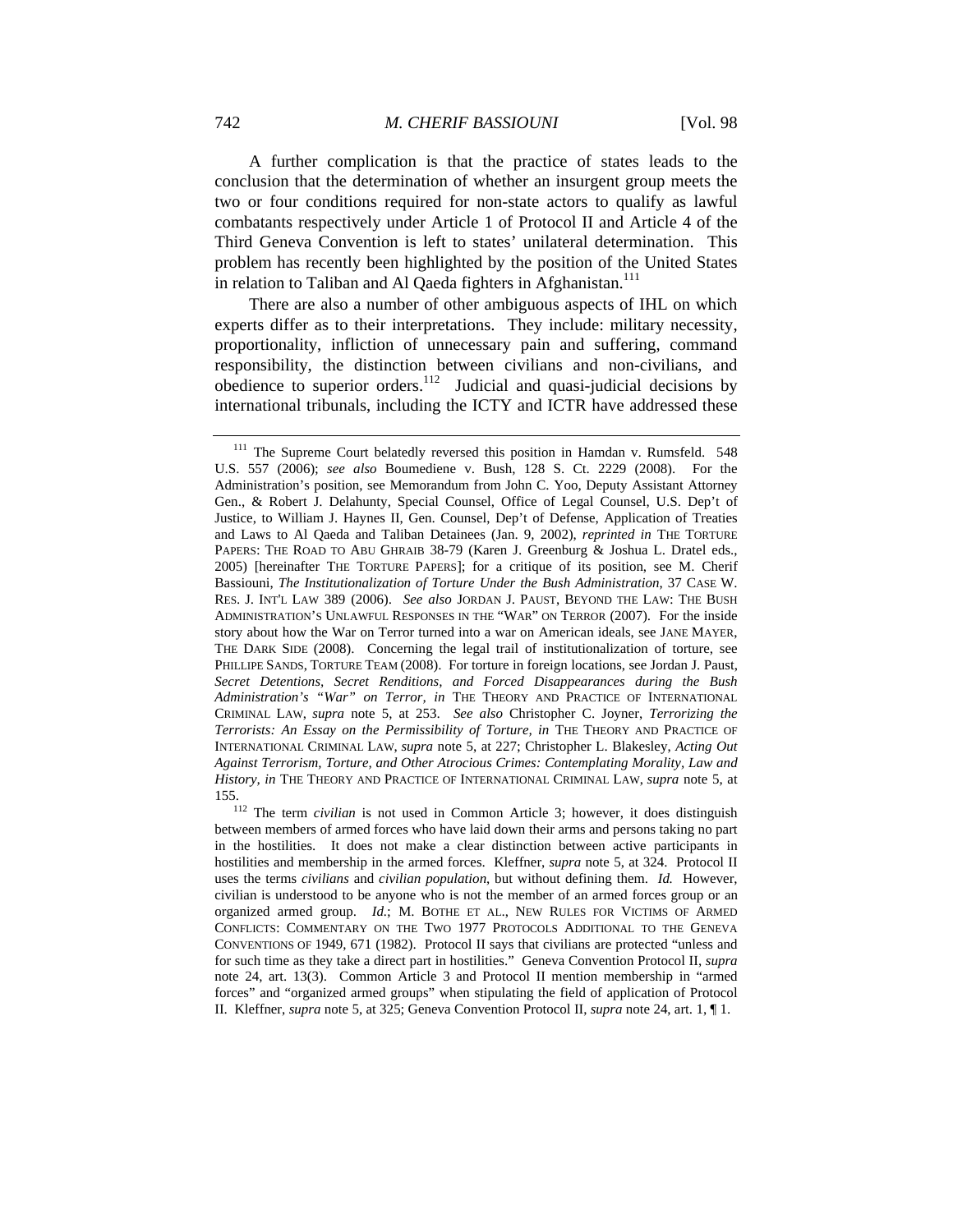issues. $113$ 

## B. CONTEXT SPECIFIC DIFFERENTIATIONS OF LEGAL NORMS APPLICABLE TO NON-STATE ACTORS

As stated above, legal norms applicable to non-state actors are contextspecific. Therefore, there are differentiations between norms intended to protect the same social and human interests that depend upon the context, the participants, and who determines certain relevant legal facts in a given armed conflict. The power of factual appreciation and legal characterization left to the states by IHL gives them the power to determine legal outcomes pertaining to non-state actors, and that imbalance between state and non-state actors ultimately leads to non-compliance by both. The following is an applied analysis of these observations.

## *1. Wars of National Liberation and Regime Change*

Wars of national liberation change are treated as an exception to other norms applicable to non-state actors in conflicts of a non-international character. Non-state actors engaged in wars of national liberation under Protocol I, receive status equivalent to combatants in conflicts of an international character. The Protocol's Article 1(4) covers "armed conflicts in which peoples are fighting against colonial domination and alien occupation and against racist regimes in the exercise of their right of selfdetermination."<sup>114</sup> Thus, wars of national liberation, which before Protocol I used to be classified as conflicts of a non-international character, have been re-classified as equivalents of international conflicts,<sup>115</sup> even though their combatants are non-state actors. Article 96(3) of Protocol I provides that these groups can indicate to the International Committee of the Red Cross their intention to comply with the provisions of the Protocol.<sup>116</sup> The

<sup>113</sup> Kleffner, *supra* note 5, at 325; 1-12 ANNOTATED LEADING CASES OF INTERNATIONAL CRIMINAL TRIBUNALS, INTERNATIONAL CRIMINAL TRIBUNAL FOR THE FORMER YUGOSLAVIA (Andre Klip & Goran Sluiter eds., 2008) [hereinafter ANNOTATED LEADING CASES]. 114 Geneva Convention Protocol I, *supra* note 5, art. 1, ¶ 4. 115 *Id.* art. 1, para. 4. 116 Geneva Convention Protocol I states:

The authority representing a people engaged against a High Contracting Party in an armed conflict of the type referred to in Article 1, paragraph 4, may undertake to apply the Conventions and this Protocol in relation to that conflict by means of a unilateral declaration addressed to the depositary. Such declaration shall, upon its receipt by the depositary, have in relation to that conflict the following effects:

<sup>(</sup>a) the Conventions and this Protocol are brought into force for the said authority as a Party to the conflict with immediate effect;

<sup>(</sup>b) the said authority assumes the same rights and obligations as those which have been assumed by a High Contracting Party to the Conventions and this Protocol; and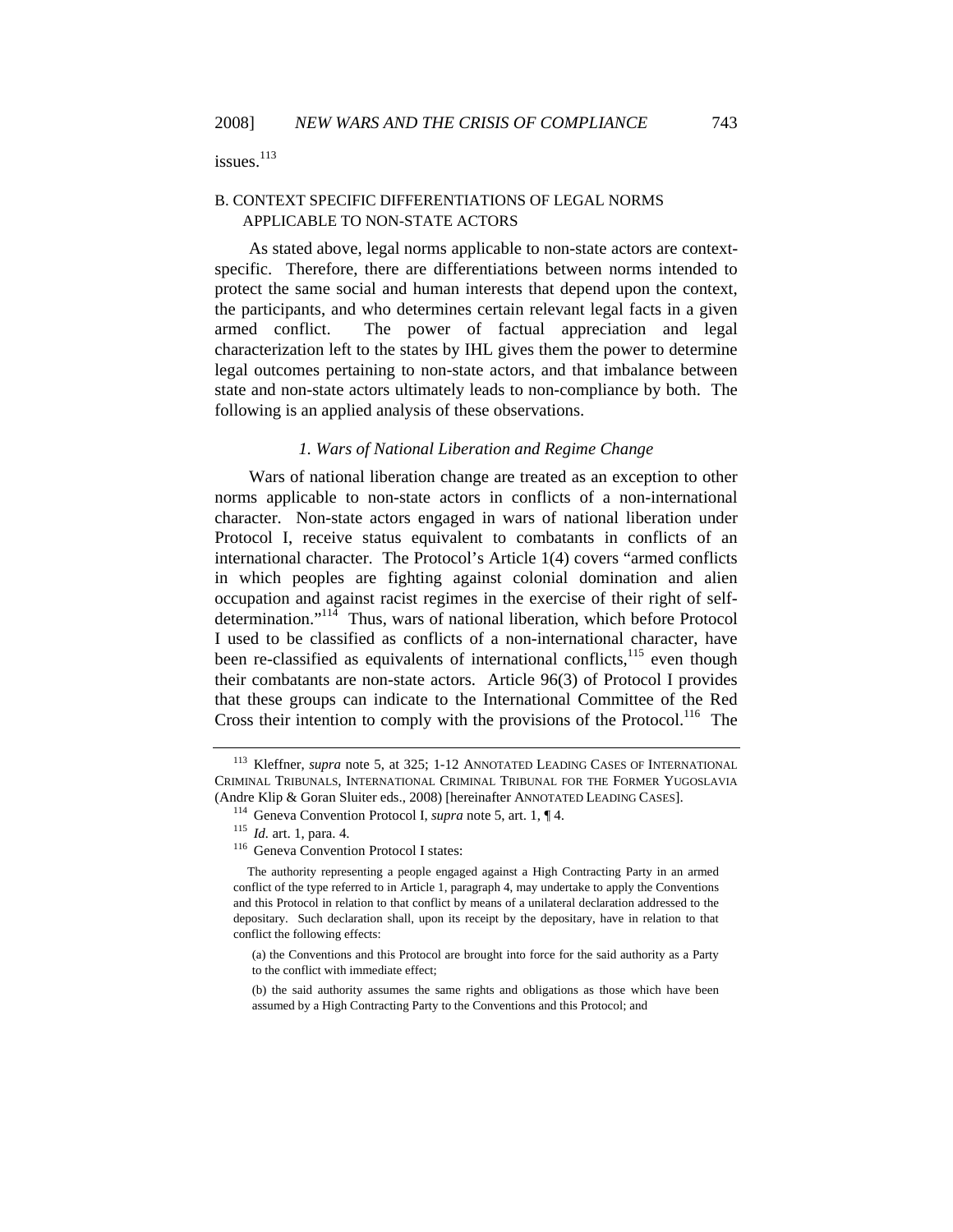assumptions underlying these provisions are that they will induce compliance with IHL by the non-state actors. However, a given non-state actor group who qualifies for Article 1(4) of Protocol I may subsequently engage in conflicts whose goal is internal regime change and thus fall under the provisions of Common Article 3 and Protocol II, and lose the legal status of combatant for purposes of receiving POW protections. Thus, the characterization of a non-state actor group as engaging in a conflict of an international or non-international conflict may change depending upon the evolution of the conflict. $117$ 

Legal distinctions become more difficult when they are dependent on the goals of the combatants, and that is evident in connection with different conflict-specific contextual factors as described below.

In the context of de-colonization, the goal of insurgent groups is the removal of foreign occupying forces from the indigenous territory with a view to achieving independence. In the case of conflicts against settler regimes, the goal may be of settler removal from the indigenous territory or that of a regime change, which shifts power from the settler regime in favor of the indigenous population.<sup>118</sup> In the case of internal revolutionary transformation, the goal is to wrest power from one regime or group in order to transfer it to another regime or group.<sup>119</sup>

<sup>(</sup>c) the Conventions and this Protocol are equally binding upon all Parties to the conflict.

*Id*. art. 96, ¶ 3.

<sup>&</sup>lt;sup>117</sup> For example, the conflict in the former Yugoslavia, particularly in Bosnia, was characterized in part as a conflict of an international character and in part, as a conflict of a non-international character. *See* Prosecutor v. Tadic, Case No. IT-94-1-A, Judgement (July 15, 1999). Another example is the legal status of Hezbollah in Lebanon. In its attack on Lebanon, which commenced on July 12, 2006, the Israeli government claimed that Hezbollah was a group that acted either with the consent of the government or as a result of the complacency of the government of Lebanon. This was said to "justify" the government of Israel in carrying out an incursion into that country that would otherwise be labeled as aggression and the destruction of infrastructure in Lebanon far beyond what may have been required to carry out a simple retaliation against a non-state actor carrying military operations outside the framework of the state. *See Report of the Secretary General on the Implementation of Security Council Resolution 1701*, S/2007/641 (Oct. 30, 2007); Bassiouni, *"Terrorism": Reflections on Legitimacy and Policy Considerations, supra* note 3, at 227; *Timeline of the July War 2006*, DAILY STAR, http://www.dailystar.com.lb/July\_War06.asp; *U.N.: Cease-fire Begins Monday,* CNN, Aug. 12, 2006, http://www.cnn.com/2006/WORLD/meast/08/12/mideast.main/index.html; *see also* HUMAN RIGHTS WATCH, FATAL STRIKES: ISRAEL'S INDISCRIMINATE ATTACKS AGAINST CIVILIANS IN LEBANON (2006), *available at* http://www.hrw.org/reports/2006/lebanon0806/. 118 This occurred in South Africa with the agreement between Nelson Mandela and F. W.

de Klerk in 1991. *See* DARYL GLASER, POLITICS AND SOCIETY IN SOUTH AFRICA (2001).

<sup>&</sup>lt;sup>119</sup> Irrespective of the purposes and goals of the group seeking to achieve a poweroutcome, the means and methods employed by the insurgent forces and the degree of compliance with IHL will depend on the level of symmetry or asymmetry of military power.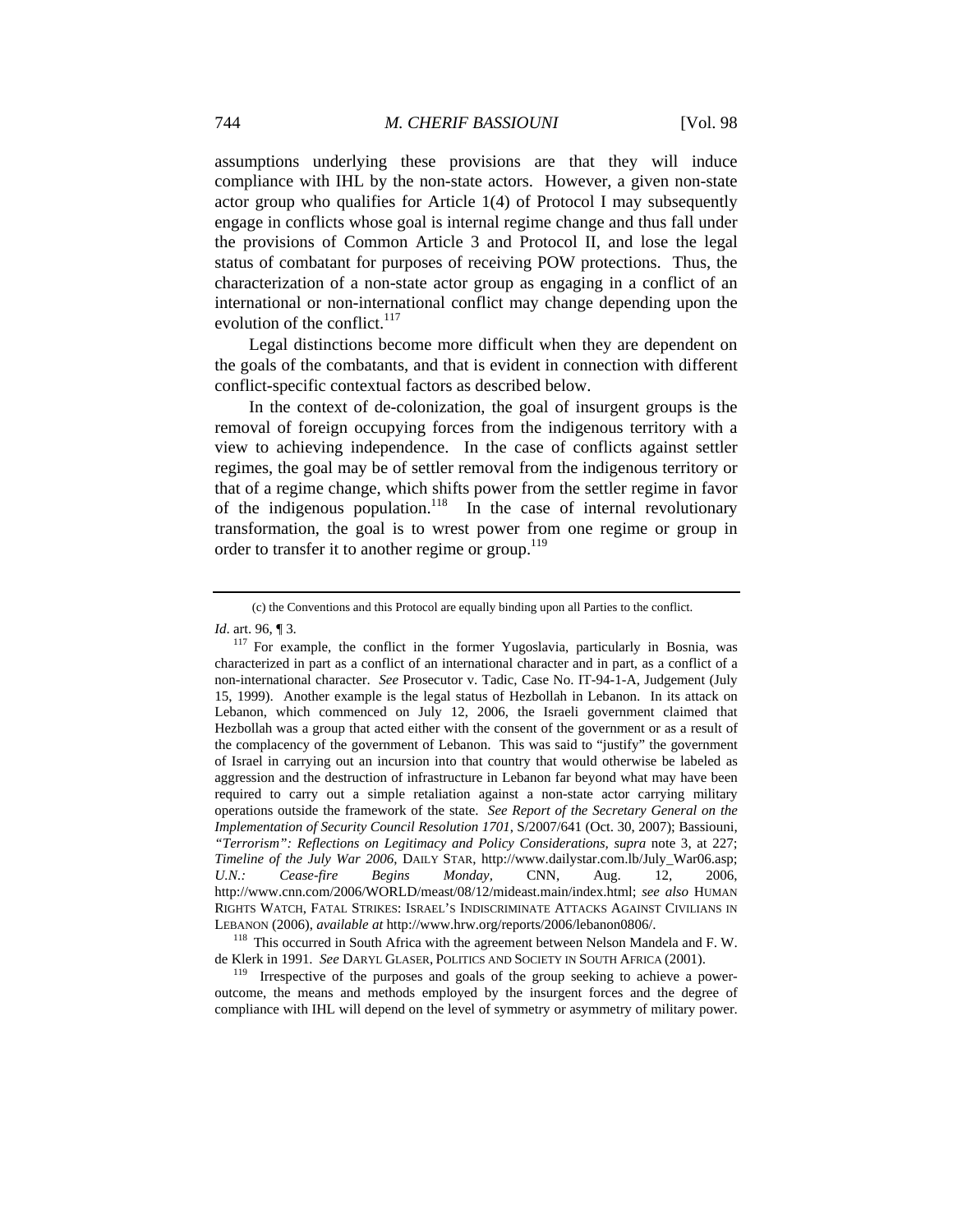In the case of secession, internal conflicts arise between different ethnic, national, or religious groups who seek to exercise their "right to selfdetermination<sup> $120$ </sup> by resorting to armed force with a view to achieving the breakup of the state and the establishment of one or more newly independent states. In this context, the generality of the "right of selfdetermination" and the absence of peaceful methods to determine such a right, or to provide an enforceable peaceful outcome, leaves the proponents and opponents of this right with no other recourse than to resort to the use of force to resolve the issue of legitimacy that underlies their respective claims to the resort to violence. Furthermore, whenever the process of violence occurs, experience indicates that few, if any, peaceful means to resolve such conflicts exist. As a result, the level of violence increases, and only when it reaches a point of intolerability do the parties agree to a peaceful settlement, either on their own or because of third party military or diplomatic intervention. Thus, there is an advantage to increased of violence, enhancing the prospects of IHL violations.

In some cases, the character of the conflict is what conditions third party military intervention or involvement in the conflict, be it military or otherwise.

Following are some examples that illustrate the distinctions mentioned above.

(a) The Vietnam conflict was characteristic of the goal of selfdetermination<sup>121</sup> aimed at the reunification of North and South Vietnam, with the added factor of combating what part of the indigenous population considered to be a foreign occupying force. The United States, however, considered the actions of North Vietnamese aggression and the insurgence of those in South Vietnam a guerilla war.

(b) The conflict in the former Yugoslavia was characteristic of a selfdetermination conflict whose goal was the breakup of a federal state into separate states, based on the predominant ethnic characteristics of the inhabitants of each geographic region.122 The same type of conflict

While it can be said that every conflict is *sui generis,* there are nevertheless patterns of similarities that arise in part because of the asymmetry of power relations between opposing groups. Almost invariably, the availability of resources, military equipment, training, and personnel impacts directly on the means and methods of warfare. *See* 1 UNDERSTANDING CIVIL WAR, *supra* note 11; 2 UNDERSTANDING CIVIL WAR, *supra* note 11. 120 U.N. Charter, *supra* note 5, art. 1(2); HANNUM, *supra* note 5; Anaya, *supra* note 5;

Robert D. Sloane, *The Policies of State Succession: Harmonizing Self-Determination and Global Order in the Twenty-First Century*, 30 FORD. INT'L L.J. 1288 (2007); Bassiouni, *supra* note 5. 121 *Supra* note 120. 122 *See* M. CHERIF BASSIOUNI WITH PETER MANIKAS, THE LAW OF THE INTERNATIONAL

CRIMINAL TRIBUNAL FOR THE FORMER YUGOSLAVIA ch. 1 (1996) (describing the background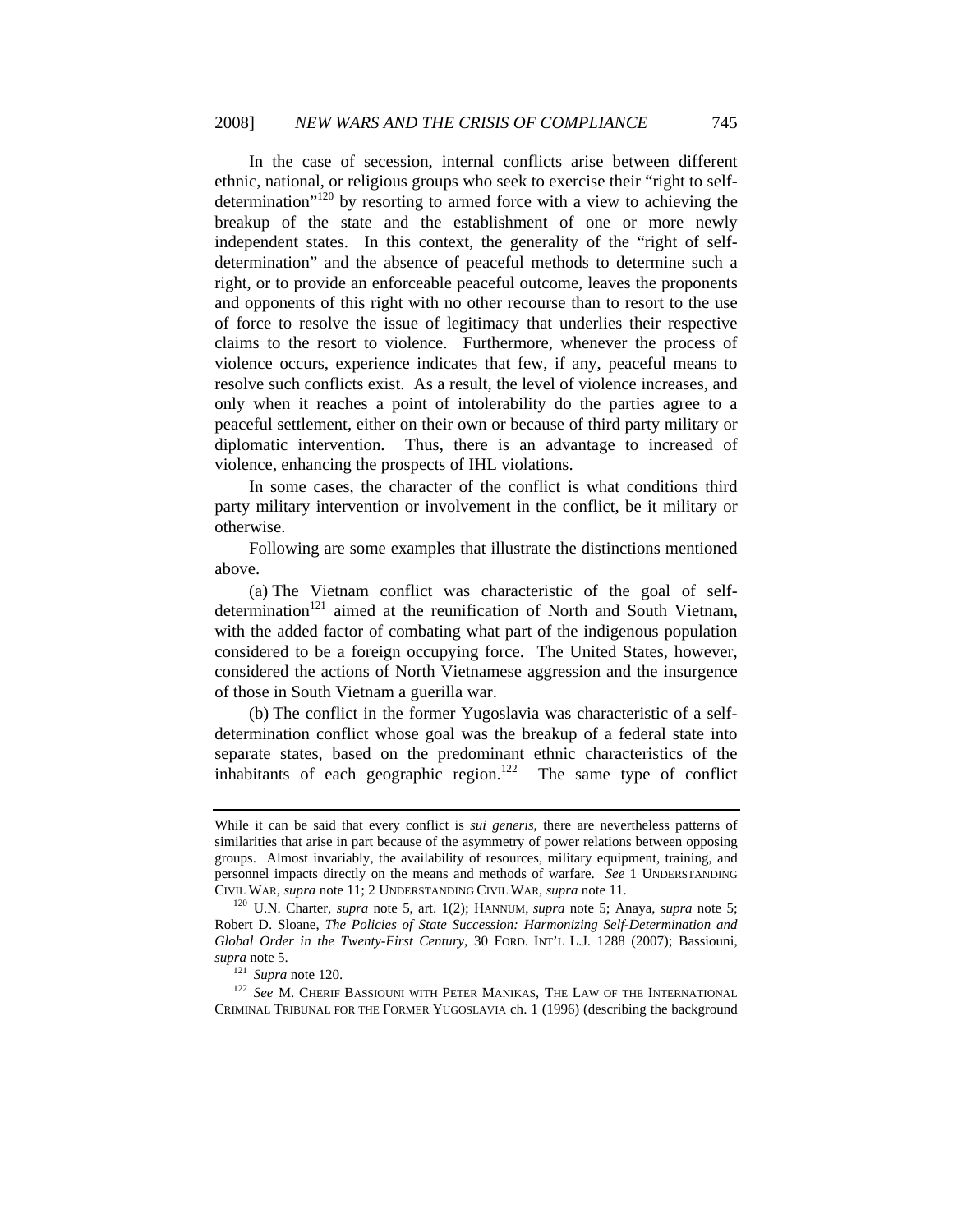occurred in Cyprus, resulting in the separation of its the two ethnic groups (Greek and Turkish) into de facto separate states. During the conflict the intervention of a third party, Turkey, gave the Turkish Cypriot community the opportunity to achieve its goal of de facto statehood.<sup>123</sup> However, when these two conflicts first developed they were respectively characterized in the former Yugoslavia as a conflict of a non-international character and in Cyprus as a purely internal conflict. Subsequently, the conflict in the former Yugoslavia was deemed in certain parts and at certain times to be of an international character.<sup>124</sup> After the Turkish Army's invasion of a certain part of Cyprus, the conflict was deemed to be of an international character.

(c) The de-colonization conflicts in Africa (Sub-Saharan Africa and North Africa) were characteristic wars of national liberation against a foreign occupier, which at the time they started were called internal conflicts. The non-state actor combatants were labeled "terrorists." As the level of violence in these conflicts intensified and international political recognition of the legitimacy of the colonized people's claims become recognized, these conflicts were deemed wars of national liberation, and as such, they were equivalent to conflicts of an international character. Protocol I, however, came to existence after most of these conflicts had ended and simply codified what had become customary international law.<sup>125</sup>

(d) The conflicts in South Africa and Palestine were characteristic of settler regime versus indigenous population conflicts (even though in the case of Palestine, Jews had inhabited that land since the time of Moses). In the case of South Africa, the goal of the non-state actors was to produce a regime change from white apartheid to indigenous African rule, but without the expulsion or exclusion of the white settlers.<sup>126</sup> In the case of Palestine, the United Nations decided on a division between a Jewish and Palestinian

of the conflict); *see generally* MISHA GLENNY, THE FALL OF YUGOSLAVIA (1996). The conflict in Yugoslavia was at certain times determined to be of an international character. 123 *See generally* CHRISTOPHER HITCHENS, CYPRUS (1984); CHRISTOPHER HITCHENS,

HOSTAGE TO HISTORY: CYPRUS FROM THE OTTOMANS TO KISSINGER (1997); CHRISTOS P. IOANNIDES, IN TURKEY'S IMAGE: THE TRANSFORMATION OF OCCUPIED CYPRUS INTO A TURKISH PROVINCE (1991).<br><sup>124</sup> *See* Prosecutor v. Tadic, Case No. IT-94-1-T, Opinion and Judgement, ¶¶ 46-52 (May 7,

<sup>1997);</sup> Prosecutor v. Tadic, Case No. IT-94-1-AR72, Decision on the Defence Motion for Interlocutory Appeal on Jurisdiction,  $\P$  70 (Oct. 2, 1995); Christopher Greenwood, *International Humanitarian Law and the Tadic Case*, 7 EUR. J. INT'L L 265, 267, 269-75 (1996). 125 *See generally* DAVID BIRMINGHAM, DECOLONIZATION OF AFRICA (1996); GERARD

KREIJEN, STATE FAILURE, SOVEREIGNTY AND EFFECTIVENESS: LEGAL LESSONS FROM THE DECOLONIZATION OF SUB-SAHARAN AFRICA (2004); MORAN, *supra* note 84, at 130-31, 138- 51. 126 *See generally* P. ERIC LOUW, THE RISE, FALL AND LEGACY OF APARTHEID (2004); S.

TERREBLANCHE, A HISTORY OF INEQUALITY IN SOUTH AFRICA (2003).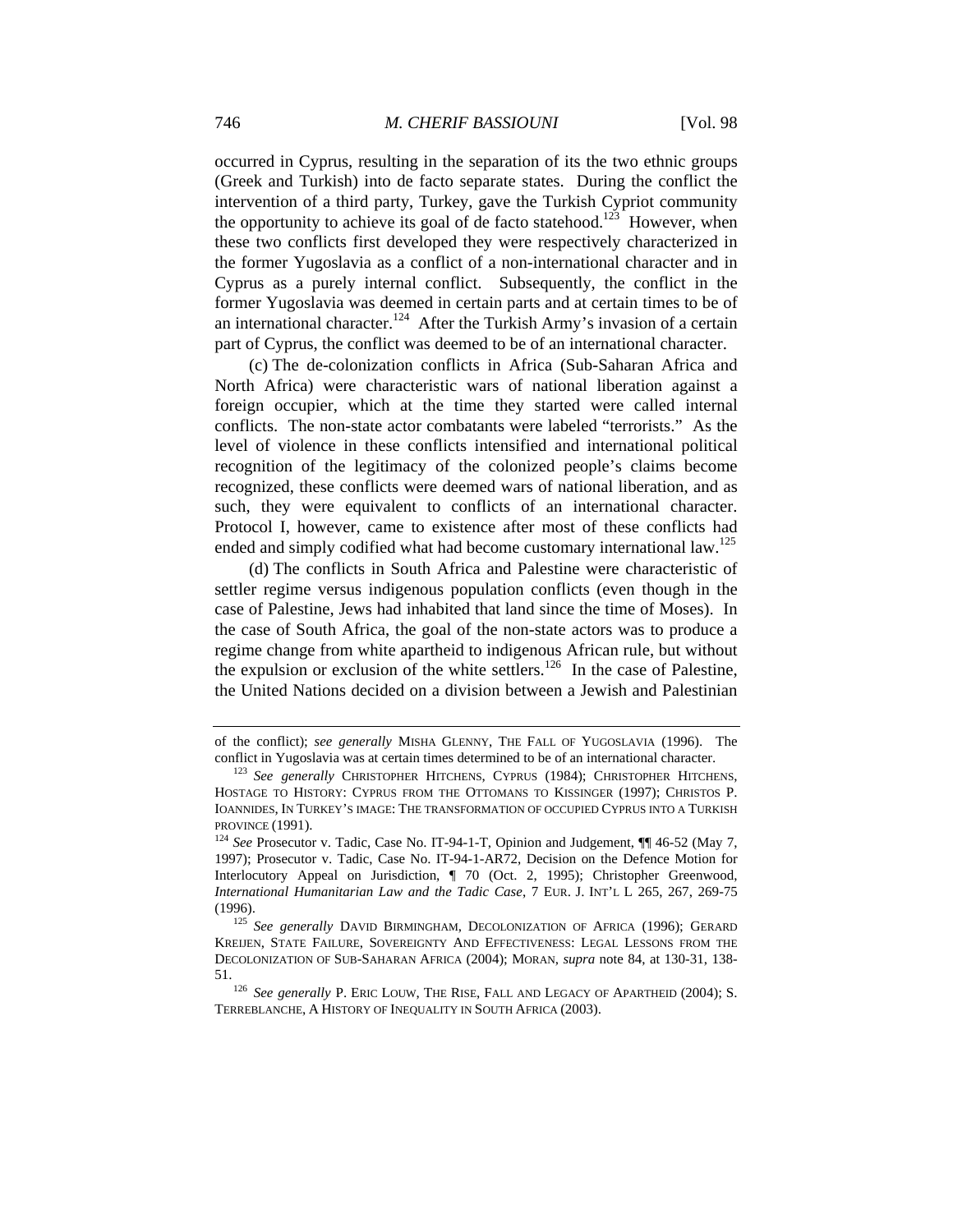Arab state. The partition of Palestine was the international community's solution in the early stages of the conflict.<sup>127</sup> That conflict has subsequently evolved into an attempt by the Palestinians to reconstitute the State of Palestine in whole or part on the territory that used to be under the Mandate system of the League of Nations<sup>128</sup> and, prior to that, as Palestine was constituted under the Turkish Ottoman Empire.<sup>129</sup> For Israel, it meant the opportunity to expand its boundaries at the expense of the Palestinians. Israel became a state in 1948, but Palestine has not become a state. Between 1948 and the present, there have been four wars (1948, 1956, 1967, 1973) involving multiple states, making these conflicts international in character.<sup>130</sup> But since 1967, when Israel occupied all of what was formerly Palestine, having seized these territories from Jordan and Egypt, it has not recognized the Palestinian resistance as a conflict of a noninternational character.

(e) The conflicts in Argentina, <sup>131</sup> Chile, <sup>132</sup> and El Salvador<sup>133</sup> were characteristic internal regime changes based on different visions of political, social, and economic systems in these countries. $134$  The same is true, to some extent, of the internal conflict that existed in Lebanon<sup>135</sup> and in

ECONOMIC TRANSFORMATION (David Kushner ed., 1986).<br><sup>130</sup> For documents on the conflict, see BASSIOUNI, DOCUMENTS ON THE ARAB-ISRAELI

CONFLICT, *supra* note 88. 131 *See generally* MARGUERITE FEITLOWITZ, <sup>A</sup> LEXICON OF TERROR: ARGENTINA AND THE

LEGACIES OF TORTURE (1999); PAUL H. LEWIS, GUERRILLAS AND GENERALS: THE DIRTY WAR IN ARGENTINA (2001); M. PATRICIA MARCHAK, GOD'S ASSASSINS: STATE TERRORISM IN ARGENTINA IN THE 1970s (1999).<br><sup>132</sup> *See generally SIMON COLLIER, WILLIAM F. SATER, A HISTORY OF CHILE, 1808-2002* 

<sup>127</sup> G.A. Res. 181, U.N. Doc. A/RES/181(II)(A+B) (Nov. 29, 1947); Phyllis Bennis, *The United Nations and Palestine: Partition and Its Aftermath—UN Stance on Palestine's Displacement and Creation of Israel*, 19 ARAB STUD. Q. 47 (1997); *see generally* BASSIOUNI, DOCUMENTS ON THE ARAB-ISRAELI CONFLICT, *supra* note 88. 128 *See generally* Wm. Roger Lewis, *The United Kingdom and the Beginning of the* 

*Mandates System, 1919–1922*, 23 INT'L ORG. 73, 73–96 (1969); Balfour Declaration, November 2, 1917, *in* BASSIOUNI, DOCUMENTS ON THE ARAB-ISRAELI CONFLICT, *supra* note 88; JUSTIN MCCARTHY, THE POPULATION OF PALESTINE: POPULATION HISTORY AND STATISTICS OF THE LATE OTTOMAN PERIOD AND THE MANDATE (1990). 129 *See generally* PALESTINE IN THE LATE OTTOMAN PERIOD: POLITICAL, SOCIAL AND

<sup>(2004);</sup> PAMELA CONSTABLE & ARTURO VALENZUELA, A NATION OF ENEMIES: CHILE UNDER

PINOCHET (1993).<br><sup>133</sup> *See generally ELISABETH JEAN WOOD, INSURGENT COLLECTIVE ACTION AND CIVIL WAR IN EL SALVADOR (2003)*.

 $134$  Internal regime changes may be aimed at transformation of political, social, and economic systems or part of a given system. For example, the Red Brigades in Italy, the Baader-Meinhof Group in Germany, and the Red Liberation group in Japan in the 1960s and 1970s advocated internal social change. Bassiouni, *"Terrorism": Reflections on Legitimacy and Policy Considerations*, *supra* note 3, at 226.<br><sup>135</sup> *See* EDGAR O'BALLANCE, CIVIL WAR IN LEBANON, 1975-92 (1998); ELIZABETH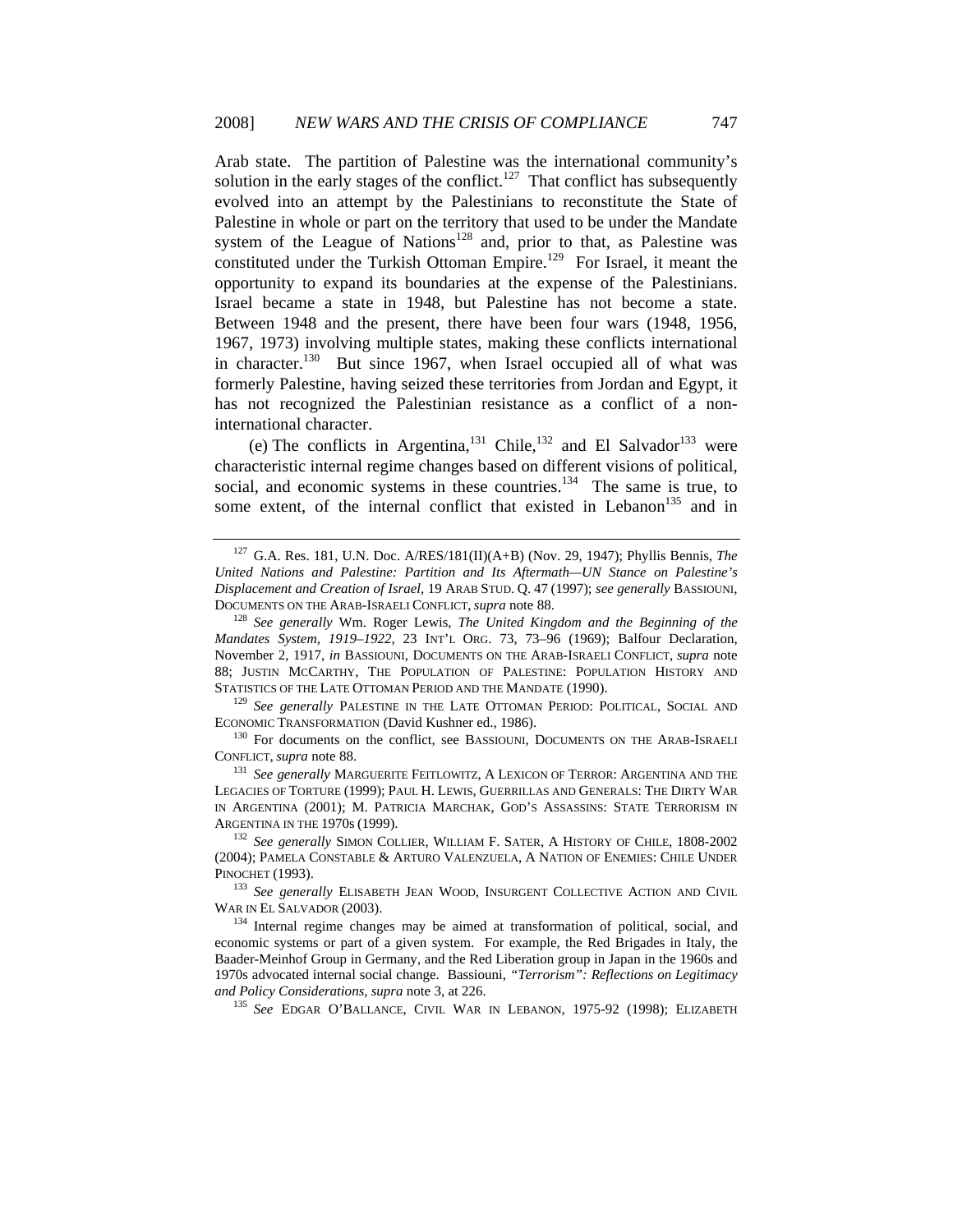Guatemala, although the latter, unlike the former, had a significant ethnic component.136 These conflicts were deemed internal, though they had the characteristics of non-international conflicts.

(f) The conflicts in Rwanda<sup>137</sup> and in the Great Lakes area of Africa, including the Congo and Uganda, are characterized as internal ethnic and tribal warfare, notwithstanding the involvement of combatants from several states.<sup>138</sup>

(g) The conflict in Cambodia was characterized as internal regime change.139 This was also the case in Russia after the Revolution of 1917 followed by the policies and practices of Lenin and Stalin in the violent elimination of political opponents for the fulfillment of the Marxist State's goals.140 The same was said of post-1949 Maoist repressions in China, followed by the Cultural Revolution.<sup>141</sup> These were deemed oppressive regime states using force to achieve domestic political goals.

In all of these conflicts, the predominantly civilian victims were protected persons under IHL. $^{142}$  They were also covered by IHRL and ICL. In fact, these victims did not benefit from the protective scheme of IHL or IHRL, and ICL was not applied except in rare cases.<sup>143</sup> The non-state actors

PICARD, LEBANON: A SHATTERED COUNTRY: MYTHS AND REALITIES OF THE WARS IN LEBANON (2002); Hans-Peter Gasser, *International Non-International Armed Conflicts: Case Studies of Afghanistan, Kampuchea and Lebanon,* <sup>31</sup> AM. U. L. REV. <sup>911</sup> (1982). 136 *See generally* MIQUEL DEWEVER-PLANA & MIQUEL DEWEBER-PLANA, LA VERDAD

BAJO LA TIERRA: GUATEMALA, EL GENOCIDIO SILENCIADO (2007); JOHN WESLEY SHILLINGTON, GRAPPLING WITH ATROCITY: GUATEMALAN THEATER IN THE 1990S (2002). 137 *See generally* KINGSLEY MOGHALU, RWANDA'S GENOCIDE: THE POLITICS OF GLOBAL

JUSTICE 9-13 (2005); VIRGINIA MORRIS & MICHAEL P. SCHARF, 1 THE INTERNATIONAL CRIMINAL TRIBUNAL FOR RWANDA 48, 49 (1998); GERARD PRUNIER, THE RWANDA CRISIS (1995); Alan J. Kupperman, *Rwanda in Retrospect*, 79 FOREIGN AFF. 94, 95 (2000).<br><sup>138</sup> *See generally* THE AFRICAN STAKES OF THE CONGO WAR (John F. Clark ed., 2002).<br><sup>139</sup> *See M.* Cherif Bassiouni, *Mixed Models of Inte* 

INTERNATIONAL CRIMINAL LAW, *supra* note 61, ch. 2.4; David Scheffer, *Special Tribunal for Cambodia*, *in* III INTERNATIONAL CRIMINAL LAW, *supra* note 61, ch. 2.6; Steven R. Ratner, *Accountability for the Khmer Rouge: A (Lack of) Progress Report*, *in* POST-CONFLICT JUSTICE, *supra* note 1, at 613. For a discussion of Cambodia, see generally Aaron J. Buckley, *The Conflict in Cambodia and Post-Conflict Justice*, *in* POST-CONFLICT JUSTICE, *supra* note 1, at 637; Nema Milaninia, *Appeasing the International Conscience or Providing Post-Conflict Justice: Expanding the Khmer Rouge Tribunal's Restorative Role* (Bepress Legal Series, Working Paper 1274, 2006), *available at* 

http://law.bepress.com/expresso/eps/1274/.<br><sup>140</sup> *See generally* GEORGE HERMAN HODOS, SHOW TRIALS: STALINIST PURGES IN EASTERN<br>EUROPE, 1948-54 (1987).

<sup>&</sup>lt;sup>141</sup> See generally GUOKAI LIU, A BRIEF ANALYSIS OF THE CULTURAL REVOLUTION (Anita Chan ed., 1987); RODERICK MACFARQUHAR & MICHAEL SCHOENHALS, MAO'S LAST REVOLUTION (2006).<br><sup>142</sup> *Supra* note 2.<br><sup>143</sup> *See* POST-CONFLICT JUSTICE, *supra* note 1; JANE STROMSETH & DAVID WIPPMAN, CAN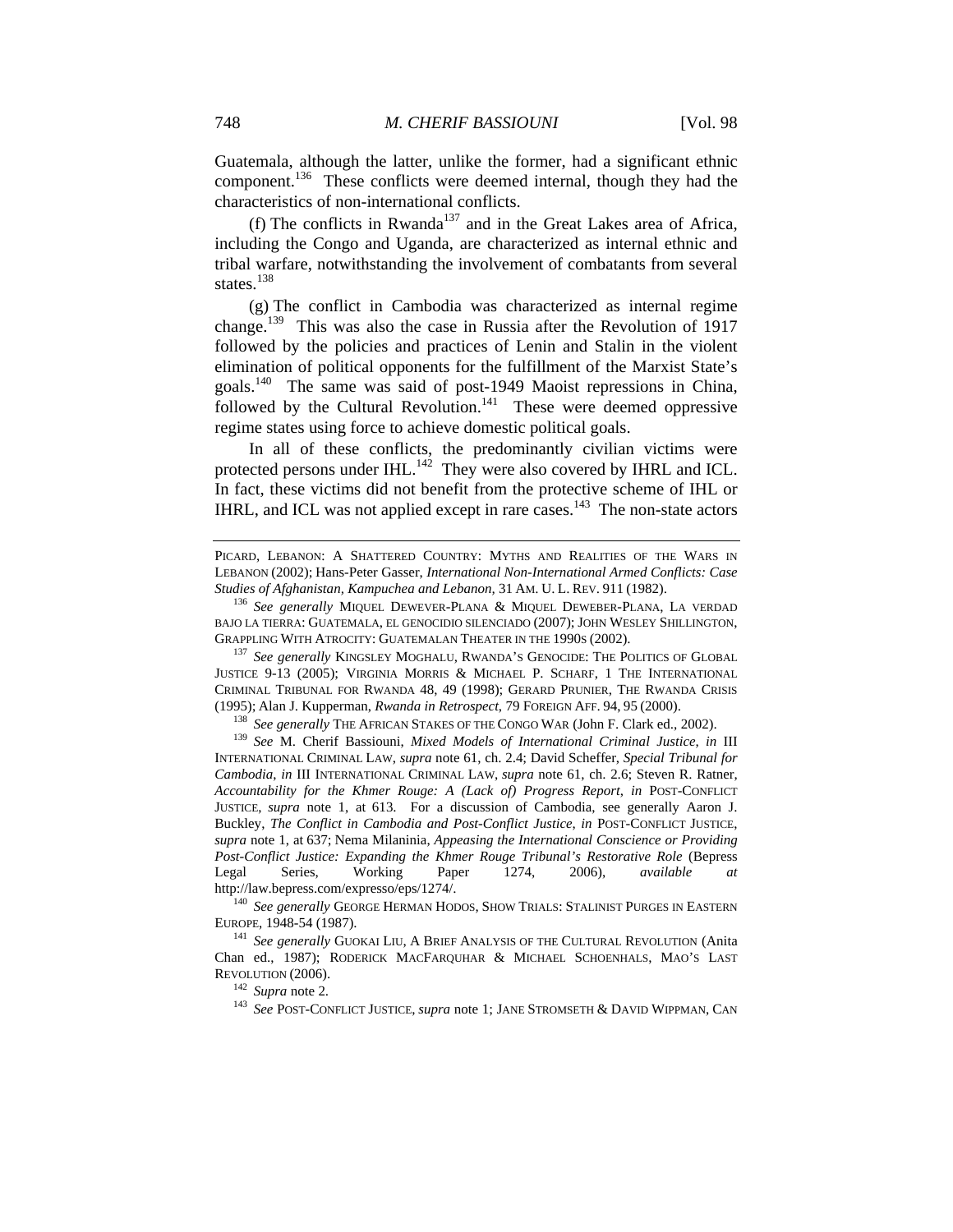combatants were not given POW status, $144$  nor were they treated in accordance with Common Article III. The victimization, which surely involved war crimes, also involved in some cases genocide and crimes against humanity. Nevertheless, there were only limited prosecutions, mostly before the ICTY and ICTR, and some domestic prosecutions.<sup>145</sup>

In the course of many conflicts deemed at the time to be of a noninternational or purely internal character, a number of insurgent groups have succeeded in achieving their goals, namely, the removal of foreign or colonial forces and civilian settlers, independence or secession and the establishment of newly independent states (there were seventy-four states in 1946; there are now 192 member states of the United Nations).<sup>146</sup> and domestic regime change. In many of these conflicts, the high level of victimization indicates an almost generalized practice of non-compliance by both governmental forces and non-state actors. Thus, violence accompanied by IHL violations has tended to produce rewarding outcomes, which, it can be assumed, is not conducive to compliance with IHL and other international law norms.

A few non-state actors have, at times, manifested their willingness to comply with IHL, presumably in exchange for the recognition of lawful combatant and POW status. $147$  However, governments have almost always rejected such offers from groups like the Irish Republican Army, the African National Congress, the Palestine Liberation Organization, and others.<sup>148</sup>

MIGHT MAKE RIGHTS?: BUILDING THE RULE OF LAW AFTER POST-CONFLICT SITUATIONS (2006); Jane Stromseth, *Post-Conflict Rule of Law Building: The Need for a Multi-Layered, Synergistic Approach*, 49 WM. & MARY L. REV. 1443 (2008). 144 Geneva IV, *supra* note 23. 145 *See* BASSIOUNI, CRIMES AGAINST HUMANITY, *supra* note 1; MAY, *supra* note 5;

ROBERTSON, *supra* note 5; SCHABAS, GENOCIDE IN INTERNATIONAL LAW, *supra* note 5. 146 United Nations Member States, http://www.un.org/Overview/unmember.html (Oct. 3,

<sup>2006).&</sup>lt;br><sup>147</sup> Ewumbue-Monono, *supra* note 92.<br><sup>148</sup> For example, the Provisional Revolutionary Government of Algeria attempted to

formally adhere to IHL, but Switzerland and France challenged it. Switzerland also challenged an attempt by the Smith government in Rhodesia. The Kosovo Liberation Army expressed its desire to sign the Geneva Conventions, but was turned down. ZEGVELD, *supra*  note 5, at 14 n.18. These groups made offers to comply with IHL with the state with which they were in conflict; some of these declarations or offers were made in political communiqués, public speeches, or statements. Established governments considered those as being merely propaganda. These were missed opportunities. The international organizations such as the UN and ICRC could have used these openings, no matter how narrow they may have been, to push forward the agenda of compliance. Prior to Geneva Convention Protocol I, these included the Provisional Government of the Algerian Republic (1958), the Provisional Government of Vietnam (1974), the Eritrean People's Liberation Front (1977), the African National Congress (1980), União Nacional pela Independência Total de Angola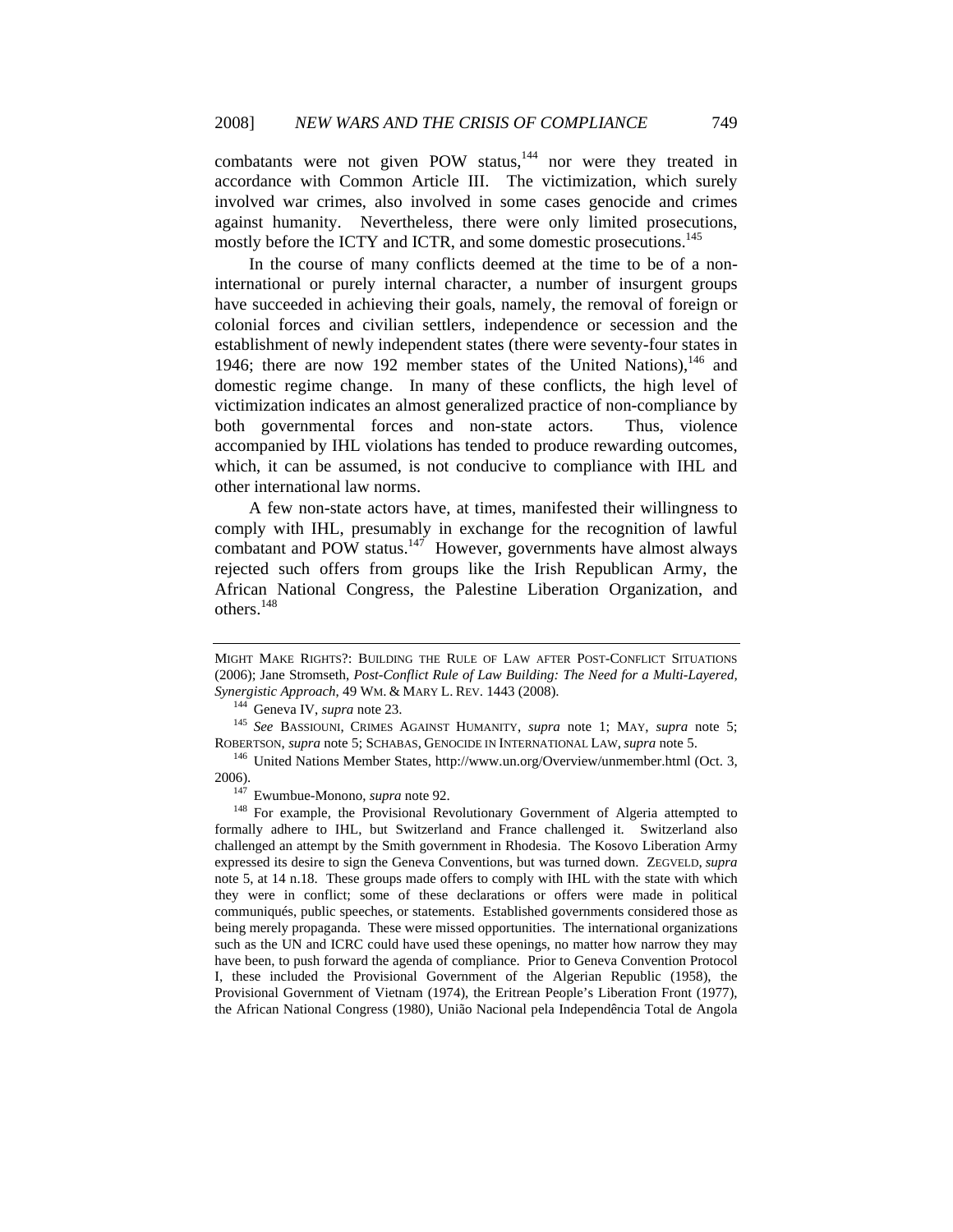Limited empirical evidence exists to indicate what factors contribute to compliance with IHL, such as mutuality of interests, political status recognition, and the likelihood of post-conflict prosecution. However, the high level of victimization indicates an almost generalized practice of noncompliance by both governmental forces and non-state actors engaged in conflicts of a non-international character and internal conflicts. No empirical evidence exists to indicate whether non-compliance by state actors enhances the same by non-state actors, but the emulation factor is assumed to exist. This is evidenced by the political discourse of non-state actors, which is in the nature of a *tu quoque* argument, deemed invalid since the end of World War II.<sup>149</sup> In the past several decades, state actors have labeled such violent interactions "terrorism."<sup>150</sup> In response, non-state actors have labeled state actors' conduct as "state-terrorism." The result has been to reinforce the respective claims of the protagonists to legitimacy, in turn producing confusion as to the legitimacy of the resort to violence.<sup>151</sup>

## *2. Conflicts of an International Character Involving Non-State Actors Operating on the Side of State Actors*

Non-state actors who fight alongside or as part of the armed forces of a High Contracting Party to the Geneva Conventions in a conflict of an international character are deemed lawful combatants and benefit from POW status if they satisfy the requirements of the Third Geneva Convention's Article 4(2):

(a) that of being commanded by a person responsible for his subordinates;

(b) that of having a fixed distinctive sign recognizable at a distance;

(c) that of carrying arms openly;

(d) that of conducting their operations in accordance with the laws and customs of

<sup>(1980),</sup> South West Africa People's Organization (1981), and the Palestine Liberation Organization (1982). Such declarations are filed with the ICRC in Geneva. *See, e.g.*, Ewumbue-Monono, *supra* note 92. The ICTR, in deciding the applicability of Geneva Convention Protocol II to Rwanda, noted that the Rwandan Patriotic Front had expressly considered itself bound by IHL. Prosecutor v. Akayesu, Case No. ICTR-96-4-T, Judgement, ¶ 627 (Sept. 2, 1998); Prosecutor v. Kayishema & Ruzindana, Case No. ICTR-95-1-T, Judgement, ¶ 156 (May 21, 1999).<br><sup>149</sup> FRITS KALSHOVEN, BELLIGERENT REPRISALS (2005); FRITS KALSHOVEN & LIESBETH

ZEGVELD, CONSTRAINTS ON THE WAGING OF WAR: AN INTRODUCTION TO INTERNATIONAL HUMANITARIAN LAW 73 (3d ed. 2001).

<sup>150</sup> Bassiouni, *"Terrorism": Reflections on Legitimacy and Policy Considerations*, *supra*  note 3.<br> $^{151}$  *Id.*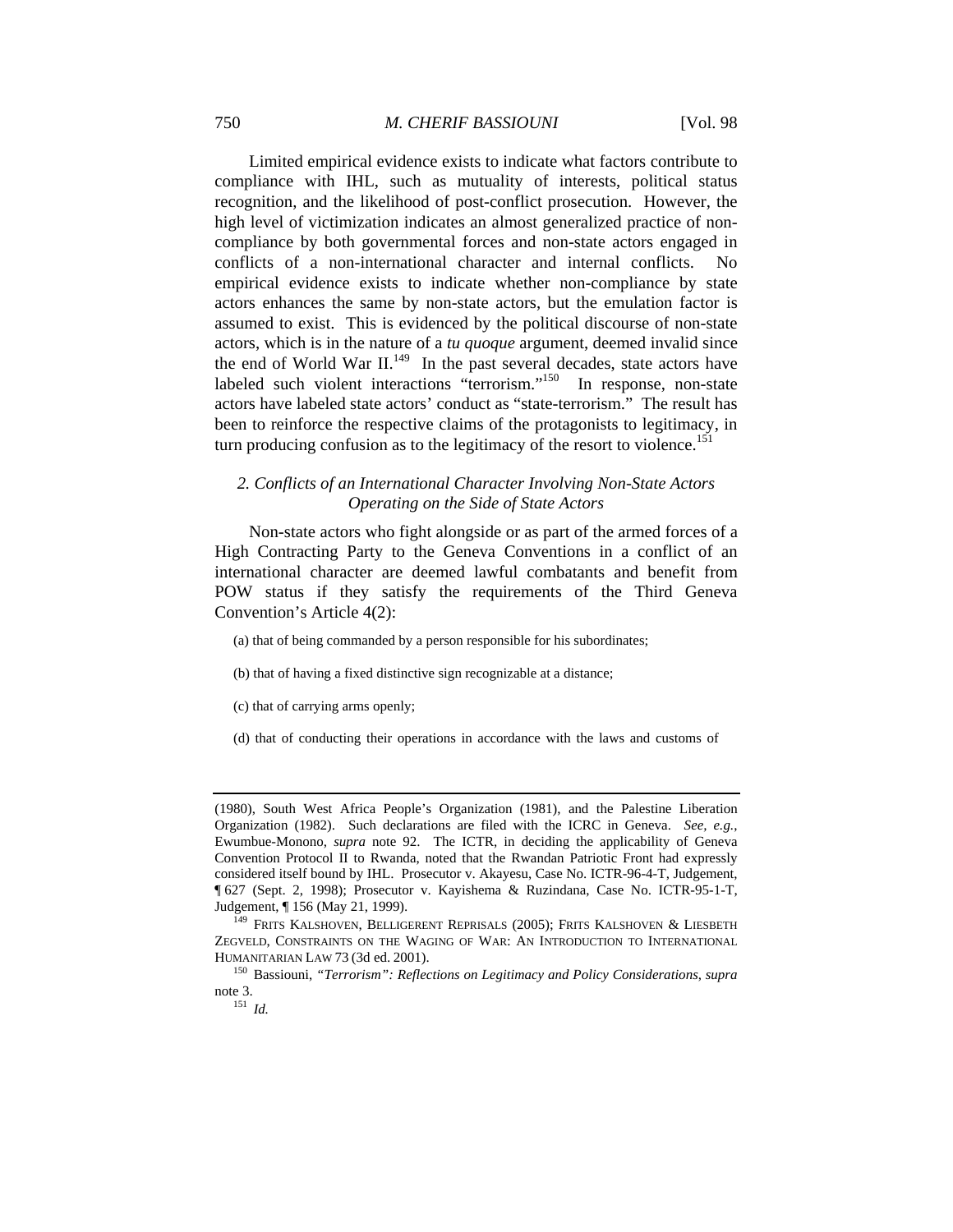war.152

Additionally, Protocol I includes the following requirements, in Article 44:

3. In order to promote the protection of the civilian population from the effects of hostilities, combatants are obliged to distinguish themselves from the civilian population while they are engaged in an attack or in a military operation preparatory to an attack. Recognizing, however, that there are situations in armed conflicts where, owing to the nature of the hostilities an armed combatant cannot so distinguish himself, he shall retain his status as a combatant, provided that, in such situations, he carries his arms openly:

(a) during each military engagement, and

(b) during such time as he is visible to the adversary while he is engaged in a military deployment preceding the launching of an attack in which he is to participate.

Acts which comply with the requirements of this paragraph shall not be considered as perfidious within the meaning of Article 37, paragraph 1(c).

4. A combatant who falls into the power of an adverse Party while failing to meet the requirements set forth in the second sentence of paragraph 3 shall forfeit his right to be a prisoner of war, but he shall, nevertheless, be given protections equivalent in all respects to those accorded to prisoners of war by the Third Convention and by this Protocol. This protection includes protections equivalent to those accorded to prisoners of war by the Third Convention in the case where such a person is tried and punished for any offences he has committed.<sup>1</sup>

Once the conflict of an international character ends, the non-state actors who qualified for combatant and POW status but who continue to engage in armed conflict no longer benefit from their previous status, and become subject to domestic criminal law.

#### *3. Non-State Actors in Non-International Conflicts*

Common Article 3 to the Four Geneva Conventions provides the basic framework for the application of IHL to non-state actors engaged in combat and combat support activities in the context of non-international armed conflicts. This Article provides for protections equivalent to those afforded civilians in international conflicts, but non-state actors do not benefit from POW status available to combatants in international conflicts under the Third Geneva Convention.<sup>154</sup> This provision sets forth minimum

<sup>&</sup>lt;sup>152</sup> Geneva III, *supra* note 23, art. 4(2).<br><sup>153</sup> Geneva Convention Protocol I, *supra* note 5, art. 44(3), (4).<br><sup>154</sup> Geneva III states in Article 3:

In the case of armed conflict not of an international character occurring in the territory of one of the High Contracting Parties, each Party to the conflict shall be bound to apply, as a minimum,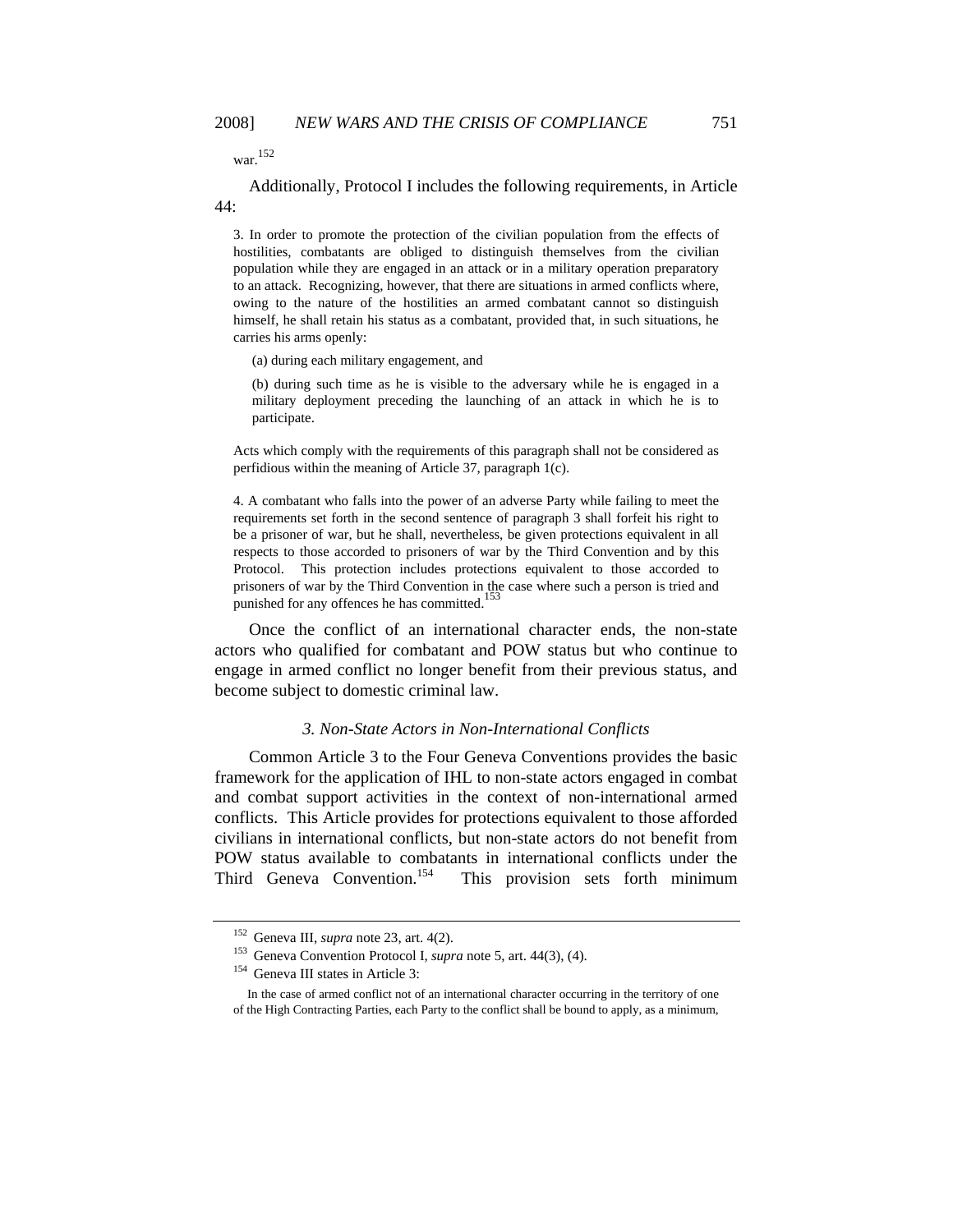humanitarian standards for parties engaged in such conflicts.<sup>155</sup> Thus, all persons who are *hors de combat* are to be treated humanely, and in particular there are prohibitions against murder, mutilation, cruel treatment, torture and other forms of violence, taking of hostages, humiliating and degrading treatment, and extra-judicial sentences and executions. Protocol II further develops the law applicable in non-international armed conflict and offers some clarification as to the factors that trigger the application of such protections.<sup>156</sup> Article 1 of Protocol II declares that its provisions apply to all non-international armed conflicts (except "wars of national liberation," covered by Protocol I) that take place between the armed forces of a contracting party and other armed groups "under responsible command, exercise such control over a part of its territory as to enable them to carry out sustained and concerted military operations and to implement this Protocol<sup>"157</sup>

To this end, the following acts are and shall remain prohibited at any time and in any place whatsoever with respect to the above-mentioned persons:

(a) violence to life and person, in particular murder of all kinds, mutilation, cruel treatment and torture;

(b) taking of hostages;

(c) outrages upon personal dignity, in particular, humiliating and degrading treatment;

(d) the passing of sentences and the carrying out of executions without previous judgement pronounced by a regularly constituted court, affording all the judicial guarantees which are recognized as indispensable by civilized peoples.

(2) The wounded, sick and shipwrecked shall be collected and cared for.

 An impartial humanitarian body, such as the International Committee of the Red Cross, may offer its services to the Parties to the conflict.

 The Parties to the conflict should further endeavour to bring into force, by means of special agreements, all or part of the other provisions of the present Convention.

 The application of the preceding provisions shall not affect the legal status of the Parties to the conflict.

Geneva III, *supra* note 23, art. 3.<br><sup>155</sup> *Id*.

<sup>156</sup> Geneva Convention Protocol II, *supra* note 24. 157 Geneva Convention Protocol I, *supra* note 5, art. 1(1).

the following provisions:

<sup>(1)</sup> Persons taking no active part in the hostilities, including members of armed forces who have laid down their arms and those placed hors de combat by sickness, wounds, detention, or any other cause, shall in all circumstances be treated humanely, without any adverse distinction founded on race, colour, religion or faith, sex, birth or wealth, or any other similar criteria.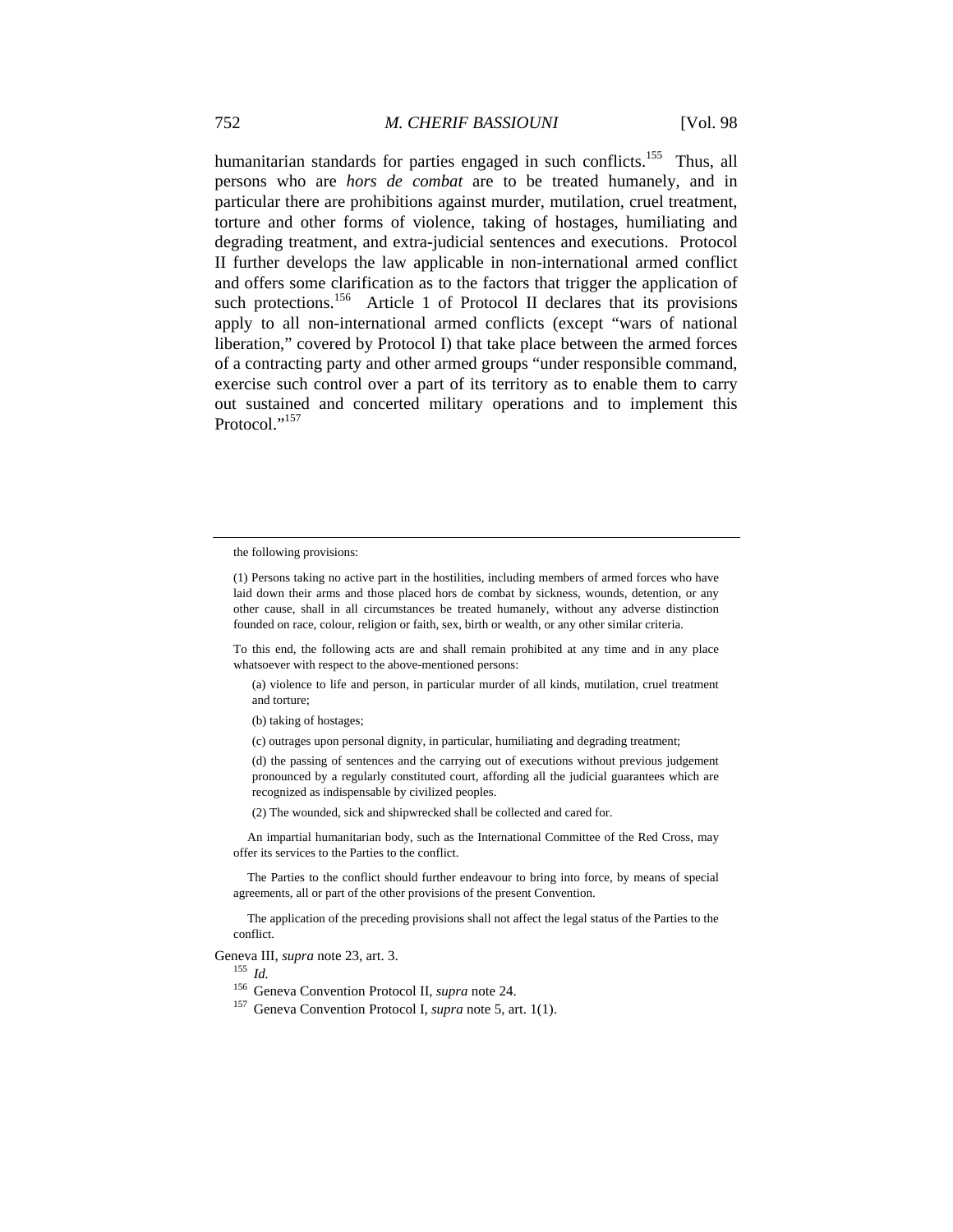## *4. Normative, Doctrinal, and Jurisprudential Efforts Addressing Gaps and Overlaps in the Legal Regimes Applicable to Non-International and Internal Conflicts*

As stated earlier, purely internal conflicts do not fall under Common Article 3 and Protocol II. This means that IHL does not extend even minimum humanitarian protections to non-state actors in such conflicts.

Common Article 3 distinguishes between those who engage in hostilities and those who refrain from an active role in hostilities.<sup>158</sup> Protocol II specifically refers to the "civilian population," but fails to define it.159 Even though it does not define *civilians*, the distinction between members of armed groups and civilians has not necessarily been eliminated, because civilians lose their protection "for such time as they take a direct part in hostilities."<sup>160</sup>

Some confusion still exists as to how far the definition of conflicts of a non-international character can extend to purely internal conflicts. The ICRC defines IHL as the body of rules that, during wartime, protects people who are not or are no longer participating in the hostilities, and seeks to limit and prevent human suffering in times of armed conflict.<sup>161</sup> Some experts argue that purely domestic conflicts should be included under Common Article 3 and Protocol II. However, if the conflict is purely domestic or internal and does not satisfy elements of a conflict of a noninternational character, which the ICRC refers to as "internal disturbances or strife" and "internal strife," it becomes subject to another legal regime that of IHRL. The existence of three sub-legal regimes applicable to conflicts of an international and non-international character and purely domestic or internal conflicts is incongruous insofar as the values and goals of all three sub-regimes are the same, namely the protection of certain persons and targets in times of conflicts.<sup>162</sup>

There is a growing doctrinal and jurisprudential trend to combine IHL and IHRL, at least where they are overlapping,<sup>163</sup> and thus extend their

<sup>158</sup> Common Article 3, *supra* note 104; Kleffner, *supra* note 5, at 324 (discussing Common Article 3's mention of "members of armed forces who have laid down their arms" and "persons taking no active part in the hostilities" as two categories as falling under protection). 159 Geneva Convention Protocol II, *supra* note 24, at art. 5(1)(b),(e); Kleffner, *supra* note

<sup>5,</sup> at 324. 160 Geneva Convention Protocol II, *supra* note 24, at art. 13(3); *see also* Kleffner, *supra* 

note 5, at 324-25.<br><sup>161</sup> *See* ICRC, *supra* note 42; Bassiouni, *Introduction to International Humanitarian Law, supra* note 22.

<sup>&</sup>lt;sup>162</sup> *See* ICRC, *supra* note 42; Bassiouni, *supra* note 22.<br><sup>163</sup> *See*, *e.g.*, Legal Consequences of the Construction of a Wall in the Occupied Palestinian Territory, Advisory Opinion, 2004 I.C.J. 131 (July 9). The Israeli Supreme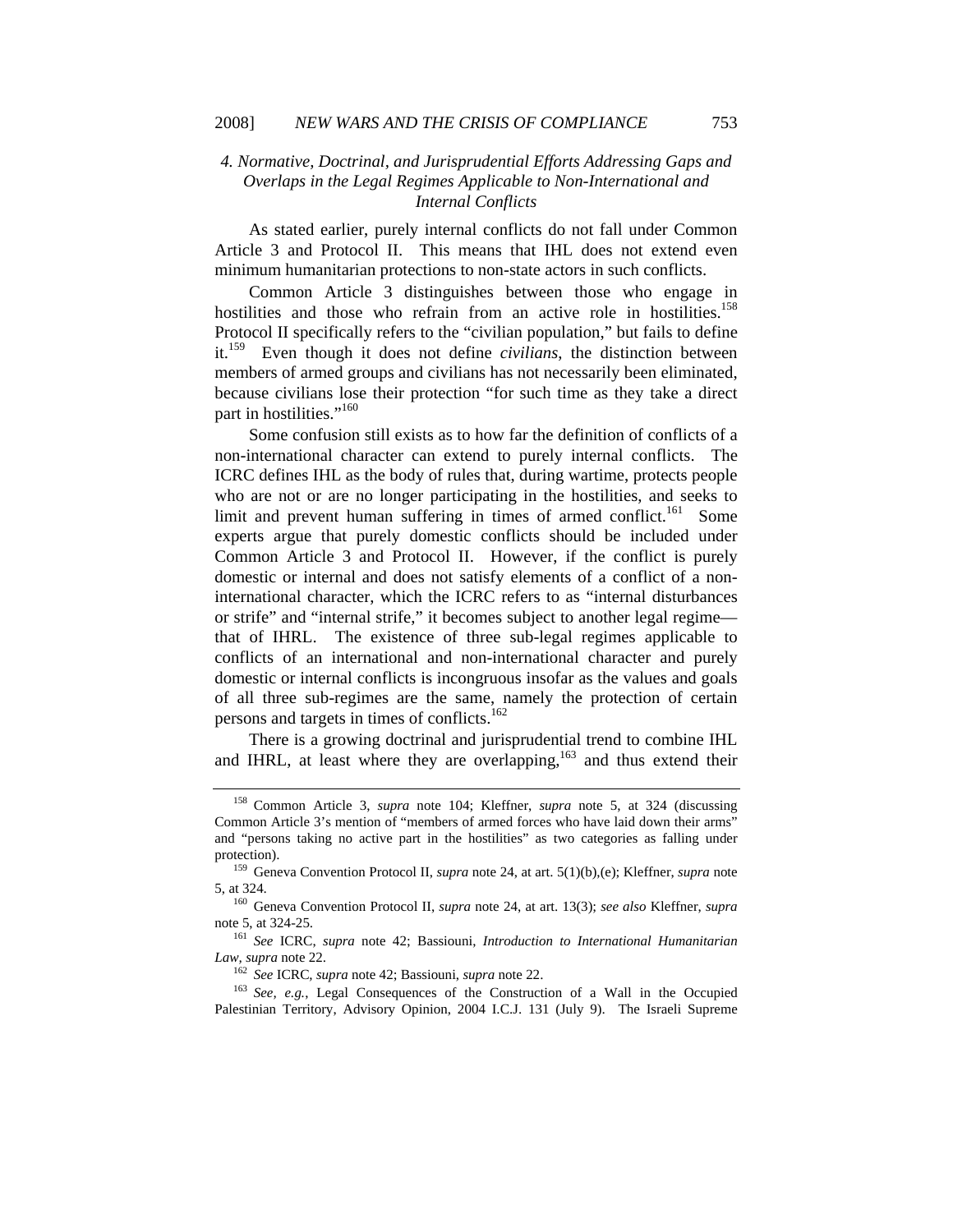respective protections in a way that reduces the harmful effects of armed conflicts and violent interactions irrespective of legal characterization. This is based on the proposition that there is no valid conceptual basis upon which to distinguish between the protections offered the same persons and targets as a result of the legal characterization of the conflict.<sup>164</sup> Such distinctions exist because governments do not wish to grant insurgents engaged in internal conflicts a legal status likely to give them political legitimacy.165 This is why governments usually argue that the resort to violence by domestic insurgent groups is "terrorism," and thus that such groups can be denied not only legitimacy, but the fundamental safeguards and protections contained in the regulation of armed conflict.<sup>166</sup>

Meron, *The Humanization of Humanitarian Law*, *supra* note 54, at 240; *supra* note 163; *see* Meron, *International Criminalization of Internal Atrocities*, *supra* note 68, at 89; *see also* BASSIOUNI, CRIMES AGAINST HUMANITY, *supra* note 1, at 254.<br><sup>165</sup> *See* Moir, *supra* note 86.<br><sup>166</sup> *See generally* HELEN DUFFY, THE 'WAR ON TERROR' AND THE FRAMEWORK OF

Court also addressed this issue in HCJ 7957/04 Mara'abe v. Prime Minister of Isr. [2005], *translated in* 45 I.L.M. 202 (2006). For a diverse spectrum of views regarding this issue, see generally Marc H. Ellis, *The Mural-Covered Wall: On Separation and the Future of Jews*  and Palestinians in Israel/Palestine and the Diaspora, 5 CHI. J. INT'L L. 271 (2004); Richard A. Falk, *Towards Authoritativeness: The ICJ Ruling on Israel's Security Wall*, 99 AM. J. INT'L L. 42 (2005); Zaha Hassan, *Building Walls and Burning Bridges: Legal Obligations of the United States with Respect to Israel's Constructions of the Wall of Separation in Occupied Palestinian Territory*, 13 WILLAMETTE J. INT'L L. & DISP. RESOL. 197 (2005); Sean D. Murphy, *Self-Defense and the Israeli Wall Advisory Opinion: An IPSE Dixit from the ICJ?*, 99 AM. J. INT'L L. 62 (2005); Joel S. Tashjian, *Contentious Matters and the Advisory Power: The ICJ and Israel's Wall*, CHI. J. INT'L L. 427 (2005); Geoffrey R. Watson, *The "Wall" Decisions in Legal and Political Contexts*, 99 AM. J. INT'L L. 6 (2005); Sarah Williams, *Has International Law Hit the Wall? An Analysis of International Law in Relation to Israel's Separation Barrier*, 24 BERKELEY J. INT'L L. 192 (2006). 164 MERON, THE HUMANIZATION OF INTERNATIONAL LAW, *supra* note 54, at 58-61;

INTERNATIONAL LAW (2005); PAUST, *supra* note 111. The most glaring contemporary example is the denial by the Bush Administration of POW status to combatants from the 2001 War in Afghanistan and their detention at Guantanamo, Cuba, where their reported treatment is in violation of the Geneva Conventions' norms to which the U.S. is a state-party. Military Order of November 13, 2001: Detention, Treatment, and Trial of Certain Non-Citizens in the War Against Terrorism, 3 C.F.R. § 918 (2001), *reprinted in* 41 I.L.M. 252 (2002); Memorandum from President George W. Bush to the Vice President et al., Feb. 7, 2002*, reprinted in* THE TORTURE PAPERS, *supra* note 111 (stating that the Geneva Conventions did not apply). This was reversed by the Supreme Court in *Hamdan v. Rumsfeld*. 548 U.S. 557 (2006). *See also* Bassiouni, *supra* note 111; Jordan J. Paust, *War and Enemy Status After 9/11: Attacks on the Laws of War*, 28 YALE J. INT'L L. 325 (2003). The same applies to the detention and torture of Iraqis by U.S. forces during their occupation of that country since 2003. *See* MARK DANNER, TORTURE AND TRUTH: AMERICA, ABU GHRAIB, AND THE WAR ON TERROR (2004); SEYMOUR M. HERSH, CHAIN OF COMMAND: THE ROAD FROM 9/11 TO ABU GHRAIB (2004); LILA RAJIVA, THE LANGUAGE OF EMPIRE: ABU GHRAIB AND THE AMERICAN MEDIA 11-19, 35-54 (2005); ERIK SAAR & VIVECA NOVAK, INSIDE THE WIRE: A MILITARY INTELLIGENCE SOLDIER'S EYEWITNESS ACCOUNT OF LIFE AT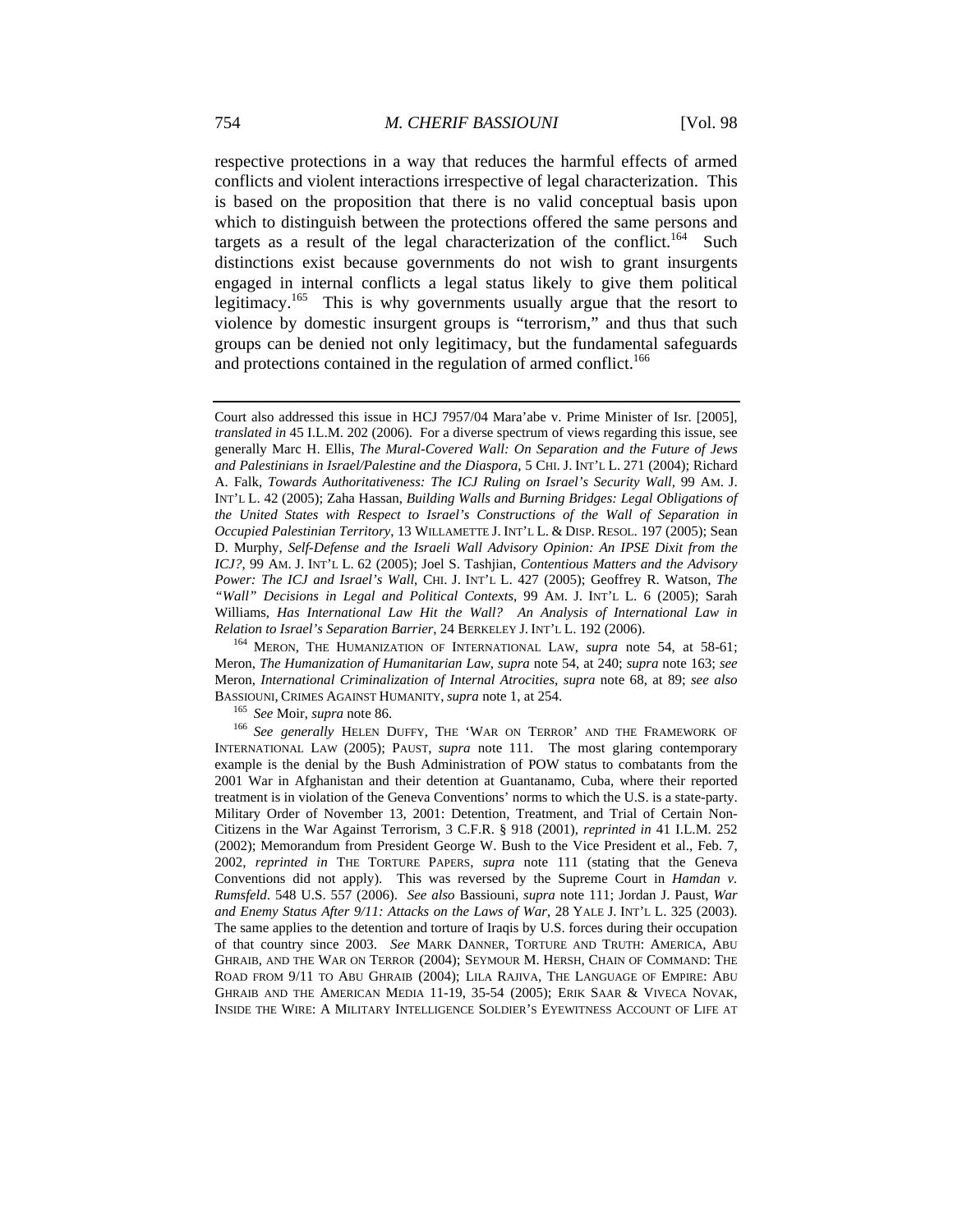The ICTY expanded the customary law applicable to non-international armed conflicts in the *Tadic* case, holding that violations of the laws and customs of war include serious violations committed in non-international armed conflicts.<sup>167</sup> The Tribunal subsequently held that customary law prohibits attacks on the civilian population in internal armed conflicts.

The ICTR, which has the unprecedented jurisdiction to prosecute violations of the laws of war in an internal conflict, has applied IHL to nonstate actors. Article 4 of the ICTR Statute provides for individual criminal accountability for violations of Common Article 3 and Protocol II, shifting the focus of such provisions from minimum standards to obligations, which creates internationally enforceable criminal accountability.168

The ICTY's jurisprudence holds that civilians are those who do not participate directly in hostilities, a definition that applies regardless of the type of conflict.<sup>169</sup> In the ICTR, the jurisdiction was specifically over crimes in a non-international armed conflict, and the Tribunal also disregarded the labels of combatants in this type of conflict. $170$ 

One expert summarizes the complexity of combatant status as follows:

 It is clear from the relevant conventional provisions and customary international humanitarian law that the formal status of "combatant" does not apply in noninternational armed conflicts. As such, combatant status and its aforementioned consequences is one of the areas, in which customary international humanitarian law has *not* evolved beyond the dichotomy of international and non-international armed conflicts, despite the imprecise use of the term "combatant" in some texts, which relate to both types of conflicts. In non-international armed conflicts, therefore, acts lawful under the laws of armed conflict, such as the killing of a member of the state

269-75 (1996). 168 *See* ICTR Statute, *supra* note 99, art. 4. 169 *See* Prosecutor v. Blagojevic & Jokic, Case No. IT-02-60-T, Judgement, ¶ 544 (Jan. 17, 2005); Prosecutor v. Blaskic, Case No. IT-95-14-T, Judgement, ¶ 180 (Mar. 3, 2000); *Tadic*, Case No. IT-94-1-I, ¶ 639 (discussing "civilian population" by referring to Common Article 3 regarding crimes against humanity); Kleffner, *supra* note 5, at 326.<br><sup>170</sup> Prosecutor v. Kayishema & Ruzindana, Case No. ICTR-95-1-T, Judgement, ¶ 179

(May 21, 1999); Prosecutor v. Rutaganda, Case No. ICTR-96-3-T, ¶ 100 (Dec. 6, 1999).

GUANTANAMO (2005); *see also* Diane Marie Amann, *Abu Ghraib*, 153 U. PA. L. REV. 2085 (2005). Understandably, if the purposes of IHL and human rights law are to protect certain persons from harm and to prohibit certain means of harm, than the fact that there is a common socially protected interest should not be distinguished on the basis of which body of law or legal regime applies thereto. *See also* Michael Newton, *Unlawful Belligerency After September 11: History Revisited and Law Revised*, *in* NEW WARS, NEW LAWS? APPLYING THE LAWS OF WAR IN 21ST CENTURY CONFLICTS 75, 117 (David Wippman & Matthew Evangelista eds., 2005). 167 *See generally* Prosecutor v. Tadic, Case No. IT-94-1-T, Opinion and Judgement,

<sup>¶¶ 46-52 (</sup>May 7, 1997); Prosecutor v. Tadic, Case No. IT-94-1-AR72, Decision on the Defence Motion for Interlocutory Appeal on Jurisdiction, ¶ 70 (Oct. 2, 1995); Christopher Greenwood, *International Humanitarian Law and the Tadic Case*, 7 EUR. J. INT'L L 265, 267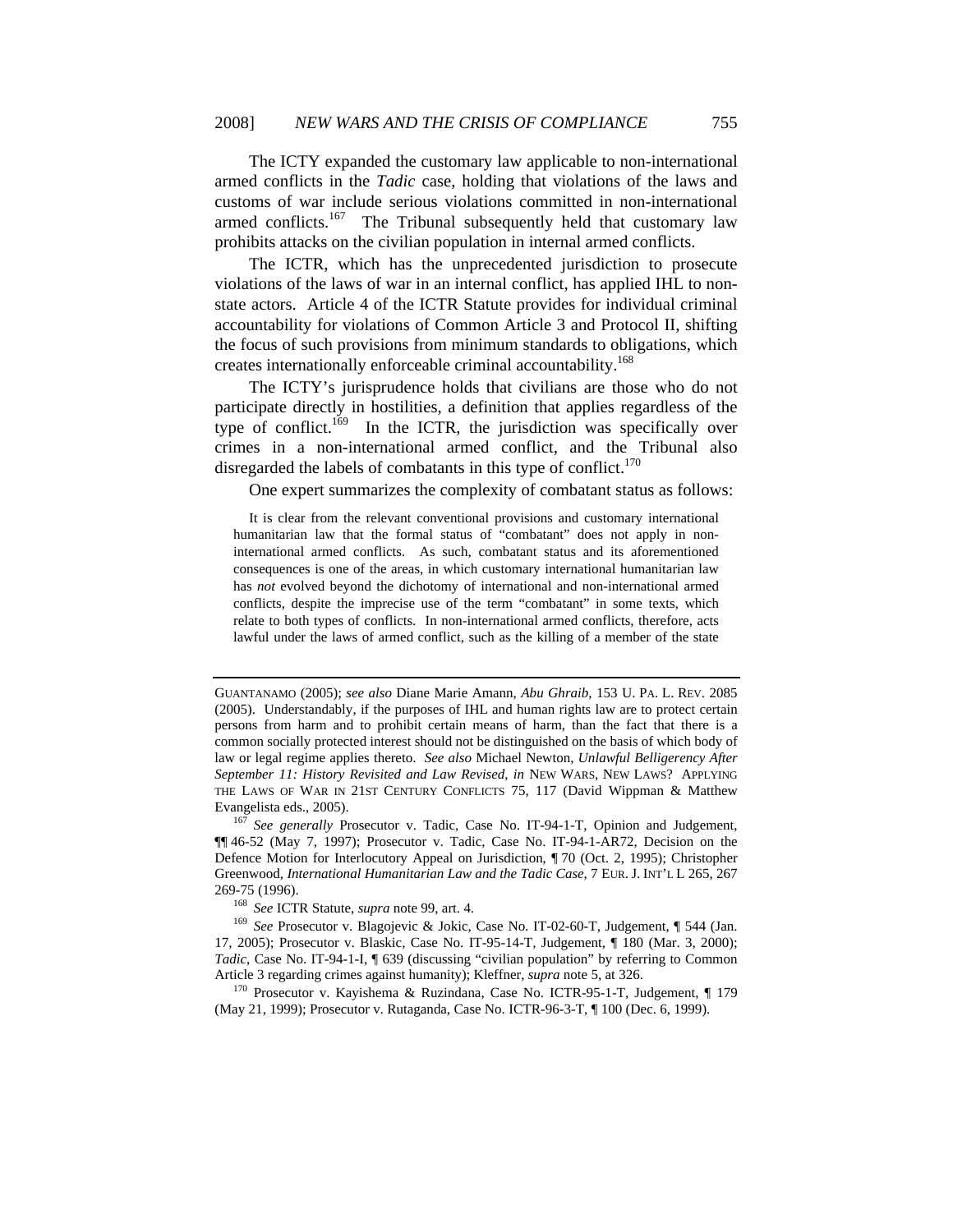armed forces or damage to, or the destruction of, a military objective, remain in principle punishable under domestic law. All that the laws of armed conflict do is to encourage (not oblige) "the authorities in power" to grant the widest possible amnesty to persons who have participated in the armed conflict, provided such persons have not committed war crimes or other international crimes, which states are obliged to investigate and prosecute. Furthermore, those who have directly participated in hostilities sin a non-international armed conflict and have been interned or detained are not entitled to treatment as prisoners of war. The reason for the absence of combatant status in non-international armed conflicts is obvious: states are not prepared to grant their own citizens, and even less others who might engage in fighting on behalf of a non-state group, the right to do so. Nor are they willing to grant them any further reaching rights than common criminals if captured. Anything else would, in the eyes of states, undermine their claim to the monopoly of force, would promote the formation of non-state armed groups by those who are disenchanted, and encourage individuals to join such groups. In short, none of the aforementioned aspects of combatant status (combatant privilege and prisoner of war status) are, therefore, of relevance to non-international armed conflicts. This is only different for situations in which those who directly participate in hostilities on behalf of a party to a non-international armed conflict are granted that status in accordance with a special agreement envisaged under Common Article 3 paragraph 3, or by virtue of a unilateral act of one or more parties to the conflict.

 If compared to the situation under the law of international armed conflict, the absence of combatant status in non-international armed conflicts creates an imbalance between the parties under domestic law, with all its negative implications for compliance with the laws of armed conflict, which so fundamentally rests on the equality and reciprocal interests of belligerent parties. It reinforces the perception of state armed forces that they are engaging criminals who, unlike themselves, lack the right to fight, rather than engaging "equals," who represent a state and its government. Members of non-state armed forces, on the other hand, may be inclined to ask: "When compliance with the laws of armed conflict cannot keep me out of jail, why comply?" The imbalance between state and non-state armed forces, in other words, undermines the notion that legally equal parties are facing each other. It needs to be emphasised immediately, however, that this inequality of the parties to a non-international armed conflict is purely a matter of domestic law. In contrast, the laws of armed conflict grant equal rights to, and imposes identical obligations on, all parties to an armed conflict.

The Rome Statute of the International Criminal Court sets forth the most recent statement of IHL applicable during non-international, or internal, conflicts. Like the ICTR Statute, the Rome Statute criminalizes violations of Common Article 3 under Article 8. This includes a list of twelve acts that constitute war crimes in internal conflicts, including: intentionally targeting civilians, medical units, humanitarian assistance workers or members of a peacekeeping mission; pillage; rape, sexual slavery, enforced prostitution, forced pregnancy, enforced sterilization, and other forms of sexual violence; conscripting or enlisting children under the

<sup>171</sup> Kleffner, *supra* note 5, at 322-23 (emphasis in original, citations omitted).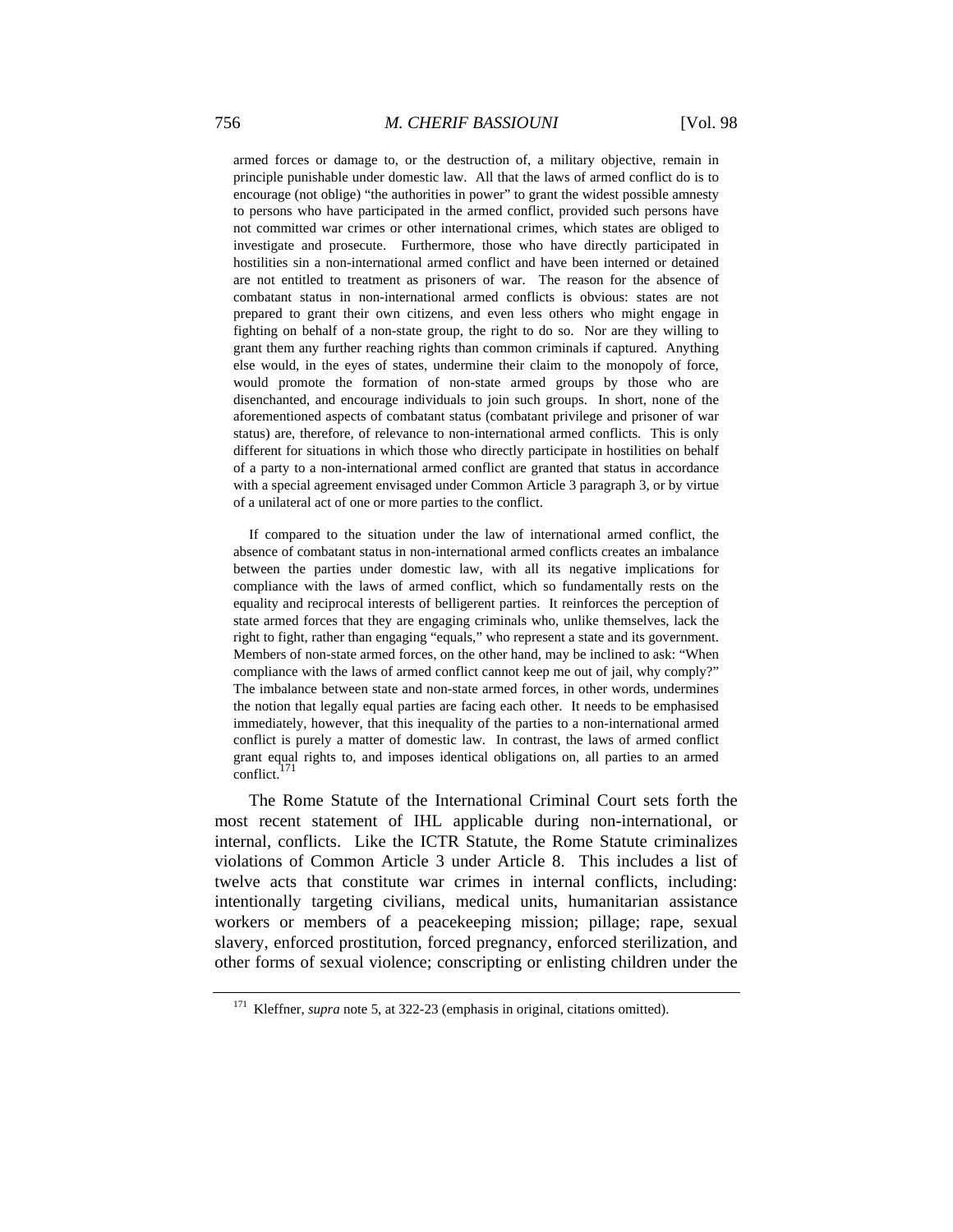age of fifteen years; forced displacement; declaring that no quarter will be given; subjecting persons to physical mutilation or to unjustified or dangerous medical or scientific experiments of any kind; and destroying or seizing the property of an adversary.<sup>172</sup> The ICC Statute also uses a broader definition of internal conflicts than Protocol II, stating that these provisions apply to "armed conflicts that take place in the territory of a State when there is protracted armed conflict between governmental authorities and organized armed groups or between such groups."<sup>173</sup>

These and other IHL distinctions, their doctrinal elaboration and the jurisprudence of the ICTY and ICTR, and the progressive codification of IHL in Article 8 of the ICC Statute<sup>174</sup> reveals the legal complexities pertaining to non-state actors in the various forms of armed conflict. To presume that non-state actors can understand these complexities and have a clear understanding of the law of armed conflict is preposterous.

Treaty law distinguishes between *civilians* and *combatants* defining *civilians* as those who are not members of the armed forces, but without providing a more detailed definition of *civilian*. 175 The ICRC "Customary Law" study shifts the focus away from defining who is a civilian to what conditions cause a civilian to lose IHL's legal protections.<sup>176</sup> The "term" 'combatant' . . . is used in all IHL normative provisions in its generic meaning, indicating persons who do not enjoy the protections accorded to civilians, but does not imply a right to combatant status or prisoner-of-war status" for those who engage in conflicts of a non-international or internal character.<sup>177</sup> The ICRC Study focuses on how a "civilian" can lose civilians status and protection.<sup>178</sup> Rule 5 of the ICRC study states that "persons who are not members of the armed forces" are civilians.<sup>179</sup> It is not clear, however, whether "members of armed opposition groups are civilians subject to Rule 6 on loss of protection from attack in case of direct participation or whether members of such groups are liable to attack as such, independently of the operation of Rule  $6.^{180}$ 

None of these efforts have yet resolved the problems of gaps and

<sup>172</sup> Rome Statute, *supra* note 21, art. 8(2)(c); Dörmann, *supra* note 21; BASSIOUNI, LEGISLATIVE HISTORY OF THE ICC, *supra* note 21.<br>
<sup>173</sup> Rome Statute, *supra* note 21, art. 8(2)(f).<br>
<sup>174</sup> BASSIOUNI, *supra* note 21, at 55-94.<br>
<sup>175</sup> Id. at 324.<br>
<sup>176</sup> ICRC, *supra* note 19, at 19 R. 6; Kleffner, *sup* 

<sup>5,</sup> art. 50(1). 180 ICRC, *supra* note 19, at 19 R. 6.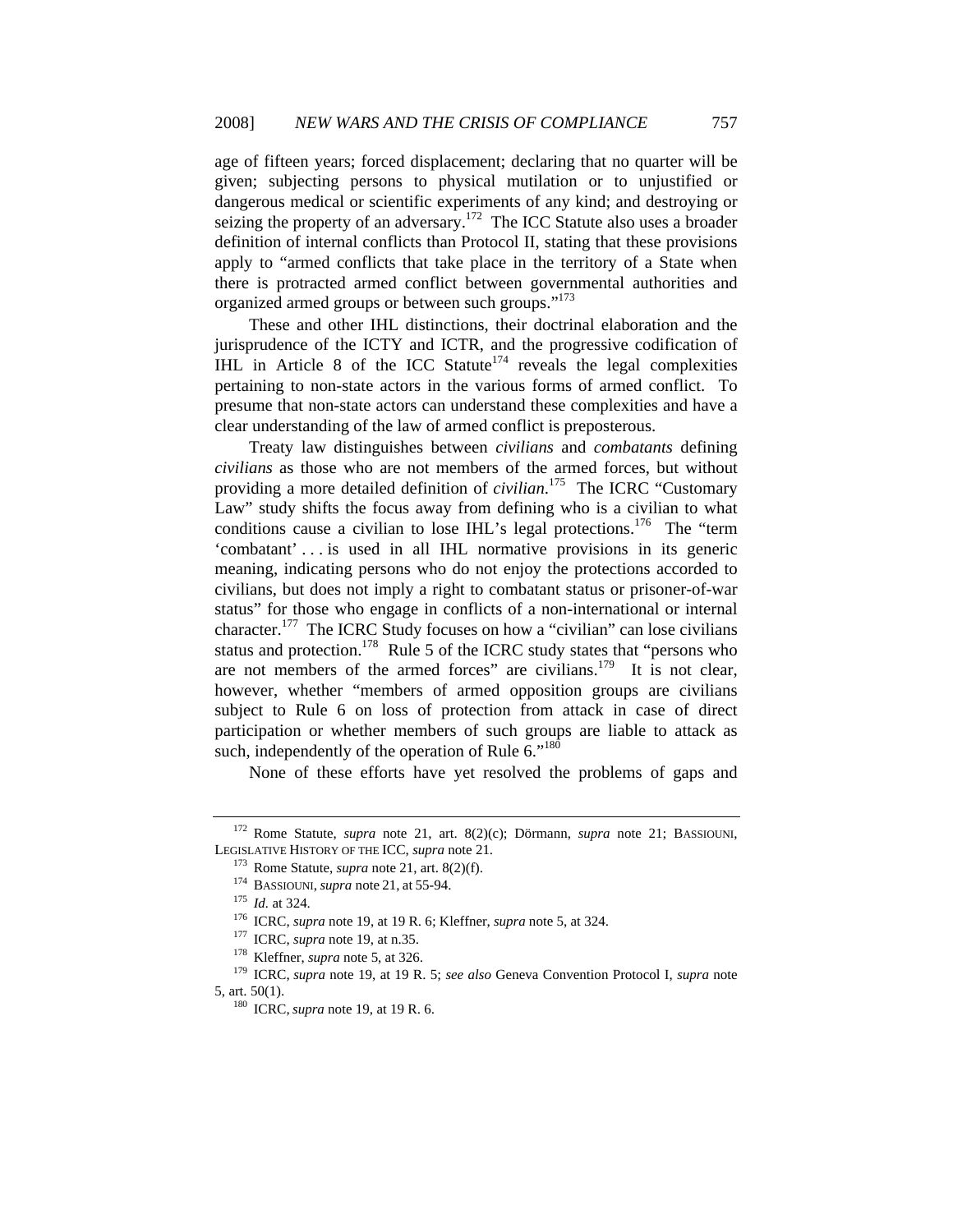overlaps of the multiple legal and sub-legal regimes applicable to conflicts of a non-international and internal character. Thus, the status of non-state actors engaged in these conflicts remains the same, which may in part explain why these combatants feel that they have no inducement for compliance. This conclusion in no way means that non-state actors would otherwise comply with IHL in view of the asymmetry of forces and the culture of new wars, as discussed below.

#### *5. The United States' Exceptionalism*

As of September 2001, the George W. Bush administration has taken the position that the "war against terrorism" does not have to be subject to a formal declaration of war as ordinarily required by the Constitution.<sup>181</sup> Moreover, President Bush declared that the Geneva Conventions do not apply to the Taliban or other "terrorist" groups, and authorized a policy of torture of detainees by United States government officials.<sup>182</sup> Through this policy of torture, the Bush administration has not only violated its obligations under IHL, as well as under the 1984 Convention Against Torture and other Cruel, Inhuman or Degrading Treatment or Punishment (CAT),183 but it has also provided an added incentive for non-state actors to take the position that IHL does not apply to them. If a government's claim of legitimacy can override the obligations of IHL, then a non-state actor can make the same claim with the same consequence. This signals the end of the relevance of IHL, which is predicated on the assumption that irrespective of the legitimacy or illegitimacy of any claim by any party to engage in armed conflict, the parties to such a conflict must abide by the neutral rules of armed conflict, which regulates its means and methods. In *Hamdan v. Rumsfeld,* the Supreme Court reversed the United States'

<sup>181</sup> U.S. CONST. art. VIII, § 8, cl. 11; War Powers Resolution, 50 U.S.C. § 1541 (2000). 182 Bassiouni, *supra* note 111; *see also* Military Order of November 13, 2001, Detention,

Treatment, and Trial of Certain Non-Citizens in the War Against Terrorism, 3 C.F.R. 918 (2001); Memorandum from President George W. Bush to the Vice President et al., *supra*  note 166; Steven W. Becker, *"Mirror, Mirror on the Wall . . .": Assessing the Aftermath of September 11th*, 37 VAL. U. L. REV. 563, 580-92 (2003) (describing President Bush's Military Order in detail and arguing that it is *ultra vires* because it was issued without Congress first formally declaring war); Paust, *supra* note 166, at 325. The Military Order was patterned after a proclamation/military order by President Franklin D. Roosevelt in 1942 concerning the trial by a military commission of Nazi agents. *See* Proclamation No. 2561, 3 C.F.R. 309 (1938-1943); Curtis A. Bradley, *The Military Commissions Act, Habeas Corpus, and the Geneva Conventions*, 101 AM. J. INT'L L. 322, 323-24 (2007) (discussing *Ex parte* Quirin, 317 U.S. 1 (1942)). For a collection of the orders and directives, see THE TORTURE PAPERS, *supra* note 111; Newton, *supra* note 166, at 78. For a critical appraisal of the Bush Administration's orders in this context, see PAUST, *supra* note 111; Bassiouni, *supra* note 111. 183 Convention Against Torture, *supra* note 5.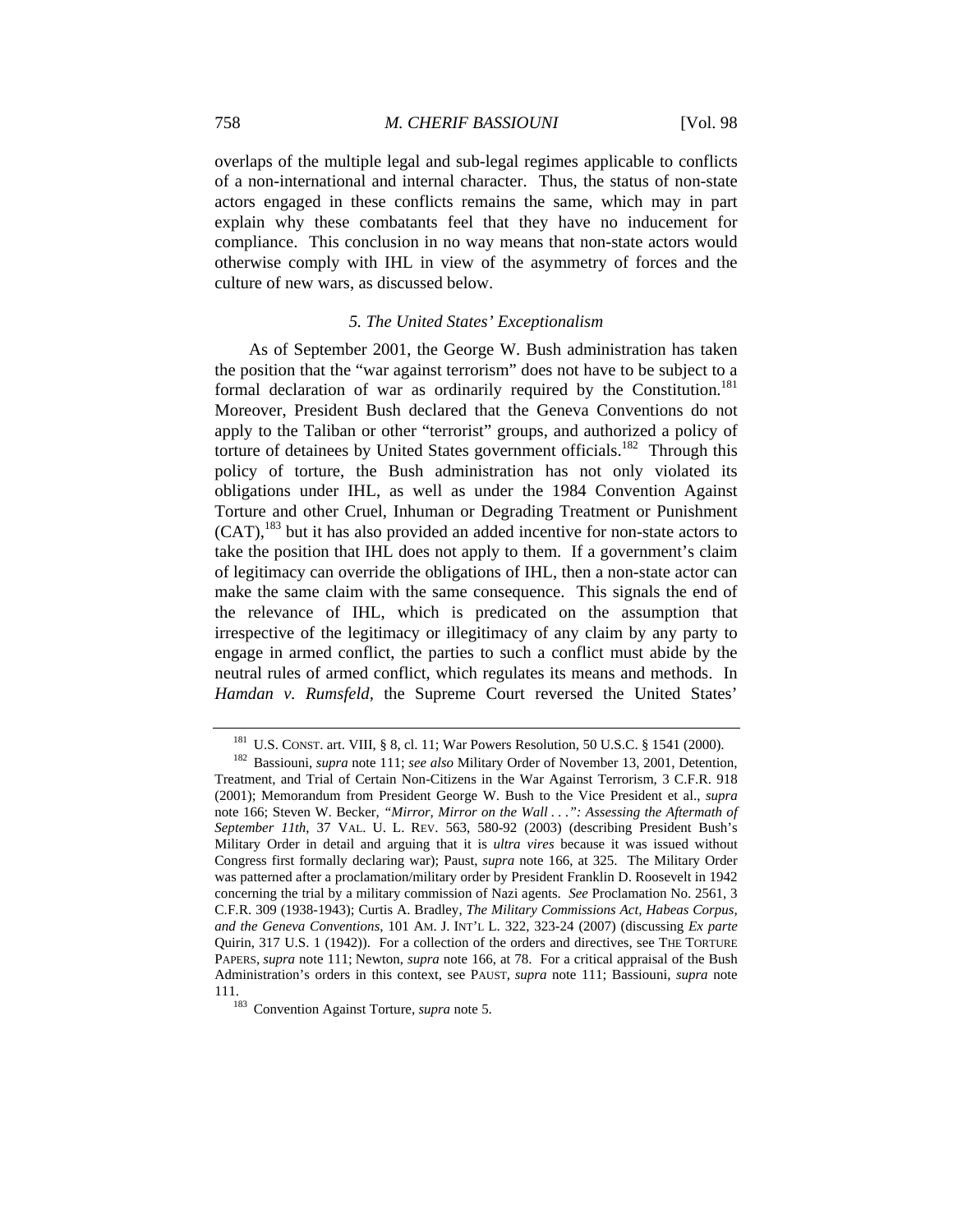position, holding that the Uniform Code of Military Justice (UCMJ) required the application of Common Article 3 to all combatants.<sup>184</sup> Common Article 3's prohibition on the "passing of sentences and carrying out of executions without previous judgment pronounced by a regularly constituted court affording all the judicial guarantees which are recognized as indispensable by civilized peoples" was determined by the Supreme Court to be required by Section 821 of the UCMJ.<sup>185</sup>

As of 2004, judicial decisions and actions have evidenced a gradual trend tending to curtail the administration's policies and practices that violate IHL and CAT. Regrettably, however, even if this trend manages to entirely overturn prior practices, some of which are still ongoing, the United States will have lost its position of moral rectitude in the eyes of the international community.186

# IV. THE CULTURE OF WAR IN NON-INTERNATIONAL AND PURELY INTERNAL CONFLICTS: ITS METHODS AND MEANS, AND ITS IMPACT ON COMPLIANCE AND NON-COMPLIANCE WITH IHL

### A. THE NEW CULTURE OF WAR

A new culture of war which emerged after World War II resulted in greater non-compliance with the laws of armed conflict. The reasons for that outcome derived in part from the absence of effective conflict resolution mechanisms, the asymmetry of military power between state and non-state actors and also because legal norms are premised on certain assumptions about the methods and means of warfare in existence at the time that the norms were formulated, namely: that conflicts are between regularly constituted armed forces that share mutuality of interests. However, as the methods and means of war have radically changed in recent years, it is difficult to maintain that the same expectations of compliance that existed heretofore between regularly constituted armed forces are still valid, as between armed forces and non-state actors.<sup>187</sup> Non-

<sup>&</sup>lt;sup>184</sup> 548 U.S. 557, 571-84 (2006).<br><sup>185</sup> *Id.* at 628-29 (citing Common Article 3 of the Geneva Conventions).<br><sup>186</sup> *See* Bassiouni, *supra* note 111.<br><sup>187</sup> John Keegan's classic book, *The Face of Battle*, began the stud the culture of war since World War II. JOHN KEEGAN, THE FACE OF BATTLE (1976). It was followed by his remarkable work, *A History of Warfare*, in which the author contradicts the heretofore dominant view of von Clausewitz that "war is the continuation of diplomacy by other means." JOHN KEEGAN, A HISTORY OF WARFARE 3 (1993); CARL VON CLAUSEWITZ, 1 ON WAR 22, 119 (1982); *see also* STEPHEN C. NEFF, WAR AND THE LAW OF NATIONS: A GENERAL HISTORY 161-214 (2005); MARTIN VAN CREVELD, THE TRANSFORMATION OF WAR 33-42 (1991) (discussing the "Trinitarian War" concept developed by von Clausewitz).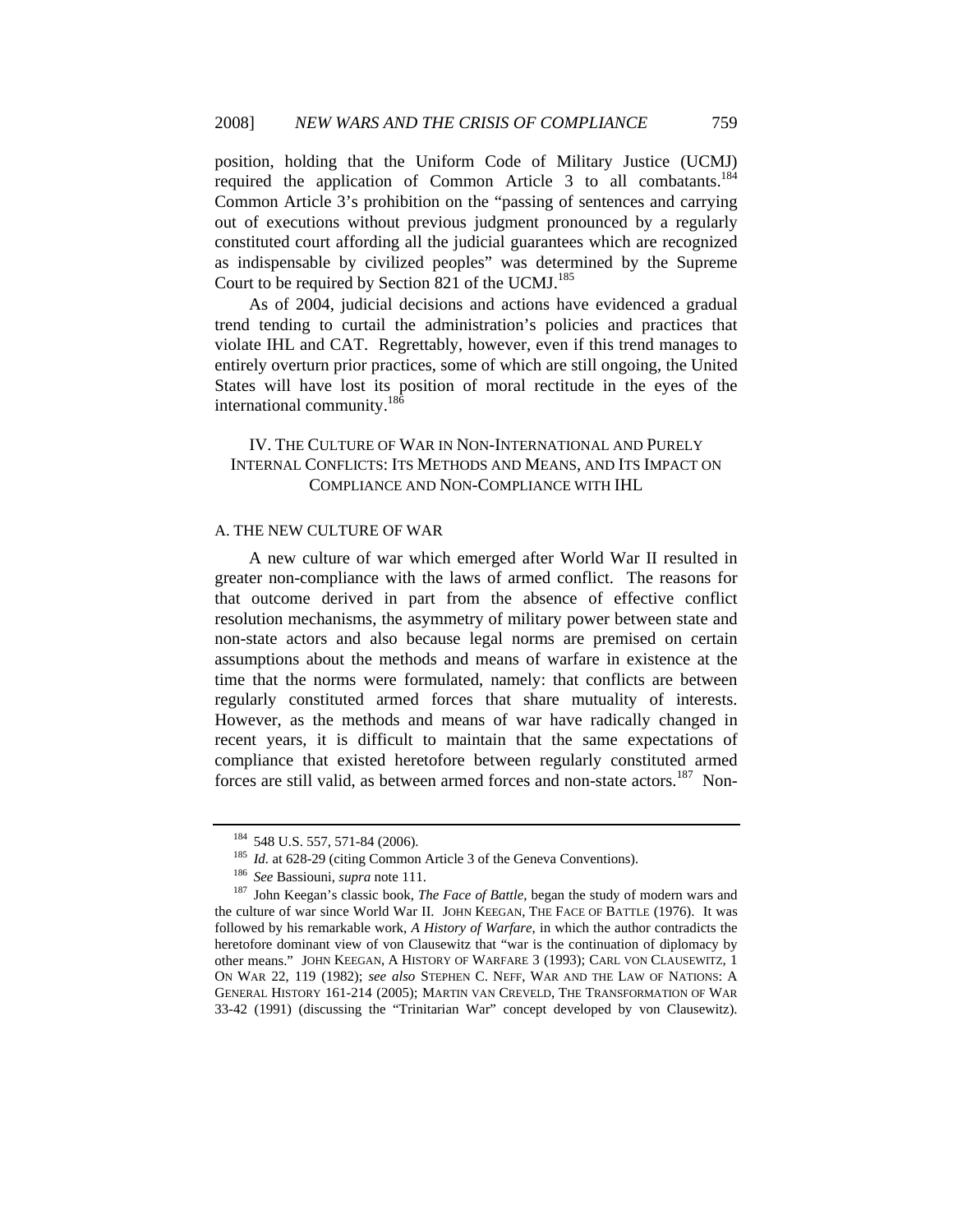state actor groups tend to fight in accordance with their own opportunistic rules.<sup>188</sup>

The first generation of modern warfare can be said to have its genesis in the Napoleonic Wars of 1803-1815; the second generation developed in the First World War; and the third generation in the Second World War. The fourth generation of warfare, arising after World War II, involves loose networks that become more powerful and resilient through information technology, $189$  and does not aim at defeating the enemy's forces but "directly attacks the minds of the enemy-decision makers to destroy the enemy's political will."<sup>190</sup>

Today's conflicts are seen as evolutions of the "irregular warfare" of Mao Tse Tung (Zedong)'s "protracted war" in China, the Spanish guerrilla attacks against Napoleon in 1812-1813, America's revolutionary war of independence against Britain, and others. However, modern versions of this "irregular warfare" has had significant consequences: the British were driven out of Palestine, the French from Algeria, the Americans from Vietnam, the Russians from Afghanistan, and the Israelis from Lebanon.<sup>191</sup> The lesson of failed counter-insurgency efforts by state actors is that "one

Keegan asserts that war "is always an expression of culture." KEEGAN, A HISTORY OF WARFARE, *supra*. Keegan further expands on the iconoclastic view of Victor Davis Hanson in *The Western Way of War: Infantry Battle in Classical Greece* and other works. *See* John Keegan, *Foreword to* VICTOR DAVIS HANSON, THE WESTERN WAY OF WAR: INFANTRY BATTLE IN CLASSICAL GREECE (1989); *see also* VICTOR DAVIS HANSON, CARNAGE AND CULTURE: LANDMARK BATTLES IN THE RISE OF WESTERN POWER (2001); DAVID KENNEDY, OF WAR AND LAW (2006). Conversely, John A. Lynn in *Battle: A History of Combat and Culture* shows how culture, irrespective of values, laws, and humanitarian concepts, is a dominant factor in war. JOHN A. LYNN, BATTLE: A HISTORY OF COMBAT AND CULTURE (2003); BEST, HUMANITY IN WARFARE, *supra* note 10; BEST, WAR AND LAW SINCE 1945,

*supra* note 10. 188 *Brains, Not Bullets*, ECONOMIST, Oct. 27, 2007, at 15, *available at* http://www.economist.com/opinion/displaystory.cfm?story\_id=10024437. Nearly 2,000 years ago, Jewish militants, called Zealots, revolted against the Romans in Palestine. Bassiouni, *Legal Controls of International Terrorism*, *supra* note 3, at 215; M. Cherif Bassiouni, *Forward: Assessing "Terrorism" in the New Millennium*, 12 DEPAUL BUS. L.J. 1, 1 (2000). The Romans responded by destroying the temple in Jerusalem and taking the treasure in it. Bassiouni, *Legal Controls of International Terrorism*, *supra* note 3, at 216. But these practices are also used by state actors. Great Britain used its air force to easily quell rebellious tribes in Iraq in the 1920s, as well as the Mahdi's rebels in Sudan in the nineteenth century. *See generally* FERGUS NICOLL, THE SWORD OF THE PROPHET: THE MAHDI OF SUDAN AND THE DEATH OF GENERAL GORDON (2004). 189 *After Smart Weapons, Smart Soldiers*, THE ECONOMIST, Oct. 27, 2007, at 33,

*available at* http://www.economist.com/world/international/displaystory.cfm?story\_id =10015844 [hereinafter *Smart Weapons*].

<sup>&</sup>lt;sup>190</sup> *Id.*; *see also* ThOMAS X. HAMMES, THE SLING AND THE STONE: WAR IN THE 21ST CENTURY (2004); KENNEDY, *supra* note 187.

<sup>&</sup>lt;sup>191</sup> Smart Weapons, *supra* note 189; HAMMES, *supra* note 190.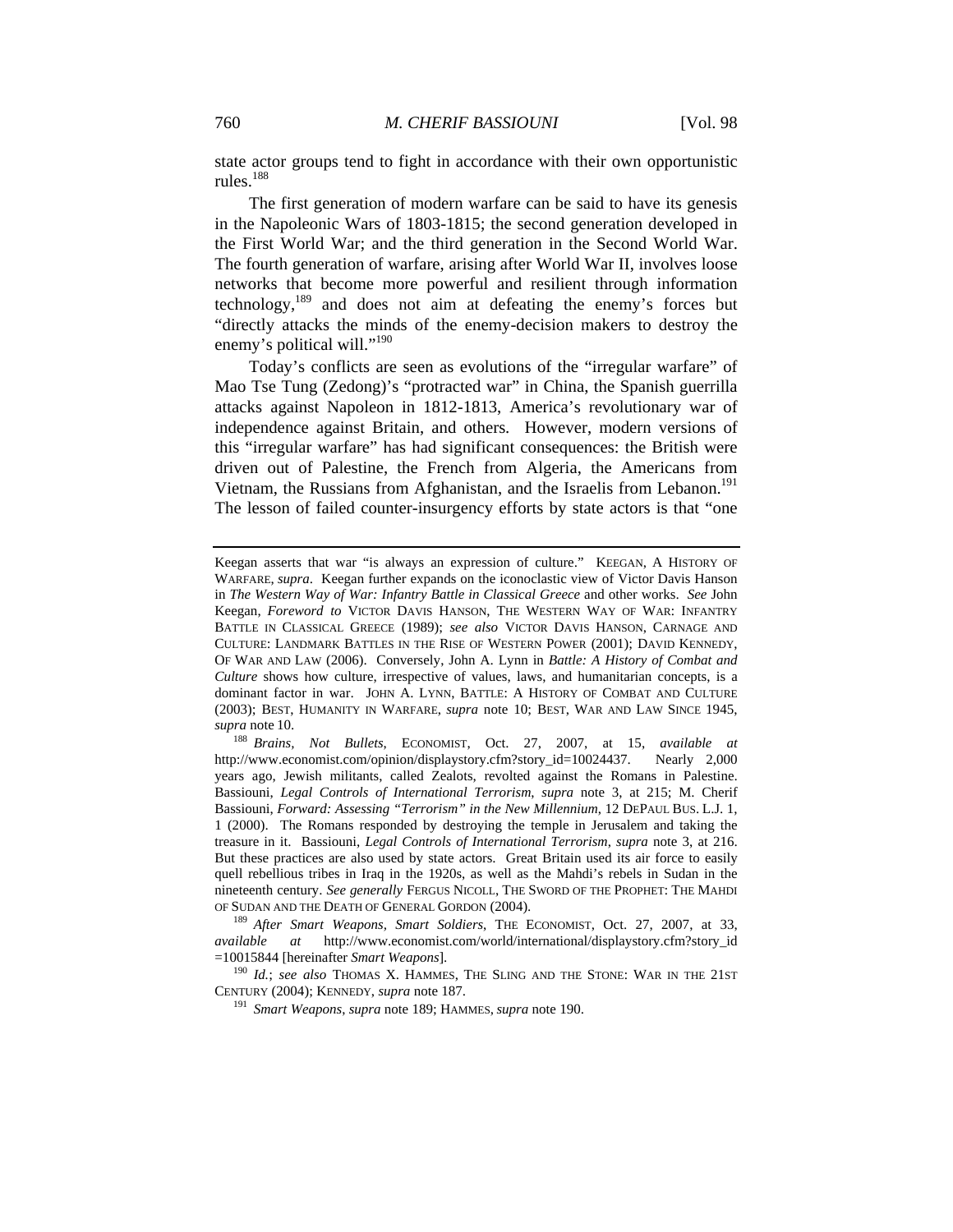side can win every battle, yet lose the war."<sup>192</sup>

Although regularly constituted armies are superior in firepower, technology and mobility, non-state actors' weapons are "agility, surprise, the support of at least some sections of the population, and above all, time."<sup>193</sup> The central objective of guerilla warfare is not destruction of their enemy, but rather the support of the population and the de-legitimating of state actors. State actors are learning in Afghanistan and Iraq that a comprehensive strategy including political and economic strategies needs to be employed when fighting non-state actors.

The type of military hierarchy that exists in conventional armies is lacking in the force structure of non-state actors engaged in the fourth generation of warfare. Frequently, these combatant forces consist of independent units varying in size, commanded by a leader who is mostly free of hierarchical control. The absence of hierarchical command and control in these conflicts is also dictated by geography, since different units operate in different geographic locations and frequently without contact with other units operating in different areas. These self-contained units living off the land and free of command and control are dominated by the personality of the leader or small group of persons in command of such units. These commanders have life and death powers over their subordinates who may be commanded to commit violations of IHL. Moreover, the subordinates have no expectations that their field commanders will be prosecuted or punished for the crimes they order to be committed. To assume that individual morality will overtake the expectations of harsh punishment and death in the case of disobedience of orders is utopian. Thus, there is every incentive to comply with unlawful orders and almost no incentive to disobey them in order to comply with IHL.

Experience indicates that in regularly constituted armies, discipline achieves a higher level of military performance and enhances states' military and political goals. It is well settled "war is the continuation of diplomacy through other means," as stated by von Clausewitz.<sup>194</sup> However,

<sup>192</sup> HAMMES, *supra* note 190; *see also* JOHN NAGL, COUNTERINSURGENCY LESSONS FROM MALAYA AND VIETNAM: LEARNING TO EAT SOUP WITH A KNIFE (2002) (describing the problems of waging war against counterinsurgents). According to Mao, guerrillas must be like fish swimming in the water of the general population; T.E. Lawrence described regular armies as plants—"immobile, firm-rooted, nourished through long stems to the head," while guerrillas were like a "vapour." He said a soldier was "helpless without a target, owning only what he sat on, and subjugating only what, by order, he could poke his rifle at." *Smart Weapons*, *supra* note 189, at 34; MAO TSE-TUNG, ON GUERILLA WARFARE 93 (Samuel B. Griffith II trans., 1961). 193 *Smart Weapons*, *supra* note 189; HAMMES, *supra* note 190; MORAN, *supra* note 84. 194 CLAUSEWITZ, *supra* note 187.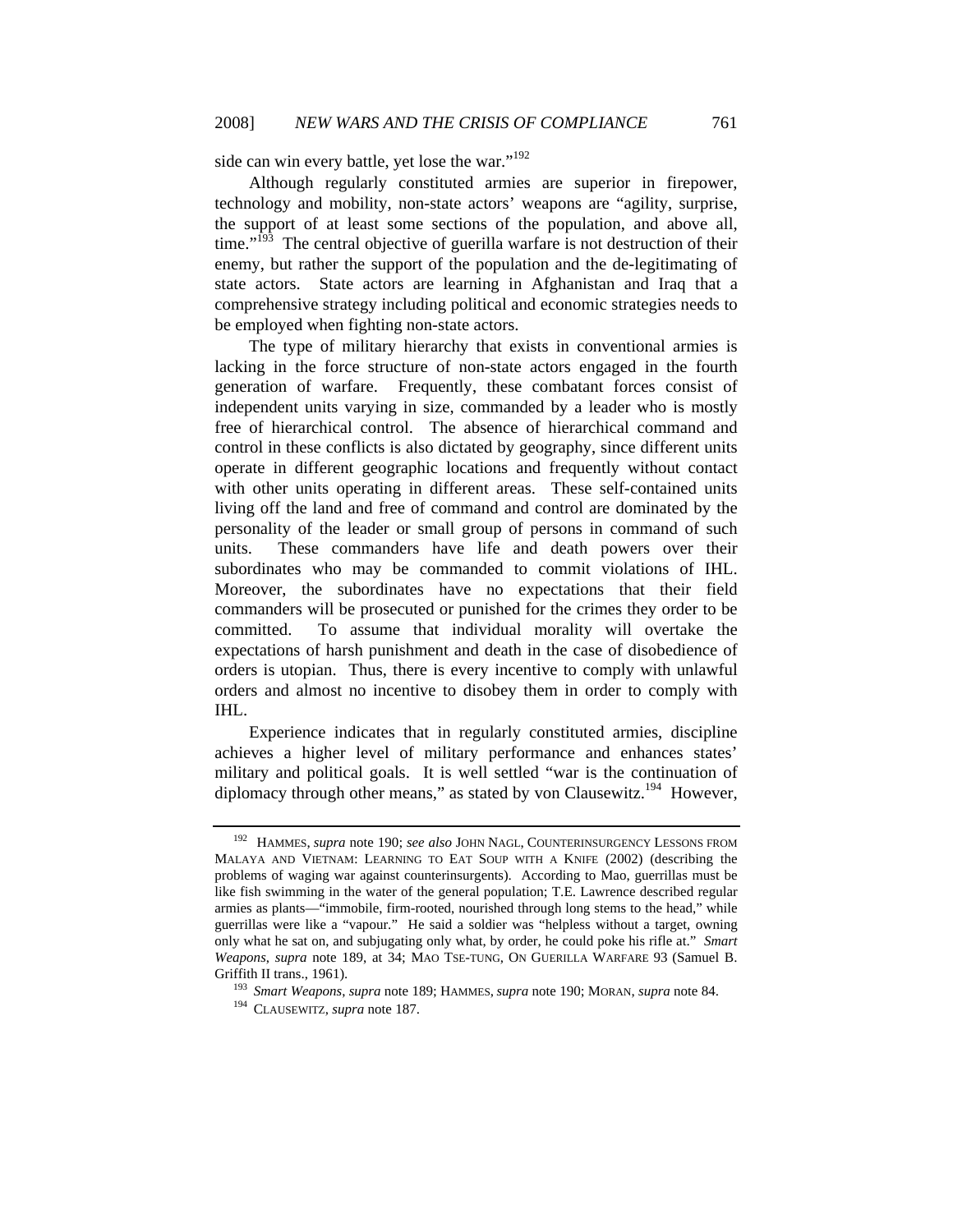in the case of conflicts of a non-international and purely internal character, these conflicts are not the continuation of diplomacy, nor are they aimed at achieving a diplomatic goal. Instead, these conflicts are aimed at achieving political power-outcomes. Consequently, the structures of the non-state actor groups that engage in these types of conflicts and use unconventional means and methods of warfare have, for reasons discussed through this article, little or no inducement to comply with IHL. In fact, the opposite is probably more accurate, namely that the more such groups engage in indiscriminate violence or what is more commonly called "terrorism," the more likely it is that they will achieve their desired political results.<sup>195</sup>

The gap between the ideal and the real is strikingly evident in conflicts of a non-international and purely internal character, irrespective of whether the protagonists are state or non-state actors. The resort to indiscriminate attacks on protected persons and targets has become a common feature in almost all armed conflicts since the Korean War began in 1951. It has also become the main characteristic of so-called "terrorism" or ideologically motivated violence by non-state actors in the pursuit of power-outcomes. Ideologically motivated violence differs from that traditionally and historically associated with conventional wars between the opposing armed forces of states.<sup>196</sup>

The model of the universal combatant in a conventional army, in which discipline and compliance with the law of armed conflicts is part of the ethic and honor code of armies and is enforced by effective command and control, has significantly eroded since the end of World War II. Since then, conflicts have been mostly characterized by the participation of nonstate actors as the core combatants, who do not share the ethic that exists as a matter of honor in regularly constituted armed forces, and who are not subject to the discipline of effective command and control.<sup>197</sup> Maybe more significantly, they feel that to abide by IHL would put them at a disadvantage with their state-actors opponents because of the asymmetry of

<sup>195</sup> *See supra* note 3. 196 Bassiouni, *Legal Controls of International Terrorism*, *supra* note 3, at 84.

<sup>197</sup> It should be noted that the terms *ethic* and *honor* have different philosophical meanings. Probably that which better applies to military structures is the term *professionalism*, which includes a sense of ethic and honor that is more related to the organization itself as opposed to the broader meanings of ethic and honor in legal philosophy. Larry May in his recent book, *War Crimes and Just War*, refers to the notion of honor in his introduction, but fails to make this important distinction. LARRY MAY, WAR CRIMES AND JUST WAR intro. (2007). While it is possible to find in military units a shared understanding of certain ethical and moral values, as these may exist in that particular society, it is not usually what is understood by the military honor code of conduct, which varies from army to army and which sometimes includes matters that are contrary to ethics and morality, such as covering up on the illegal acts of one's comrades in arms.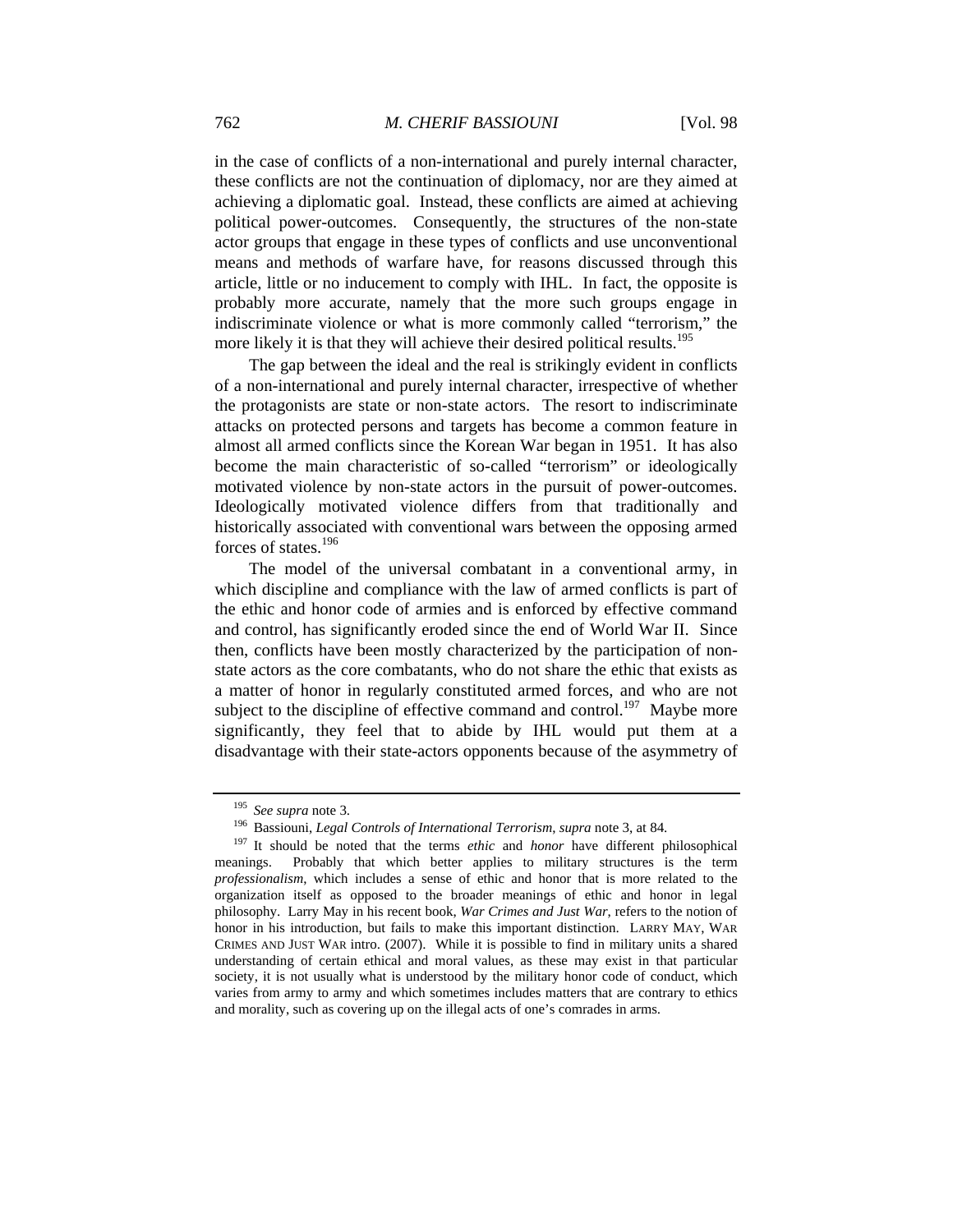power between the protagonists. This new reality has marginalized the combatant model upon which conventional armies are built, and upon which the assumptions of compliance with IHL are based.<sup>198</sup>

Victory in any conflict, but particularly in conflicts of a noninternational or purely internal character, means different things depending upon the conflict and the power-outcome goals sought by the protagonists. In non-international conflicts, it could mean any of the following: (1) removing the ruling regime from power (however that regime may be characterized, i.e. foreign colonial regime, settler regime, ethnic dominated regime, or a junta regime); (2) acquiring political or economic concessions from the ruling regime; (3) removing foreign forces stationed in-country with the consent of the ruling regime; (4) impacting on foreign economic interests in-country; (5) impacting on national and foreign policy. All of the above are power-outcomes, obtained through the use of violence, which produces human victimization and negative economic consequences. These conflicts are about winning on the political end even if it means losing on the human end.<sup>199</sup> For the humanist, they are Pyrrhic victories,<sup>200</sup> for the political realist, they are all that matters if they achieve the desired political  $result^{201}$ 

What follows are observations based on a variety of publicly available sources, including the views of experts and this writer's personal experience. To gauge the culture of these new wars, it may be useful to have a standard for purposes of comparison—the North African theater of World War II. The German forces were under the command of Field Marshal Erwin Rommel, an officer in the tradition of the Prussian military system developed by Kaiser Frederick  $II^{202}$ . The Allied forces were commanded by Generals Alexander, Montgomery, and Patton, who were professional military officers brought up in the best British and American military traditions.<sup>203</sup> The opposing forces were professional soldiers, well-

<sup>198</sup> *See* RUPERT SMITH, THE UTILITY OF FORCE: THE ART OF WAR IN THE MODERN WORLD (2005) (describing, *inter alia*, the changing faces of war—from war among duly constituted

combatants to indiscriminate war against the general population).<br><sup>199</sup> ZEEV MAOZ, PARADOXES OF WAR: ON THE ART OF NATIONAL SELF-ENTRAPMENT 251<br>(1990) (describing, *inter alia*, the paradox of winning the war and losing th

<sup>&</sup>lt;sup>200</sup> *Id.* at 251 (In 279 B.C.E., Pyrrhus makes the well-known and now popular statement "Another such victory and we are lost."). 201 *See generally* ROGER D. SPEGELE, POLITICAL REALISM IN INTERNATIONAL THEORY

<sup>(1996);</sup> HENRY KISSINGER, DIPLOMACY (1995). 202 *See generally* B.H. LIDDELL HART, THE ROMMEL PAPERS (1982). 203 *See generally* MARTIN BLUMENSON, <sup>1</sup> THE PATTON PAPERS, 1885-1940 (1972);

MARTIN BLUMENSON, 2 THE PATTON PAPERS 1940-1945 (1976); ALUN CHALFONT, MONTGOMERY OF ALAMEIN (1976); Brian Holden Reid, *Alexander*, *in* CHURCHILL'S GENERALS (John Keegan ed., 1991).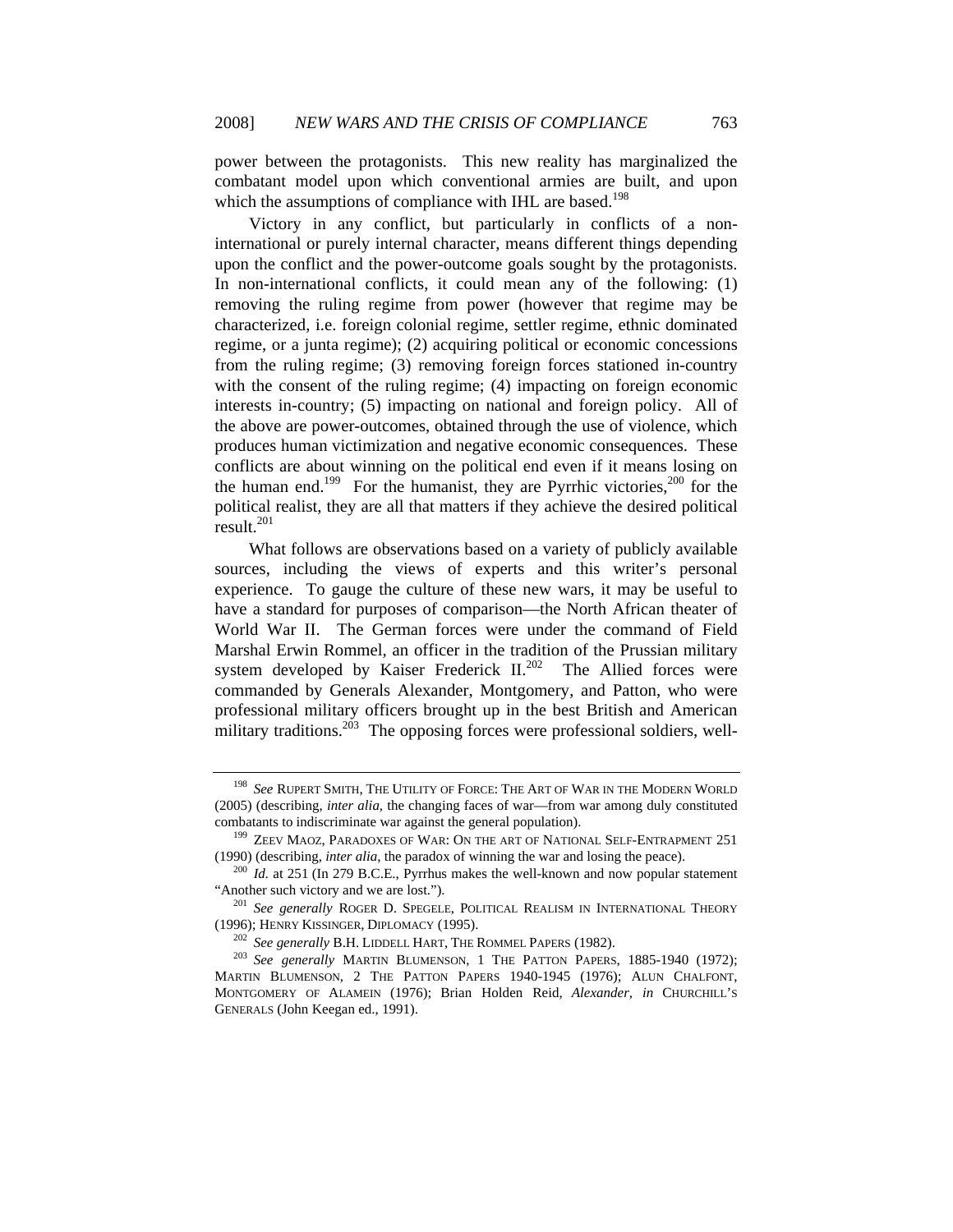trained and well-disciplined. They were commanded by officers who had leaders' training, discipline, and shared an unwritten honor code. The opposing forces conducted war in the desert and, with few exceptions, away from cities. Consequently, civilian casualties and destruction of property were at a minimum. Combatants treated each other with chivalry and respect. There was no unnecessary infliction of pain and suffering. POWs were treated humanely and respectfully in accordance with high standards later established by the Third Geneva Convention of 1949. The relatively exemplary conduct of war between these opposing forces has been unparalleled in any similar theater of military operations.<sup>204</sup> The culture of war that these combatants reflected was a consequence of the professionalism of the combatants and their sense of tradition, honor, and duty. Discipline was enforced by an effective command structure and the attitudes and values of the senior commanders, particularly the respective Commanders-in-Chief. In the judgment of this writer and based on numerous accounts of the military history of that period, the characteristics mentioned above shaped the strategies and the tactics employed in the field by the combatants.

While this model may be deemed too ideal to be expected as a standard model for all conflicts, it is nonetheless useful to gauge the extent of the departure from the culture and practices of this model in comparison with the culture of new wars of a non-international and internal character and their practices.

Most of the conflicts of a non-international and internal character that have occurred since World War II pitted governmental forces consisting of army, police, and, in some cases, paramilitary forces, either working directly for the government or independently thereof, but pursuing the goals of the government, against a range of opposition groups, often termed rebels, insurgents, or guerrillas.<sup>205</sup> A number of publications describe the various conflicts of a non-international character and purely internal conflicts, and the harmful consequences that derived therefrom.<sup>206</sup> The

<sup>204</sup> *See generally* GEOFFREY BEST, CHURCHILL AND WAR (2006); BEST, WAR AND LAW SINCE 1945, *supra* note 10; JOHN KEEGAN, THE BOOK OF WAR (1999); KEEGAN, THE FACE OF BATTLE, *supra* note 187; JOHN KEEGAN, THE SECOND WORLD WAR 320-43 (1989); B.H. LIDDEL HART, HISTORY OF THE SECOND WORLD WAR (1999). <sup>205</sup> HOWARD S. LEVIE, THE LAW OF NON-INTERNATIONAL ARMED CONFLICT: PROTOCOL II

TO THE 1949 GENEVA 27 (1987); *see generally* Antonio Cassese, *The Status of Rebels Under the 1977 Geneva Protocol on Non-International Armed Conflicts*, 30 INT'L & COMP. L.Q. 416 (1981). 206 Jennifer L. Balint, *Conflict, Conflict Victimization, and Legal Redress, 1945-1996*, 59

LAW & CONTEMP. PROBS. 231 (1996); *see also* Balint, *supra* note 1; M. Cherif Bassiouni, *The Need for International Accountability*, *in* III INTERNATIONAL CRIMINAL LAW, *supra* note 61, ch. 1.1; MOIR, *supra* note 5, at 1-2; MICHEL VEUTHEY, GUERILLA ET DROIT HUMANITAIRE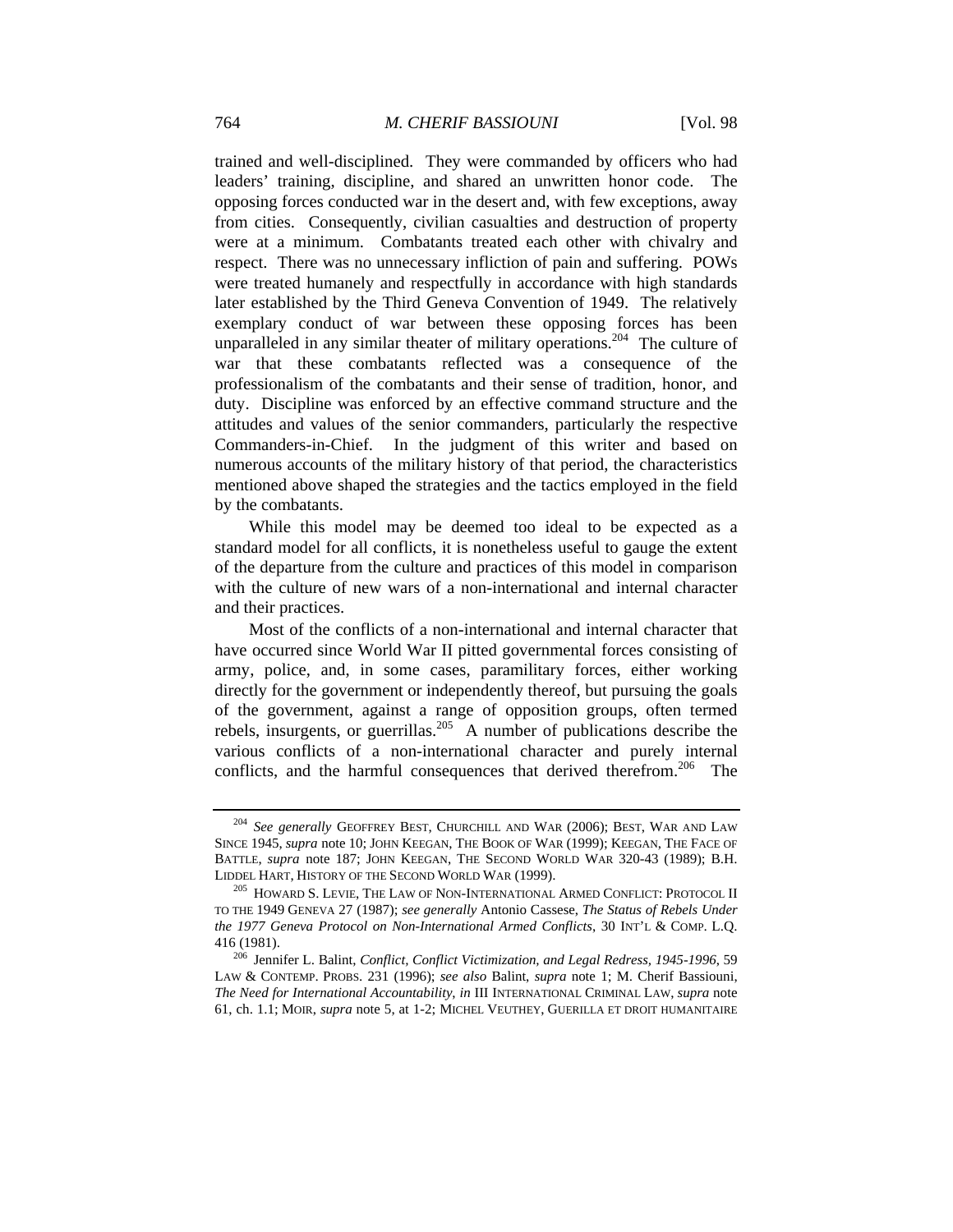composition and mixture of these governmental forces and paramilitary forces varies depending upon the character of the conflict. State-actor forces opposing those waging wars of national liberation have been primarily military and police forces representing the state and seeking to preserve the status quo. In contrast, non-state actors may or may not attain a level of organization and resources that would allow them to be considered as having the characteristics of military units, as they do not have the organizational structure and effective command and control that regularly constituted armies have, $207$  and they do not have the economic resources and access to sophisticated weapons that state actors have. Moreover, they do not usually have international legitimacy and support by governments in other states.

In almost all of these conflicts, clear dividing do not always separate the opposing forces, whether in the field of battle or in the field of politics. These conflicts have been waged, in large part, in populated areas, including cities and villages, thus leading to a higher number of civilian casualties and the greater likelihood of violations of IHL. Precisely because of the typology described above, which is different from that of conventional wars in which opposing forces are distinguishable from one another and in which the geography of the conflict is characterized by the occupation and control of specific territories, conflicts of a noninternational character are characterized by the protagonists' desire to control the civilian population in addition to the territory, but more importantly their strategic political goals determine their tactics. As a result, in many of these conflicts, non-state actors seek to control civilian populations by subjecting them to terror, by displacing them, or by exterminating those that they deem to be enemies or even unfriendly

<sup>(2</sup>d ed. 1983); Veuthey, *supra* note 86. 207 It should be noted that in the context of non-international and purely internal conflicts, particularly those involving regime changes, the state may create or support paramilitary units, which are designed to operate outside the context of regular military units for purposes of plausible deniability. In other words, if these military groups commit violations of IHL, the state can deny any knowledge or involvement. These groups are usually organized on the same basis as military and police units in that country, and in many cases they involve former military and police personnel. This was the case for example in the paramilitary units in the conflict in El Salvador. *See* WOOD, *supra* note 133. Israel during its occupation of Southern Lebanon between 1971-1981, which created the Army of Southern Lebanon which was involved in the Sabra and Shatilla massacres, while the Israeli army gave the external protection. KAHANE COMMISSION, REPORT OF THE COMMISSION OF INQUIRY INTO THE EVENTS AT THE REFUGEE CAMPS IN BEIRUT (1983), *available at* http://www.mfa.gov.il/MFA/; Linda Malone, *The Kahan Report, Ariel Sharon and the Sabra-Shatilla Massacres in Lebanon: Responsibility Under International Law for Massacres of Civilian Populations*, 1985 UTAH L. REV. 373 (1985).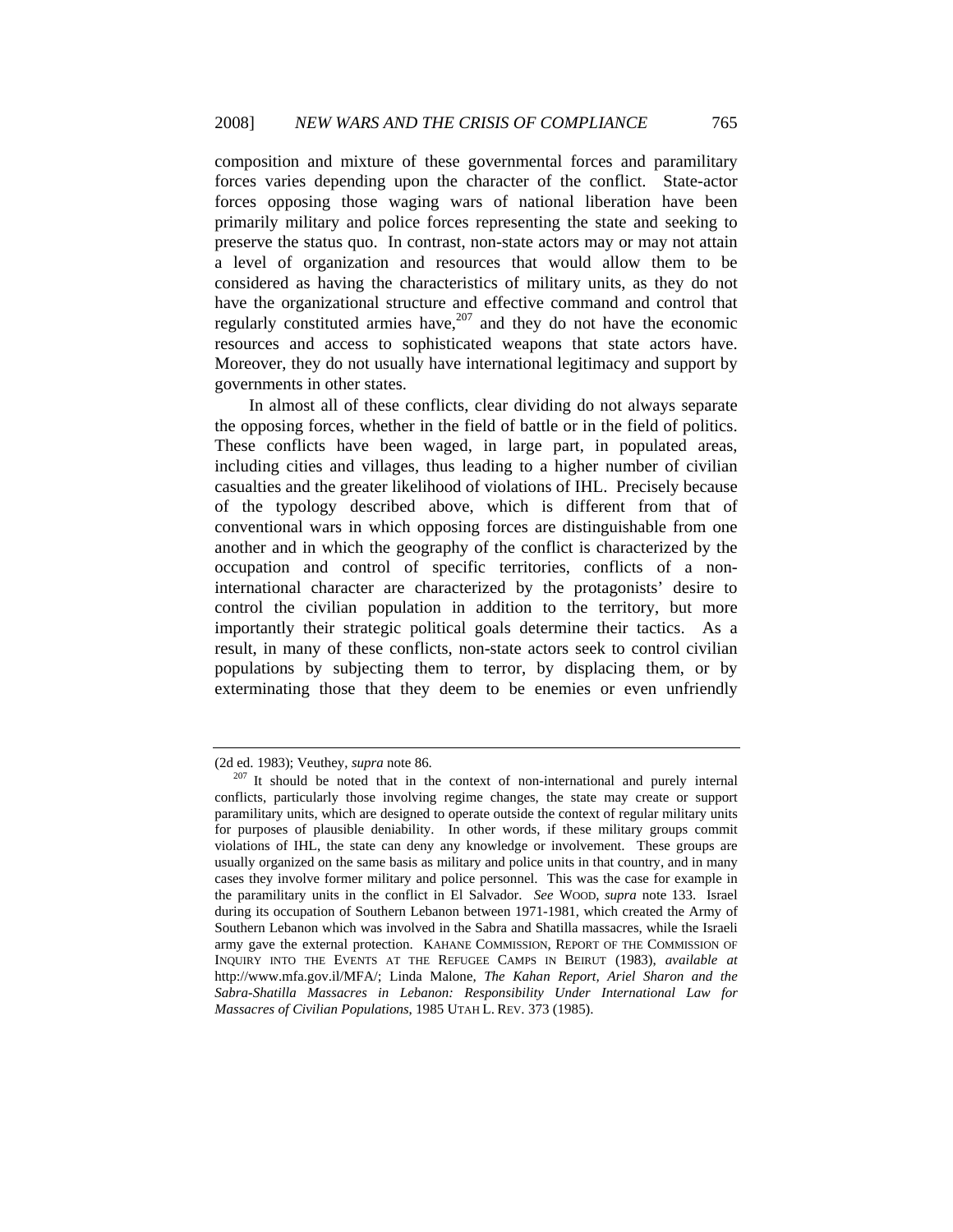civilians.208 This is usually part of a strategy designed to terrorize, intimidate, and demoralize civilian populations in order to control both territory and the population. This, in turn, prevents the opposing governmental forces from exercising dominion and control over that portion of the state's territory and population. Whenever such territory has important economic resources or a strategic value for the state, territorial control by non-state actors becomes an important goal whose pursuit is seldom constrained by humanitarian considerations. Governmental forces are all too frequently motivated by the same considerations of outcomes leading them to engage in the same tactics as their opponents, committing IHL violations. When the opposing forces engage in these same tactics, the tendency is for the humanitarian harmful consequences to spiral upwards.

Some of these conflicts have been characterized as "ethnic cleansing,"<sup>209</sup> as in the conflicts in Bosnia,<sup>210</sup> certain parts of Croatia, Kosovo, and the Great Lakes of Africa.<sup>211</sup> Other methods of terrorizing civilian populations in order to control territory have been used in such conflicts as Angola,<sup>212</sup> Mozambique,<sup>213</sup> East Timor,<sup>214</sup> and, to some extent, in El Salvador<sup>215</sup> and Colombia.<sup>216</sup> These types of situations inevitably

 $208$  In any conflict, territorial control is included among the goals and is frequently linked to the control of power. Territorial control may be done in conventional military fashion, as has been known throughout the history of war, or whenever there is a significant population mix by means of transferring out of the territory the population group that would not be considered friendly. *See* KEEGAN, A HISTORY OF WARFARE, *supra* note 187. The policy of ethnic cleansing was particularly evident in the conflict in the former Yugoslavia. *See* 

BASSIOUNI, *supra* note 122. 209 U.N. Final Report, *supra* note 12; Annexes to U.N. Final Report, *supra* note 12, Annex IV (policy of ethnic cleansing). 210 *Id.*

<sup>211</sup> Michael J. Matheson, *United Nations Governance of Post-Conflict Societies: East Timor and Kosovo*, *in* POST-CONFLICT JUSTICE, *supra* note 1, at 523. In Rwanda, it took the form of genocide. 212 *See generally* PHILIPPE LE BILLON, FUELLING WAR: NATURAL RESOURCES AND ARMED

CONFLICTS (2006); Justin Pearce, *War, Peace and Diamonds in Angola: Popular Perceptions of the Diamond Industry in the Lundas*, 13 AFR. SECURITY REV. 51, 51-64 (2004). 213 *See generally* LANCE S. YOUNG, MOZAMBIQUE'S SIXTEEN-YEAR BLOODY CIVIL WAR

<sup>(1991). 214</sup> *See generally* EAST TIMOR: LESSONS LEARNED (David Cohen & Suzannah Linton eds., 2007); Suzannah Linton, *East Timor and Accountability for Serious Crimes*, *in* III INTERNATIONAL CRIMINAL LAW, *supra* note 61, ch. 2.7. 215 *See generally* Paul Seils, *The Limits of Truth Commissions in the Search for Justice:* 

*An Analysis of the Truth Commissions of El Salvador and Guatemala and Their Effect in Achieving Post-Conflict Justice*, *in* POST-CONFLICT JUSTICE, *supra* note 1, at 775; WOOD, *supra* note 133. 216 *See generally* STEVEN DUDLEY, WALKING GHOSTS: MURDER AND GUERRILLA POLITICS

IN COLOMBIA (2004); MARCO PALACIOS, ENTRE LA LEGITIMIDAD Y LA VIOLENCIA: COLOMBIA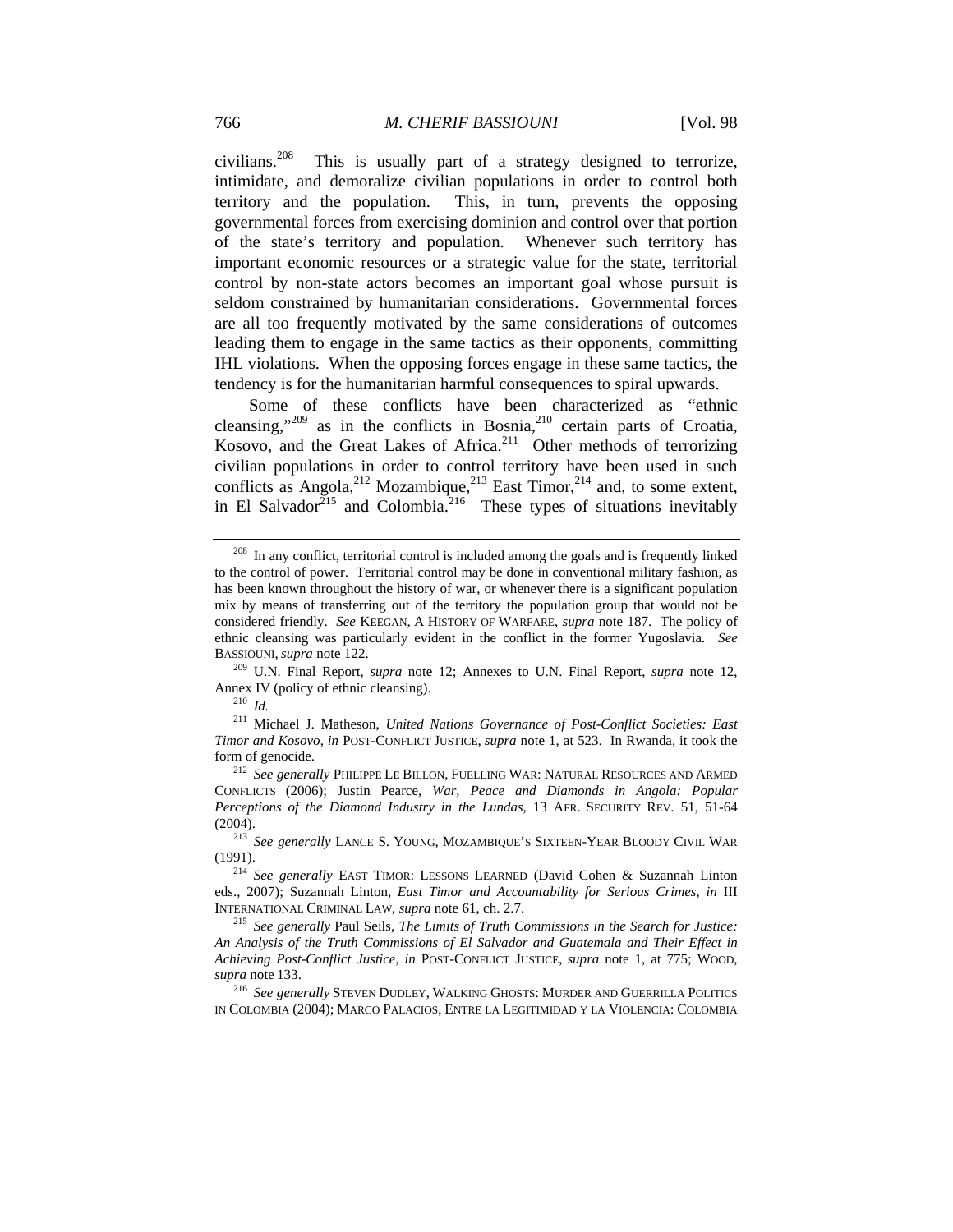carry the "war" indiscriminately to the civilians, causing large scale victimization.<sup>217</sup>

As stated above, modern warfare has evolved, according to some military experts, through four generations.<sup>218</sup> Unlike prior generations, the fourth generation of warfare is not intended to achieve battlefield victory, occupation of territory, or destruction of the enemy's forces. Instead it is directed at achieving internal power-outcomes, including regime-change, altering domestic and foreign policies and achieving socio-political transformation. Fourth generation warfare relies essentially on methods and means designed to maximize the effectiveness of the relatively weak military and economic power of the non-state actors and to drain the resources of state actors by protracting the conflict.<sup>219</sup>

Unlike conventional wars, fourth-generation wars are not strictly limited to the national context and rely a broader network of support, based on political, economic, social, military, or public relations factors, to carry out their overall strategy. This means that external spill-over effects occur. These networks available internally and externally make use of the state's need for domestic political support which, as experience shows, is usually limited in duration. Thus, the strategy of the fourth generation of warfare is to turn factors that would normally disfavor non-state actors into factors that disfavor state actors, and to advance intended power-outcome goals by whatever means available and through whatever alliances can be made. Thus, the distinctions between lawful and unlawful means and methods of warfare have been substantially blurred with respect to combatant groups pursuing legitimate and illegitimate goals, and to those having legitimacy in pursuing their goals and those who do not. $220$ 

or elements thereof, claiming to act on the basis of a political or religious motive, also engage in for-profit activities commonly associated with organized crime groups. The

<sup>1875-1994</sup> (1995); RAFAEL PARDO RUEDA, LA HISTORIA DE LAS GUERRAS (2004); BERT RUIZ,

THE COLOMBIAN CIVIL WAR (2001).<br><sup>217</sup> BASSIOUNI, *supra* note 122.<br><sup>218</sup> HAMMES, *supra* note 190, ch. 1.<br><sup>219</sup> This is evidenced by the long duration of such conflicts in China (1921-1949) and Vietnam (1945-1975); those in the decolonization contexts in Africa, such as Algeria, Angola, and Mozambique; regime change struggles such as the Sandinistas in Nicaragua (1961-1979) and in Africa (the anti-apartheid struggle which went on for over 30 years); and the conflicts in Palestine (1948 to date) and Chechnya (1995 to date) and now Afghanistan (2002 to date) and Iraq (2003 to date), to name only a few. Thus, these types of warfare are measured in years, if not decades, because they are sustainable and parties have the knowledge that resoluteness and time is on their side, as evidenced by the historic record of these conflicts. The United States, in its only military defeats in over two hundred years, can be said to have lost a major war in Vietnam and two smaller wars in Lebanon and Somalia at the hands of groups that resorted to fourth generation war methods.<br><sup>220</sup> During the conflict in the former Yugoslavia and at present in Iraq that some militias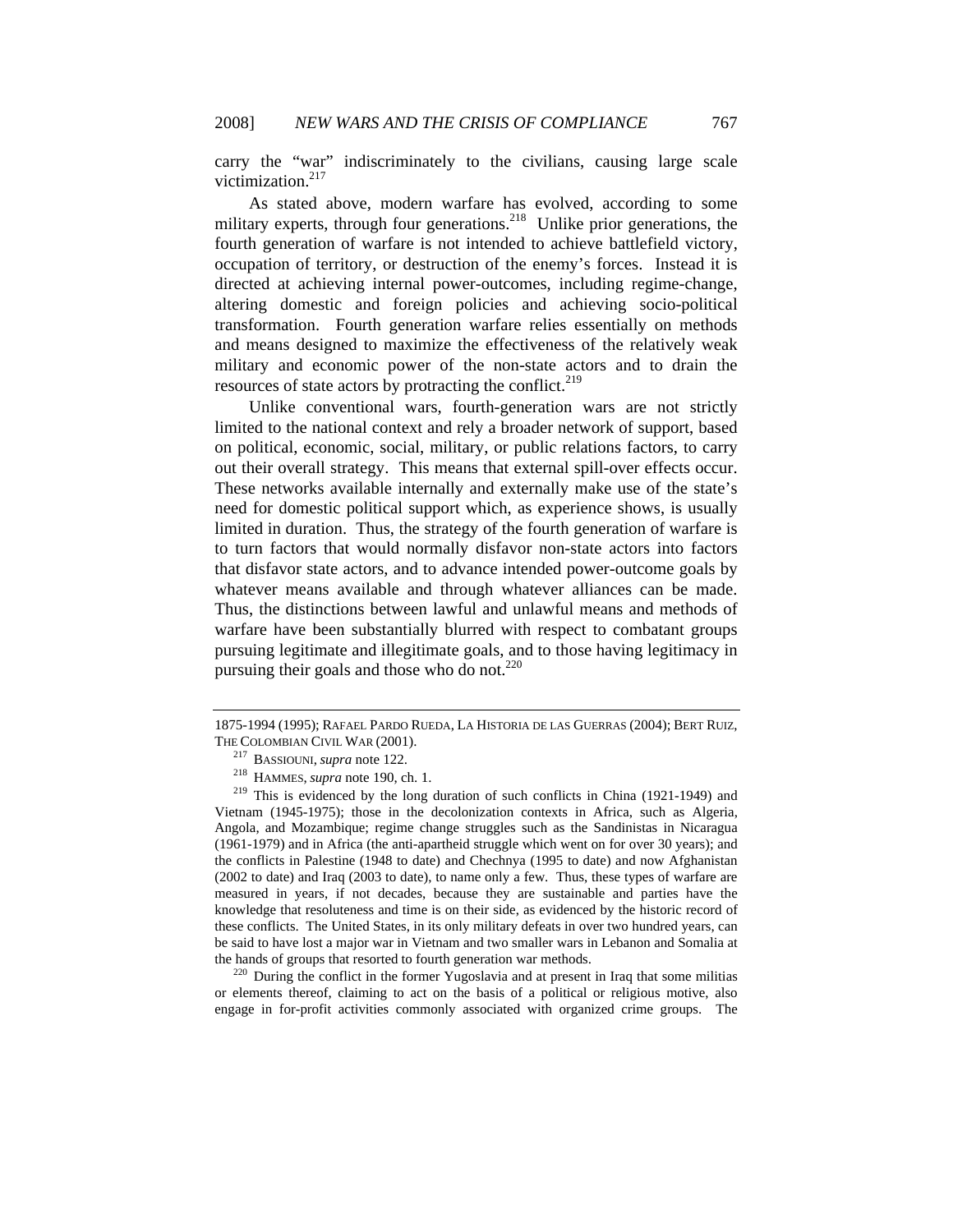Parts of the tactics of fourth generation warfare is for the protagonists to involve the entire society in the conflict and the use of the politics of hate, in order to divide the civil population. As the entire society becomes involved in the conflict, not necessarily by choice but because of the combatants' strategies as described above, the traditional distinction between combatants and non-combatants is blurred. Civilians necessarily become drawn into the conflict, in part as a means of survival and in part because they are compelled by the protagonists to do so. When this occurs, civilians are no longer deemed to be outside the sphere of the conflict, irrespective of the degree of their involvement, which ranges from passive sympathizing to active assistance. Civilians may have a limited role, such as providing material support, concealing combatants, providing supplies, or simply giving information. In exchange for such aid, civilians receive protection and even life-saving supplies, the latter frequently being the principal motivation for civilians to take sides. Combatants often use food as their principal instrument of coercion and control.<sup>221</sup> The involvement of entire societies in this type of conflict enhances human harm, particularly with regard to women and children, the most vulnerable elements of society. $^{222}$ 

In these conflicts, IHL violations have brought great harm to the civilian population at large, including the physical destruction of private and public property, the dislocation of civilian populations, and the destruction and breakup of families.<sup>223</sup> In some of the more recent conflicts, three particularly heinous practices have emerged: the systematic

Commission of Experts on Yugoslavia Annexes identified eighty-nine paramilitary groups, many of them operating independently, but others operating under the direct or indirect command of the formal military structure. Geneva Convention Protocol I, *supra* note 5, Annex IIIA; on Iraq, *see* M. Cherif Bassiouni, *America's Iraq Policy*, INT'L LAW NEWS 6 (2006). 221 Blocking humanitarian relief sought to be delivered by United Nations High

Commission for Refugees (UNHCR), the ICRC and various non-governmental organizations (NGOs) has been all too frequent, at times necessitating foreign military intervention when combatants deny these organizations the ability to assist refugees. This was one of the reasons that the United States sent troops into Somalia during the Clinton Administration. Thus, food and refugees become not only instruments of control and coercion, but also instruments of war in violation of IHL.<br><sup>222</sup> This is evident in almost every conflict of a non-international character that has

occurred in the last thirty years, especially in former Yugoslavia (1991-1995), Liberia (1989- 1996, 2002-2003), Sierra-Leone (1991-2002), Cambodia (1967-1975), Somalia (2006), and

 $223$  For the overall victimization arising out of these conflicts, see note 1 (discussing the conflicts since World War II). In addition, there are numerous reports by UNHCR with respect to different conflicts and different areas of conflict which have produced victimization. *See generally* UNHCR, The UN Refugee Agency, www.unhcr.org (last visited Sept. 1, 2008).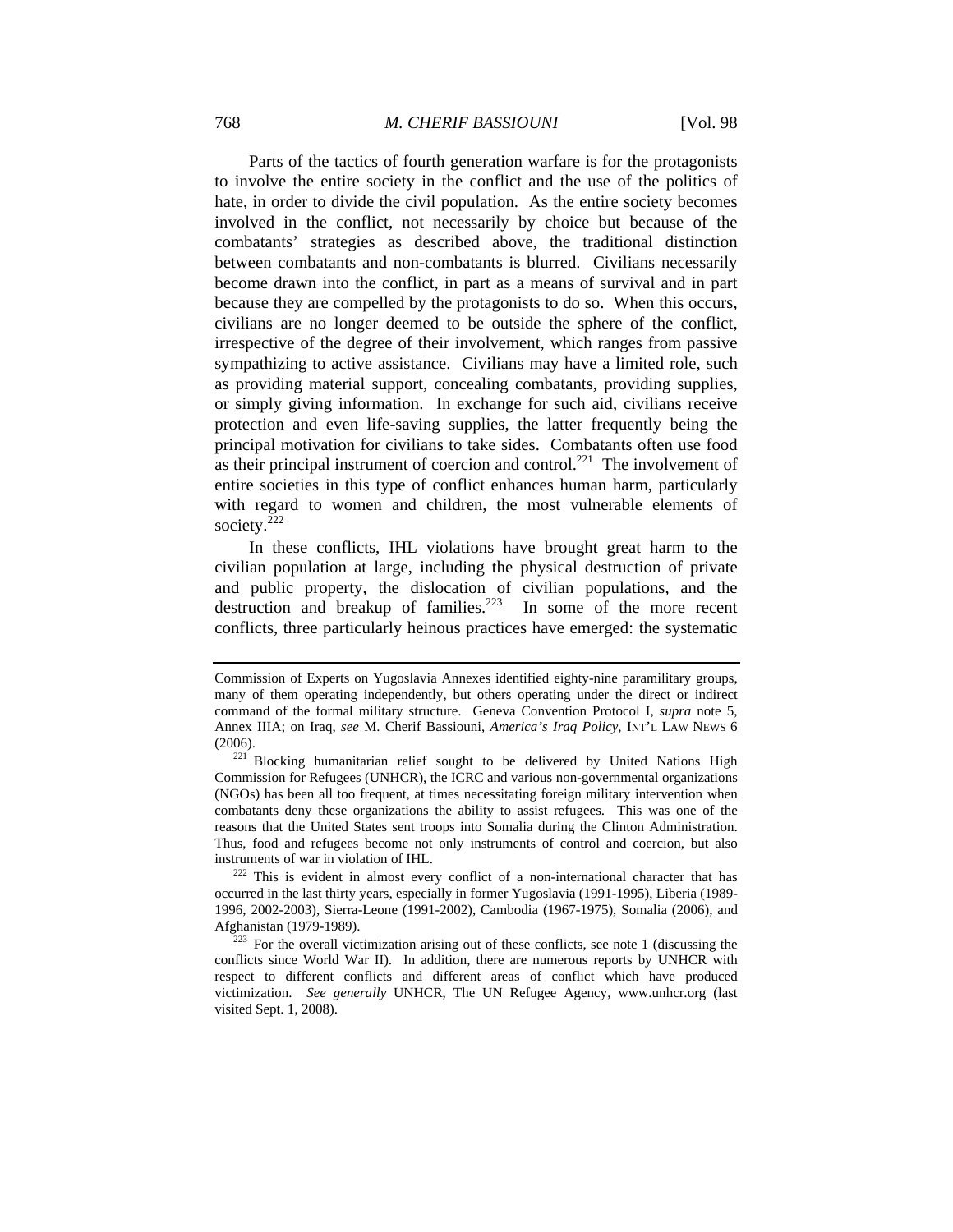rape of women, which occurred in Bosnia, Liberia, Uganda, Sierra Leone, and Darfur;<sup>224</sup> the coerced use of children in combat in Sierra Leone and Uganda; and the horrifying practice of hacking off the limbs of children to prevent their recruitment as combatants by the opposing group.225

Non-state actor groups engaging in the fourth generation of warfare are unlikely to voluntarily comply with IHL because it is contrary to their overall strategy. Moreover, voluntary compliance cannot exist without mutuality of interest. In fact, the opposite is true since such wars often resort to indiscriminate and terror-inspiring violence, committed intermittently but consistently, and timed in a way to maximize surprise, generate horror, and inspire fear.<sup>226</sup> As to the likelihood of accountability,

impotence of state actors—government, armed forces, and police—to predict, prevent, protect, and ultimately to suppress and punish. Such a strategy is also designed to push state actors into engaging and unreasonable measures, including curtailing constitutional legal rights, abusing executive power, and establishing a repressive social environment. These measures drain resources from the economy and direct them towards police and military, which places the state on war footing and generally creating a social, political, and economic environment that cannot be tolerated for a long period of time. The more burdensome the cost of a war type environment is to a given society, the more likely the society is to weaken in its resolve to continue the struggle. Thus it becomes more amenable to political concessions to the otherwise much weaker non-state actor belligerent or insurgent groups. In many cases it also means admission of failure and defeat. ROBERT B. ASPREY, WAR IN THE SHADOWS: THE GUERRILLA IN HISTORY (1975); J. BOYER BELL, ON REVOLT: STRATEGIES OF NATIONAL LIBERATION (1976); WESLEY K. CLARK, WAGING MODERN WAR: BOSNIA, KOSOVO, AND THE FUTURE OF COMBAT (2001); RICHARD A. CLARKE, AGAINST ALL ENEMIES:

<sup>224</sup> U.N. Final Report, *supra* note 12; Annexes to U.N. Final Report, *supra* note 12, Annexes II, IX; *see* Christine Chinkin, *Rape and Sexual Abuse of Women in International Law*, 5 EUR. J. INT'L L. 1 (1994); *see also Contemporary Forms of Slavery: Systematic Rape, Sexual Slavery and Slavery-like Practices During Armed Conflict*, U.N. ESCOR, Comm'n on Hum. Rts., 50th Sess., Provisional Agenda Item 6, U.N. Doc. E/CN.4/Sub.2/1998/13 (1998); KELLY DAWN ASKIN, WAR CRIMES AGAINST WOMEN: PROSECUTIONS IN INTERNATIONAL WAR CRIMES TRIBUNALS (1997); ASIAN CTR. FOR WOMEN'S HUMAN RIGHTS, COMMON GROUNDS: VIOLENCE AGAINST WOMEN IN WAR AND ARMED CONFLICT SITUATIONS (Indai Lourdes Sajor ed., 1998); M. Cherif Bassiouni & Marcia McCormick, *Sexual Violence: An Invisible Weapon of War in the Former Yugoslavia* (IHRLI Occasional Paper No. 1, 1996); Susan Jeanne Toepfer & Bryan Stuart Wells, *The Worldwide Market For Sex: A Review of International and Regional Legal Prohibitions Regarding Trafficking in* 

*Women*, 2 MICH. J. GENDER & L. 83 (1994).<br><sup>225</sup> *See Report of the Secretary-General on Children and Armed Conflict, delivered to the Security Council*, U.N. Doc. S/2002/1299 (Nov. 26, 2002); *see also* GREENBURG RESEARCH, INC., THE PEOPLE ON WAR REPORT: ICRC WORLDWIDE CONSULTATION ON THE RULE OF WAR 9-10 (ICRC ed., 2000) [hereinafter PEOPLE ON WAR REPORT]. Thomas Lubanga, the notorious Lord's Liberation Army Chief is on trial before the ICC for kidnapping and coercing children as soldiers and having them commit heinous crimes, as well as kidnapping girls and offering them as a reward to these child soldiers. *See, e.g.*, JIMMIE BRIGGS, INNOCENTS LOST: WHEN CHILD SOLDIERS GO TO WAR (2005); ILENE COHN & GUY S. GOODWIN-GILL, CHILD SOLDIERS: THE ROLE OF CHILDREN IN ARMED CONFLICT (1994).<br><sup>226</sup> Part of that tactic feeds into the overall strategy of showing the ineffectiveness or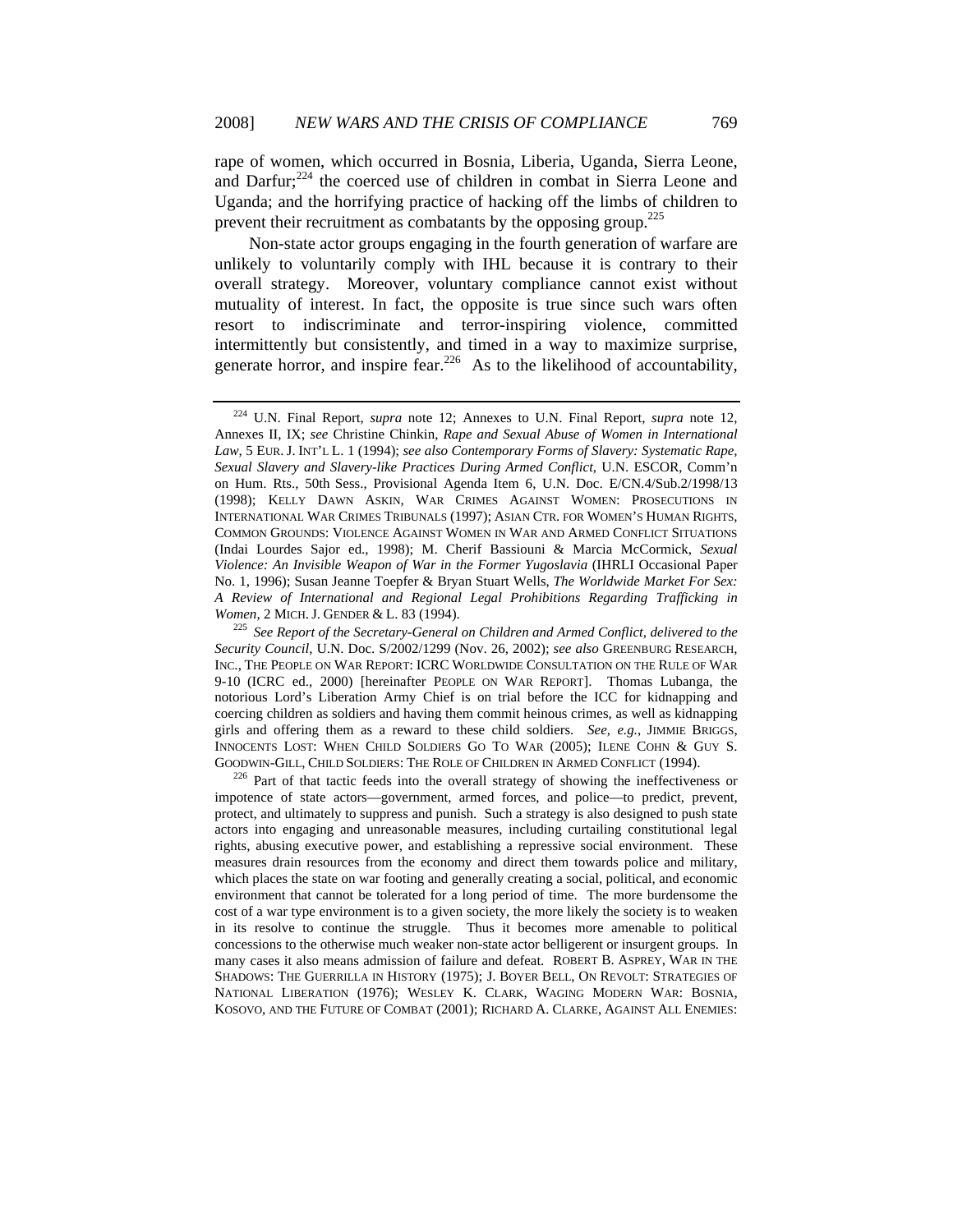as discussed below, it can hardly be said to have existed until the establishment of the ICTY and ICTR (1994) and the ICC (2002-date of entry into force).

## B. THE MILITARY STRUCTURE AND THE STRATEGY OF VIOLENCE BY NON-STATE ACTORS

The methods and means of warfare engaged in by non-state actors in the fourth generation of warfare, irrespective of each group's goals, purposes, and ideology, are determined by their strategy. They focus on the use of indiscriminate violence in order to cause terror within a given population, to inflict indiscriminate harm and damage against society at large or a segment of society, and to show the government's vulnerability and weakness while draining its resources.<sup>227</sup> The inability of government to protect the civilian population and public and private property, as demonstrated by the harm itself, reveals its inability to deal with the violent tactics employed.<sup>228</sup> To overcome this situation, governments frequently engage in the same or similar internationally unlawful uses of force and also commit violations of domestic law. The result is that such tactics discredit governments, causing them to lose credibility and even legitimacy, and that places government at the same moral and legal level as the nonstate actors. This outcome is what the strategy of non-state actors seeks to achieve.<sup>229</sup>

State actors resorting to conventional war also have power-outcome goals; because they seek legitimacy, or the appearance thereof, they are more likely to comply with IHL or to minimize their violations. Members of regular armies who commit IHL violations usually rationalize their conduct by claims of legitimacy, military necessity, $230$  or obedience to

transgressions of IHL. *See* CHARLES GUTHRIE & MICHAEL QUINLAN, JUST WAR—THE JUST WAR TRADITION: ETHICS IN MODREN WARFARE (2007); Burrs M. Carnahan, *Lincoln, Lieber* 

INSIDE AMERICA'S WAR ON TERROR (2004); GUERILLA STRATEGIES: AN HISTORICAL ANTHOLOGY, FROM THE LONG MARCH TO AFGHANISTAN (Gerard Chalind ed., 1982).<br><sup>227</sup> See infra notes 187 and 189 (discussing the new wars).<br><sup>228</sup> For example, the United States, with all of its might, was unable to prevent the

of September 11, 2001, which exposed the vulnerability of American civilians, as well as private and public property, to attack by what President Bush subsequently referred to as a "warring party" when he declared war against Al Qaeda.<br><sup>229</sup> This has been evident in so many conflicts that have been referred to as "dirty wars"

that Colonial Algeria by the French forces mainly in 1956, in Argentina, Chile, Guatemala, El Salvadaor, and in so many parts of the world. On a much smaller scale, this is what happened when the Bush Administration did what Vice President Cheney referred to as "going to the dark side" by resorting to torture in Afghanistan, Iraq, and Guantanamo. *See*  Bassiouni, *supra* note 111; *see also supra* note 112. *See also* MARK A. DRUMBL, ATROCITY, PUNISHMENT AND INTERNATIONAL LAW (2007). 230 Armies, however, tend to expand the doctrine of "military necessity" to justify their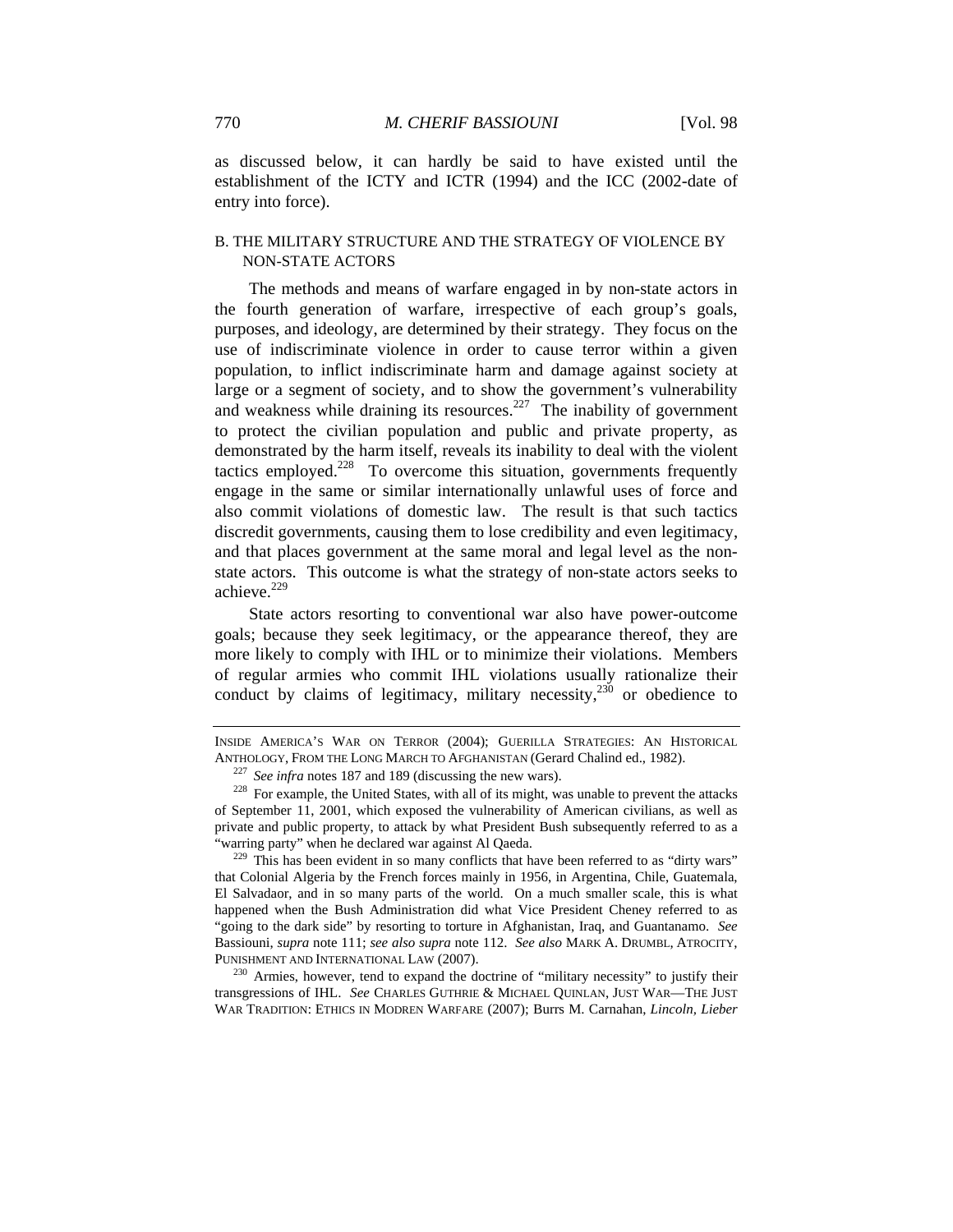superior orders even though they know or should have known that military necessity has its constraints and that obedience to superior order is not a defense to IHL violations, save for when it can be deemed a form of duress. $^{231}$ 

Anecdotal data reveals that most combatants, particularly non-state actors, when asked if they consider IHL violations moral, conclude for the most part that they are not.<sup>232</sup> They may in general recognize the illegality of their conduct, but discount it either on the basis of their perceived necessity or because they perceive that their legitimate goals justifies it. They also see illegality as something conditioned upon being caught, and take comfort in the knowledge or belief that their superiors will disregard the violations or cover-up for them. Moreover, individual combatants separate the morality and legality of IHL from their own behavior, reflecting a dichotomy between the abstract recognition of immorality and illegality and the de facto acceptance of such conduct for the reasons stated above.<sup>233</sup> All of this explains the lack of compliance with IHL by both state and non-state actors.

Following are some telling examples of such wars. In the conflict in the former Yugoslavia (1993-1994), there were eighty-nine paramilitary groups operating at one time alongside six regular armies.<sup>234</sup> Some of these paramilitary groups turned to tactics similar to those of organized crime. They engaged in black market sales of contraband and pillaging as a way of rewarding the volunteer combatants in these units. This was particularly evident in the former Yugoslavia, where one such unit called the "Tigers,"

CAN. Y.B. INT'L L. 167.<br><sup>232</sup> *See, e.g., Andrew Clapham, Human Rights Obligations of Non-State Actors in Conflict Situations, 863 INT'L REV. RED CROSS 491, 491-523 (2006).* 

*and the Laws of War: The Origins and Limits of the Principle of Military Necessity*, 92 AM. J. INT'L L. 213 (1998); Craig J.S. Forrest, *The Doctrine of Military Necessity and the Protection of Cultural Property During Armed Conflicts*, 37 CAL. W. INT'L L.J. 177 (2007); E. Jaworski, *"Military Necessity" and "Civilian Immunity": Where is the Balance?*, 2 CHINESE J. INT'L L. 175, 175-206 (2003); Michael A. Newton, *Modern Military Necessity: The Role and Relevance of Military Lawyers*, 12 ROGER WILLIAMS U. L. REV. 877 (2007).<br><sup>231</sup> *See* YORAM DINSTEIN, THE DEFENSE OF "OBEDIENCE TO SUPERIOR ORDERS" IN

INTERNATIONAL LAW (1965); LESLIE GREEN, SUPERIOR ORDERS IN NATIONAL AND INTERNATIONAL LAW (1976); NICO KEIJZER, MILITARY OBEDIENCE (1978); EKKHART MULLER-RAPPARD, L'ORDRE SUPÉRIEUR MILITAIRE ET LA RESPONSIBILITÉ PÉNALE DU SUBORDONNÉ (1965); Leslie Green, *Superior Orders and Command Responsibility*, 1989

<sup>&</sup>lt;sup>233</sup> This is mostly based on three rationalizations. The first is that the ends justify the means. The second is that their opponents do the same. The third is that their opponents deserve it. The latter comes close to rationaliation of dehumanizing the enemy, discussed below as the "politics of hate." 234 U.N. Final Report, *supra* note 12; Annexes to U.N. Final Report, *supra* note 12,

Annex III(A).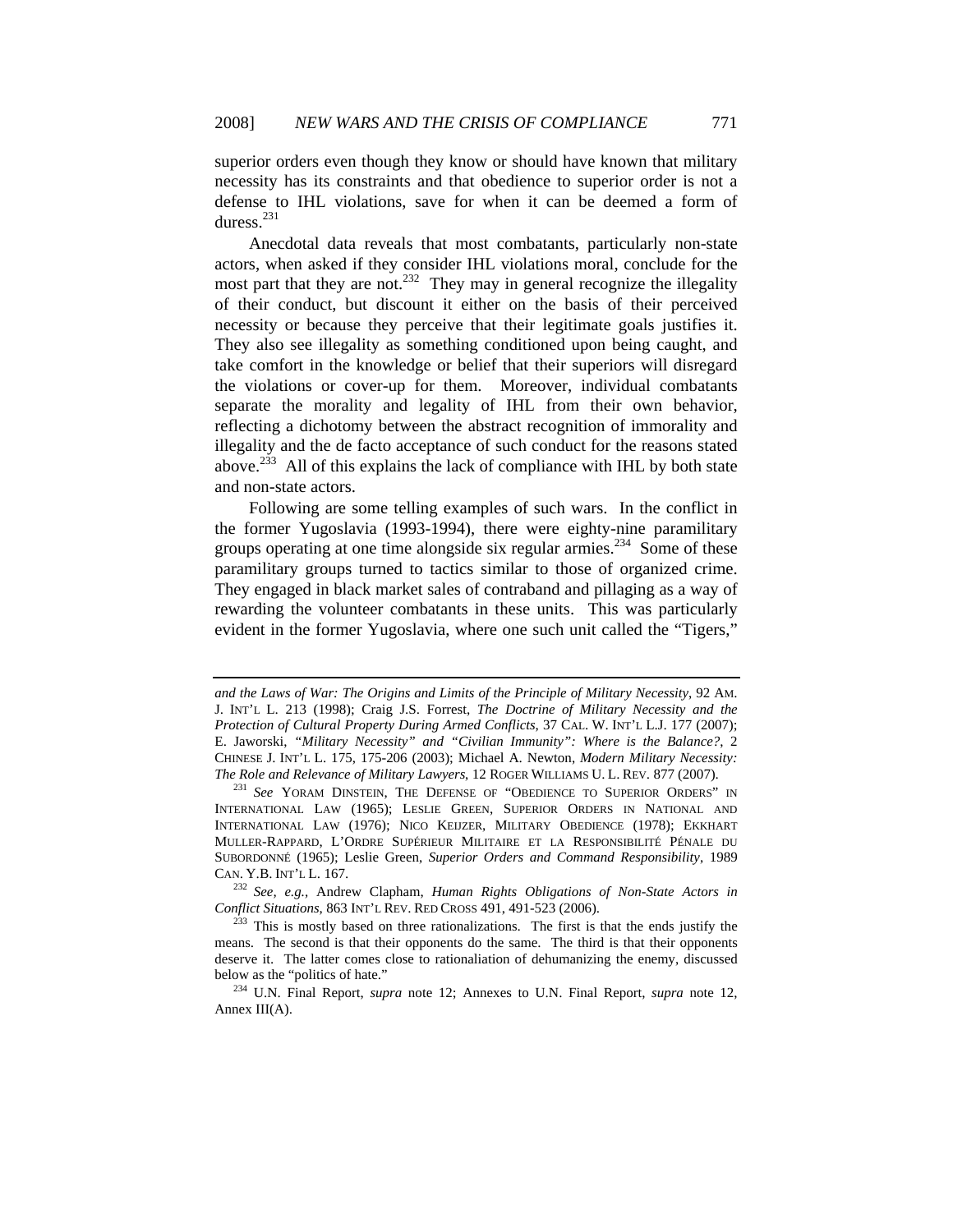commanded by "Arkan" (Zjelco Raznatovic), engaged in the worst acts of ethnic cleansing, civilian murder, rape, pillage, and destruction of property.<sup>235</sup> The combatants were encouraged to pillage as a reward for volunteering into this unit.<sup>236</sup> "Arkan" developed a network of black market operations in food as well as fuel that made him very wealthy after the war ended.<sup>237</sup> It is also believed that he used his paramilitary organization for drug trafficking.238 Thus, such units are more like organized crime operations.

This is also evident in the present conflict in Iraq, where some political parties with affiliated militias have allowed them and other splinter groups to engage in a variety of organized crime related activities.<sup>239</sup>

Although the results were similar, a different pattern developed in the internal conflict in Afghanistan, which started with various resistance movements against Russian occupation in 1979. After the Afghani fighters successfully forced the USSR to withdraw in 1989, an internal conflict erupted between warlords leading to Taliban control of the country. From 1989-2002, the warlords and the Taliban engaged in wholesale violations of IHL, IHRL, and ICL. After the American-led invasion of Afghanistan in 2001 and the subsequent overthrow of the Taliban, and the quasilegitimatization of these warlords by the U.S. as a way of establishing local alliances, some of these groups, warlords, and local commanders have converted into drug lords. Thus, they achieved their transformation to this type of organization.<sup>240</sup>

#### C. NON-STATE ACTORS AS STATE SURROGATES

Throughout the history of warfare, states have frequently used either

<sup>235</sup> *Id.* (describing "Arkan"). 236 *Id.*

<sup>&</sup>lt;sup>237</sup> *Id.*; CHRISTOPHER S. STEINROD, HUNTING THE TIGER: THE FAST LIFE AND VIOLENT DEATH OF THE BALKANS MOST DANGEROUS MAN (2007). 238 STEINROD, *supra* note 237. 239 As president of DePaul University's International Human Rights Law Institute and as

President of the International Institute of Higher Studies in Criminal Sciences, I oversaw judicial training, education, and human rights projects in Iraq from 2003 to date. *See* M. Cherif Bassiouni, *Post-Conflict Justice in Iraq,* 33 HUM. RTS. 15 (2006); M. Cherif Bassiouni, *In Afghanistan and Iraq: Strengthening the Rule of Law through Judicial Education and Law School Development*, 47 THE JUDGES' J. 24 (2008).<br><sup>240</sup> I served as the United Nations' Independent Expert on Human Rights in Afghanistan

and described this situation in two official reports. *See* U.N. Econ. & Soc. Council [ECOSOC], *Report of the Independent Expert on the Situation of Human Rights in Afghanistan*, ¶ 45, U.N. Doc. E/CN.4/2005/122 (Mar. 11, 2005); U.N. GAOR, *Report of the Independent Expert of the Commission on Rights on the Situation of Human Rights in Afghanistan*, U.N. Doc. A/59/370 (Sept. 21, 2004).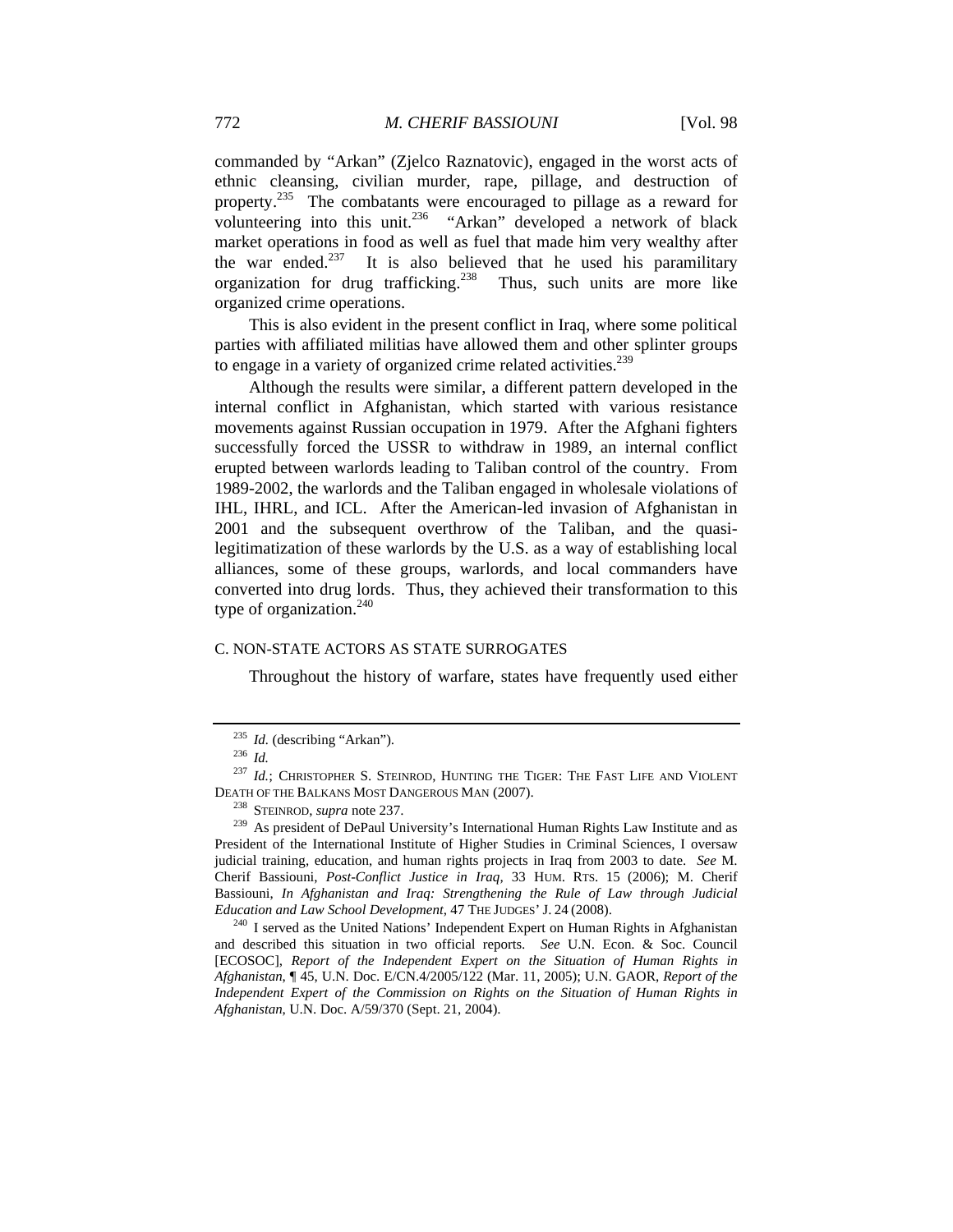mercenaries or other groups to work for them or on their behalf. After World War II, this became a feature of the Cold War. Both the USSR and the U.S. resorted to a strategy of employing non-state actors, either connected to a given state or not, in order to carry out their respective foreign policy objectives in other countries without assuming the responsibilities arising from the actions of such surrogate groups.  $^{241}$ 

The USSR usually supported national groups engaged in wars of national liberation in decolonization and regime change contexts. The U.S. seldom supported such groups; instead, it usually relied on groups operating as paramilitaries in support of existing regimes, particularly in Latin America.<sup>242</sup> This strategy allowed the superpowers to fight their wars through surrogates and on territory other than their own, while the harmful consequences of these wars were borne by others, particularly in terms of human casualties.<sup>243</sup> More significantly, it gave the superpowers what is euphemistically referred to as "plausible deniability," which means that each side could deny, with some degree of plausibility, responsibility for the conduct of these groups.<sup>244</sup> Thus, the superpowers could not only avoid responsibility for their respective actions, but they could also shield their surrogates from responsibility for their violations of IHL, ICL, and IHRL.<sup>245</sup> The leaders and field commanders of these groups were protected by the military and political influence of those powers on whose behalf they acted. Consequently, non-state actors who were surrogates of superpowers were operating under de facto impunity for their international crimes. Such an a priori de facto protection eliminates any inducement for compliance with IHL and other international law norms; in fact, it can be argued that such a policy encouraged the commission of higher levels of violations producing even greater harmful results than in other conflicts. As knowledge of these practices and their immunity outcomes became more widely known, whether in the context of a given conflict or as such information became known to participants in other conflicts, the overall levels of IHL non-

<sup>&</sup>lt;sup>241</sup> This was evident in a number of conflicts in Africa, such as Angola and Mozambique, where two opposing factions confronted each other. Each was supported respectively by the USSR and the USA. *See generally* RICHARD J. BLOOMFIELD, REGIONAL CONFLICT AND U.S. POLICY: ANGOLA AND MOZAMBIQUE (1988); HELEN A. KITCHEN, ANGOLA, MOZAMBIQUE, AND THE WEST (1987). 242 *See also* ANN HIRONAKA, NEVERENDING WARS: THE INTERNATIONAL COMMUNITY,

WEAK STATES, AND THE PERPETUATION OF CIVIL WAR (2005); IGNATIEFF, *supra* note 17; SANDS, *supra* note 17. See generally HUTCHAUSEN, *supra* note 17; JOHNSON, *supra* note 17.

<sup>&</sup>lt;sup>243</sup> BLOOMFIELD, *supra* note 241; KITCHEN, *supra* note 241.<br><sup>244</sup> See, e.g., the case of the US's covert military action against Nicaragua described below. *See also* HUTCHAUSEN, *supra* note 17.

<sup>&</sup>lt;sup>245</sup> While the proposition stated above is self-evident, on occasion, responsibility attaches as in the case of the *Nicaragua* case concerning the Contras. *See infra* note 247.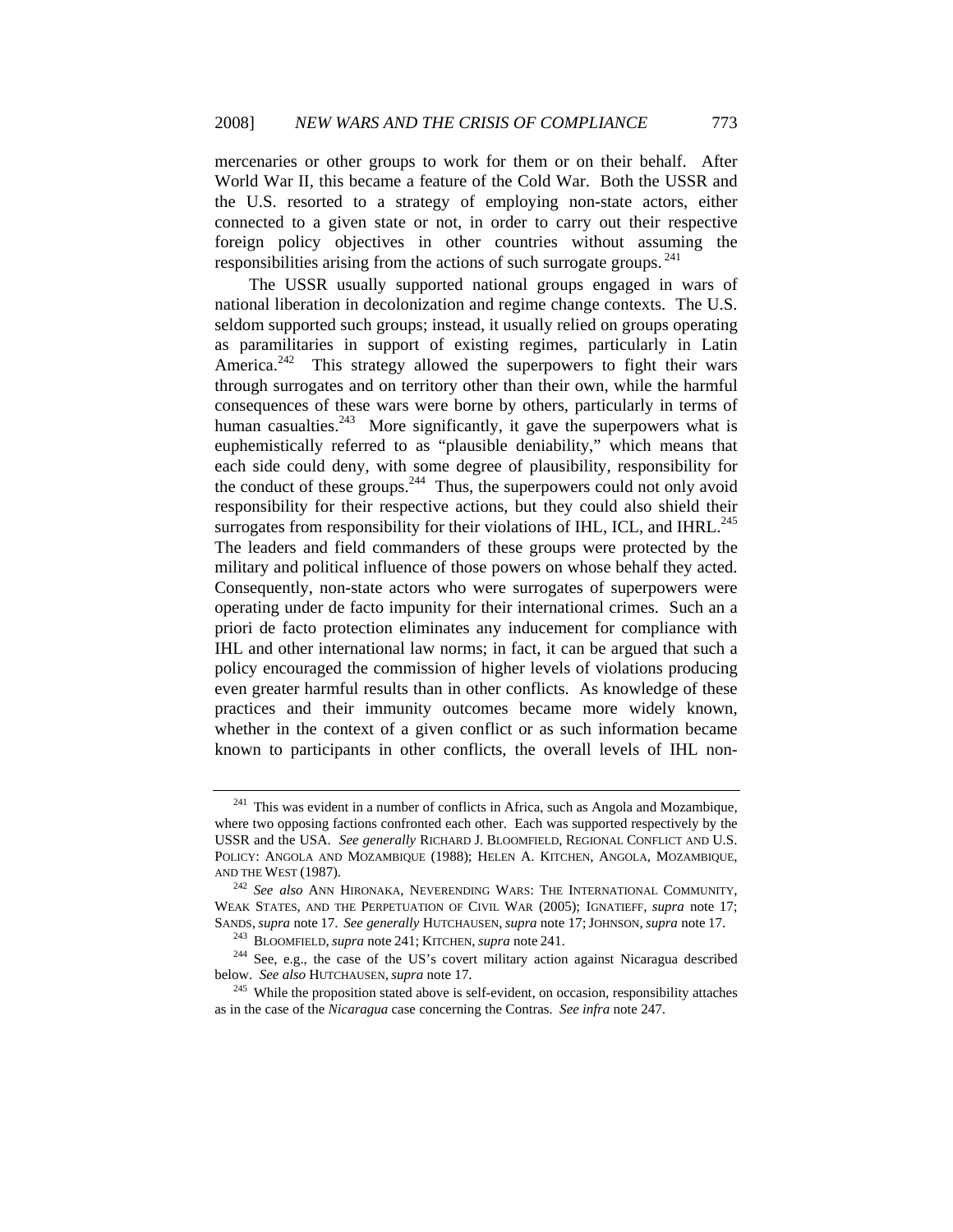compliance increased as did the overall levels of human harm and economic destruction.<sup>246</sup>

Only one international judicial case exists concerning such activities by one of the superpowers—the United States. Here, Nicaragua brought an action against the United States before the International Court of Justice (ICJ) for, among other allegations, the latter's support of the "Contras"—a non-state actor group that carried out military operation inside Nicaragua and for laying mines in Nicaraguan harbors.<sup>247</sup> The U.S. armed, trained, equipped, and funded the Contras, whose base of operations was on U.S. military bases in Honduras. The Contras were for all practical purposes surrogates used by the United States in their struggle to unseat the elected Nicaraguan government—the "Sandinistas."

This conflict was part of the worldwide Cold War conflict between the U.S. and the USSR mentioned above.<sup>248</sup> Since the question in this case arose under the customary law principles of state responsibility, it involved the issue of agency relationship, could the Contras be deemed U.S. agents?<sup>249</sup> The ILC Draft Articles on State Responsibility reflect customary international law and establish that an agency relationship requires a state's exercise of control over the actions of the agent.<sup>250</sup> Providing support,

<sup>&</sup>lt;sup>246</sup> As stated above, there is a substantial lack of data on factual questions dealing with compliance and non-compliance; however, the resulting harmful outcomes in these conflicts necessarily speak for the proposition of heightened levels of violations. The attribution of the causes for these violations is based on experiential observations and anecdotal data. The assertion made above is my own deduction. 247 Military and Paramilitary Activities (Nicar. v. U.S.), 1986 I.C.J. 14 (June 27); *see* 

*also* Antonio Cassese, *The Nicaragua and Tadic Tests Revisited in Light of the ICJ Judgment on Genocide in Bosnia*, 18 EUR. J. INT'L L. 649 (2007) (discussing *Nicaragua* after the *Bosnia* decision). <sup>248</sup> This was most noticeable in Angola and Mozambique, but in other African conflicts

as well. In Latin America, Che Guevara, the Cuban revolutionist supported by the Castro communist regime, went on to export that revolution to other Latin American countries, recruiting local revolutionists, but also using those from other Latin American countries. *See*  ERNESTO GUEVARA, CHE GUEVARA ON GLOBAL JUSTICE (Oceana Press 2002); ERNESTO GUEVARA, GUERILLA WARFARE (1969). 249 *See also* Application of the Convention on the Prevention and Punishment of the

Crime of Genocide (Bosn. & Herz. v. Serb. & Mont.), 2007 I.C.J. 91 (Feb. 26); BASSIOUNI, INTRODUCTION TO INTERNATIONAL CRIMINAL LAW, *supra* note 1, at 85-88 (discussing the international criminal responsibility of states). For discussion of responsibility of states for acts of agent that were *ultra vires* or contrary to instructions, see Ireland v. United Kingdom, 24 Eur. Ct. H.R. (ser. A), ¶ 159 (1978); Yeager, 17 Iran-US Claims Tribunal Rpts. 92, ¶ 43 (1987); Angelo Piero Sereni, *Agency in International Law*, 34 AM. J. INT'L L. 638, 638-60

<sup>(1940). 250</sup> Draft Articles on the Responsibility of States for Internationally Wrongful Acts, Report of the ILC on the Work of Its Fifty-third Session, UN GAOR, 56th Sess, Supp No 10, p 43, UN Doc A/56/10 (2001); JAMES CRAWFORD, THE INTERNATIONAL LAW COMMISSION'S ARTICLES ON STATE RESPONSIBILITY: INTRODUCTION, TEXT AND COMMENTARIES (2002).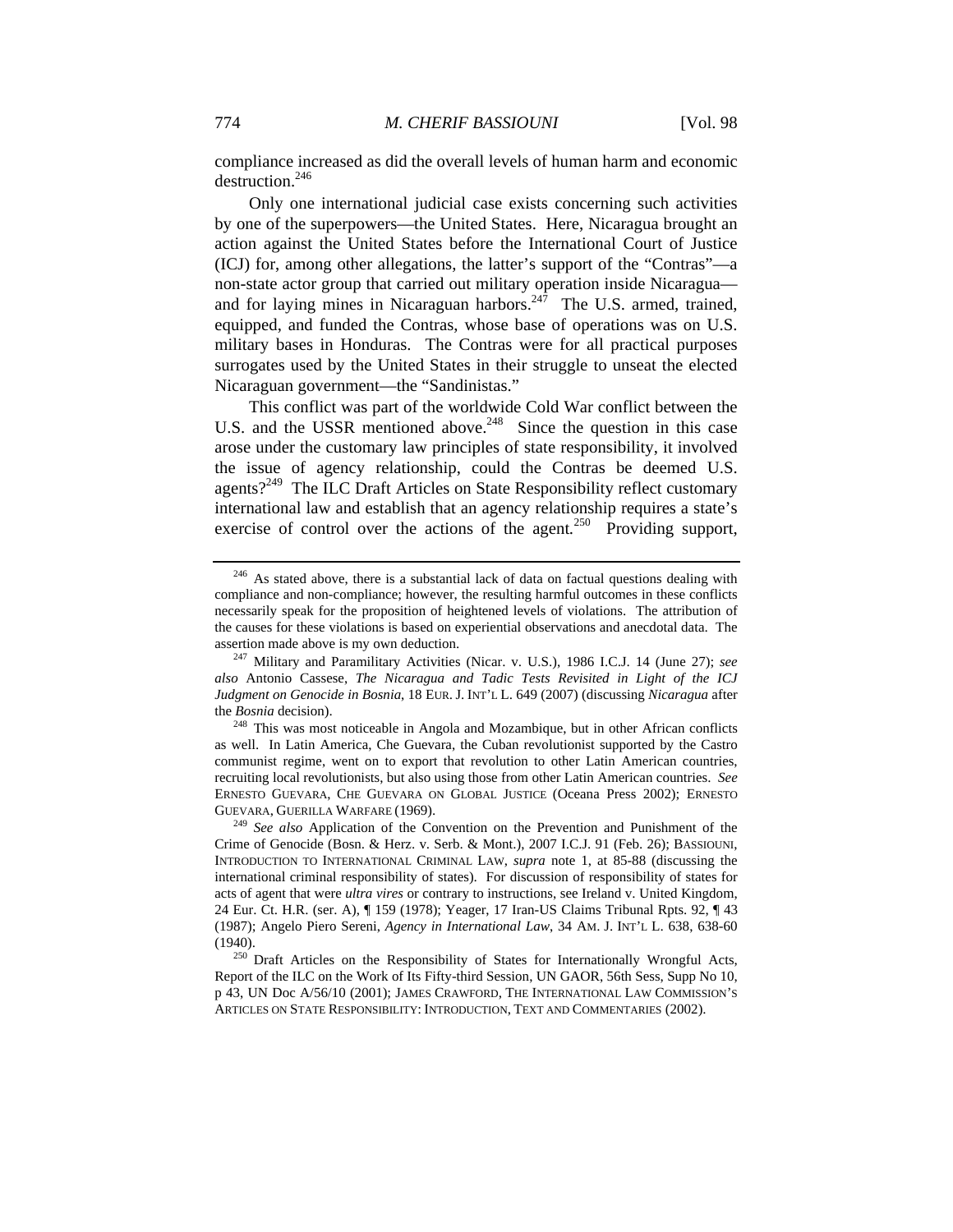aiding and abetting, and having an agency relationship whereby the principal controls the action of the agent, are factors that establish the basis of state responsibility for non-state actors.

In *Nicaragua,* the ICJ weighed the responsibility of the United States, both directly and indirectly, for the injuring and killing of Nicaraguan citizens through its support of the Contras, and for laying mines and other explosives.<sup>251</sup> Regarding indirect responsibility, the ICJ found that the U.S. legislative and executive branch had funded and designed the strategy and tactics of the Contra forces.<sup>252</sup> Although the U.S. claimed that funding was not support, the Court noted that once the Contras received U.S. funding their numbers grew from an initial body of 500 men to over 10,000 at their peak.253 Although the financing of the ontras was initially undisclosed in the U.S., it "subsequently became the subject of specific legislative provisions and ultimately the stake in a conflict between the legislative and executive organs of the United States."<sup>254</sup>

The control that the U.S. had over the Contras through funding, training, providing logistical support, and devising their military tactics was also discussed in the case, as was the United States' control over the timing of Contra operations.<sup>255</sup> The ICJ noted that although not every single operation launched by the Contras was totally devised by the United States:

 [I]t is in the Court's view established that the support of the United States authorities for the activities of the contras took various forms over the years, such as logistic support, the supply of information on the location and movements of the Sandinista troops, the use of sophisticated methods of communication, the deployment of field broadcasting networks, radar coverage, etc. The Court finds it clear that a number of military and paramilitary operations by this force were decided and planned, if not actually by United States advisers, then at least in close collaboration with them, and on the basis of the intelligence and logistic support which the United States was able to offer, particularly the supply aircraft provided to the contras by the United States . . . . [T]he financial support given by the Government of the United States to the military and paramilitary activities of the contras in Nicaragua is a fully established fact. The legislative and executive bodies of the respondent State have moreover . . . openly admitted the nature, volume and frequency of this support . . . . [T]he Court holds it established that the United States authorities largely

<sup>251</sup> *Nicaragua*, 1986 I.C.J. ¶ 76 (discussing the mines), ¶ 81 (discussing CIA planted explosions and other attacks),  $\P$  87 (discussing overflights on Nicaraguan territory),  $\P$  92 (discussing joint military maneuvers with Honduras).

<sup>&</sup>lt;sup>252</sup> *Id.*  $\P$  102-05. The ICJ's judgment followed Article 8 of the ILC Draft Articles on State Responsibility, which according to the court reflected customary international law. *Id.*  ¶ 398. Article 8 requires "instructions," "directions," or "under the control of the state" in order to have conduct attributed to a state. *Id.* 

<sup>253</sup> *Id.* ¶ 94. 254 *Id.* ¶ 95. The initial funds went to the CIA for "covert" actions. *Id.* ¶¶ 96, 99. 255 *Id.* ¶¶ 102-05.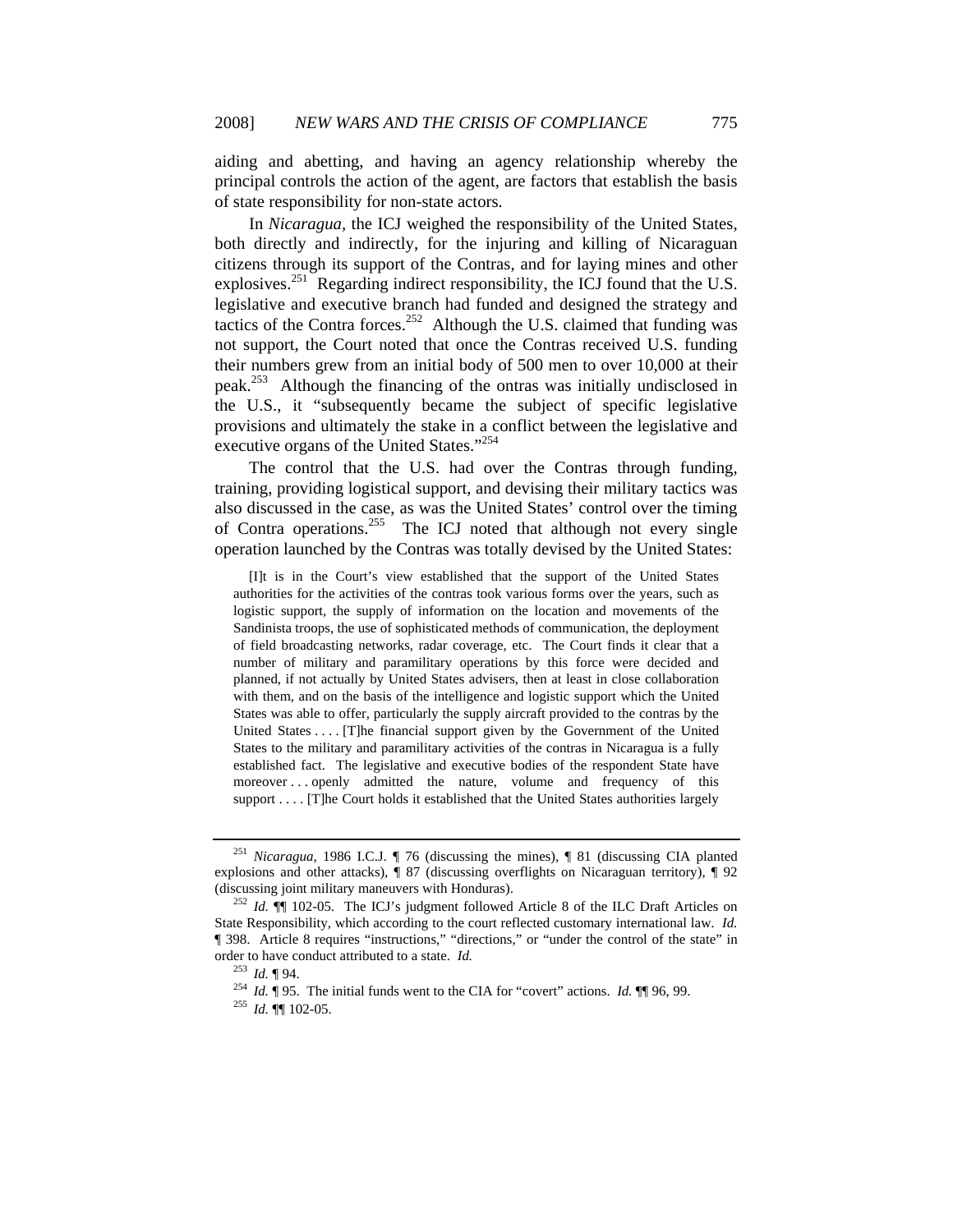financed, trained, equipped, armed and organized the FDN.<sup>256</sup>

Although the Court found that the acts of the Contras were not directly attributable to the U.S., $^{257}$  it found that the U.S. breached its obligations under customary international law not to intervene in the affairs of another state by training, arming, equipping, financing, and supplying the contra forces, or otherwise encouraging, supporting, and aiding military and paramilitary activities in and against Nicaragua.<sup>258</sup>

The significance of the case is based on the assumption that it established a sufficient deterrent to states against using non-state actors as surrogates. After *Nicaragua*, states using surrogates could no longer easily claim "plausible deniability" in order to avoid responsibility for the surrogate actors. $259$ 

#### D. FINANCING, FUNDING, AND ARMING OF NON-STATE ACTORS

The military and civilian structure of non-state actors depends on their funding and access to supplies. This includes both money and weapons, which come from both foreign and domestic sources.<sup>260</sup> One of the ways these groups finance their operation is through control of certain natural resources in the areas under their power. An early example of such financing occurred in the 1960s in the Congo where one faction sought to control the region of Katanga, rich with precious stones.<sup>261</sup> It was also evident in the conflicts in Liberia and Sierra Leone with respect to the control of diamond mines, whose product was then used to finance the rebels' war.<sup>262</sup> The diamonds were smuggled abroad and sold to legitimate

(Feb. 26).<br><sup>260</sup> Bassiouni, *Legal Controls of International Terrorism*, *supra* note 3, at 86.<br><sup>261</sup> *See generally* EDGAR O'BALLANCE, THE CONGO-ZAIRE EXPERIENCE, 1960-98 (2000);<br>THOMAS TURNER, THE CONGO WARS: CONFLICT, M

<sup>262</sup> CAMPBELL, *supra* note 13. There has been a meager effort after the terrible tragedies

<sup>&</sup>lt;sup>256</sup> *Id.* **¶** 106-08.<br><sup>257</sup> *Id.* **¶** 114-16.<br><sup>258</sup> *Id.* **¶** 292.<br><sup>259</sup> In Prosecutor v. Tadic, Case No. IT-94-1-A, Judgement, ¶ 145 (July 15, 1999), the ICTY decided that the standard of "overall control" goes beyond financing and equipping of such forces and involves also participation in the planning and supervision of military operations); *see also* Prosecutor v. Blaskic, Case No. IT-95-14-A, Judgement, ¶¶ 407-08, 421, 511 (Sept. 27, 2006) (acquitting the defendant because of no effective control); Prosecutor v. Delalic, Mucic, Delic & Landzo, Case No. IT-96-21-A, Judgement, ¶¶ 268, 293, 313-14, 1047 (Feb. 20, 2001) (affirming acquittals of Delalic and Delic; confirming conviction of Mucic of sexual assaults through a command responsibility theory). But the ICJ in the case of *Bosnia v. Serbia* found that Serbia had some responsibility for Genocide in Srebrenica in 1995, yet it managed to avoid condemning Serbia, and failed to hold it liable to damages. Application of the Convention on the Prevention and Punishment of the Crime of Genocide (Bosn. & Herz. v. Serb. & Mont.), 2007 I.C.J. 91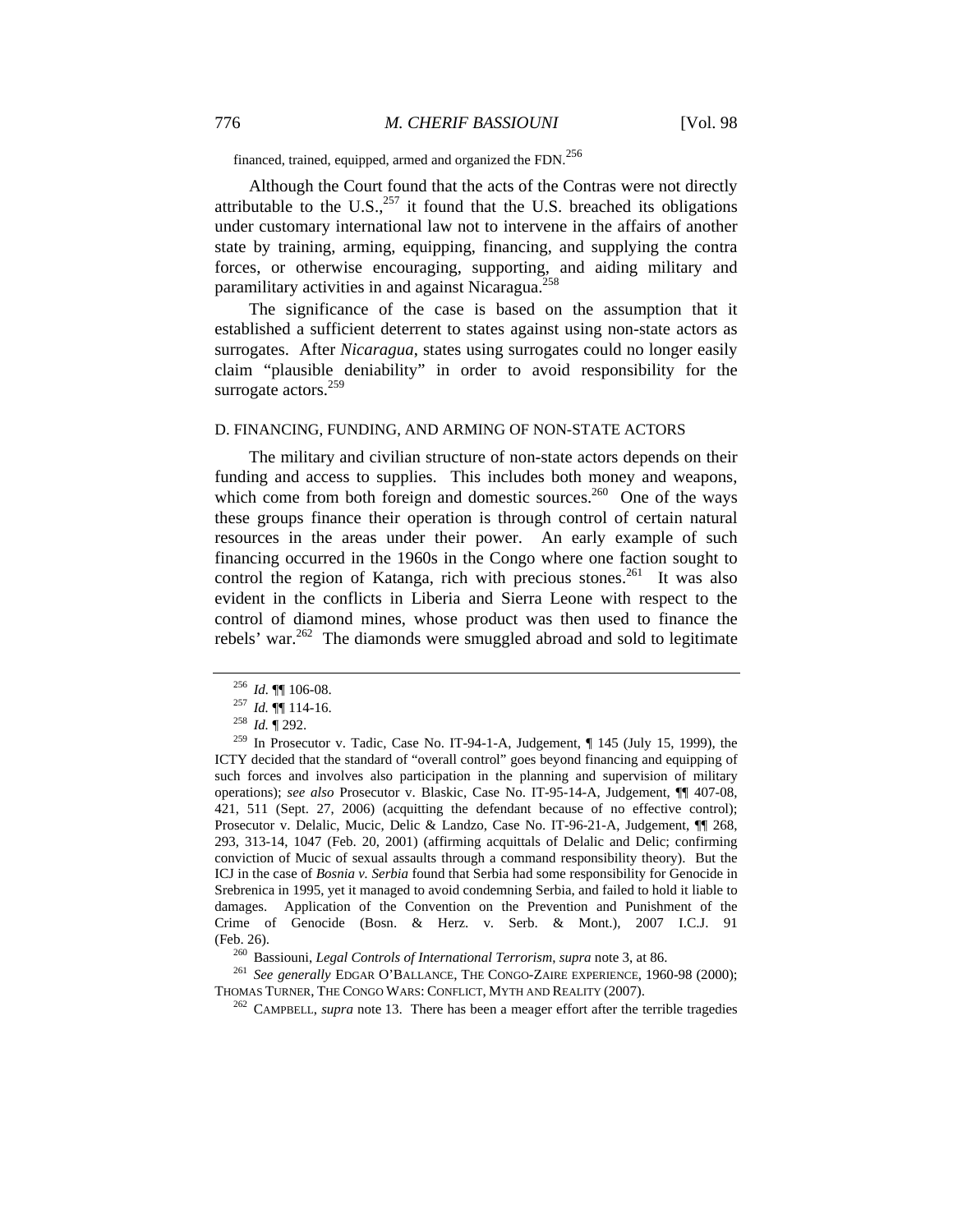businesses in the West, and the proceeds were then laundered through western banks.<sup>263</sup> A number of conflicts exist where combatants finance their operations from income generated either by directly trading in drugs or by providing protection to drug traffickers, as in Columbia but also in as the case of the PKP in the Kurdish areas of Turkey, and that of the Afghan warlords.<sup>264</sup> Although terrorism financing is proscribed,<sup>265</sup> it does not appear that these efforts have had any impact on curtailing terrorism in various parts of the world.<sup>266</sup>

In addition to using diamonds to finance, small weapons have flooded the world market, are easily available on the black market, and in many instances have been made available by interested or complicit governments.<sup>267</sup> More significantly, small weapons are cheap. International embargos and limits on the sale of such weapons have proven ineffective.<sup>268</sup> It is well-established that illicit arms traders have made a large quantity of small arms available throughout Africa, which has not only contributed to the number of conflicts, but more significantly, to the

The UNODC World Drug Reports are available at http://www.unodc.org/unodc/en/data-andanalysis/WDR.html (last visited Sept. 1, 2008). The U.S. International Narcotics Control Strategy Reports are available at http://www.state.gov/p/inl/rls (last visited Sept. 1, 2008). 265 S.C. Res. 1368, *supra* note 13; S.C. Res. 1373, *supra* note 13; G.A. Res. 54/109, U.N.

Doc. A/RES/54/109 (Feb. 25, 2000); INT'L MONETARY FUND, SUPPRESSING THE FINANCING OF TERRORISM: A HANDBOOK FOR LEGISLATIVE DRAFTING (2003); Bantekas, *supra* note 13,

at 315-33; Dawla, *supra* note 13.<br><sup>266</sup> *Supra* note 162.<br><sup>267</sup> United Nations Conference to Review Progress Made in the Implementation of the Programme of Action to Prevent, Combat and Eradicate the Illicit Trade in Small Arms and Light Weapons in All Its Aspects, June 26–July 7, 2006, *Report of the United Nations Conference to Review Progress Made in the Implementation of the Programme of Action to Prevent, Combat and Eradicate the Illicit Trade in Small Arms and Light Weapons in All Its Aspects*, U.N. Doc. A/CONF.192/2006/RC/9 (July 12, 2006); CLIVE GIFFORD, THE ARMS TRADE (2004).<br><sup>268</sup> Protocol Against the Illicit Manufacturing of and Trafficking in Firearms, Their Parts

and Components and Ammunition, Supplementing the United Nations Convention Against Transnational Organized Crime, U.N. Doc. A/55/383/Add.2 (July 2, 2001). It has only been ratified by sixty-seven countries.

in Sierra Leone and Liberia, in what is called the Kimberley Process, for the diamond industry to improve its human rights record. However, this process is far too ineffective, relying on voluntary self-regulation. Kimberly Process Homepage, http://www.kimberleyprocess.com (last visited Sept. 8, 2008).<br><sup>263</sup> For anti-laundering measures, see PAUL ALLAN SCHOTT, REFERENCE GUIDE TO ANTI-

MONEY LAUNDERING AND COMBATING THE FINANCING OF TERRORISM (International Monetary Fund 2003); Dimitri Vlassis, *Challenges in the Development of International Criminal Law: The Negotiations of the United Nations Convention Against Transnational Organized Crime and the United Nations Convention Against Corruption*, *in* I INTERNATIONAL CRIMINAL LAW, *supra* note 2, ch. 7.2; Andreas Schloenhardt, *Transnational Organized Crime*, *in id.* ch. 7.3. 264 UNODC issues an annual report on international drug trafficking as does the U.S.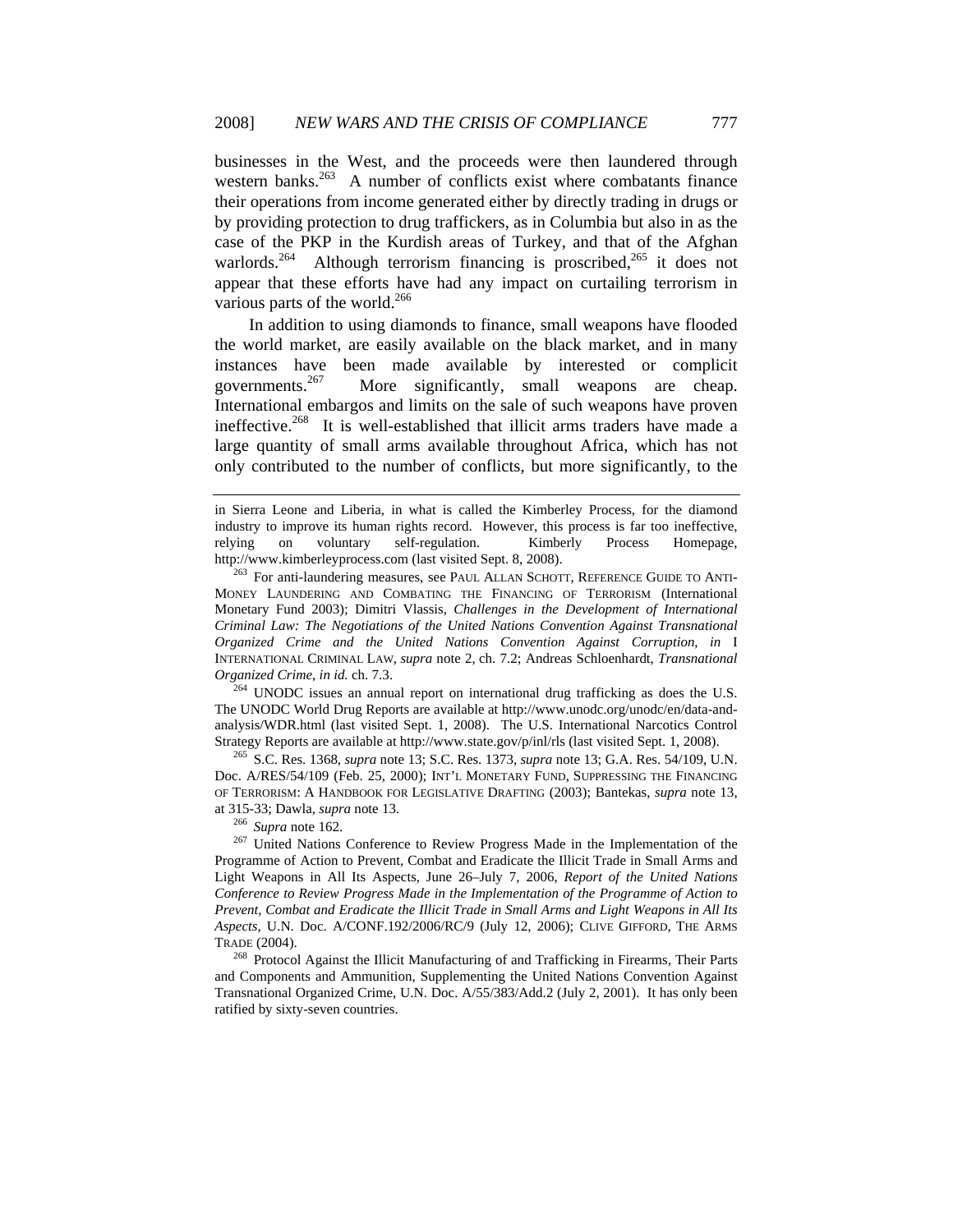large number of victims. Yet paradoxically, the withholding of arms from a given group that is being attacked either by another group or by governmental forces tends to enhance victimization.<sup>269</sup> Weapons trafficking, even though illicit, is in part made possible by financing obtained by money laundering.

This new category of non-state actors who are not directly involved in combat, but whose role is indispensable to the sustenance of conflict escape has developed in connection with financial operations, money laundering, and arms trafficking. This category of participants also involves lawyers, accountants, financial advisers, bankers and others, who when they engage in the same or similar activities in the domestic context are deemed "white collar" criminals. International criminal law and domestic criminal law has not proven effective with respect to such persons who should be deemed part of the non-state actor groups that they support, aid and abet by their  $\alpha$  actions.<sup>270</sup> If they were deemed responsible for the conduct of others, they would be accountable under IHL. But, so far, they are not, even though without them certain violent conflicts would not exist or would not last as they do. Funding and weapons is what makes conflicts last and produce harm.

#### E. THE POLITICS OF HATE

Hate has always been a factor in the incitation of violence. Most frequently, however, hatred is couched in religious or racist terms. History reveals how often wars have occurred in the name of religion.<sup>271</sup> Veiled and euphemistic motivation for violence, ranges from the outright hate

<sup>269</sup> This occurred as a result of an arms embargo on Bosnia during the conflict in the former Yugoslavia, which left Bosnia in an imbalanced relationship with Serbia and in turn to the higher victimization of Bosnians by Serbs. This is also evident in the conflict in Darfur where one group, the Janjaweed, supported by the government, had more access to weapons than the groups they attacked, thus leading to the significant victimization suffered by civilians including harm suffered as refugees in a desert area to which humanitarian organizations had limited access. S.C Res. 1779, U.N. Doc. S/RES/1779 (Sept. 28, 2007) (extending mandate of expert panel monitoring weapons ban on Darfur); S.C. Res. 1591, U.N. Doc. S/RES/1591 (Mar. 29, 2005); Human Rights Watch, *Darfur Documents Confirm Government Policy of Militia Support*, Briefing Paper, July 20, 2004; Julie Flint & Alex de Waal, *Ideology in Arms: The Emergence of Darfur's Janjaweed*, DAILY STAR, Aug. 29,

<sup>2005.&</sup>lt;br><sup>270</sup> Since they are not encompassed within the meaning of Common Article 3 and Geneva Convention Protocol II, they are not covered by IHL.

 $^{271}$  Suffice it to recall the Crusades between Christians and Muslims, the Hundred Years' War between Protestants and Catholics, and many others throughout history. For a contemporary assessment, see CHRIS HEDGES, WAR IS A FORCE THAT GIVES US MEANING (2003).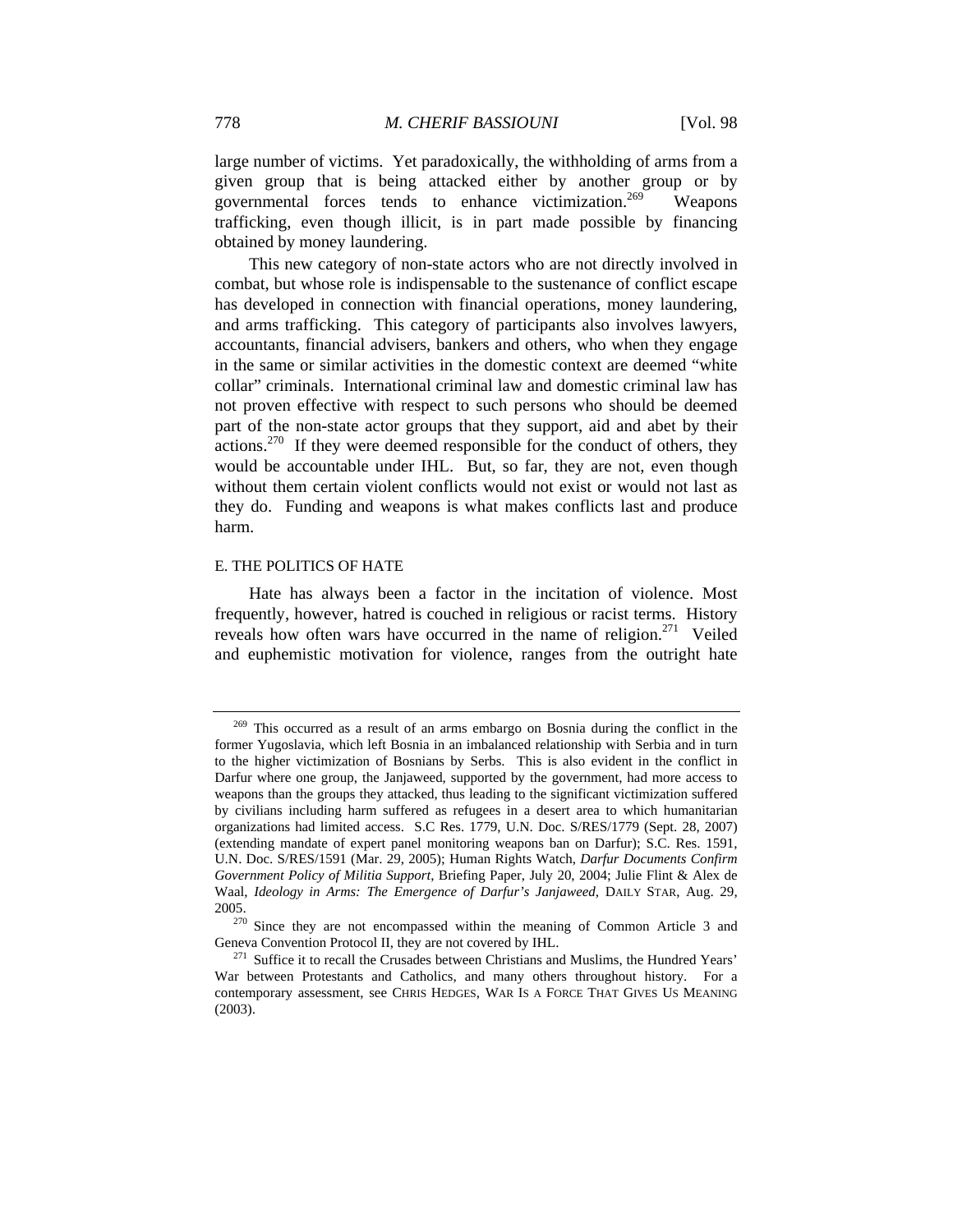propaganda of the Nazis $^{272}$  to the assumptions underlying anticipated civilizational clashes.<sup>273</sup> The former was also glaringly evident in the Rwandan genocide of the Hutus against the Tutsi.<sup>274</sup> Whatever its basis, hate is a significant factor in almost all conflicts and is an almost indispensable component of the process of dehumanization, which makes acts of violence against persons easier to commit. Experience indicates that the lower the level of education in a given society, the higher the prospects of the dissemination of hatred and the dehumanization of the targeted enemy.<sup>275</sup> This leads to a higher level of non-compliance with IHL, which presupposes the recognition of the enemy's human rights or at least the

WORLD ORDER (1996); ROBERT JAY LIFTON, SUPERPOWER SYNDROME: AMERICA'S APOCALYPTIC CONFRONTATION WITH THE WORLD (2003).<br><sup>274</sup> ROBERT GELLATELY & BEN KIERNAN, THE SPECTER OF GENOCIDE (2003); MANUS I.

<sup>272</sup> Racial hatred was made the most obvious in connection with the Holocaust. *See* EUGENE DAVIDSON, THE TRIAL OF THE GERMANS 525 (1966) (describing the case of Hans Fritzsche, who was tried before the IMT at Nuremberg instead of Joseph Goebbels, who killed himself in the bunker with Hitler). The chapter is appropriately named "The Propagandist." Joseph Goebbels, Fritzsche, and his collaborators were putting into action Hitler's *Mein Kampf*, which meant that they devised and propagated a policy of hatred toward Jews and other people they considered inferior. It was the task of the SS to carry out the policy of exterminating such persons, as was made evident in the Eichmann case described in GIDEON HAUSNER, JUSTICE IN JERUSALEM (1966). The policy of hatred was a precursor to the Holocaust as well as to other crimes against different groups of people. This is also evident in so many other conflicts. 273 *See* SAMUEL HUNTINGTON, THE CLASH OF CIVILIZATIONS AND THE REMAKING OF

MIDLARSKY, THE KILLING TRAP: GENOCIDE IN THE TWENTIETH CENTURY (2005); SAMANTHA POWER, A PROBLEM FROM HELL (2003) (describing the conflict in Rwanda). The entire jurisprudence of the ICTR addresses issues of Hutu genocide of the Tutsi including the use of hate propaganda. *See, e.g.,* Prosecutor v. Akayesu, Case No. ICTR 96-4-T, Judgement (Sept. 4, 1998); Prosecutor v. Kambanda, Case No. ICTR 97-23-S, Judgement and Sentence (Sept. 4, 1998). <sup>275</sup> It should be noted that this is not universally true. There are societies with a low level

of formal education that have not exhibited hatred toward a targeted enemy, but that may be due to the fact that such groups may exist in areas where there are no other groups of an ethnic or religious identity. As a general example, the Tibetan population may have a lower level of education than those of Western European societies, but because of their religious beliefs they have a much higher level of tolerance then their counterparts in those societies that have higher levels of formal education. Tolerance cannot be equated to formal education. However, it seems that in the context of African conflicts, involving different ethnic and religious groups, there is a correlation to education. For example, in the Nigerian conflict, pitting the government's majority of Muslim tribes against the Christian Ibo tribes, an estimated one million Ibos were killed by government forces and by their supporters in the local population. *See generally* OSITA AGBU, ETHNIC MILITIAS AND THE THREAT TO DEMOCRACY IN POST-TRANSITION NIGERIA (2004). The same can be said of the war of independence of Bangladesh, once a part of Pakistan, where East Pakistanis, who are Muslims, killed close to one million West Pakistanis, who are also Muslims. Ved P. Nanda, *Self-Determination in International Law: The Tragic Tale of Two Cities—Islamabad (West Pakistan) and Dacca (East Pakistan)*, 66 AM. J. INT'L L. 321, 336 (1972).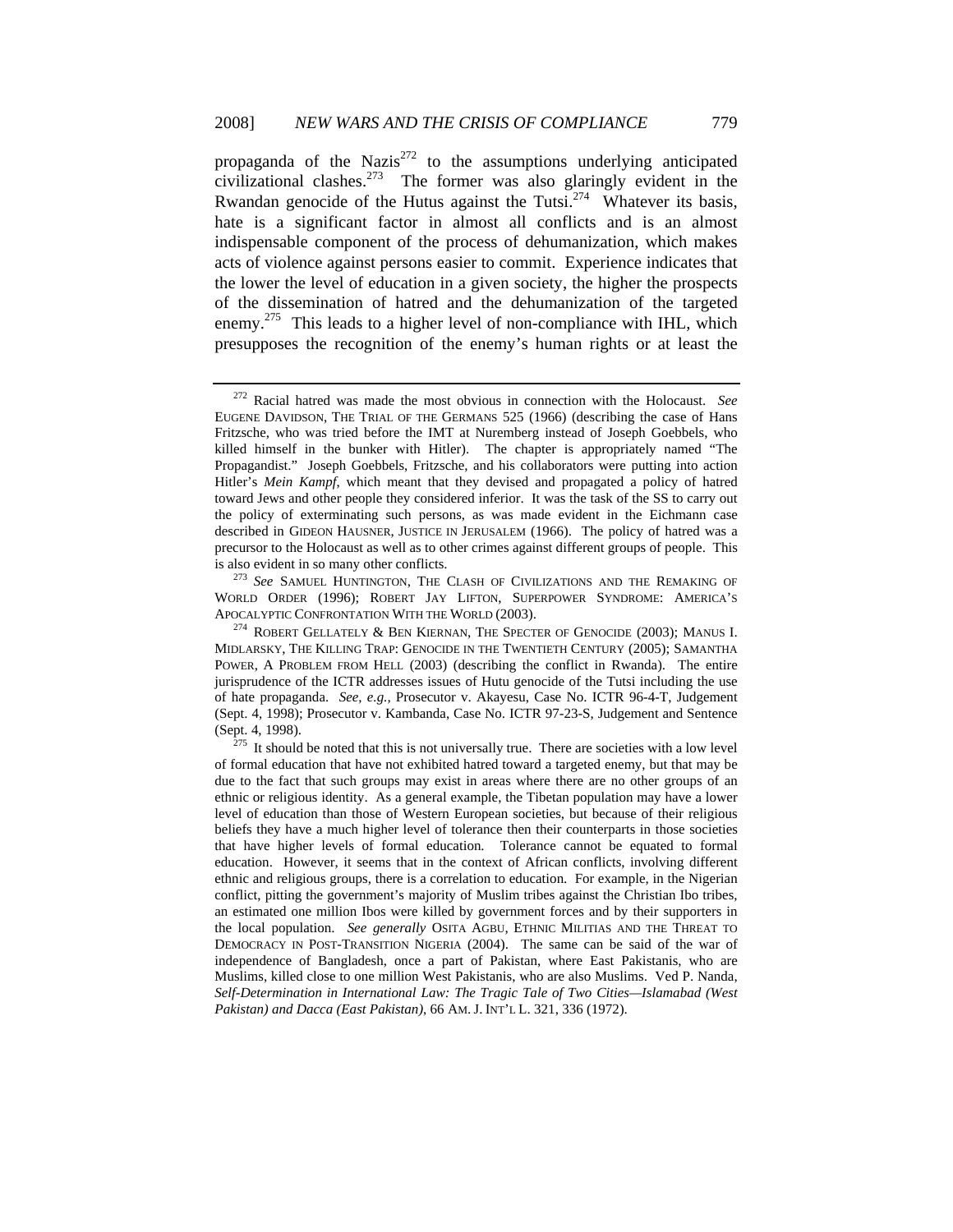recognition of the enemy's humanity. The process of dehumanization regardless of its source seems to have been a much greater driving force and motivating factor in conflicts of a non-international character and in purely internal conflicts involving non-state actors than any other factor.

The politics of hate lead the protagonists to rely on ethnic, religious, and social distinctions to fan the fires of hatred which, in turn, increases the levels of indiscriminate violence against protected civilian populations under IHL, IHRL, and ICL (subject to the reservations made earlier about the applicability of certain ICL crimes to non-state actors and IHRL). In these contexts, governments have sometimes utilized the technique of public dissemination of hatred as a way of spurring spontaneous reactions by the general public as was the case with the Nazi's hate propaganda against the Jews<sup> $276$ </sup> and the Hutus against the Tutsi.<sup>277</sup>

The incitation to hatred invariably escalates violence, engendering circularity and reciprocal self-justification. Acts of revenge perceived as justifiable reprisals fuels the escalation of retaliatory violence.<sup>278</sup> These actions include IHL, IHRL, and ICL violations which the protagonists may not morally or legally justify per se, but which they rationalize through the distortion in perception caused by the propaganda of hate.<sup>279</sup> Because many

<sup>&</sup>lt;sup>276</sup> These techniques were developed by Joseph Goebels, a defendant at the Nuremberg Trials of War Criminals. DAVIDSON, *supra* note 271, at 525-53. 277 *See* Arrest Warrant of 11 April 2000 (Dem. Rep. Congo v. Belg.), 2002 I.C.J. 3 (Feb.

<sup>14) (</sup>arrest warrant issued by Belgium for Congolese foreign minister based on incitement to genocide). In Cambodia, the propaganda was framed in ideological terms. *See* BEN KIERNAN, THE POL POT REGIME (2002) *see also* Prosecutor v. Nahimana, Barayagwiza & Ngeze, Case No. ICTR-99-52-T, Sentence (Dec. 3, 2003). 278 Although this is anecdotal, I experienced this firsthand in April 1993 in a Serb-

controlled area outside of Sarajevo. At the time that I chaired the Security Council Commission to investigate violations of international humanitarian law in the former Yugoslavia, I met with a group of Serb militias who were shelling the city of Sarajevo. For a record of the shelling of Sarajevo, see U.N. Final Report, *supra* note 12; Annexes to U.N. Final Report, *supra* note 12. Their leader told me that "the Turks" who were in Sarajevo, meaning Bosnian Muslims (who are not Turks, nor descendants of the Turks, with few exceptions) deserved to be killed because of what they did to the Orthodox Serbs when the Turkish Ottoman Empire invaded the Kingdom of Serbia, which culminated in the Battle of Kosovo in 1389. To my utter dismay, the entire Serb militia group consisting of eleven men had compressed time, and what had happened in 1389 was perceived as if it had happened yesterday. There are many similar incidents or historical grievances that are stored in social psychology and conveyed from one generation to another, until such time as another conflict occurs bringing together in an indiscernible fashion not only historical claims but also terrifying legends and lore, fueling whatever conflict is ongoing. 279 In social psychology, dehumanizing one's enemy makes it easier to inflict upon him

or her inhuman or degrading treatment. Almost every experience in history involving mass killings rising to the level of genocide or crimes against humanity has involved a campaign of hatred and dehumanization, if not sub-humanization, of the identified enemy. In fact, even the ordinary training of regular armed forces involves a dimension of it, particularly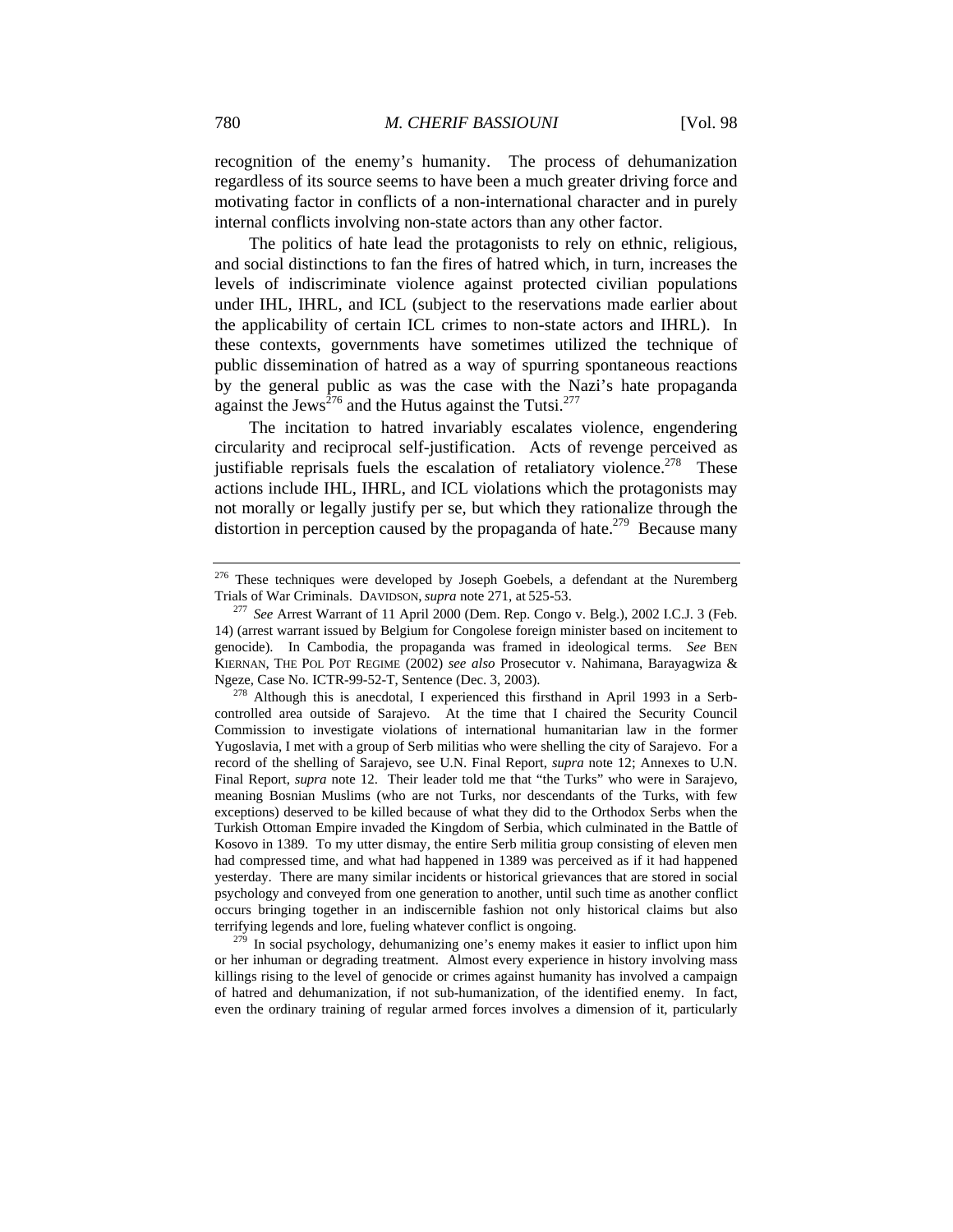of these combatants are young and uneducated, the impact of hate propaganda is more effective in altering ordinary inhibitions against violence, and thus intensifies aberrant human behavior.<sup>280</sup> The history of war since antiquity is a testimony to this phenomenon whose biblical origins are in Cain's slaying of Abel.

### V. FACTORS ENHANCING AND DETRACTING FROM COMPLIANCE WITH IHL

### A. CLAIMS OF LEGITIMACY

In the context of armed conflicts, claims of legitimacy, $281$  however they are characterized, play a role in connection with violations of IHL. At the risk of oversimplification, state actors pretend to have a greater claim to legitimacy than non-state actor insurgents, whether the conflict is characterized as a conflict of a non-international character or a purely internal one.<sup>282</sup> States seek to de-legitimize non-state actors' claims while advancing their own claims of legitimacy. In more common terms, protagonists in conflict seek legitimacy by respectively claiming to be the "good guys" fighting the "bad guys." The implication is that the "good guys" may have a greater margin of acceptance for their transgressions than the "bad guys."283 Thus, even when the "good guys" are on occasion investigated or prosecuted, the outcomes tend toward dismissing the

actor was illegitimate. In every case in which a state has been involved in a conflict with a non-state actor, it has claimed legitimacy or higher legitimacy. If nothing else, the state claims to have a monopoly on the use of force. When non-state actors challenge that monopoly, the state's declare their use of force as lacking legitimacy. This frequently leads to the state claiming that the non-state actor group's use of force constitutes terrorism, whether that group engages in violations of IHL or not.<br><sup>283</sup> Israel always claims that all forms of violence by Palestinians, even when used in

accordance with IHL, are terrorism, and that all of its retaliations, even when in violation of IHL, are justified. In bombing impermissible targets in Afghanistan and Iraq, the U.S. claims "collateral damage" of civilians as a justification, and engages in torture under pseudo arguments.

with respect to bayonet training in the infantry. It is difficult for a human being to stick a bayonet into another human being without either perceiving an overwhelming sense of danger, or by looking at the other person as being somewhat less deserving to be treated as an equal human being.<br><sup>280</sup> *See* BEST, *supra* note 10.<br><sup>281</sup> This goes back to the formulation of doctrines of just war in natural law philosophy,

which were first developed by St. Augustine of Hippo. *See* SAINT AUGUSTINE OF HIPPO, THE CITY OF GOD (Marcus Dods trans., 2000). These doctrines were elaborated by St. Thomas Aquinas in his *Summa Theologiae*, and by the founder of modern international law, Hugo Grotius. SAINT THOMAS AQUINAS, SUMMA THEOLOGIAE (Fathers of the English Dominican Province trans., 1998); HUGO GROTIUS, DE JURE BELLI AC PACIS LIBRE TRES (Francis Willey Kelsey trans, 1962); *see also* GUTHRIE, *supra* note 230; MAY, *supra* note 197.<br><sup>282</sup> To my knowledge, a state has never claimed that its use of force against a non-state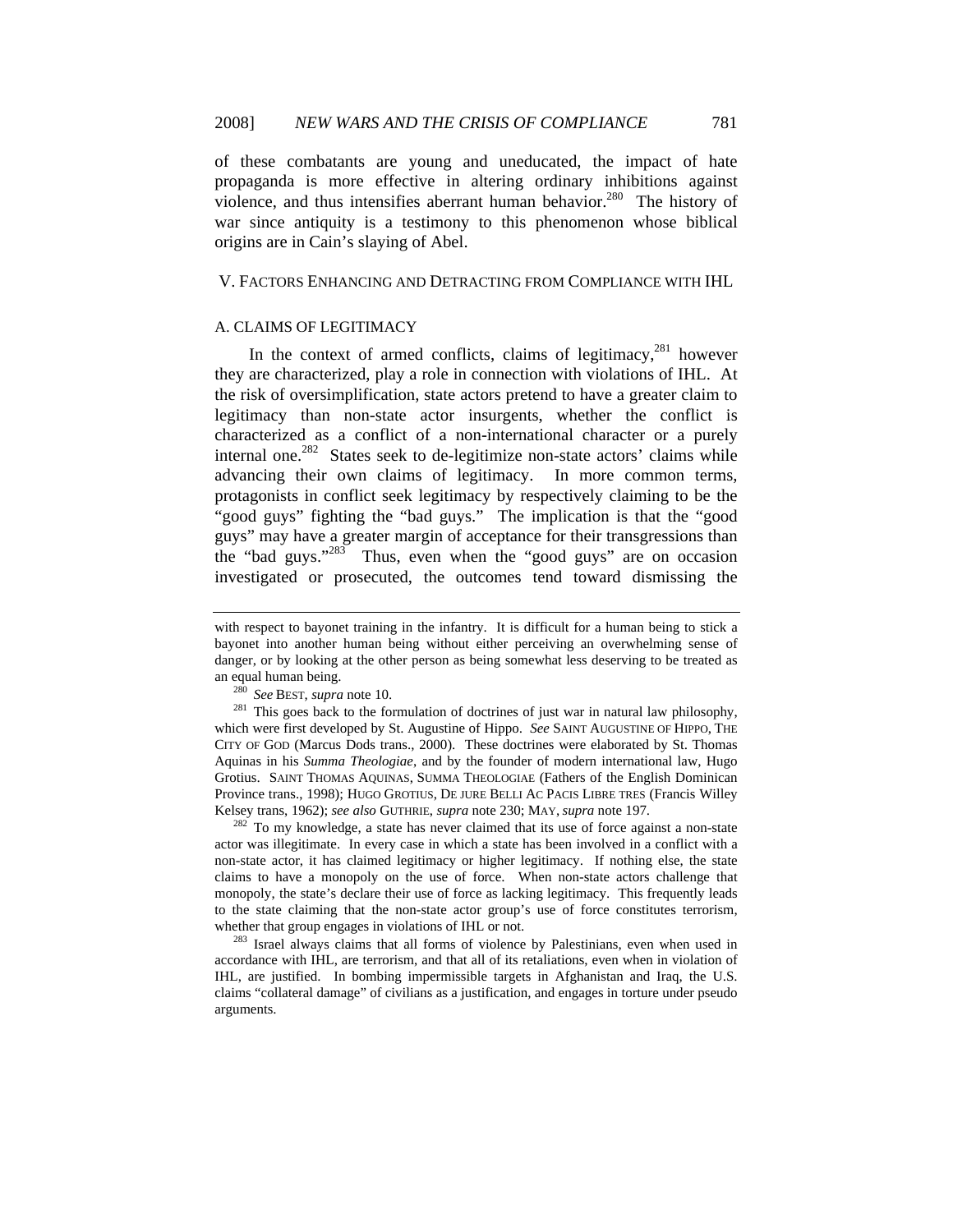charges or acquittal,  $284$  and when convicted, the penalties are lower in comparison with the penalties meted out for the same crimes to the "bad guys."<sup>285</sup>

Presumably if international instruments held out legitimacy as an inducement to compliance with obligations under IHL, the violations would be lessened. This is not presently the case with Common Article  $3,^{286}$  but more so with the two Protocols.<sup>287</sup> Protocol I, which applies to wars of national liberation, characterizes non-state actor combatants in this type of conflict as combatants, which is one of the reasons some states refuse to ratify it, even though Article 4 specifically states that such recognition does not affect the legal status of the parties.<sup>288</sup> Protocol II, which applies to other categories of non-state actors in the context of conflicts of a noninternational character, emphasizes in Article 3 that none of its provisions shall be interpreted as affecting the sovereignty of a state or justifying interventions whether direct or indirect.<sup>289</sup> Some governments, including the United States, refuse to ratify Protocol II because they believe that it gives non-state actors too much legal, and thus political recognition.<sup>290</sup> The same problem exists with respect to the less explicit Article 3 of the Third Geneva Convention of 1949, notwithstanding paragraph 4, which was intended to mitigate that reaction.<sup>291</sup> Governments resist granting insurgents the status of lawful combatants, particularly the status of POWs, in order not to give these groups legal and political legitimacy. They also believe that doing so would encourage insurgencies. Instead, governments who are confronted by insurgent groups frequently label them terrorists, whether the use of force by such insurgent groups is within or outside the

<sup>284</sup> For example, in the Abu Ghraib tortures, not a single officer has been convicted. *See* 

*supra* note 111. 285 Contrast the absence of any convictions in the United States for the Abu Ghraib and Guantanamo human rights abuses. There have also been no convictions for acts of "extraordinary rendition" whereby tortures is committed by others for and at the request of the United States. *See* Leila Nadya Sadat, *Ghost Prisoners and Black Sites: Extraordinary Rendition under International Law*, 37 CASE WEST. RES. J. INT'L LAW 309 (2006). A review of the sentences of the ICTR and ICTY also shows that those deemed to be "good guys" got lesser sentences than those who were "bad guys." *See, e.g.*, 1-12 ANNOTATED LEADING CASES, *supra* note 113. 286 Geneva I, *supra* note 23, art. 3; Geneva II, *supra* note 23, art. 3; Geneva III, *supra* 

note 23, art. 3; Geneva IV, *supra* note 23, art. 3.<br><sup>287</sup> Geneva Convention Protocol I, *supra* note 5; Geneva Convention Protocol II, *supra* 

note 24. 288 Geneva Convention Protocol I, *supra* note 5, art. 4; Bassiouni, *Legal Controls of* 

*International Terrorism, supra* note 3, at 98.<br><sup>289</sup> Geneva Convention Protocol II, *supra* note 24, art. 3.<br><sup>290</sup> *Id* 

<sup>291</sup> Geneva III, *supra* note 23, art. 3.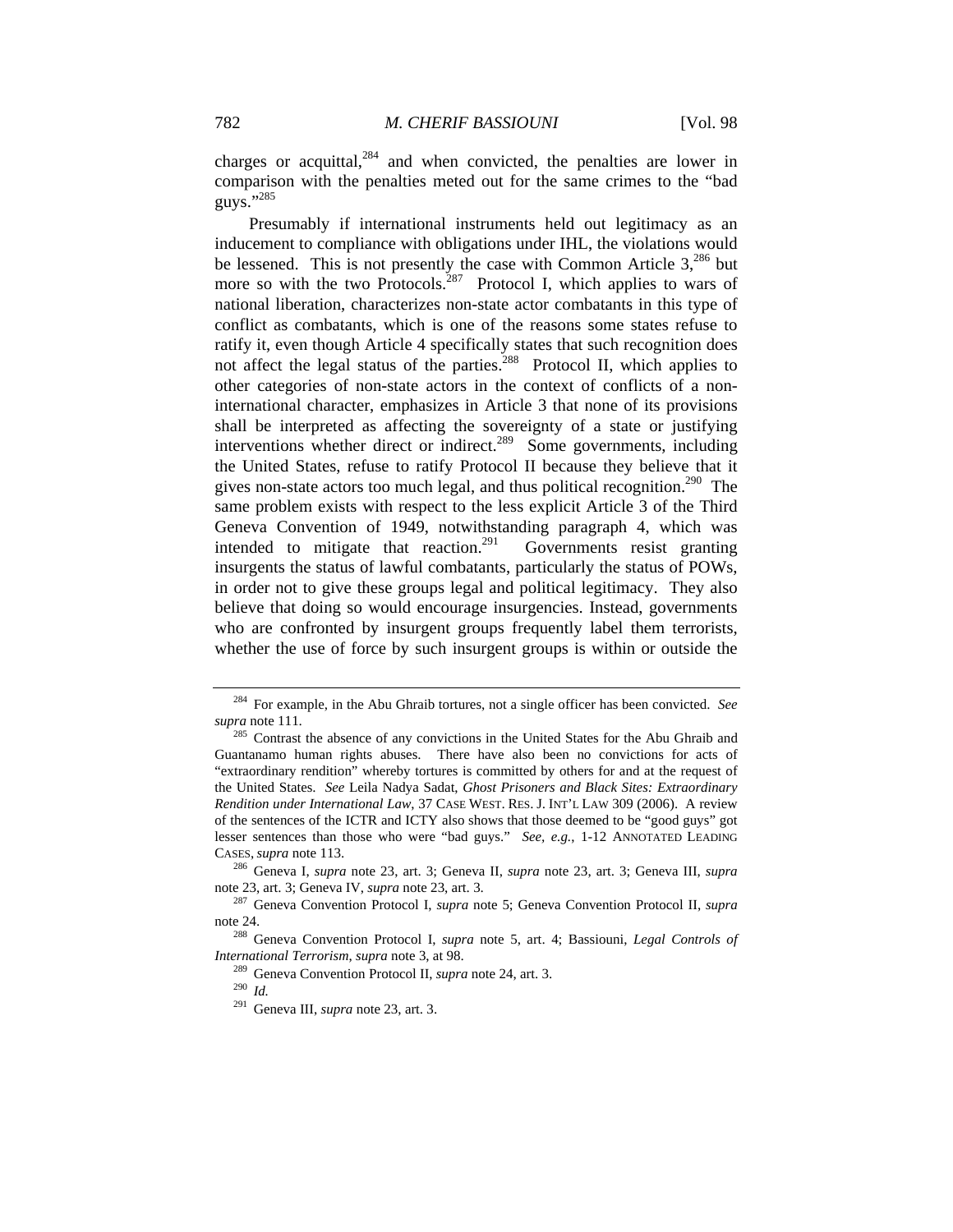scope of its proper use in a conflict of a non-international character.<sup>292</sup> Such refusal by governments to give insurgent forces the recognition of lawful combatants and POW status removes the inducement for such groups to comply with IHL norms, assuming that such recognition would indeed constitute an inducement for compliance.<sup>293</sup> This non-recognition gives governments the opportunity to deny such combatants the protections of the Geneva Conventions and to engage in reprisals that violate IHL, without incurring legal consequences.<sup>294</sup> By considering insurgent groups terrorists, governments claim only the applicability of domestic legal norms, rather than of IHL, to the commission of crimes within the national context. Such governmental actions, in turn, provide a basis for the insurgent groups to consider themselves free of the limitations imposed by  $IHL$ <sup>295</sup> The interactive process of violence leads to escalation and to increased IHL, IHRL, and ICL violations by both sides.<sup>296</sup>

Occasionally, governments will announce that they intend to act in accordance with the requirements of the Geneva Convention, thus giving it de facto application, but not de jure recognition. For example, Israel declared that it intended to apply the protections of the Fourth Convention to the Palestinians, but that it is not legally bound by it.<sup>297</sup> In addition,

<sup>&</sup>lt;sup>292</sup> For example, the United States considers the Taliban who are fighting in Afghanistan against U.S. occupation to be terrorists, much as it does various militias in Iraq who are fighting U.S. occupation of that country. Similarly, Israel considers Palestinians fighting against Israeli occupation to be terrorists. In these conflicts, the labels are used consistently and indiscriminately, meaning that they are applied by these governments to the insurgents whether these insurgents are acting within or without the bounds of IHL. Without question, suicide bombings directed against civilian targets are war crimes, and if they are widespread and indiscriminate, they also fall within the category of crimes against humanity. Conversely, these governments, when they engage in similar indiscriminate violence against civilian populations, either characterize their conduct as justified under the theory of "military necessity" or argue that the targeting of civilians was not intentional and that it was "collateral damage." These and other examples demonstrate the application of double standards that reflect non-compliance by one set of combatants and in a perverse way invite or enhance non-compliance by non-state actor groups.<br><sup>293</sup> It was the position of President George W. Bush in his Executive Order regarding

unlawful combatants that such persons were not subject to the Geneva Conventions. This position was overturned by the U.S. Supreme Court in *Hamdan*. Hamdan v. Rumsfeld, 126 S. Ct. 2749 (2006). Nevertheless, Congress established Military Commissions for trial of such persons, where there is less than full compliance with the Geneva Conventions with respect to the rights of defense. Moreover, the Bush Administration took the position that U.S. citizens arrested in U.S. territory could be held in indefinitely in detention without regard to the U.S. Constitution. See Boumediene v. Bush, 128 S. Ct. 2229 (2008).<br><sup>294</sup> KALSHOVEN, *supra* note 149; KALSHOVEN & ZEGVELD, *supra* note 149.<br><sup>295</sup> Bassiouni, "*Terrorism*": Reflections on Legitimacy and Polic

note 3, at 224.<br><sup>296</sup> *Id.* at 225.<br><sup>297</sup> It was criticized for that position by the United Nations. *See* G.A. Res. ES-10/6, U.N.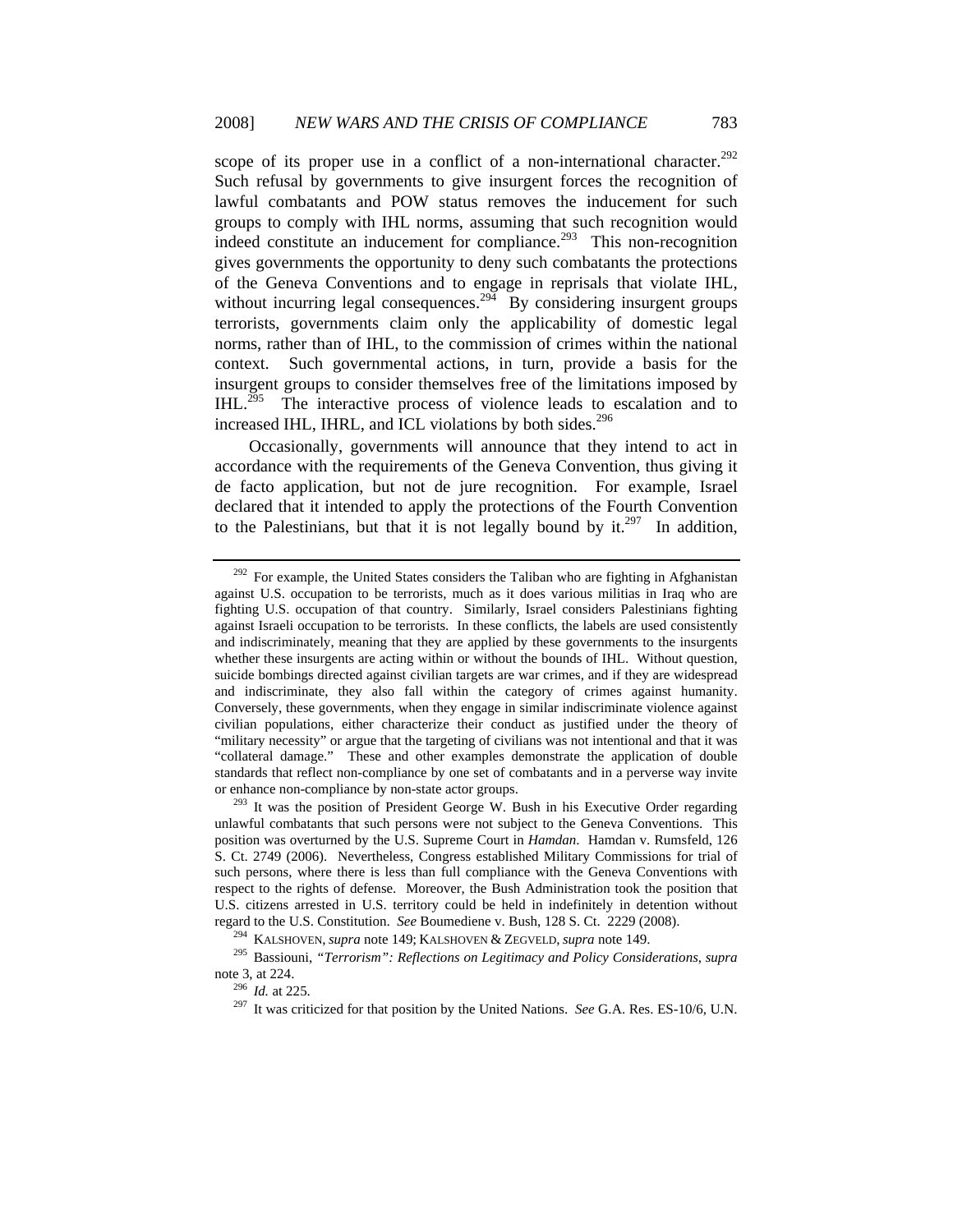Israel has refused to apply the Third Convention to the Palestinians, thus depriving Palestinian combatants of POW status.<sup>298</sup> The U.S. did the same with respect to Taliban combatants held in Guantanamo Bay until the Supreme Court reversed this position in *Hamdan.*<sup>299</sup>

The expectation of compliance with IHL is accepted de jure by governmental combatants, consequently, it is expected that they will also comply de facto. As a result, it is assumed that non-compliance will be the exception and that compliance will be the rule. This assumption is strengthened by the obligation accepted by all governments to provide their combatants with appropriate training, which, coupled with the assumption that a disciplined command structure exists and will enforce compliance, enhances overall compliance by all interested parties. These factors cannot be extrapolated to non-state actors engaged in conflicts of a noninternational character.

Insurgent groups consider that the factual assumptions underlying the usual norms do not apply when their forces oppose governmental forces, because of the military and economic asymmetry that exists between them.<sup>300</sup> The outcome of this reasoning is that insurgent groups can engage in some violations of IHL as a way of redressing the military and economic imbalance. $301$  Insurgent groups draw on the legitimacy of their cause to support that proposition. The perception of legitimacy by insurgent forces leads these groups to rationalize their violations of IHL by confusing the legitimacy of their purpose with the illegitimacy of their means, thus eliminating an element of compliance inducement or at the very least by

times.net/article/news/details/detail.asp?id=57&edition=529.<br><sup>299</sup> Hamdan v. Rumsfeld, 548 U.S. 557 (2006); Rasul v. Bush, 542 U.S. 466 (2004);<br>Boumediene v. Bush, 128 S. Ct. 2229 (2008).

Doc. A/RES/ES-10/6 (Feb. 9, 1999) (Illegal Israeli Actions in Occupied East Jerusalem and the rest of the Occupied Palestinian Territory and the Applicability of the Fourth Geneva Convention). *See also* BASSIOUNI, DOCUMENTS ON THE ARAB-ISRAELI CONFLICT, *supra* note 86, at 204. 298 Issa Qaraqea, *The Legal Status of Palestinian POWs, Through the lens of* 

*International Law*, JERUSALEM TIMES, May 14, 2004, *available at* http://www.jerusalem-

<sup>&</sup>lt;sup>300</sup> See generally IVAN ARREGUIN-TOFT, HOW THE WEAK WIN WARS: A THEORY OF ASYMMETRIC CONFLICT (2005); ROGER W. BARNETT, ASYMMETRICAL WARFARE: TODAY'S CHALLENGE TO U.S. MILITARY POWER (2003); STEVEN METZ & DOUGLAS V. JOHNSON II, ASYMMETRY AND U.S. MILITARY STRATEGY: DEFINITION, BACKGROUND, AND STRATEGIC CONCEPTS (Strategic Studies Institute/U.S. Army War College 2001); Ivan Arreguin-Toft, *How the Weak Win Wars: A Theory of Asymmetric Conflict*, 26 INT'L SECURITY 93, 93-128 (2001); Andrew J.R. Mack, *Why Big Nations Lose Small Wars: The Politics of Asymmetric Conflict*, 27 WORLD POLITICS 175, 175-200 (1975); J. Paul Dunne et al., *Managing* 

<sup>&</sup>lt;sup>301</sup> Bassiouni, *"Terrorism": Reflections on Legitimacy and Policy Considerations, supra* note 3, at 20.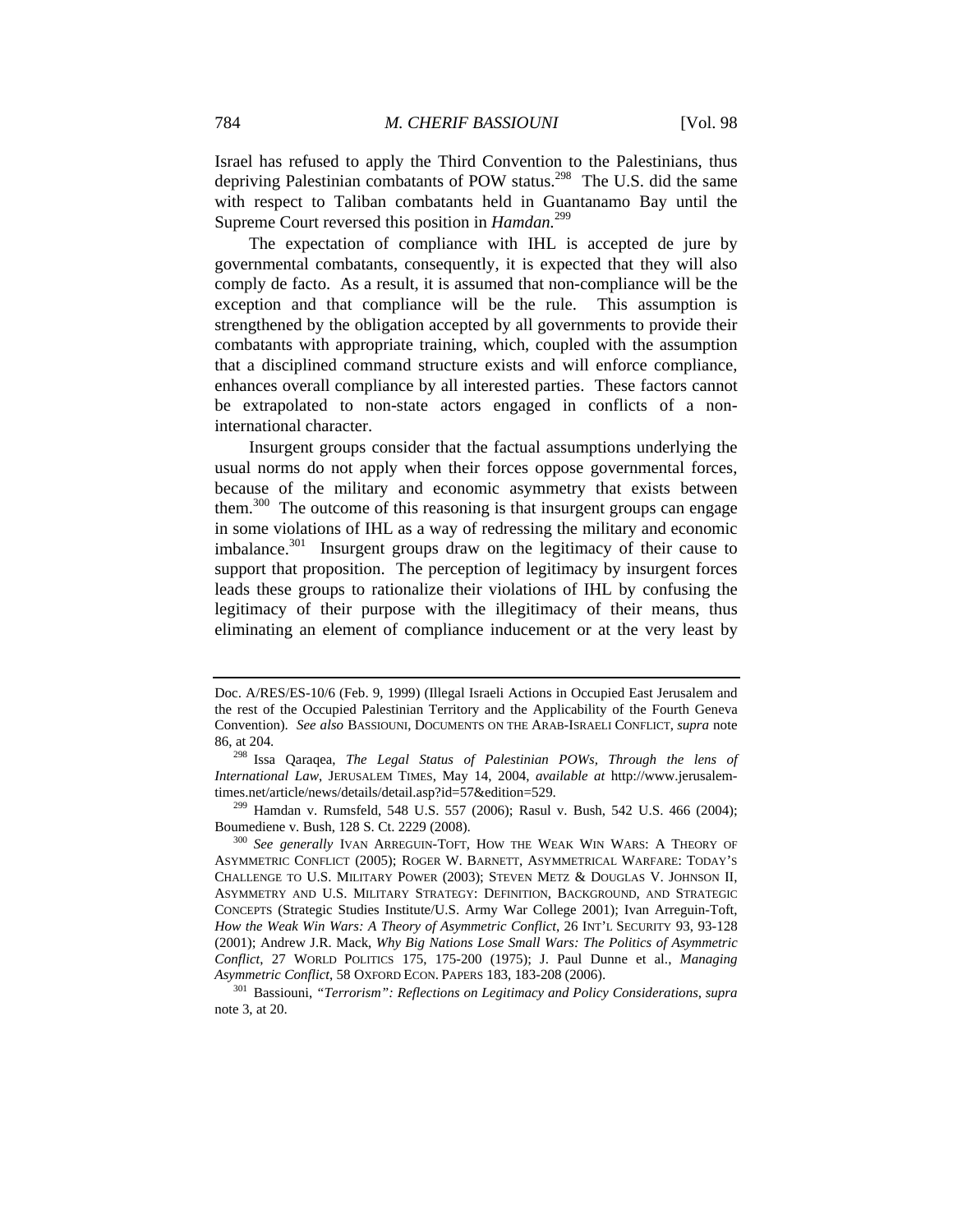removing an inhibiting factor to the commission of such violations.

### B. ASYMMETRY OF FORCES

Insurgent groups claim that an asymmetry exists between their forces on the one hand and governmental forces on the other, both in terms of military personnel and military means.<sup>302</sup> They argue that such asymmetry does not permit them to comply with the same norms applicable to conflicts of an international character where governmental forces, having more or less equal characteristics, can fight each other with some degree of military equality.<sup>303</sup> The assumption that non-state actors will voluntarily comply with IHL notwithstanding asymmetry and the lack of mutuality of interest they have with state actors makes the likelihood of compliance with IHL less likely.

In the conflicts that have occurred since World War II, the question of asymmetry takes on three distinct, but related, dimensions.<sup>304</sup> The first is the economic asymmetry, which gives governmental forces greater advantages both in combat and in non-combat situations. The second is control of the means of communication, either directly or through government-controlled access to information, which places insurgents at a disadvantage. The third is military technology, which gives governments greater advantages than insurgents can ever achieve. As to the latter, insurgents point to the greater destructive capabilities, for example, of aerial bombardment and other sophisticated weapons-systems capable of inflicting damage and harm at distance. The public perception of these means of warfare is that they are more antiseptic, even though they are more destructive and produce more harm to protected persons and targets. The permissibility of the use of such means raises a presumption that their harmful and destructive consequences are also legitimate. The harm and damage to protected persons and targets caused by these weapons are euphemistically called "collateral damage."<sup>305</sup> Insurgent groups, however, cannot respond in kind and benefit from the same latitude given to governmental forces. Their weapons are primitive by comparison to those of governmental forces, but the harm they cause to protected persons and

<sup>302</sup> Dominic D. McAlea, *Post-Westphalian Crime*, *in* NEW WARS, NEW LAWS? APPLYING THE LAWS OF WAR IN 21ST CENTURY CONFLICTS 111, 112 (David Wippman & Matthew Evangelista eds., 2005). 303 Bassiouni, *"Terrorism": Reflections on Legitimacy and Policy Considerations, supra* 

note 3, at 220. 304 *Id.*

<sup>305</sup> Yoram Dinstein, *Collateral Damage and the Principle of Proportionality*, *in* NEW WARS, NEW LAWS? APPLYING THE LAWS OF WAR IN 21ST CENTURY CONFLICTS 111 (David Wippman & Matthew Evangelista eds., 2005).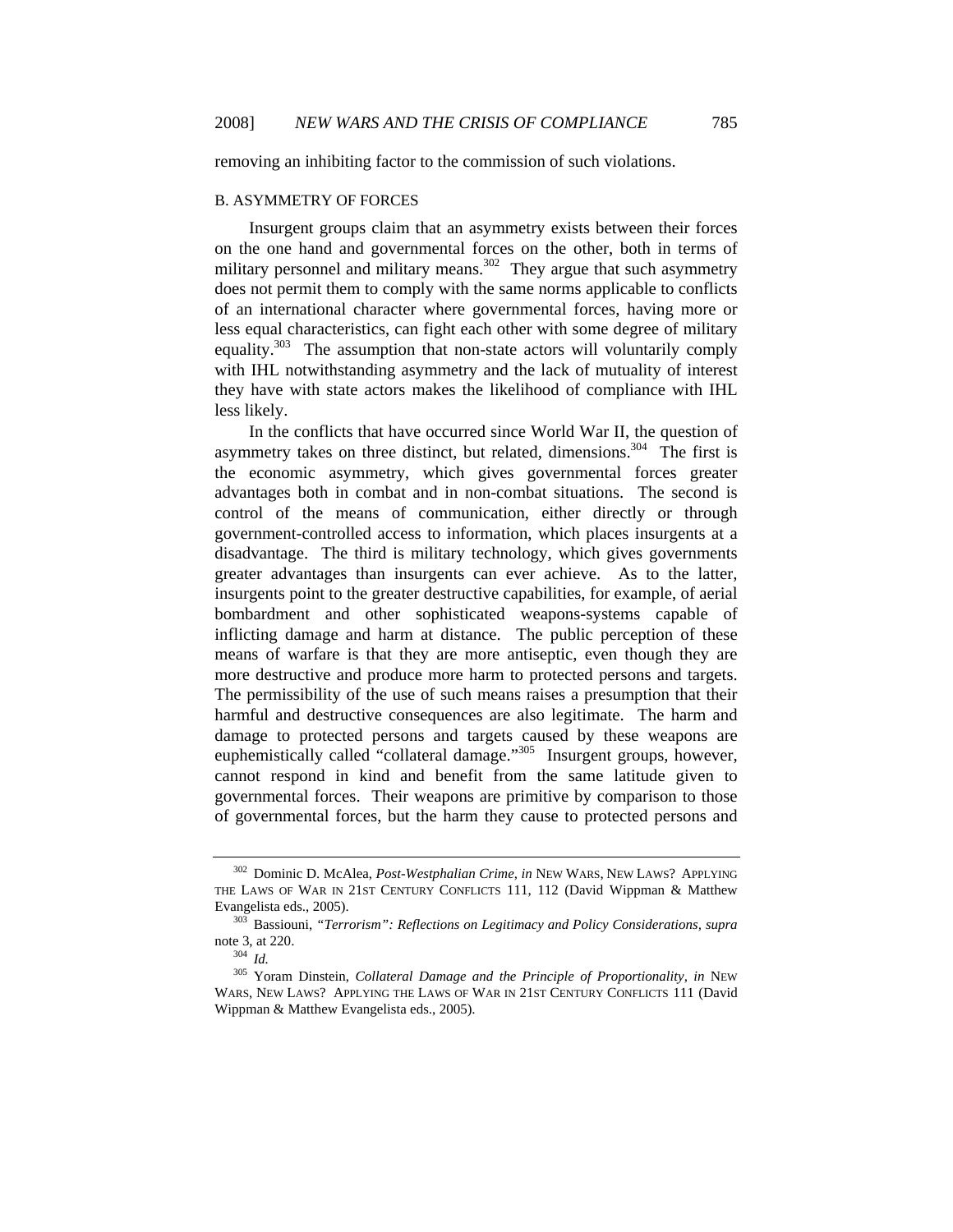targets is more visible and less antiseptic. $306$  Thus, a smart bomb launched from miles away, which kills the same number of civilians as a suicidebomber, will never be judged by the same standards. Government forces benefit from a presumption of legality, which, due to their ability to control access to information (and thus its dissemination) and to control the decision-making process by which their conduct is assessed, almost always results in a mostly de facto determination of legality.<sup>307</sup> Conversely, insurgent forces which commit similar in-kind violations are almost always publicized as criminal and result in a de facto determination of illegality.

Interestingly enough, with respect to political achievement, the more destructive bombardments and similar military responses are, the less likely a positive outcome becomes for government forces. Conversely, the more visible and psychologically shocking the acts of violence committed by insurgents against protected persons and targets, the more likely the positive political outcomes become. The reason for this dichotomy is that the first situation detracts from the legitimacy of the governmental use of force and enhances the legitimacy of the use of force by insurgents, even when in clear violation of existing norms. It also increases recruitment into insurgent forces' ranks and enlarges the base of support they can obtain from the civilian population. One of the consequences of this situation is to increase the level of intolerability within the society that suffers the consequences of these violations, which in due course leads to the search for a political solution. In a perverse way, this asymmetry ultimately tends to work against the political interests of government forces and in favor of non-state actors.

<sup>&</sup>lt;sup>306</sup> Bassiouni, *Legal Controls of International Terrorism*, *supra* note 3, at 85.<br><sup>307</sup> It is almost always the case that an attack by Israeli armed forces against Palestinian targets is presented in the public discourse as being legitimate both in purpose and in means, while a Palestinian attack upon on Israeli targets is almost invariably described in opposite terms. An attack upon military targets is permissible under IHL. Thus, if the Palestinians attack Israeli armed forces, they are legitimate targets. However, Israel always describes such attacks as terrorist attacks. For Israel to recognize the legitimacy of such attacks upon its armed forces would be a major political concession to Palestinian nationalistic claims and would add significantly to the legitimacy of their conflict against Israel as being a war of national liberation. Geneva Convention Protocol I would apply to such a conflict, thus giving the Palestinian combatants the status of POWs, which Israel has denied to date. The analogy in this case extends only with respect to Israeli armed forces. With respect to Israeli attacks on Palestinian targets, the target may be a civilian one, which is not authorized under IHL, or a legitimate military target, but attacked with disproportionate use of force that causes civilian casualties and destruction of private property, which would be prohibited by IHL. In both of these cases, the attack would be a violation of IHL, but is almost always presented as justified. Conversely, when the Palestinians attack a legitimate military target, it is almost always labeled an act of terrorism. Without question, if Palestinians attack a civilian target, that violates IHL. *See* Bassiouni, *"Terrorism": Reflections on Legitimacy and Policy Considerations*, *supra* note 3.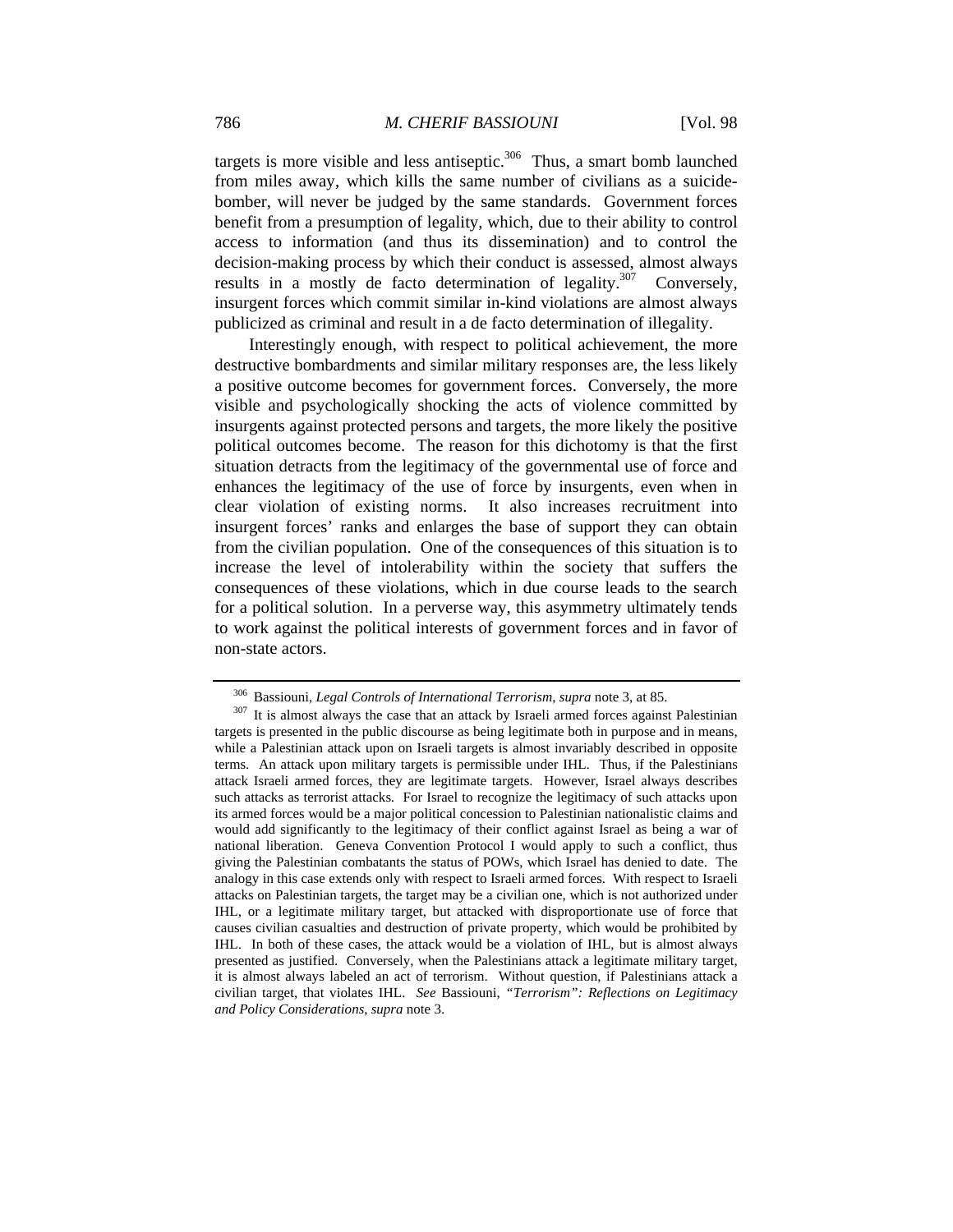The premise of IHL with respect to non-international conflicts is that a quid pro quo can exist between governmental and insurgent forces. But since the latter receive no recognition as lawful combatants and are denied the status of POWs, they cannot exchange their acceptance of restrictions imposed by IHL on the means and methods of the use of force contained in these norms. The benefit for governmental forces would be that insurgent forces would abide by these norms. But experience indicates that governmental forces and insurgent forces do not live up to these exceptions negating the assumptions mentioned above.<sup>308</sup> The clear absence of quid pro quos in conflicts of a non-international character or in internal armed conflict enhances the level and intensity of IHL violations by the protagonists in these conflicts.

IHL has chosen to focus on the means and methods of using force, i.e*.*, *jus in bello*, irrespective of the legitimacy of the resort to the use of force.<sup>309</sup> As a result, it removes from consideration the issue of legitimacy of resort to the use of force from both sides, restricting only the means and methods they can employ. Insurgent groups claim that such a choice necessarily favors governmental forces because of the military asymmetry that exists between them. Thus, insurgent groups seek to introduce the legitimacy of their cause as a justification for violating the restrictions on means and methods.<sup>310</sup> The consequences are increased lack of compliance, and thus increased IHL violations.

The issues of legitimacy and asymmetry are as related to one another as the issues of counterpart behavior. These arguments are not new. Niccolo Machiavelli argued in the 1500s that "the ends justify the means," which is the antithesis of IHL's premises and values.<sup>311</sup> Robespierre and

<sup>&</sup>lt;sup>308</sup> As discussed throughout this Article, IHL assumes a mutuality of interests between parties to a conflict who share the same characteristics in respect to their military forces, irrespective of their military parity. In other words, there is a quid pro quo that enhances voluntary compliance for the protagonists in conflicts of an international character whose combatants are duly constituted armies. This does not exist with respect to conflicts of a non-international or internal character. Experience indicates that quite contrary to the expectation of mutuality of interest, there are divergent interests that push the opposing parties in opposite directions, and therefore reduce incentives to compliance while enhancing non-compliance. Thus, for example, as governments deny insurgent groups the status of combatants and POWs to avoid having such groups' claims enhance their political legitimacy, they explicitly remove an important factor which is likely to enhance compliance with IHL by these groups if they received such legal protections. In addition, when government forces fail to comply with IHL norms and offer double standards as explanations for their conduct, they also encourage reciprocal non-compliance by non-state actors. 309 *Supra* note 3. 310 *Supra* note 3.

<sup>311</sup> *See generally* NICCOLO MACHIAVELLI, IL PRINCIPE: LE GRANDE OPERE POLITICHE (G.M. Anselmi & E. Menetti trans., 1992); KARMA NABULSI, TRADITIONS OF WAR: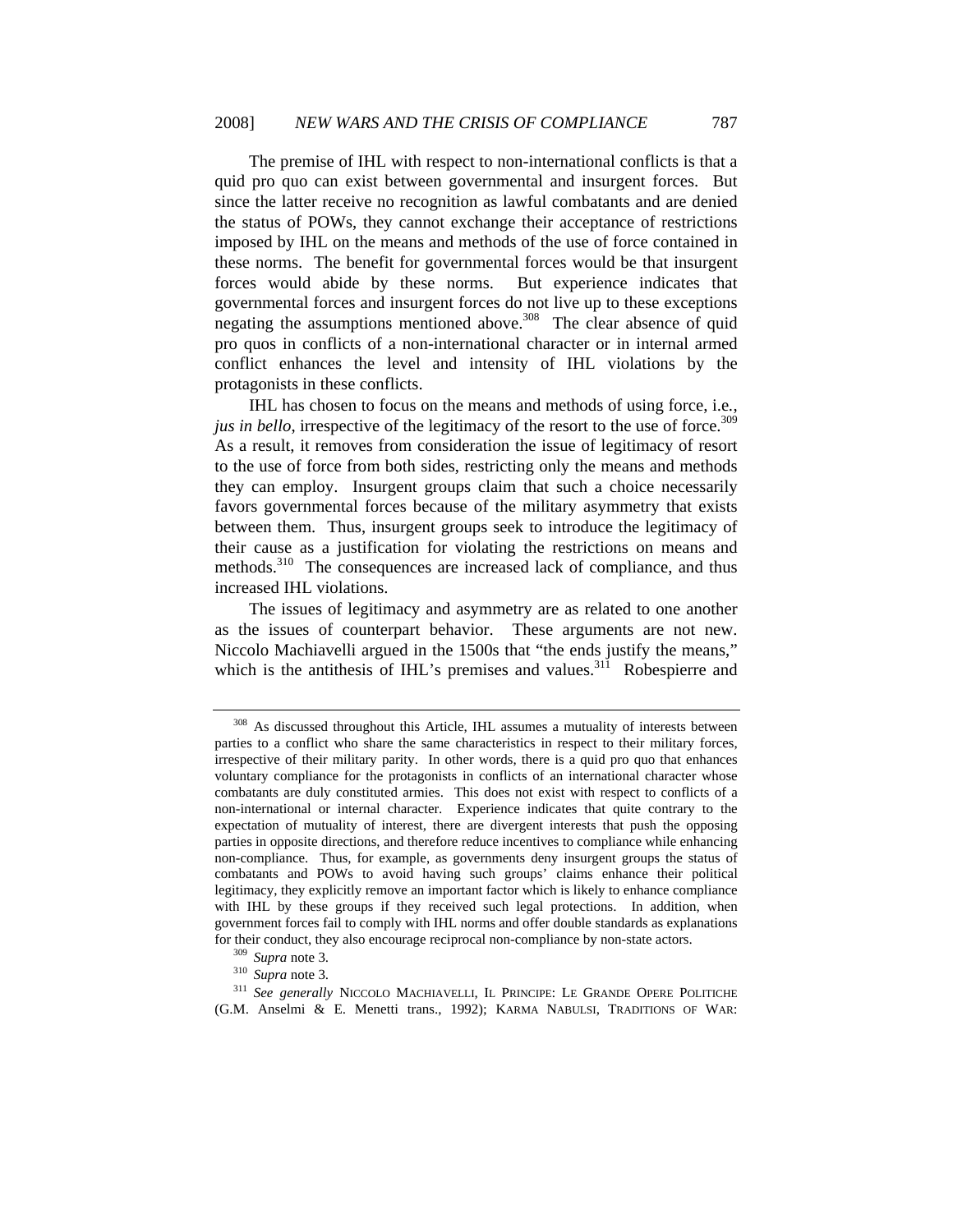Lenin, more conscious of legal concepts, rationalized the precept by articulating in *realpolitik* terms that the outcome differentiates between those who become criminals and those who become heroes.<sup>312</sup> Robespierre reportedly said to the revolutionary masses assembled at a rousing speech he gave to ferret out the monarchists and those of the *ancien regime*: "Victory will decide whether you are rebels or benefactors of humanity."<sup>313</sup> Later, Mao Tse Tung, echoing the same concept, said, "Political power grows out of the barrel of a gun."314 Obviously none of the above believed in Thomas Hobbes' assertion: "*non autoritas sed veritas lex facit*."315 The legitimacy argument is far from easy to resolve. On the contrary, it is intractable so long as we do not have, to paraphrase Aristotle, the same laws in Athens and in Rome—laws that apply equally to all.<sup>316</sup> Double standards enhance non-compliance.

A number of conflicts have demonstrated that when governments grant some recognition to insurgent groups in order to conduct negotiations, the level of violence is reduced. This has been the case in the conflict in El Salvador and, to some extent, in Colombia. Conversely, when the government of Serbia refused to recognize the Kosovo Liberation Army (KLA), this resulted in the escalation of violence in Kosovo, and ultimately led to NATO intervention. Israel refused to recognize the Palestinian Liberation Organization (PLO) as a negotiating counterpart until the 1993 Oslo agreements.317 The Popular Movement for the Liberation of Angola (MPLA) in Angola was refused similar recognition, leading to a protraction of that conflict.<sup>318</sup> The same occurred with the governments of Georgia and Russia in Abkhazia and Chechnya, respectively.<sup>319</sup> Thus, recognition

OCCUPATION, RESISTANCE AND THE LAW 84-90 (1999).<br><sup>312</sup> *See* ALBERT PARRY, TERRORISM: FROM ROBESPIERRE TO ARAFAT (1976).<br><sup>313</sup> *Id.* MAO ZEDONG, II PROBLEMS OF WAR AND STRATEGY: SELECTED WORKS 22 (1938).

<sup>&</sup>lt;sup>315</sup> See generally THOMAS HOBBES, LEVIATHAN: SIVE DE MATERIA, FORMA, ET POESTATE

CIVITATIS ECCLESIASTICAE ET CIVILS (1841). 316 *See generally* ARISTOTLE, THE NICOMACHEAN ETHICS (David Ross trans., Batoche

<sup>&</sup>lt;sup>317</sup> Sharm el-Sheikh Memorandum, Isr.-Palestine Liberation Org., Sept. 4, 1999, 38 I.L.M. 1465; Wye River Memorandum, Isr.-Palestine Liberation Org., Oct. 23, 1998, 37 I.L.M. 1251; Protocol Concerning the Redeployment in Hebron, Note for the Record, Isr.- Palestine Liberation Org., Jan. 17, 1997, 36 I.L.M. 650; Israeli-Palestinian Interim Agreement on the West Bank and Gaza Strip, Isr.-Palestine Liberation Org., Sept. 28, 1995, 36 I.L.M. 551; Declaration of Principles on Interim Self-Government Arrangements, Isr.- Palestine Liberation Org., Sept. 13, 1993, 32 I.L.M. 1525; BASSIOUNI, DOCUMENTS ON THE ARAB-ISRAELI CONFLICT, *supra* note 86. 318 LE BILLON, *supra* note 212; Pearce, *supra* note 212. 319 M. LORD KIPANIDZE, THE ABKHAZIANS AND ABKHAZIA (1990); I. Maxine Marcus,

*Post-Conflict in Chechnya: Faltering Justice*, *in* POST-CONFLICT JUSTICE, *supra* note 1.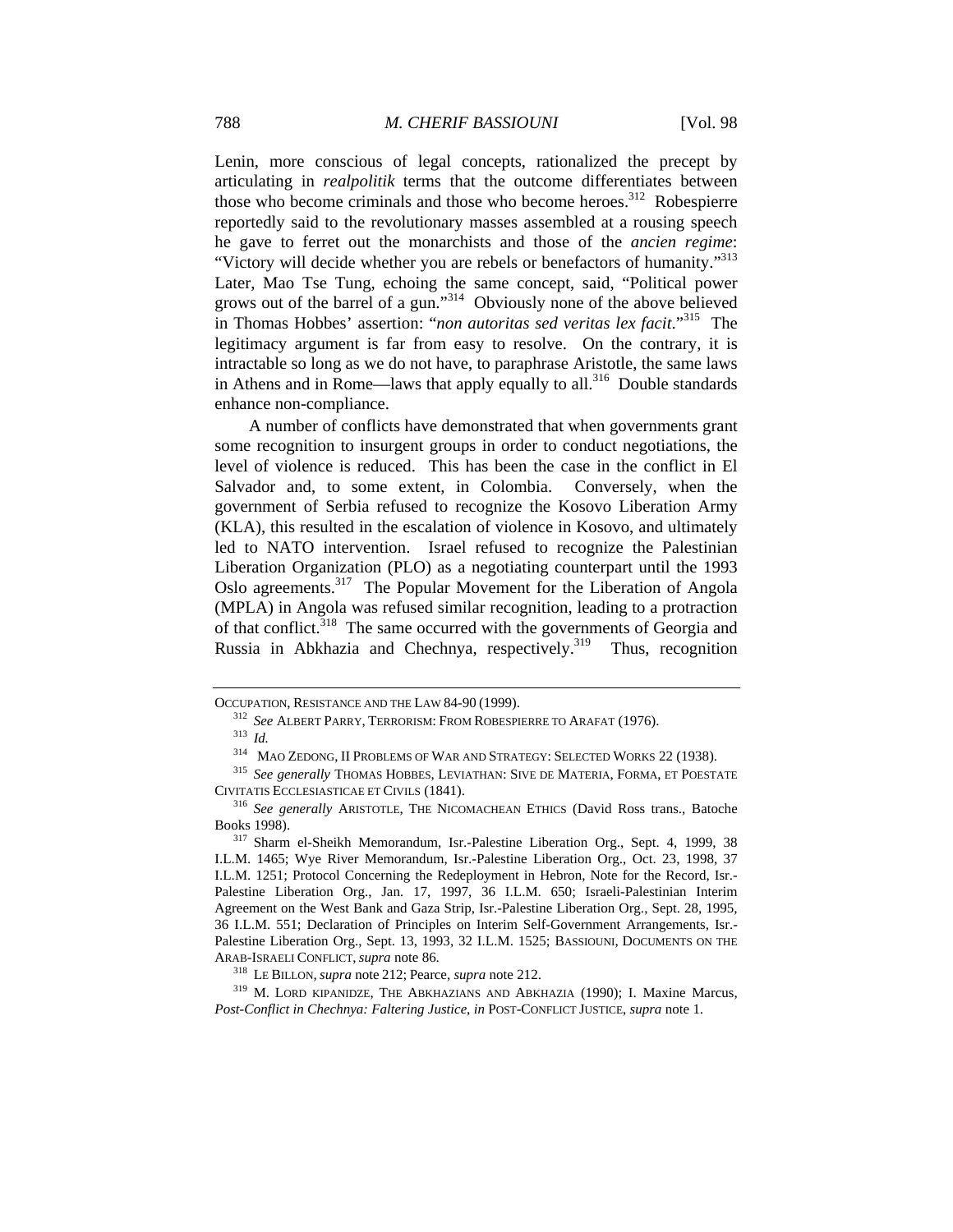serves to reduce violence and enhances the prospects of a political settlement.

IHL is predicated on certain assumptions of mutuality of interest reflected in the quid pro quo described above. In examining the outcome of conflicts of a non-international character, it is clear that either these assumptions are not valid or that there is insufficient inducements to compliance. In part, this may be due to the absence of positive inducement factors but it is also due to the absence of deterrence factors resulting from the lack of enforcement of these norms. Along with mutuality of interest, the following factors are believed to lead to compliance. Their listing below does not represent a hierarchy among them. They are: (1) positive inducement factors, (2) commonality of shared values, (3) enforcement, and (4) the removal of double standards applicable to governmental forces and non-state actors.

### C. POSITIVE INDUCEMENT FACTORS

Notwithstanding two significant disincentive factors, the refusal to give POW status to non-state actors, and the resort by governmental forces to reprisals which are in violation of IHL, past experience has demonstrated that certain conditions can create positive inducements for compliance.

One anecdotal example is that of the revolutionary forces during the El Salvador conflict, who minimized their attacks upon civilian populations under the control of governmental forces when they received some political recognition in the course of the peace process.<sup>320</sup> In this situation, the inducement was the peace process, intended to lead to a legitimate place at the negotiating table for the insurgents. $321$  That inducement ultimately led to the cessation of hostilities and the achievement of peace.<sup>322</sup>

In the Algerian War of Independence, the violence and the violations on both sides raged, particularly when French governmental forces engaged in torture, killing of prisoners whose status as POW was never recognized, extra-judicial executions, and unlawful reprisals against civilians led the insurgents to assassinations and indiscriminate killing of civilians.<sup>323</sup> This lasted until Charles De Gaulle's French government opened the door for negotiations leading to the independence of Algeria and the withdrawal of

<sup>320</sup> Seils, *supra* note 215. 321 *Id.*

<sup>&</sup>lt;sup>323</sup> See generally MOHAMMED BEDJAOUI, LAW AND THE ALGERIAN REVOLUTION (1961); TODD SHEPARD, THE INVENTION OF DECOLONIZATION: THE ALGERIAN WAR AND THE REMAKING OF FRANCE (2006); LA BATTAGLIA DI ALGERI (THE BATTLE OF ALGIERS), *directed by* Gillo Pontecorvo (1966); *see also infra* note 358.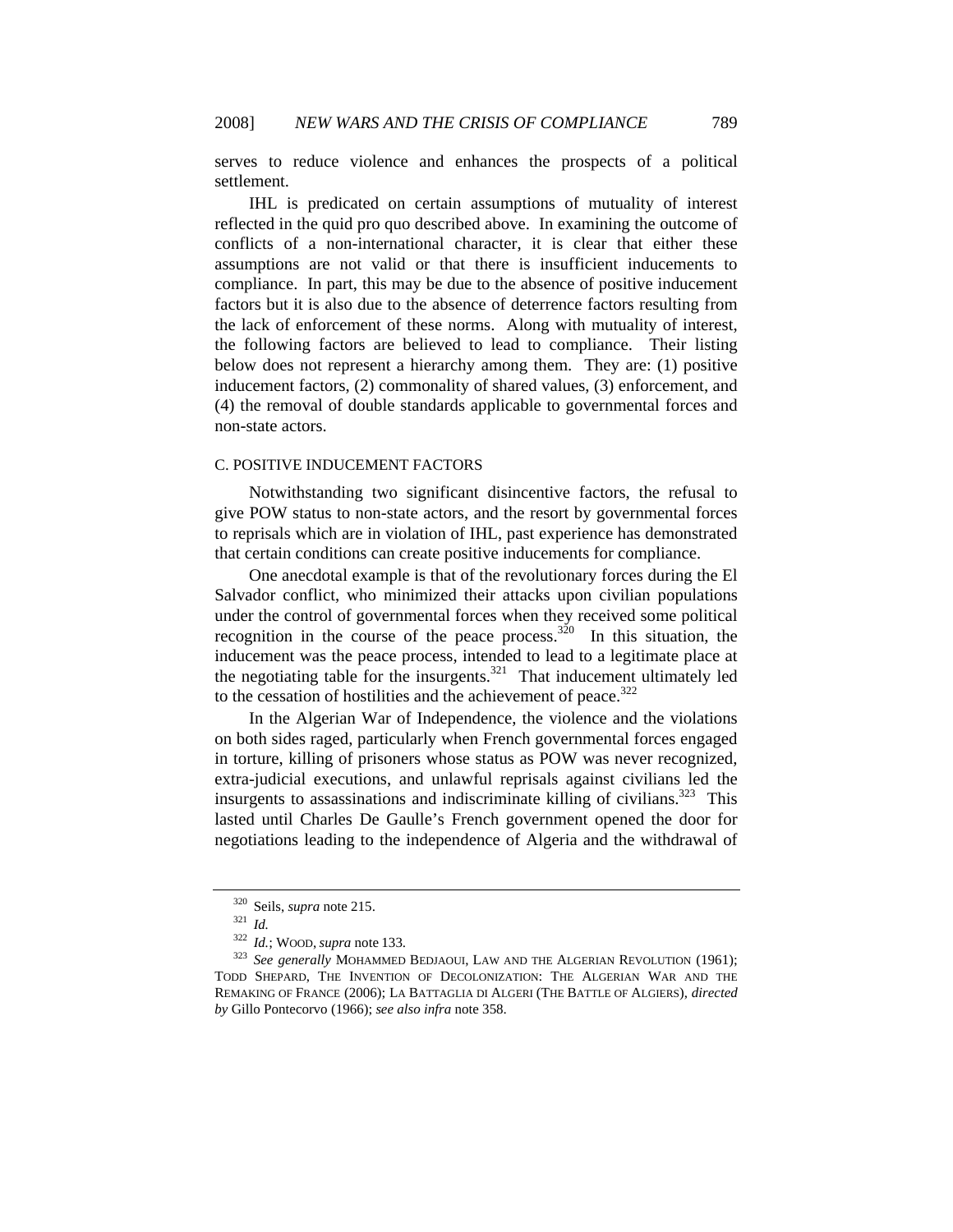French forces and settlers from that country.<sup>324</sup> These instances seem to indicate that conflict resolution mechanisms are probably the strongest inducement for compliance than any other factor. But internal political processes of this type are few and far between.

There is a current line of thinking that argues in favor of educating insurgent forces in IHL as a means of achieving greater compliance with its norms.<sup>325</sup> These views, however, are predicated on the assumption that insurgent forces have the military discipline necessary to ensure, through superior officers commanding these forces that compliance will be carried out by subordinates. Such an assumption may, however, prove unfounded if the rank and file of these forces does not have the necessary educational and cultural background to understand the scope and application of these norms.

Even if education of insurgents is accomplished, the assumption that it would achieve greater compliance is vitiated by the fact that substantial asymmetry in the military forces eliminates any inducement to compliance unless strongly outweighed by the benefits of legitimacy and recognition, which governments opposing such forces are reluctant to concede. Furthermore, unlawful reprisals by governmental forces and excessive use of force, as well as torture, extra-judicial executions, destruction of public and private property, and other human rights violations have clearly signaled to non-state actors that they have no reason to be bound by norms that the opposing governmental forces violate at will and with impunity.<sup>326</sup> Moreover, non-state actors have no expectations of accountability and thus feel no deterrence.

### D. VALUES AND BEHAVIOR

Many conflicts of a non-international character have pitted opponents against one another who claim to adhere to substantially the same values, and yet this has done little to alter their behavior.<sup>327</sup> For example, in the

<sup>&</sup>lt;sup>324</sup> *Supra* note 323.<br><sup>325</sup> The ICRC has for years sought means of educating insurgent groups by indirect means, since governments would usually oppose having formal training as offered to the military personnel of armed forces of the High Contracting Parties to the Geneva Conventions. The ICRC has regular training programs, oversees training programs at the San Remo Institute in Italy, and has regional offices in various parts of the world that conduct regular training sessions for armed forces. None of these, however, include nonstate actors. For further information on ICRC military training programs, see International Committee of the Red Cross , Promoting Humanitarian Law to Armed Forces, Police, and Other Weapon Bearers, http://www.icrc.org/Web/Eng/siteeng0.nsf/html/armed\_forces? OpenDocument (last visited Sept. 6, 2008).<br><sup>326</sup> The situation in Palestine/Israel since September 1999 evidences this situation.<br><sup>327</sup> For example, the present conflict in Darfur is Muslim versus Muslim; the War of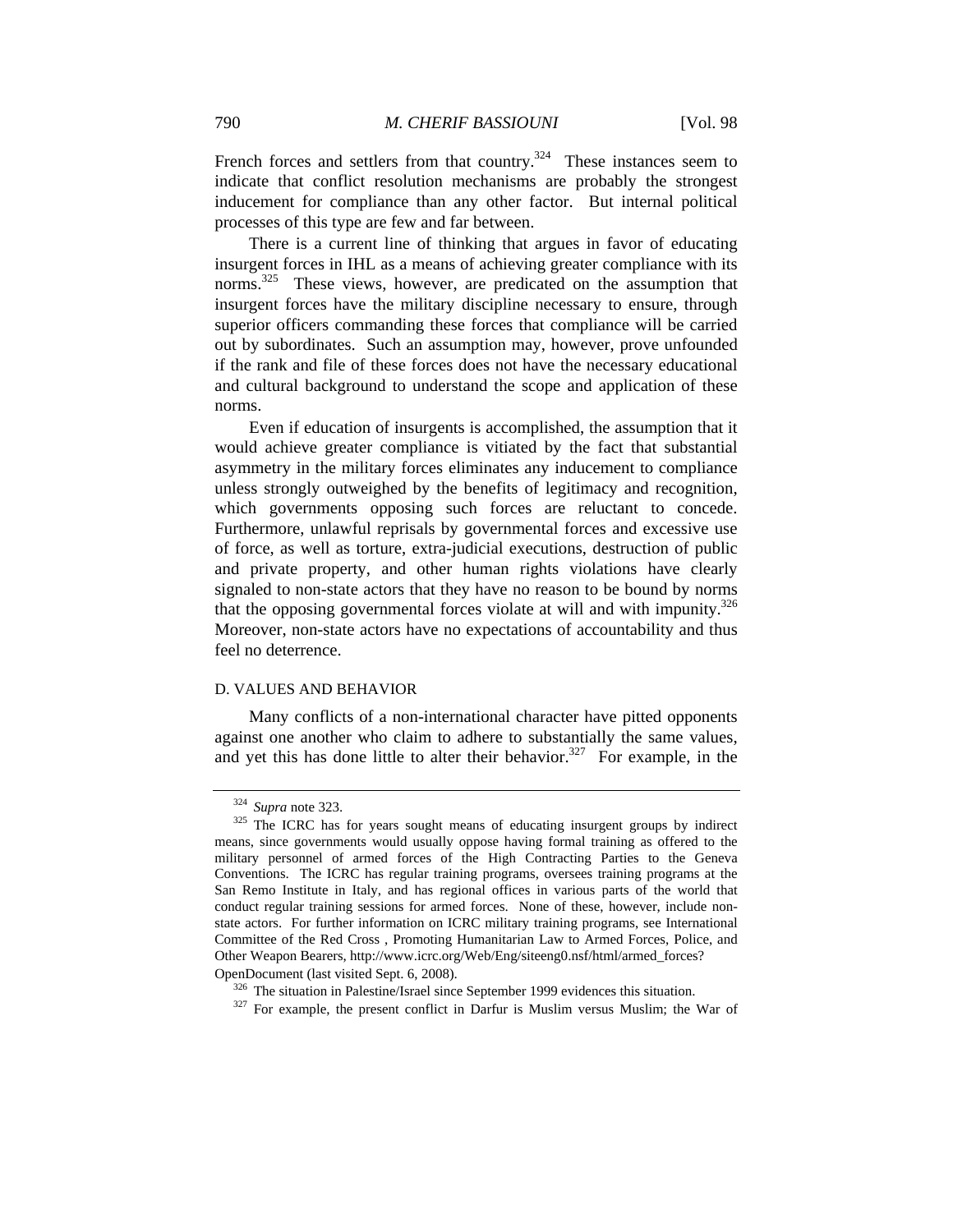conflict in the former Yugoslavia, Christian Serb Orthodox and Christian Catholics fought one another, each committing violations against the other, even though they share the same fundamental Christian values. These two groups in their conflicts with the Muslims in Bosnia also committed the same type of violations as did the Bosnian Muslims, even though Christianity and Islam share the same values embodied in IHL's prohibitions.328 In the conflict between Russian and Chechnyan forces, the Russian governmental forces were well-organized and well-disciplined, and they were commanded by superior officers who are knowledgeable in IHL. Nonetheless, they committed IHL violations against the Chechens.<sup>329</sup> In turn, the Chechens, who adhere to the values of Islam, committed against the Russians violations of these norms which embody their religious values. In the conflict between Israel and Palestine, Judaic and Islamic values coincide with respect to the protection of civilians, and yet both sides have committed violations of these norms.<sup>330</sup>

In all sorts of conflicts in which the protagonists adhere to certain religious values, it has been evident nonetheless that their behavior has not conformed to these values. Consequently, there is a vast field to be explored as to why the commonality of values does not result in the adherence to these values in the combatants' behavior. It could well be that this is simply due to the belief by these groups that the higher legitimacy of their cause over that of their opponents justifies their violations. More often, however, each side claims the other's violations as justification of their own. If that assertion is valid, it would lead to the assumption that enhanced compliance by the protagonists would lead to reduced violations.

It may be, however, that the issue of legitimacy perceived by opposing forces has overtaken the values reflected in the restrictions on means and methods. It is therefore necessary to reconsider what may constitute inducement and deterrence leading to behavioral conformity in conflicts of a non-international character and also, for that matter, in the context of conflicts of an international character. Lastly, it should be observed that religious leaders, far from opposing these violations, have either encouraged them or failed to take action to oppose them.<sup>331</sup>

<sup>331</sup> For example, most of the Christian clergy living in the Nazi regime did not oppose the atrocities committed against the Jews and others. *See* JAMES BENTLEY, MARTIN NIEMOLLER

Independence of Bangladesh was fought by East Pakistan, and both groups involved were Muslims; in Rwanda, Catholic Hutus fought against Catholic Tutsis; and for one hundred years Catholics fought Protestants in Europe. *See generally* JONATHAN SUMPTION, THE

HUNDRED YEARS WAR (2001).<br>
<sup>328</sup> Bassiouni, *Introduction to International Humanitarian Law*, *supra* note 22.<br>
<sup>329</sup> Marcus, *supra* note 319.<br>
<sup>330</sup> M. Cherif Bassiouni, *Evolving Approaches to Jihad: From Self-Defense*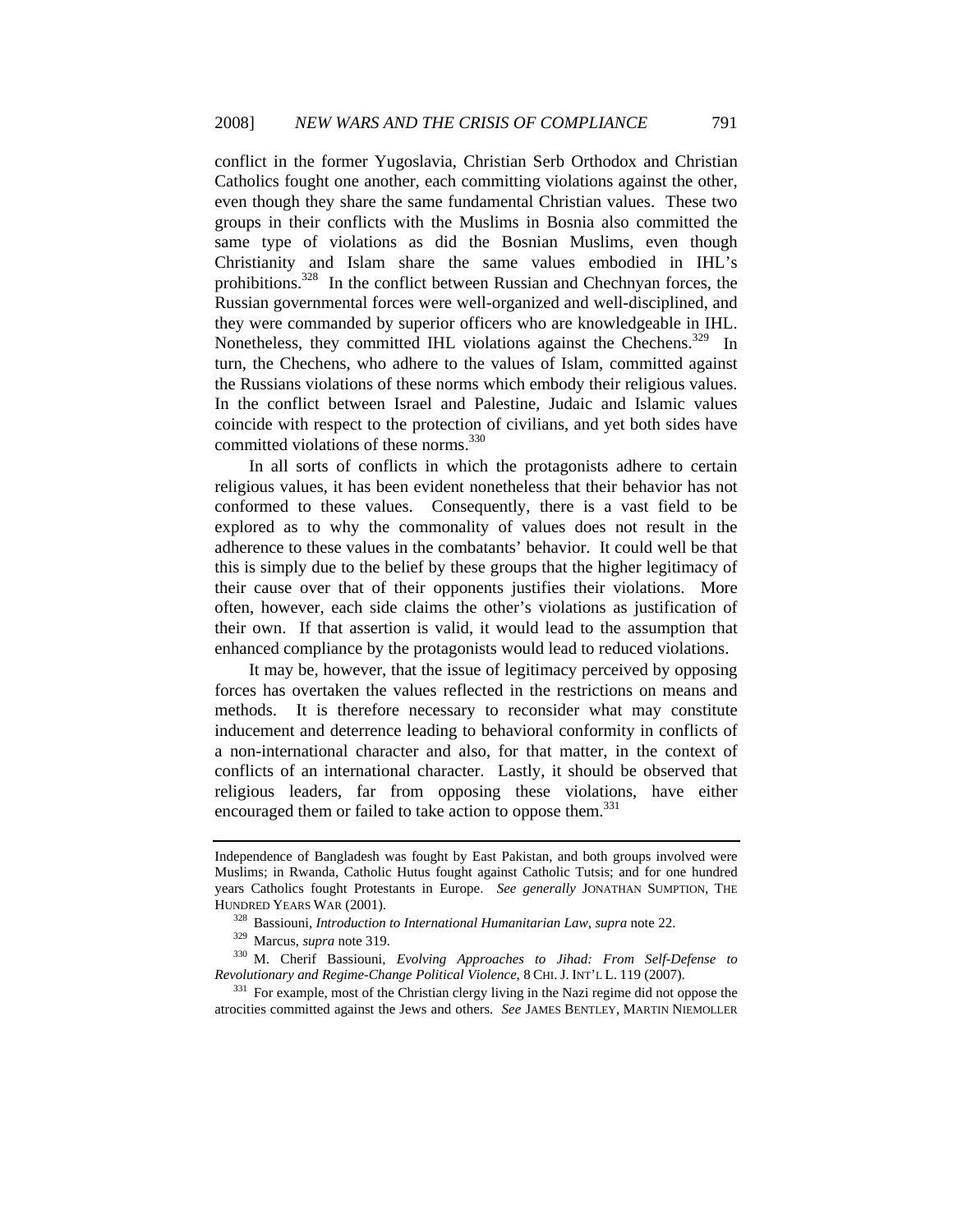## E. CRIMINOLOGICAL FACTORS—COMPLIANCE/DETERRENCE ISSUES IN IHL

The basic assumptions underlying national legal prescriptions are substantially absent in the IHL enforcement system. These assumptions include at the national level that: (a) norms reflect prevailing commonly shared social values; (b) norms protect commonly perceived social interests; (c) norms prohibit conduct commonly deemed to constitute a social harm; (d) the prohibited conduct is clearly enunciated in law; (e) promulgation and public dissemination gives notice to potential violators; (f) there is a strong likelihood of apprehension, prosecution, adjudication, and punishment if found guilty; and (g) there is a high probability of receiving a punishment that outweighs the benefits of committing the violations.<sup>332</sup>

Every criminal justice system throughout history has been predicated on all or some of these assumptions.<sup>333</sup> More importantly, modern criminal justice systems are dedicated to the goal of prevention, even where in part also based on retribution. Similarly, the criminalization of IHL norms seeks to achieve the goal of prevention. This goal cannot be achieved, however, without accountability and the prospects of effective sanctions, which are presumed to have a deterrent effect.<sup>334</sup>

Notwithstanding the historic debate in national criminal justice systems about the effectiveness of general deterrence, it is nonetheless recognized by all criminal justice systems in the world as having some legal validity. Prosecutions do not have the limited or exclusive goals of providing retributive punishment, but also include other goals such as rehabilitation and social reintegration.<sup>335</sup> While it is impossible to assess

PEACE: THE ISRAELI-ARAB TRAGEDY (2006).<br><sup>332</sup> CHARLES P. NEMETH, CRIMINAL LAW (2003); GEORGE P. FLETCHER, BASIC CONCEPTS<br>OF CRIMINAL LAW (1998).

<sup>333</sup> The exceptions are when criminal processes are used by dictatorial regimes as a repressive means to establish, maintain, and preserve their power.

 $^{334}$  H. L. A. HART, PUNISHMENT AND RESPONSIBILITY (1968); *supra* note 333.<br><sup>335</sup> For example, social integration and rehabilitation as well as considerations of individual responsibility have caused every legal system in the world to distinguish between

<sup>(1984).</sup> In the conflict in Rwanda, the Catholic Hutu clergy not only did not oppose the genocide, but actively participated. In the conflict in the former Yugoslavia, the Serb Orthodox, Croatian Catholic, and Muslim religious leaders did not voice their opposition to a war in which religion and religious hatred was a factor. In the Israeli-Palestinian conflict, there are no religious voices on either side that decry attacks upon innocent civilians. In this, and other conflicts involving protagonists from different religions, or for that matter of the same religion, there are few religious voices that decry human rights violations. It seems as if religious establishments have been co-opted by governments or that they feel compelled to support their coreligionists no matter how immoral or unlawful their conduct may be. For one courageous Israeli secular voice, see SHLOMO BEN-AMI, SCARS OF WAR, WOUNDS OF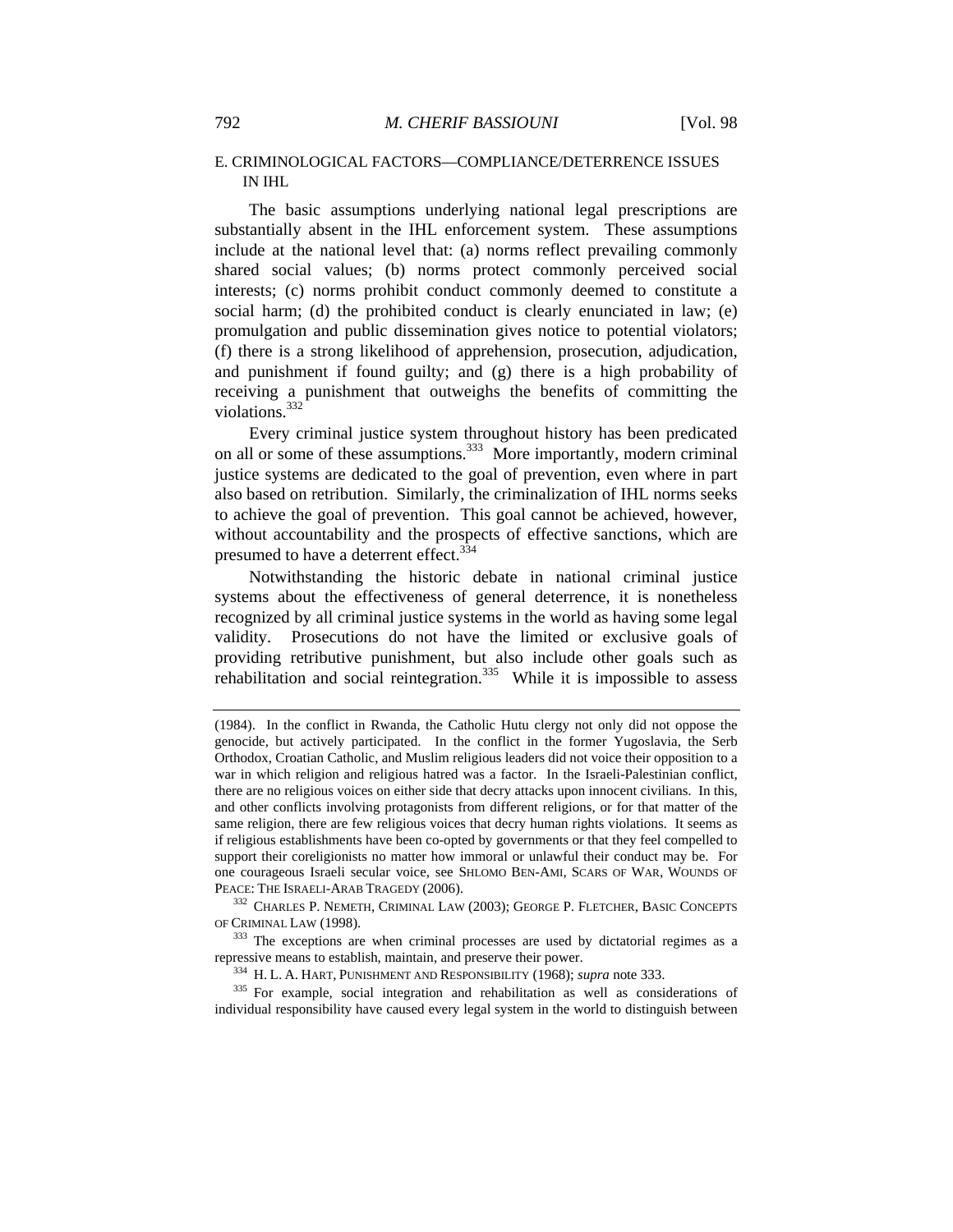the potential deterring effect of prosecutions on non-state actors engaged in conflicts of a non-international character, it is valid to draw from the experiences of national criminal justice systems that: (1) some potentially deterring effect exists in the knowledge that a given conduct is criminalized, (2) it is likely to be prosecuted, and (3) in the event of conviction, there is likely to be some punishment whose effects will outweigh the benefits of committing the prohibited act.

All of these assumptions extend to conflict situations involving nonstate actors. In fact, all of these assumptions are operative upon non-state actors within the same territory where such conflict occurs. These same non-state actors are in some way individually deterred by the domestic criminal laws of the state in the ordinary course of their lives, which is evidenced by the fact that they do not commit the same crimes that they do once they join non-state actor groups and engage in conflicts of a noninternational or internal character. The common sense conclusion is that they are deterred in their individual action in the former context, but they are not deterred when they become part of a group that commits acts of violence in the second context. Logic would dictate that there are reasons for the breakdown of the deterrent effect of the law. Among these reasons are the following:

(1) Domestic criminal law creates a higher expectation of enforcement than international humanitarian law.

(2) Enforcement at the domestic level by means of law enforcement, prosecutorial, and/or judicial systems has a demonstrable effect even though with varying degrees of efficiency in different national legal

adults and juveniles, thus, treating juveniles in different ways than adults both as to procedure and substance, even when they commit the same crimes as adults. It is noteworthy that this criminological and human rights consideration has been disregarded by the Bush Administration's decision to prosecute an individual under the Military Commissions Act who at the time he was captured in Afghanistan was fifteen years old. His prosecution under the Act is a violation of the United Nations Convention on the Rights of the Child (CRC). G.A. Res. 44/25, art. 37, U.N. Doc. A/RES/44/25 (Nov. 20, 1989). Moreover, a number of human rights instruments, such as the U.N. Minimum Standards for the Treatment of Offenders (1955), prohibit keeping minors in the same places of confinement as adults, a rule also violated in this case. U.N. Doc. A/CONF/611 (1957), Annex I, E.S.C. res. 663C, 24 U.N. ESCOR Supp. No. 1, U.N. Doc. E/3048, amended by E.S.C. res. 2076, 62 U.N. ESCOR Supp. No. 1, at 35, U.N. Doc. E/5988 (1977). Lastly, the U.N. has adopted the Beijing Rules for the prosecution of juveniles, which also provide the same prohibitions. United Nations Standard Minimum Rules for the Administration of Juvenile Justice (The Beijing Rules), G.A. Res. 40/33 Annex, U.N. GAOR, 45th Sess., Supp. No. 53, U.N. Doc. A/40/53/Annex (Nov. 29, 1985). The CRC has an optional protocol which prohibits the use of children in armed conflicts. Optional Protocol to the Convention on the Rights of the Child on the Involvement of Children in Armed Conflicts, G.A. Res. 54/263 (May 24, 2000), entered into force on 12 February 2002. It provides that those who use children in armed conflict are the ones to be criminalized, not the children.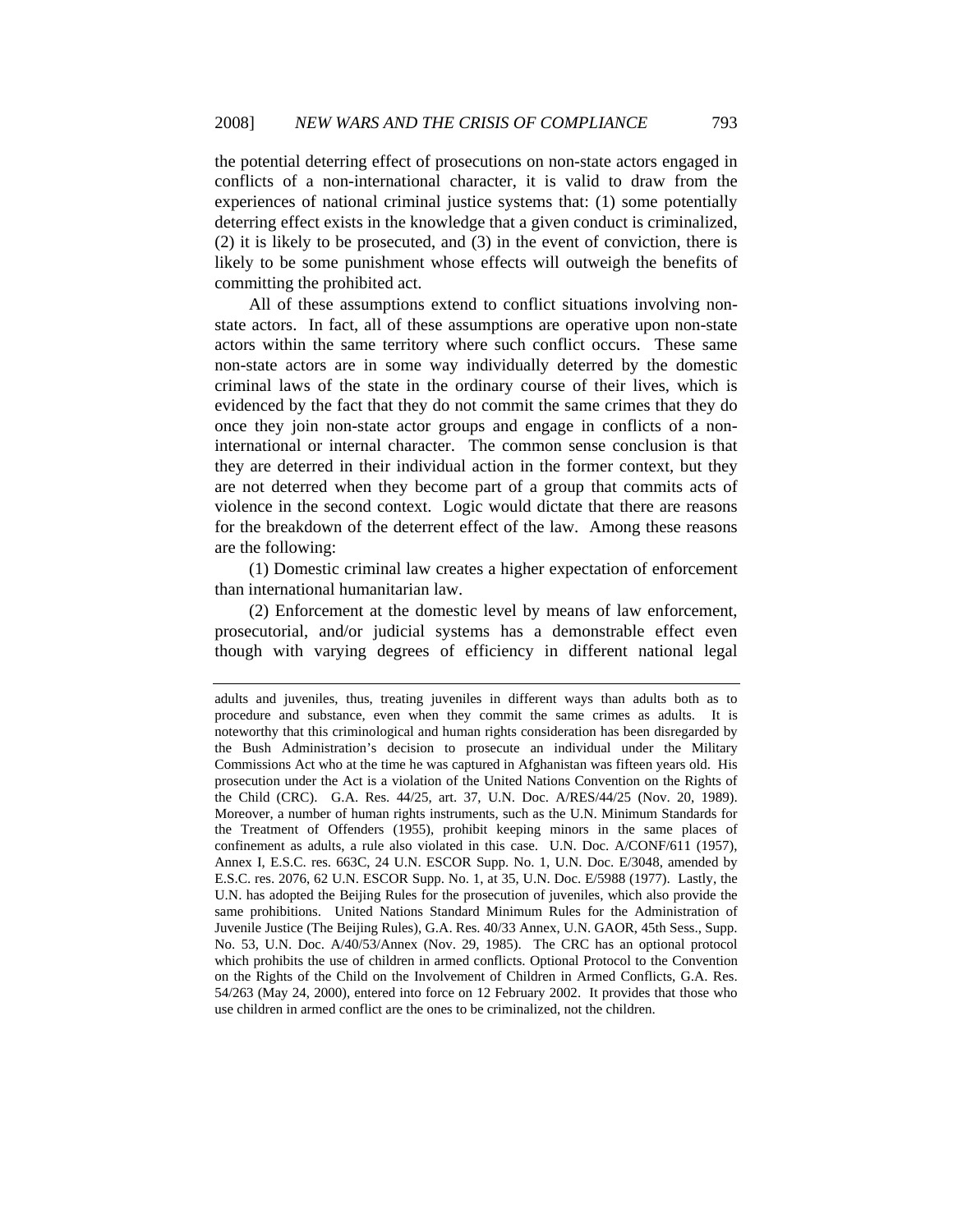systems, but no such mechanisms exist in IHL. Thus for example, there is little expectation that an ad hoc tribunal such as the ICTY or ICTR is going to be established for every non-international and internal conflict, and it is highly doubtful that the ICC, which is still in its nascent stage, will be dealing with anything but a few representative perpetrators in leadership positions.

(3) As a result of this prior experience, the expectation of punishment is significantly remote. Even with respect to those who may be deterred by the prospects of being prosecuted before an international ad hoc tribunal or before the ICC, the long duration of these proceedings and their exclusion of the death penalty and long term imprisonment tend to diminish the already limited prospects of deterrence.

(4) More important is the falsity of the assumption that IHL is as well known as domestic criminal law among the general population of states where such conflicts occur. Instead, the general assumption by non-state actors who become part of militias is that they have the same privileges of resorting to acts of violence as do members of the armed forces of the state. Admittedly this begs the question of the lawfulness of the means, however, since regularly constituted armed forces in these types of conflicts frequently engage in the same type of violations of IHL as do non-state actors. One can infer the existence of an emulation factor or the assumption that combatants draw on one another's practices as setting up the parameters of expected practices,

(5) There is a significant counter-deterring factor operating against compliance within non-state actor groups namely that commanders in the field have power of life and death over members of their groups and they are almost unaccountable for their conduct.<sup>336</sup>

(6) There is a substantial lack of clarity in the legal norms that convey obligations to those who are to abide by the law, particularly with respect to the legal status of combatants in conflicts of a non-international character and those engaged in purely domestic conflicts.<sup>337</sup>

<sup>336</sup> *See supra* note 1. As indicated above, in connection with the over 250 conflicts which have occurred between 1948 and 1998, there has been very little evidence of international prosecutions other than those before the ICTY and ICTR. *See* Bassiouni, *supra*  note 139; Roman Boed, *The International Criminal Tribunal for Rwanda*, *in* POST CONFLICT JUSTICE 487 (M. Cherif Bassiouni ed., 2002); Megan Kaszubinski, *The International Criminal Tribunal for the Former Yugoslavia*, *in* POST CONFLICT JUSTICE 459 (M. Cherif Bassiouni ed., 2002). There have been few national prosecutions. *See The National Judicial Model*, *in* POST CONFLICT JUSTICE 487 (M. Cherif Bassiouni ed., 2002). While the ICC has indicted four persons it has not started prosecutions as of this writing.<br><sup>337</sup> Combatants covered by Common Article 3 are not given POW status. They are

subject to national law and can therefore be charged and punished as common criminals. Protocol II encourages giving such combatants amnesty except for war crimes. *See* Geneva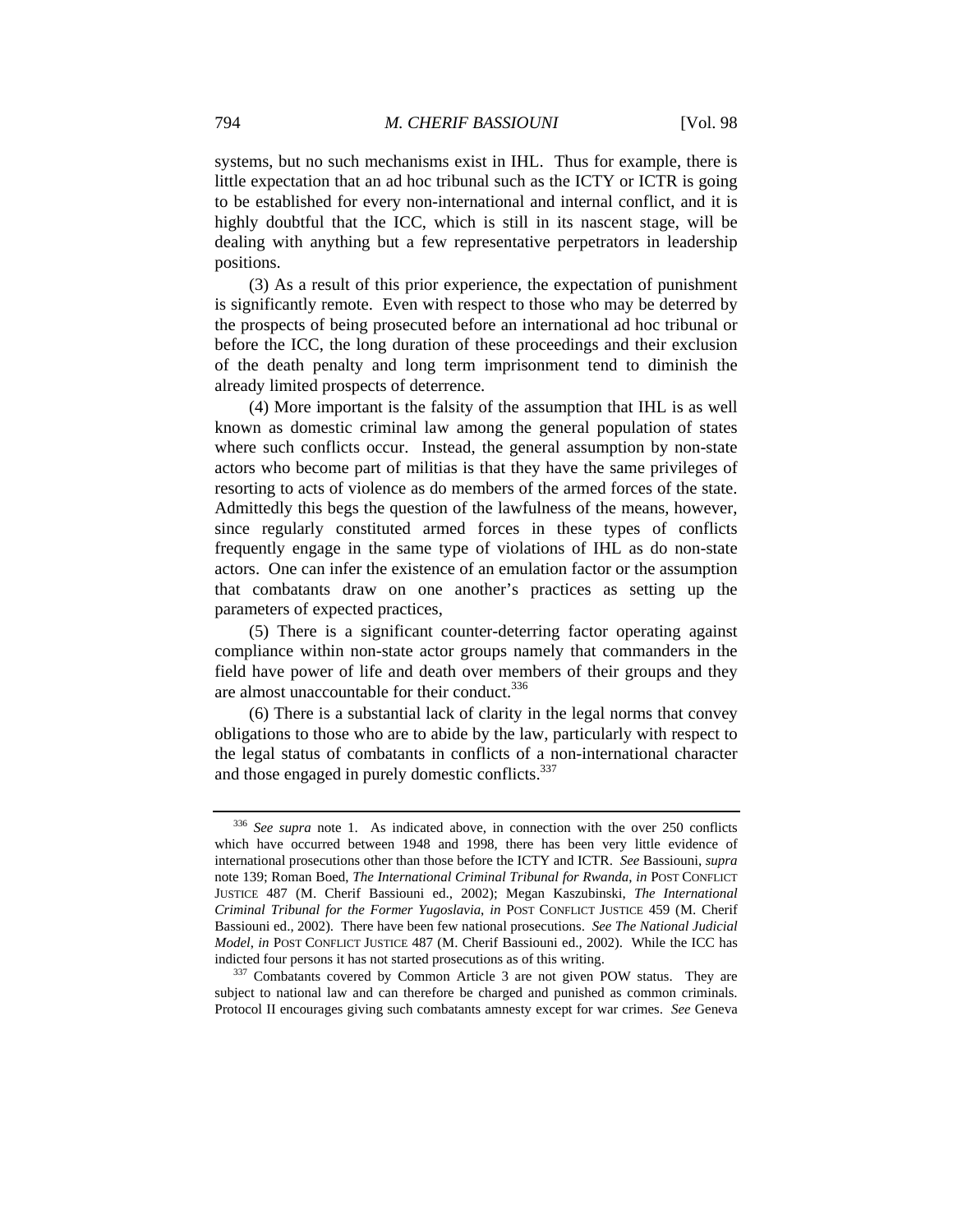(7) Double standards applied by governments and the lack of, or merely selective, enforcement by governments contributes to reciprocal non-compliance by non-state actors.<sup>338</sup>

Just as IHL offers no incentives for compliance to non-state actor groups, international criminal law conventions defining prohibited acts of terrorism also offer no incentives for compliance with IHL and ICL.<sup>339</sup> What is likely, however, to produce a greater level of compliance than what has been historically witnessed in these types of conflicts is a higher level of deterrence. However, deterrence is essentially predicated on some reasonable certainty of apprehension, prosecution and punishment if guilt is established. Historic experience with non-international conflicts and purely internal conflicts occurring since the end of World War II reveals that impunity, rather than accountability, has been the norm.<sup>340</sup> It should be underscored that criminological research on deterrence, no matter how

Convention Protocol II, *supra* note 24, at 6(5); COMMENTARY ON THE ADDITIONAL PROTOCOLS, *supra* note 19, at 1402 (discussing Paragraph 5); KALSHOVEN, *supra* note 107. 338 Bassiouni, *"Terrorism": Reflections on Legitimacy and Policy Considerations, supra* 

note 3, at 220. 339 *See supra* note 3; *see also* M. Cherif Bassiouni, *Perspectives on International Terrorism*, *in* INTERNATIONAL TERRORISM: MULTILATERAL CONVENTIONS (1937-2001) 1 (M. Cherif Bassiouni ed., 2001); Convention on Offenses and Certain Other Acts Committed on Board Aircraft (Tokyo Hijacking Convention), Sept. 14, 1963, 20 U.S.T. 2941, 704 U.N.T.S. 219; Hague Convention for the Suppression of Unlawful Seizure of Aircraft (Hague Hijacking Convention), Dec. 16, 1970, 22 U.S.T. 1641, 860 U.N.T.S. 105; Montreal Convention for the Suppression of Unlawful Acts Against the Safety of Civil Aviation (Montreal Hijacking Convention), Sept. 23, 1971, 24 U.S.T. 565, 974 U.N.T.S. 177; Protocol for the Suppression of Unlawful Acts of Violence at Airports Serving International Civil Aviation (Montreal Protocol), Feb. 24, 1988, 27 I.L.M. 627; Convention on the High Seas, Apr. 29, 1958, 13 U.S.T. 2312, 450 U.N.T.S. 82; United Nations Convention on Law of the Sea, Dec. 10, 1982, U.N. Doc. A/Conf.62/122, 21 I.L.M. 1261; Convention on the Prevention and Punishment of Crimes Against Internationally Protected Persons, Including Diplomatic Agents (Diplomats Convention), Dec. 14, 1973, 28 U.S.T. 1975, 1035 U.N.T.S. 167; Convention on the Safety of United Nations and Associated Personnel (U.N. Personnel Convention), G.A. Res. 49/59, U.N. Doc. A/Res/49/59 (Feb. 17, 1995); Convention for the Suppression of Unlawful Acts Against the Safety of Maritime Navigation, Mar. 10, 1988, 1678 U.N.T.S. 221; Protocol for the Suppression of Unlawful Acts Against the Safety of Fixed Platforms Located on the Continental Shelf, Mar. 10, 1988, 1678 U.N.T.S. 304; International Convention Against the Taking of Hostages (Hostage-Taking Convention), Dec. 17, 1979, T.I.A.S. 11,081, 1316 U.N.T.S. 205; Convention for the Suppression of Terrorist Bombings (Terrorist Bombing Convention), Dec. 15, 1997, U.N. Doc. A/Res/52/164; Convention for the Suppression of the Financing of Terrorism (Terrorism Financing), Dec. 9, 1999, 39 I.L.M. 270; *see also* INTERNATIONAL INSTRUMENTS RELATED TO THE PREVENTION AND SUPPRESSION OF INTERNATIONAL TERRORISM (United Nations 2001); INTERNATIONAL TERRORISM: MULTILATERAL CONVENTIONS (1937-2001), *supra*; 1-2 INTERNATIONAL TERRORISM: A COMPILATION OF U.N. DOCUMENTS (1972-2001) (M. Cherif Bassiouni ed., 2002). 340 POST-CONFLICT JUSTICE, *supra* note 1; Bassiouni, *supra* note 206*.*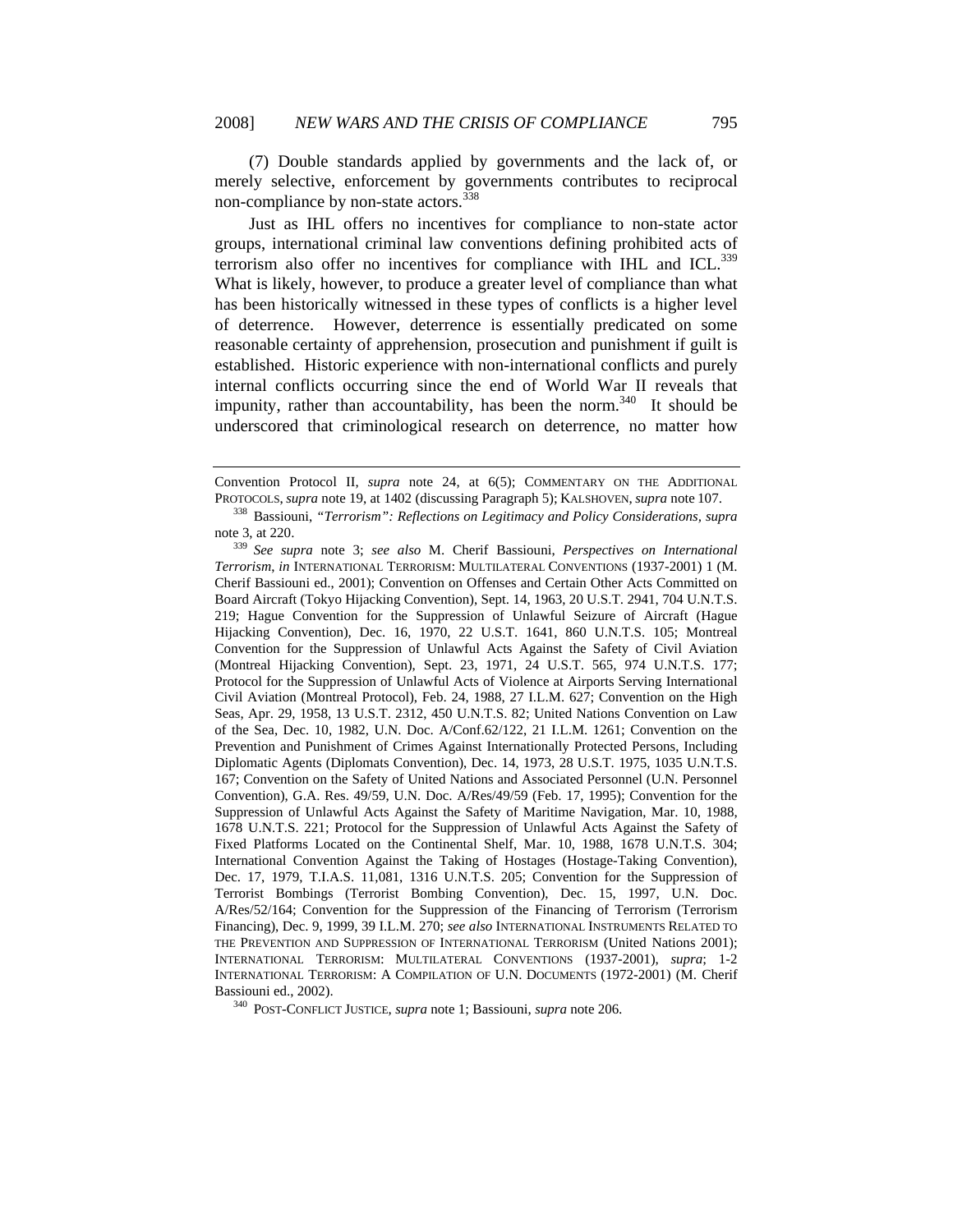tenuous its conclusions, reveals that the absence of any high level of certainty of prosecution and punishment essentially eliminates the deterrent effect.

Common experience also reveals that deterrents are more effective when they come from the top down, rather than from the bottom up. This is the premise of the theory of command responsibility, which exists in international humanitarian law as well as in the military laws of every country of the world. Command responsibility, however, is very difficult to establish, let alone to enforce, within the command structures of non-state actor groups, which as stated above, are sometimes akin to organized crime groups where the leaders have the power of life and death over their men. It may even be said, though this is purely deductive and without any empirical foundation, $341$  that positive command responsibility theories exist in this typology of conflicts and violent interaction.

The exception to the assumptions of impunity which prevail in conflicts of a non-international and purely internal character are the conflicts in the former Yugoslavia and Rwanda, $342$  which have seen the establishment of international investigation commissions,  $343$  followed by international tribunals, and some example of mixed model institutions in Sierra Leone, and East Timor. $344$  In these conflicts, the doctrine of command responsibility has been the basis for prosecution, but that jurisprudence is limited and its general popularized impact is doubtful, owing to limited public dissemination.

Non-military leaders in conflicts of a non-international character and purely internal conflicts have, with few exceptions, historically managed to insulate themselves from criminal responsibility. It is unclear whether this factual outcome is the result of the ability of such leaders to negotiate some

<sup>&</sup>lt;sup>341</sup> In fact, there is no empirical research into the methods and structures of the type of warfare described herein, or into what may or may not cause compliance or have an effect on deterrence. Surprising as it may seem, there has been very little criminological research in connection with this type of conflict, which is probably due to the fact that criminologists have not yet expanded their field of research from the problems of domestic violence and deviance to international violence and deviance.<br><sup>342</sup> 1-12 ANNOTATED LEADING CASES, *supra* note 113.<br><sup>343</sup> Commission of Experts on Yugoslavia, Annexes has identified 89 paramilitary

groups, many of them operating independently, but others operating under the direct or indirect command of the formal military structure. Annexes to Final U.N. Report, *supra*  note 12, Annex IIIA. 344 Bassiouni, *supra* note 139; *see also* Theodor Meron, *Reflections on the Prosecution of* 

*War Crimes by International Tribunals*, 100 AM. J. INT'L L. 551 (2006). There are other examples of mixed tribunals such as Cambodia, but the latter in particular is yet to produce evidence that it is anything more than a limited, if not sham, exercise. *See* M. Cherif Bassiouni, *Mixed Models of International Criminal Justice, in* III INTERNATIONAL CRIMINAL LAW, *supra* note 61, ch. 2.4.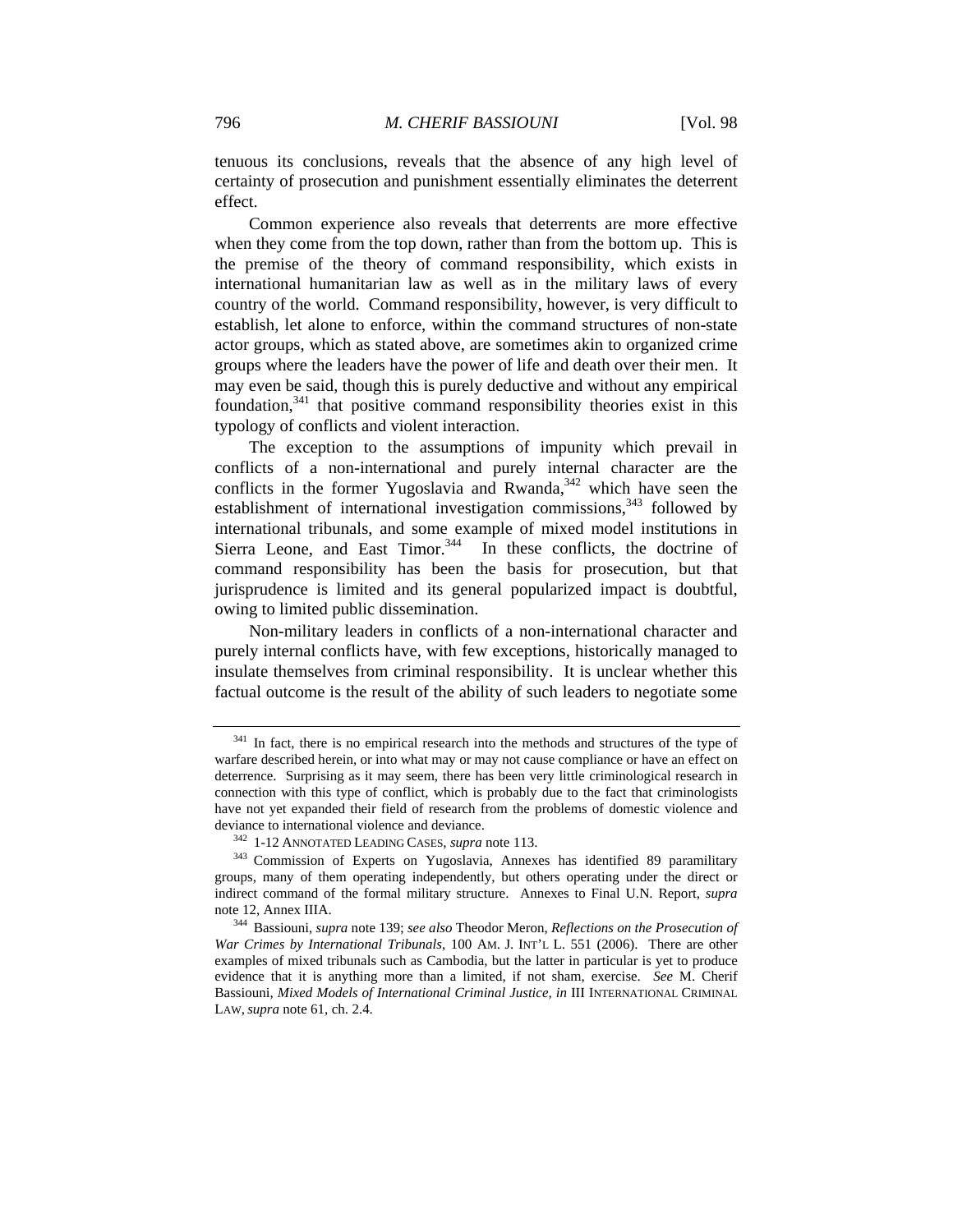form of explicit or implicit amnesty or if it is simply the natural outcome of the *realpolitik* that usually characterizes how these conflicts are resolved.<sup>345</sup>

Lastly, based on general observation and not empirical study, most combatants, including commanders, of non-state actor groups engaged in these types of conflicts are poorly educated, if at all, and have very little if any, knowledge or understanding of IHL, international criminal law, and IHRL. Thus, the assumption that education produces some deterrence is either totally or significantly flawed in the context of these conflicts.

Another factor which should be taken into account in connection with the enhancement of voluntary compliance and with the enhancement of deterrence is the double standard applied to governments and insurgents. It is quite customary for government forces, whether military, police, or paramilitary, to use the same methods and tactics as their opponents, which they label "terrorism," but deem them "justified" when used by their side.

It is generally believed that enforcement is the key factor lacking in fostering compliance with IHL, particularly with respect to the leaders who all too frequently benefit from impunity. If the assumptions mentioned above are valid, then the lack of enforcement is conducive to the lack of compliance.<sup>346</sup> In other words, the absence of prosecution and punishment, particularly of the leaders of such conflicts, may well be considered a determining factor leading to non-compliance. But that, too, is not supported by available empirical data, and can only be assumed on the basis of anecdotal data and common sense observation based on experiences in the national criminal justice context. $347$ 

 In the Rwanda conflict, the presence of a French military contingent may have been responsible for the reduction of the level of violence, as Tutsi forces had by then overcome Hutu forces. It could be argued that a foreign military presence reduced the level of vengeful violence that the Tutsis could have inflicted on the then near-defeated Hutus. In the Cambodian conflict, the military intervention by Vietnam brought about the elimination of

<sup>&</sup>lt;sup>345</sup> See infra notes 377-86 discussing recent prosecutions of heads of state.<br><sup>346</sup> See Newton, *supra* note 166, at 75; DRUMBL, *supra* note 229.<br><sup>347</sup> S.C.Res. 780, 12, U.N. Doc. S/Res/780 (Oct. 6, 1992). During the la 1993 in the conflict in the former Yugoslavia, at a meeting of ICRC officers in Geneva attended by myself in my capacity as Chairman of the Security Council Commission, it was reported that several Serb prison camp commanders invited ICRC observers to visit their camps in order to show that they were not committing violations with respect to prisoner treatment. As reported by these ICRC officers, prison camp commanders indicated that the existence of the U.N. Security Council Commission established pursuant to Resolution 780 (1992), coupled with the establishment of the ICTY, was the reason they wanted to establish their respective personal records of compliance. This highlights the efficacy of general deterrence. Indeed, as the Commission of Experts observed, the level of violations of the laws and customs of war diminished significantly as of the beginning of 1994. Dr. Yves Sandoz, former legal advisor to the ICRC, attests to my close relationship to the ICRC in *The ICRC and International Humanitarian Law*, *in* THE THEORY AND PRACTICE OF INTERNATIONAL CRIMINAL LAW, *supra* note 5, at 431.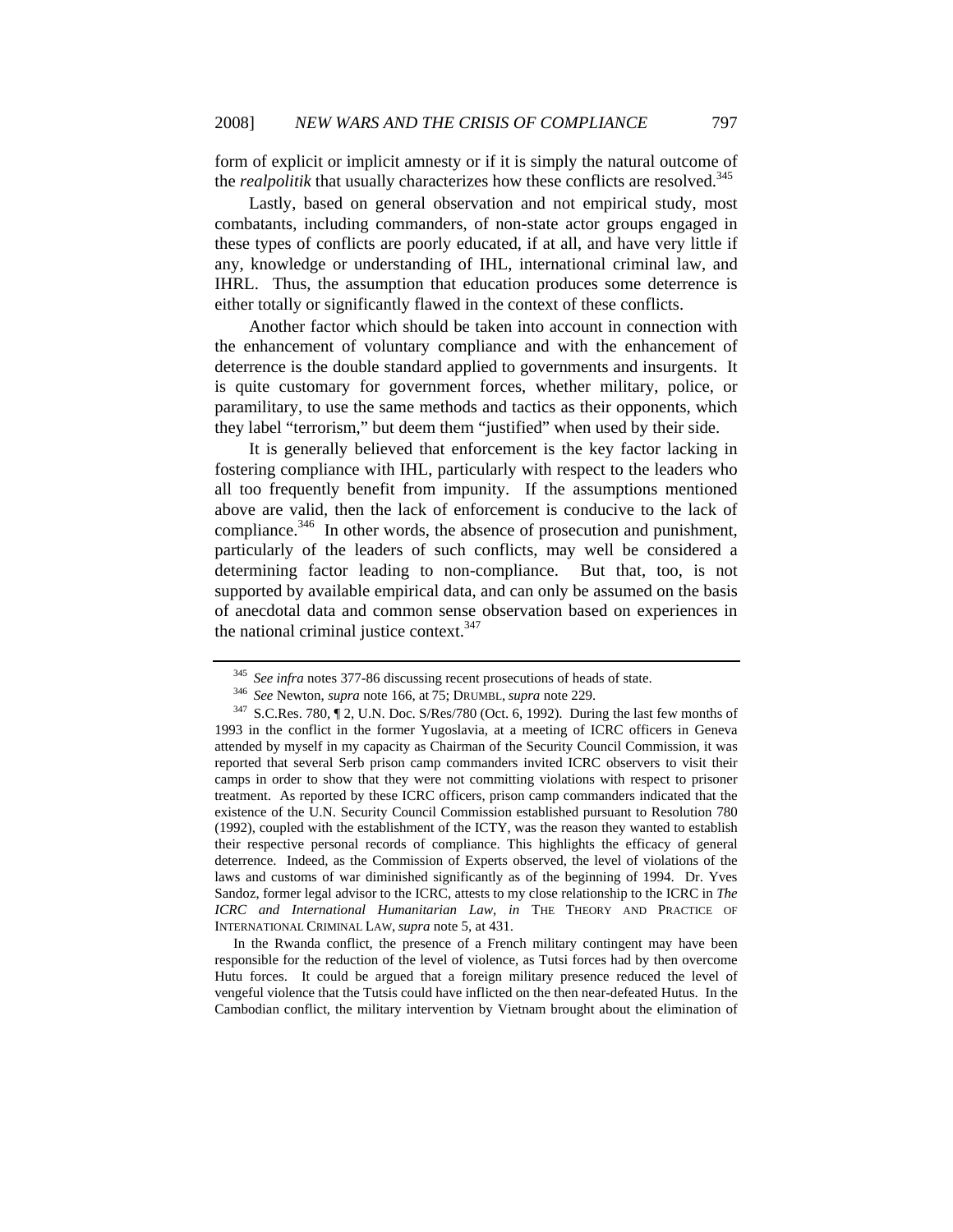The underpinnings of enforcement are the likely expectations of prosecution, the relatively swift adjudication, the knowledge of a significant penalty in case of guilt, the equal application of law and its consistent (as opposed to occasional) application, as well as occasional or symbolic application undermining deterrence. This means that enforcement should be applied in the same way to state actors and to non-state actors and also applied to all perpetrators. Without these characters, enforcement becomes selective and loses much of its legitimacy. In fact, it becomes counterproductive if it is used only against non-state actors. Consistency is related to the issue of legitimacy, but is also necessary as a norm-reinforcing mechanism.

Enforcement must be viewed as an accountability mechanism; consequently, it should be part of other accountability mechanisms,  $348$  such as truth and reconciliation and reparations to victims. $349$  In other words, IHL enforcement should not be viewed solely as post hoc retribution. It should be viewed as a process that ranges from criminal prosecutions during an ongoing conflict, to post-conflict justice modalities, including integration with domestic conflict resolution mechanisms. Enforcement should particularly be developed as an educational system whose goals include retribution, recording history, addressing victims' needs, and providing deterrence.

The means by which retributive and restorative justice are achieved rely the choice of international or national jurisdictions. The former are more costly and cumbersome; the latter are more effective and less costly, but frequently unavailable. National jurisdictional mechanisms have a more direct impact on the culture of violence in a given society, but only when the political will exists to accomplish the goals of justice. More significantly, the inability of these national justice systems to function often leads to a failure to achieve justice. The international community has not sufficiently focused on the means to rebuild national justice systems.<sup>350</sup>

the Khmer Rouge as a force and the establishment of a new regime, which, from all available

information, has not engaged in massive retaliation against the former Khmer Rouge.<br><sup>348</sup> *See* Chicago Principles on Post-Conflict Justice (IHRLI 2008); POST-CONFLICT JUSTICE, *supra* note 1.

<sup>&</sup>lt;sup>349</sup> *See, e.g.*, Basic Principles and Guidelines on the Right to a Remedy and Reparation for Victims of Gross Violations of International Human Rights Law and Serious Violations of International Humanitarian Law, G.A. Res. 147, U.N. Doc. A/Res/60/147 (Mar. 21, 2006); CHICAGO PRINCIPLES ON POST CONFLICT JUSTICE (Int'l. Hum. Rts. L. Inst. 2008); M. Cherif Bassiouni, *International Recognition of Victims' Rights*, 6 HUM. RTS. L. REV. 203 (2006).<br><sup>350</sup> For example, this is the situation in Afghanistan, which I have mentioned in my

capacity as U.N. independent expert on the human rights situation in Afghanistan. ECOSOC, Comm. On Human Rights, *Report of the Independent Expert on the Situation of*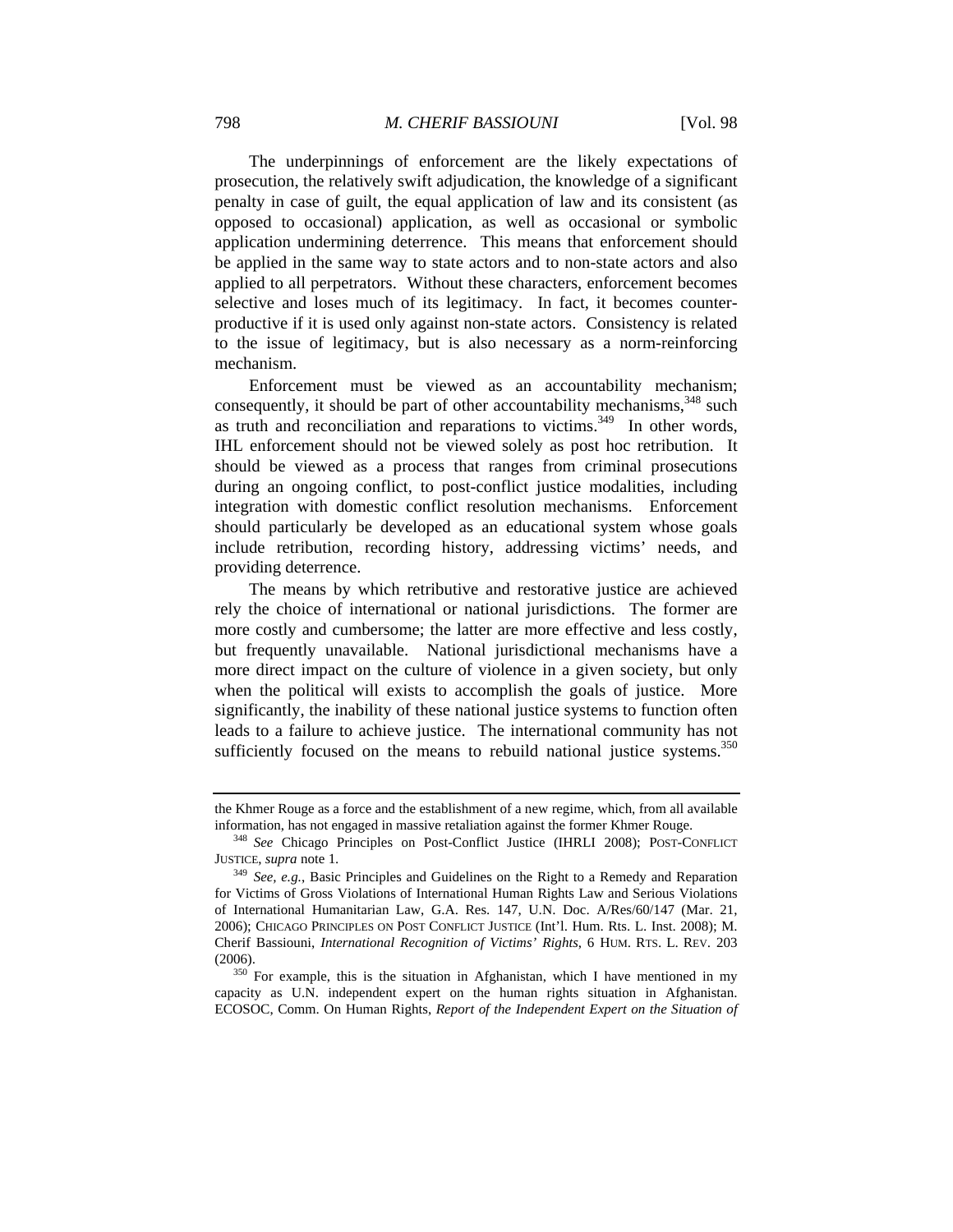The ICC may be used as an international mechanism, but it should be reserved for the more serious violations and punishing the higher-ups who are responsible for these violations. It should not be trivialized with the trials of lesser offenders.

Enforcement at the national level which is believed to be the preferred and most effective option is however problematic. First, because of domestic political factors, second because most states have not incorporated into their law IHL and ICL norms. The first and foremost hurdle is the reluctance of governments to prosecute state actors and this is frequently done by de jure or de *facto* amnesty for perpetrators of international crimes committed during an armed conflict. $351$ 

The political and practical impediments to international and national enforcement mentioned above, raise the question about whether the prospects of enforcement have the potential to deter. Consequently, the expectations that enforcement will achieve the goals of retributive and restorative justice are questionable. The best that can be expected is that an incremental process of enforcement can be developed and that this can gradually strengthen compliance.

Finally, the assumption that government forces are more likely to enforce IHL because of their command structure and system of internal discipline has been proven to be largely incorrect. State actors' violations against insurgents have historically benefited from impunity, even when

*Human Rights in Afghanistan,* ¶ 45, U.N. Doc. E/CN.4/2005/122 (Mar. 11, 2005) (*prepared by* M. Cherif Bassiouni); ECOSOC, Comm. On Human Rights, *Report of the Independent Expert of the Commission on Rights on the Situation of Human Rights in Afghanistan*, *delivered to the General Assembly*, U.N. Doc. G.A. A/59/370 (Sept. 21, 2004) (*prepared by* M. Cherif Bassiouni). It was further evidenced in the Rome Conference, convening donors to rebuild the justice system, where I was also a rapporteur. *See* Rome Conference on the Rule of Law in Afghanistan, July 2-3, 2007, http://www.rolafghanistan.esteri.it /ConferenceRol; M. Cherif Bassiouni & Daniel Rothenberg, An Assessment of Justice Sector and Rule of Law Reform in Afghanistan and the Need for a Comprehensive Plan, Executive Summary for the Rome Conference on the Rule of Law in Afghanistan (delivered July 2-3, 2007), *available at* http://www.rolafghanistan.esteri.it/NR/rdonlyres/F16F08B8- 5C24-48C6-B0F0-8D65B4003521/0/Assessmentjusticesectorandruleoflawreform.pdf; M. Cherif Bassiouni, The Need for a Comprehensive Strategy for Justice Sector and Rule of Law Reform in Afghanistan, Report of Rapporteur of the Institutional Strategies Panel, Rome Conference on Rule of Law in Afghanistan (delivered July 2-3, 2007), *available at*  http://www.rolafghanistan.esteri.it/NR/rdonlyres/41AD15EC-F4B0-4445-82B4-E8AD6D79

D4D8/0/Final\_Report\_GL2.pdf. 351 In July of 2008, the ICC prosecutor presented to the pre-trial Chamber an indictment to be confirmed against eleven Sudanese public officials, including the sitting head of state, General Omar Al-Bashir. The government of the Sudan, with strong support from other Arab and Muslim state governments, rejected the indictment. Understandably heads of state are not likely to voluntarily or cooperatively submit themselves to international or national prosecution. Their prosecution occurs when they are out of power for one reason or another.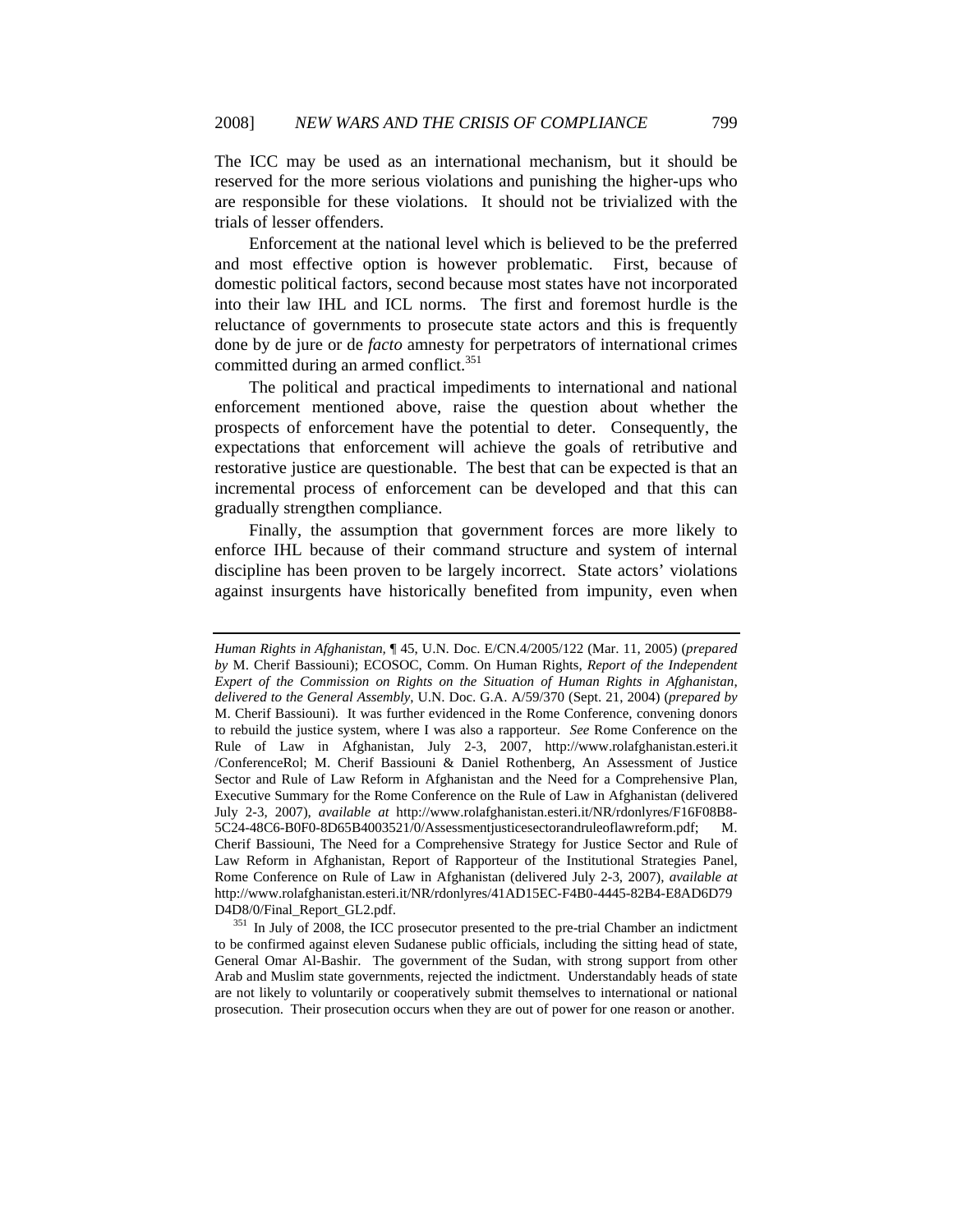they rise to the level of war crimes and crimes against humanity. For all practical purposes, insurgents are not deemed lawful combatants because of the uncertain status of the law, making them quasi-legitimate prey. This was evident among U.S. armed forces during the Vietnam conflict, where the only two prosecutions were of Lt. William Calley<sup>352</sup> and Capt. Ernest Medina.<sup>353</sup> The first was convicted then pardoned, and the second was acquitted. During the 1956 and 1967 wars between Israel and Egypt, ample evidence existed that Israeli forces killed Egyptian POWs and civilians, but Israel refused to investigate, even after some of its own officers admitted in public disclosures that they had committed such crimes.<sup>354</sup> Another example is the Sabra and Shatila massacre of Palestinian civilians in refugee camps by Lebanese militias acting under the command of Israeli forces.355 An investigation in Israel, the Kahane Commission, found grounds which would have been sufficient to court martial some of the officers who were involved in this operation, but no prosecution ensued.<sup>356</sup> The only principal sanction was to remove Ariel Sharon, then Minister of Defense, from that post, and to deny him and another general officer the right to military command.<sup>357</sup>

In France, a retired special operations officer, General D'Aussaresses, who admitted in a book to committing torture and extra-judicial executions of Algerian civilians over several years during that war of independence, was not investigated.<sup>358</sup> Since that bloody war, during which an estimated one million Algerians were killed, France has never investigated any violations, let alone brought about any prosecutions. The government of

<sup>352</sup> United States v. Calley, 48 C.M.R. 19 (1973); Calley v. Callaway, 519 F.2d 184 (5th Cir. 1975); *see also* THE MY LAI MASSACRE AND ITS COVER-UP: BEYOND THE REACH OF THE LAW (Joseph Goldstein et al. eds., 1976); Jordan J. Paust, *My Lai and Vietnam: Norms, Myths and Leader Responsibility*, 57 MIL. L. REV. 99 (1972).<br><sup>353</sup> Medina v. Resor, 43 C.M.R 243 (1971).<br><sup>354</sup> CRIME AND PUNISHMENT (Egyptian Organization for Human Rights 1996); Ronal

Fisher, *Mass Murder in the 1956 War*, MA'ARIV, Aug. 8, 1995; Gabby Bron, *Egyptian POWs Ordered to Dig Graves, Then Shot By Israeli Army*, YEDIOTH AHRONOTH, Aug. 17, 1995 (reporting on the admissions of then-Captain Aryeh Biro, who knowingly killed a number of civilians and a number of POWs in the 1956 war). For an eyewitness account, *see* DR. AHMED SHAWKI EL-FANGARI, ISRAEL AS I KNEW IT (1960) (telling the story of a physician at the Rafah hospital near Gaza, where he witnessed the wholesale killing of

injured and sick patients and medical personnel).<br>
<sup>355</sup> KAHANE COMMISSION, *supra* note 207; Malone, *supra* note 207.<br>
<sup>356</sup> KAHANE COMMISSION, *supra* note 207.<br>
<sup>357</sup> Id. Subsequently, however, he became Prime Minister

<sup>&</sup>lt;sup>358</sup> Beauge Florence, *L'accablante confession du Général Aussaresses sur la torture en Algérie*, LE MONDE, May 3, 2001; *see* PAUL AUSSARESSES, SERVICES SPECIAUX, ALGERIE 1955-1957 (2001); PAUL AUSSARESSES, THE BATTLE OF THE CASBAH: COUNTER-TERRORISM AND TORTURE (2005).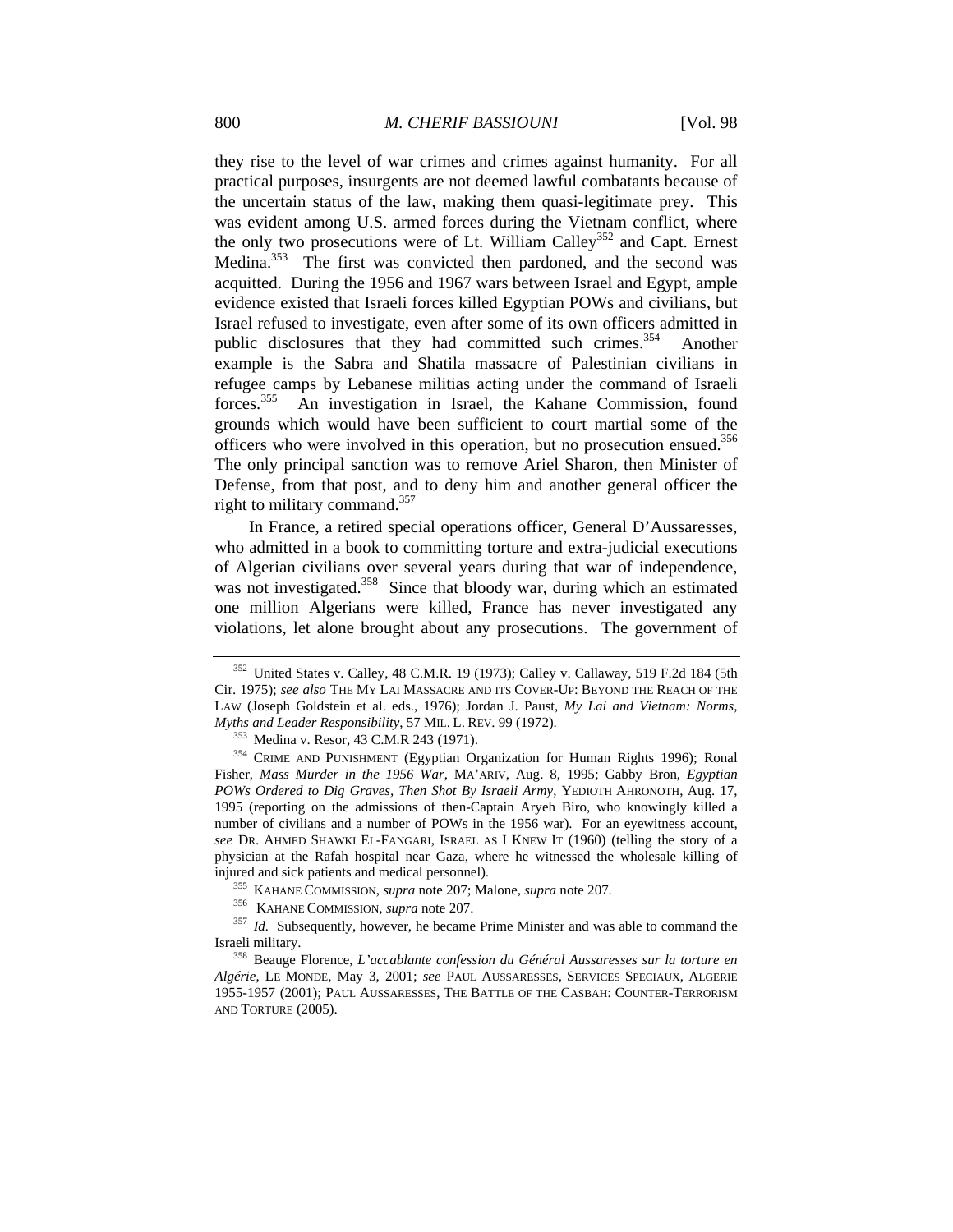Vietnam also has never investigated any of the allegations of torture of U.S. POWs by its forces. Recently, however, Russia has started to investigate and prosecute its military personnel who have committed crimes against Chechnyan combatants and civilians, and since then it is believed that the level of violations has abated in comparison with the earlier stages of that conflict.<sup>359</sup> But by then, Russia had defeated the Chechnyans and controlled the territory.

In all the cases where enforcement by governments has not taken place, the reason appears to be political. Thus, it is valid to ask whether the culture of humanitarianism has sufficiently permeated the political culture of governments. Most interestingly, an ICRC survey, the *People on War Report*, revealed that non-state actors and victims lament the lack of enforcement even when they are the ones committing the violations. $360$ They particularly blame lack of enforcement by governments and by the international community for the high level of non-compliance with  $HIL$ <sup>361</sup> In addition, they underscore that the impunity given to the leaders is a factor in non-compliance and in the reduction, if not elimination, of deterrence.<sup>362</sup> Since leaders believe that they will not incur any consequences for their crimes because they can barter peace for impunity, they are not deterred; in fact, they may even be induced to commit crimes to enhance their chances of success in the arena of political negotiations. But even if there are a higher number of international prosecutions notwithstanding the political difficulties that face these prospects, $363$  limited or symbolic prosecutions are not likely to achieve general deterrence.<sup>364</sup>

# F. POLITICAL CONSIDERATIONS: THE POLITICAL QUICK FIX FOR ENDING CONFLICTS

So far, the international community has not adopted the principle of "Responsibility to Protect," as expressed in U.N. General Assembly Resolution 60/1 of 2005.<sup>365</sup> Consequently, the Security Council is Consequently, the Security Council is

<sup>359</sup> Report by Mr. Alvaro Gil-Robles, Commissioner for Human Rights for the Council of Europe, on his visits to the Russian Federation, 15 to 30 July 2004, 19 to 29 September 2004 (April 20, 2005), *available at* https://wcd.coe.int/ViewDoc.jsp?id=846655.

<sup>360</sup> PEOPLE ON WAR REPORT, *supra* note 225*.*

<sup>361</sup> *Id.*

<sup>362</sup> *Id.*

<sup>&</sup>lt;sup>363</sup> This is evident in the Darfur situation, which was referred to the ICC by Security Council Res. 1593, U.N. Doc. S/RES/1593 (Mar. 31, 2005), a resolution which excluded U.N. funding for the case. Since then the Security Council has withheld support for the ICC. 364 *See* JOHANNES ANDENEAS, PUNISHMENT AND DETERRENCE (1974); Frank Zimring &

Norval Morris, *Deterrence and Corrections*, 381 ANNALS AMER. ACAD. POL. & SOC. SCI.

<sup>&</sup>lt;sup>365</sup> G.A. Res. 60/1, U.N. Doc. A/RES/60/1 (Oct. 25, 2005); RICHARD H. COOPER &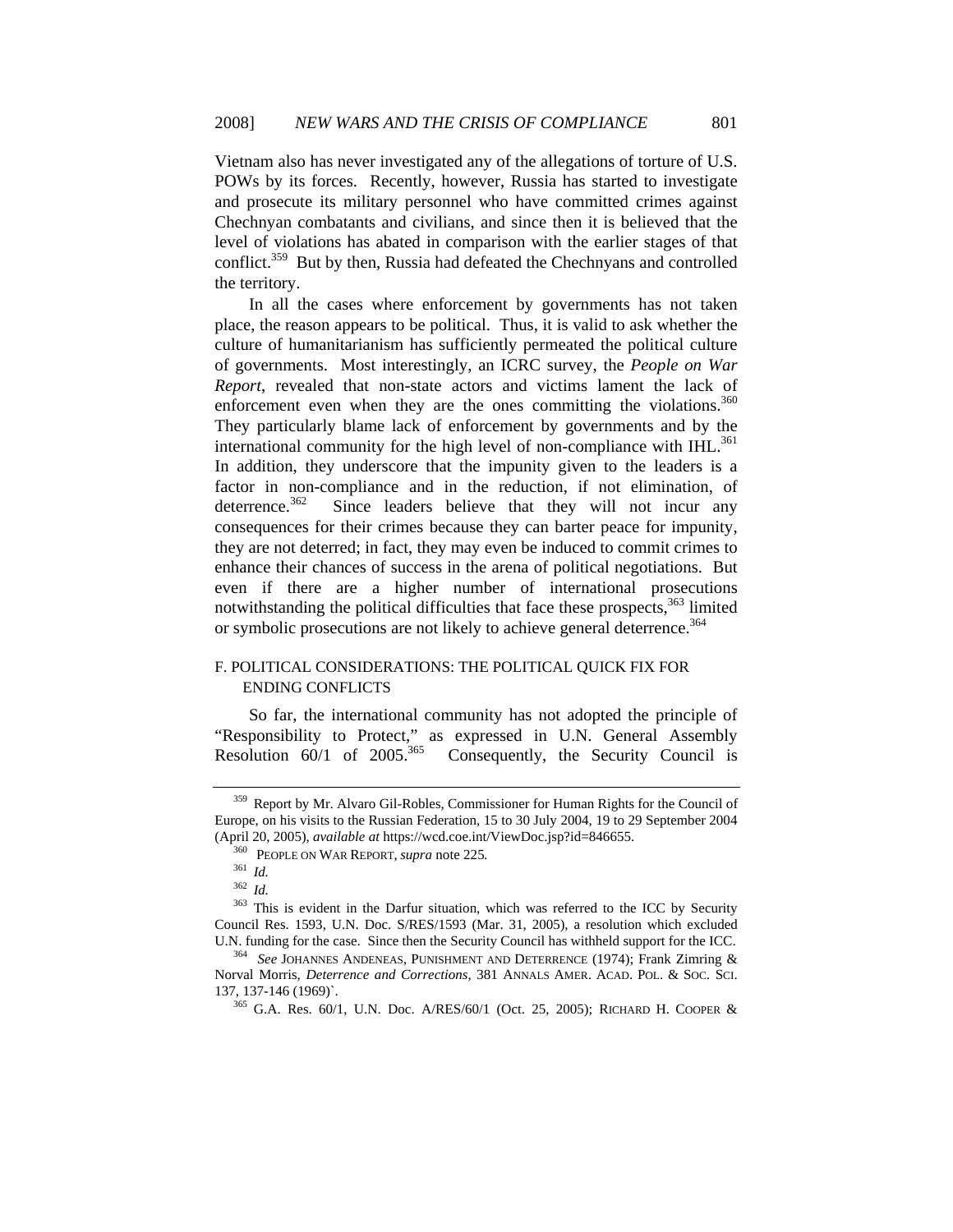completely free to decide when to intervene to prevent potential or control ongoing conflicts. The result has been to reduce international interventions and for the U.N. to develop political quick fixes to end conflicts, which provide de facto impunity.<sup>366</sup> Moreover, the limited access, or total lack thereof, of international and regional organizations and NGOs during conflicts of a non-international character has prevented the effective monitoring of such conflicts as they unfold. As a result, there is little to no information available that would otherwise permit the international community to exercise some influence on limiting the level of violence and, more particularly, the level of IHL violations either by exerting external influence or by military intervention. Humanitarian organizations such as the ICRC and the UNHCR, as well as humanitarian relief and refugee NGOs, have more access but do not disclose what they witness in order to preserve their access and ability to assist, and thus do little to increase public awareness.

Sanctions are frequently ineffective, and they are mostly unfair since they tend to penalize an entire society whose individuals have very little or no control over their governments. This was particularly true of Iraq, where United Nations sanctions resulted (albeit indirectly) in the deaths of an estimated 500,000 children due to lack of pharmaceuticals and food.<sup>367</sup> This type of sanction inevitably reinforces the government's hold on the civilian population and serves to direct blame against those who sponsor the sanctions. Such a government can then get on to yet another round of IHL violations and rationalize it on the basis of the inhumane results of sanctions.

The pursuit of political settlements to end conflicts invariably requires negotiating with the leaders of such conflicts. Such negotiations all too frequently offer amnesty or impunity, de jure or de facto*,* as an exchange for the cessation of hostilities.<sup>368</sup> This was evident in the initial efforts to bring about peace in Sierra Leone,  $369$  as well as in Haiti. $370$  Amnesty is

*Looking Back to See Ahead*, 4 CHI. J. INT'L L. 329 (2003). 368 Bassiouni, *supra* note 206. 369 The Lome Agreements were reversed with the establishment of the Sierra Leone tribunal, which is presently prosecuting Charles Taylor, the former dictator who seized

JULIETTE VOINOV KOHLER, THE "RESPONSIBILITY TO PROTECT:" THE NEW GLOBAL MORAL COMPACT (2006), *available at* http://r2pcoalition.org/media/R2PUS.pdf. 366 The Secretary-General*, Comprehensive Review of the Whole Question of* 

*Peacekeeping Operations in All Their Aspects*, *delivered to the Security Council and the General Assembly*, U.N. Doc. A/55/305, S/2000/809 (Aug. 21, 2000).<br><sup>367</sup> S.C. Res. 660, U.N. Doc No S/RES/660 (Aug. 2, 1990); S.C. Res. 661, U.N. Doc No

S/RES/661 (Aug. 6, 1990); JEREMY MATAM FARRALL, UNITED NATIONS SANCTIONS AND THE RULE OF LAW (2008); HANS KOCHLER, THE UNITED NATIONS SANCTIONS POLICY & INTERNATIONAL LAW (1995); Christopher C. Joyner, *United Nations Sanctions After Iraq:*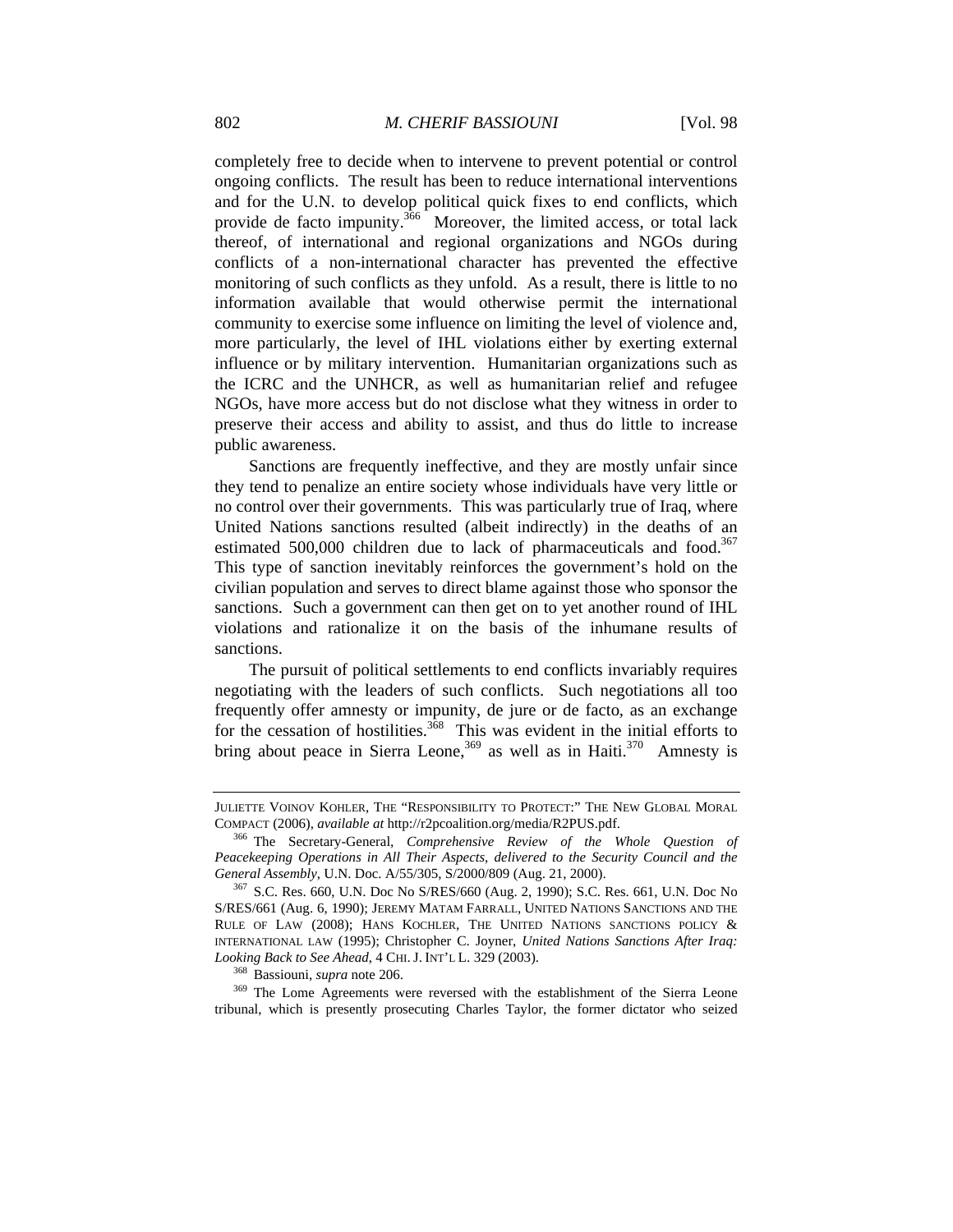presently one of the principal demands of the FARC in Colombia. Offers of amnesty were also used as part of the process of ending the internal conflicts in Argentina and Chile, although since then the situation in these two countries has changed significantly. Argentina has had a number of prosecutions and is currently expanding their scope; $371$  Chile had been pursuing criminal action against its former head of state until his recent death.<sup>372</sup> In addition, the peace agreement in El Salvador only provided a fig leaf to what was otherwise a de facto amnesty.<sup>373</sup> The same is true with respect to Cambodia, even though the United Nations in cooperation with Cambodia has established a mixed international-national tribunal, which has yet to start its operations and is not likely to prosecute more than five persons.

After the regime change in Uganda (1987-present) and Ethiopia (1974- 1991), the respective heads of states, Idi Amin and Mengistu Haile Mariam, have respectively sought refuge in Saudi Arabia and Zimbabwe. Demand for their prosecution has never been made.<sup>374</sup> In the conflict in the former Yugoslavia, it was not until Slobodan Milosevic started "ethnic cleansing" in Kosovo that the ICTY indicted him his crimes. $375$ 

Long-Awaited Ruling Allows Prosecution of 'Dirty War' Crimes (June 14, 2005), http://www.hrw.org/english/docs/2005/06/14/argent11119.htm. 372 R. v. Bow St. Metropolitan Magistrate and Others, *ex parte Pinochet Ugarte* (No. 1),

3 WLR 1456 (H.L.(E.) 1998); Christine M. Chinkin, *United House of Lords: Regina v. Bow Street Stipendiary Magistrate, ex parte Pinochet Ugarte (No. 3)*, 93 AM. J. INT'L L. 703, 704 (1999); *see also* R. v. Bow Street Stipendiary Magistrate, *ex parte Pinochet Ugarte*, [2000] 1 A.C. 147, 225-29 (H.L. 1999); R. v. Bow St. Stipendiary Magistrate, *ex parte Pinochet Ugarte* (No. 3), 2 WLR 827 (H.L.(E.) 1999); Diane F. Orentlicher, *Whose Justice? Reconciling Universal Jurisdiction with Democratic Principles*, 92 GEO. L.J. 1057 (Aug. 2004). 373 Seils, *supra* note 215. 374 Although Amin passed away, Mengistu's prosecution is still possible. 375 Prosecutor v. Milosevic, Case No. IT-99-37, Indictment (May 22, 1999). Speculation

power in Sierra Leone and who was party to the previous agreement which gave him immunity. The Special Court for the Sierra Leone, www.sc-sl.org/ (last visited Sept. 6, 2008); *see also* David Crane, *Special Court for Sierra Leone*, *in* III INTERNATIONAL CRIMINAL LAW, *supra* note 61, ch. 2.4. 370 The then military strongman, General Jean Cedras, was given impunity and asylum in

Panama thanks to a deal made by the United States. Rodolfo Mattarollo, *The Transition to Democracy and Institution Building: The Case of Haiti*, *in* POST-CONFLICT JUSTICE, *supra* note 1, at 763; Michael P. Scharf, *Swapping Amnesty for Peace: Was There a Duty to Prosecute International Crimes in Haiti?*, 31 TEX INT'L L.J. 1 (1996).<br><sup>371</sup> Human Rights Watch, Argentina: Amnesty Laws Struck Down: Supreme Court's

was that he had a tacit understanding of impunity as a reward for signing the Dayton Accords. Only after he was no longer in power and after he was surrendered to the ICTY were indictments returned against him for IHL violations in Bosnia and Croatia. Prosecutor v. Milosevic, Case No. IT-99-37, Amended Indictment (June 29, 2001). Notwithstanding all the information in the Commission of Experts Final Report and Annexes, *supra* note 12,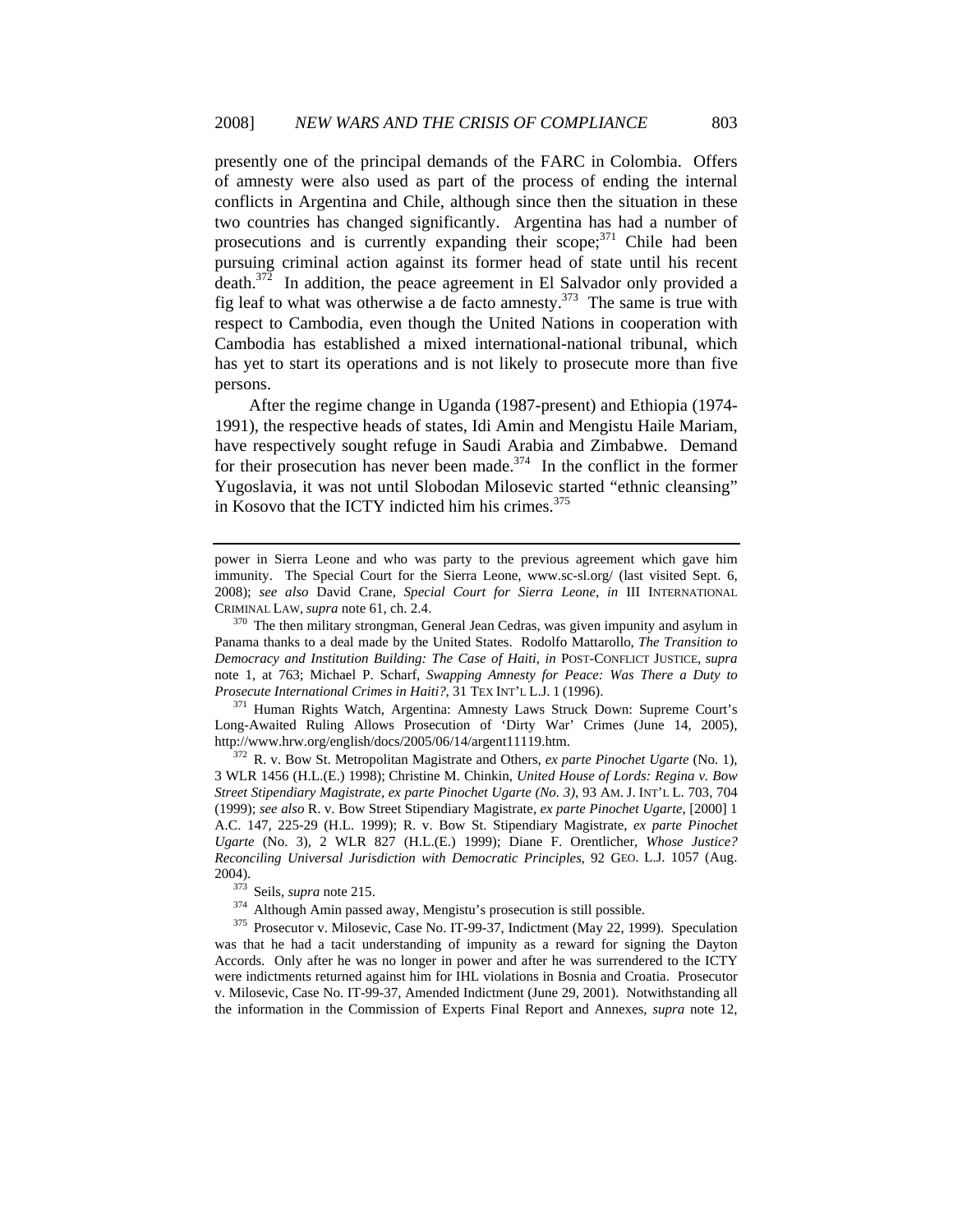The decision-makers who led these conflicts, senior field commanders, and low-level perpetrators of violations of IHL, genocide, and crimes against humanity, have consistently benefited from impunity.<sup>376</sup> Recently, however, decision-makers have not been as immune from accountability as they have been in the past. Jean Kambanda, the Hutu former head of state of Rwanda, was found guilty by the ICTR and is serving a 30-year sentence.<sup>377</sup> Milosevic died while on trial before the International Criminal Tribunal for the former Yugoslavia  $(ICTY)$ ;<sup>378</sup> Radovan Karadzic, the former head of state of the Republica Srpska of Bosnia is presently on trial before the ICTY; Saddam Hussein and other Iraqi leaders were tried before a tribunal in Iraq and executed; $379$  Charles Taylor, former head of state of Liberia, who sought refuge in Nigeria was ultimately surrendered to the special tribunal in Sierra Leone, which has established a chamber for his

Article 27: Irrelevance of official capacity

1. This Statute shall apply equally to all persons without any distinction based on official capacity. In particular, official capacity as a Head of State or Government, a member of a Government or parliament, an elected representative or a government official shall in no case exempt a person from criminal responsibility under this Statute, nor shall it, in and of itself, constitute a ground for reduction of sentence.

2. Immunities or special procedural rules which may attach to the official capacity of a person, whether under national or international law, shall not bar the Court from exercising its jurisdiction over such a person.

*Id*.; *see also* BASSIOUNI, *supra* note 21. For other immunities of government officials, see Arrest Warrant of 11 April 2000 (Dem. Rep. Cong. v. Belg.), [2002] ICJ Rep 3 (14 Feb.); M. Cherif Bassiouni, *Universal Jurisdiction Unrevisited: The International Court of Justice Decision in* Case Concerning the Arrest Warrant of 11 April 2000 (Democratic Republic of the Congo v. Belgium), 12 PALES. YEARBOOK INT'L L. 27, 27-48 (2002-2003) [hereinafter *Universal Jurisdiction Unrevisited*]. 377 Prosecutor v. Kambanda, Case No. ICTR 97-23-S, Judgement and Sentence (Sept. 4,

1998); Prosecutor v. Akayesu, Case No. ICTR 96-4-T, Judgement (Sept. 4, 1998). 378 Milosevic died in his cell on March 11, 2006. *See* Report of Judge Parker to the

President, Death of Slobodan Milosevic, May 30, 2006, *available at* http://www.un.org /icty/milosevic/parkerreport.pdf.

<sup>379</sup> *See* M. Cherif Bassiouni & Michael Wahid Hanna, *Ceding the High Ground: The Iraqi High Criminal Court Statute and the Trial of Saddam Hussein*, 39 CASE WEST. RES. J. INT'L L. 21 (2007); Bassiouni, *supra* note 139; Michael Wahid Hanna, *National Prosecutions of International Crimes: A Historical Overview*, *in* III INTERNATIONAL CRIMINAL LAW, *supra* note 61, ch. 3.2.

which could easily establish Milosevic's command responsibility, it appears that until such time as the third ICTY prosecutor, Carla del Ponte, issued the first indictment against Milosevic there were no investigatory files opened by her two predecessors that she could find, as she related to me. 376 Bassiouni, *Combating Impunity for International Crimes*, *supra* note 91; M. Cherif

Bassiouni, *Proposed Guiding Principles for Combating Impunity for International Crimes*, *in* POST-CONFLICT JUSTICE, *supra* note 1, at 255-82. *But see* Rome Statute, *supra* note 21, art. 27 (with respect to head of state responsibility), which states: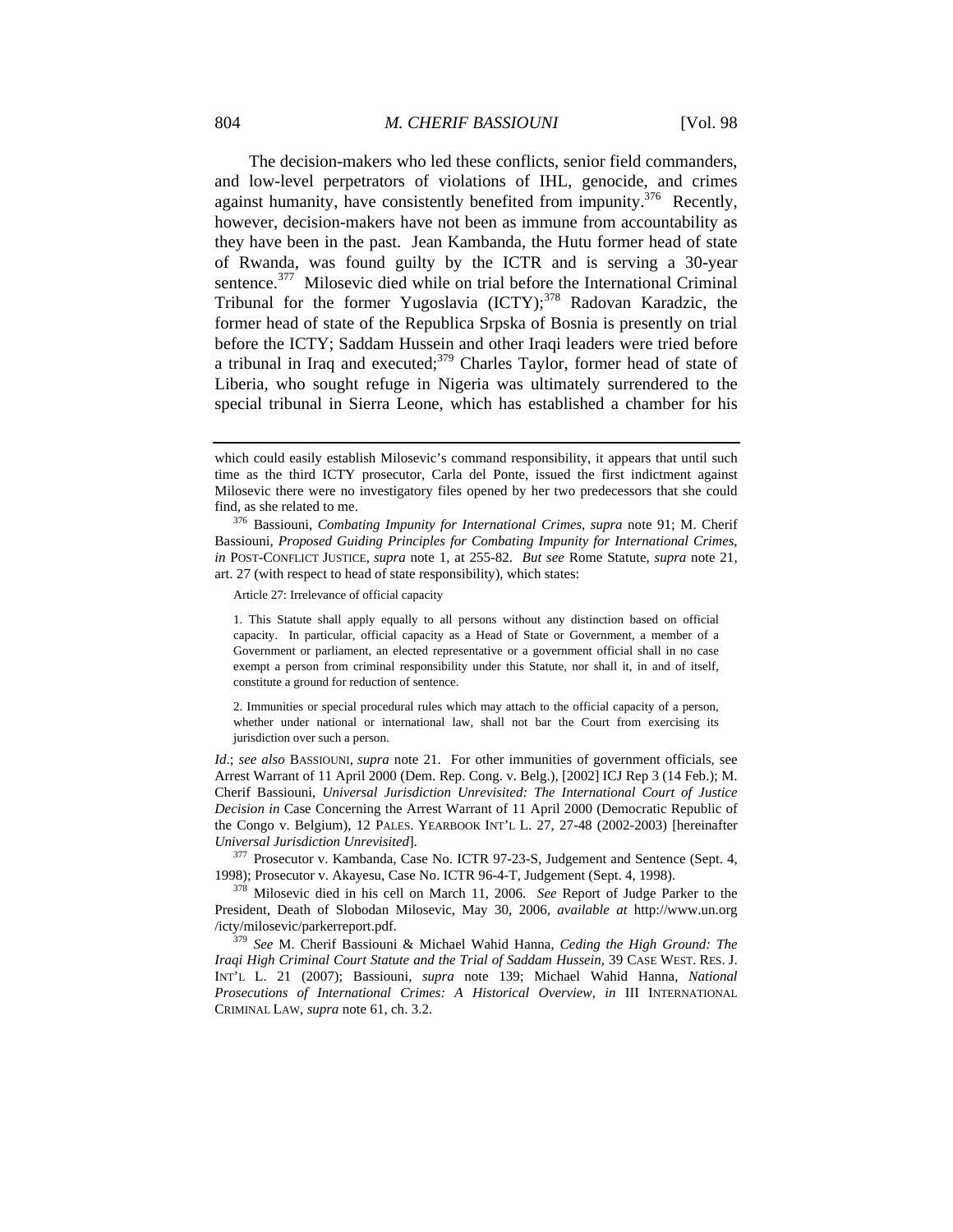trial in the Hague;<sup>380</sup> Hissene Habre, former head of state in Chad, is under prosecution in Senegal;<sup>381</sup> Alberto Fujimori who was head of state in Peru and committed a multitude of fundamental human rights violations in that country, has been extradited from Chile to Peru. $382$  General Augusto Pinochet of Chile was indicted in Chile, but his trial was suspended because of his age and presumed lack of mental capacity.<sup>383</sup> General Jorge Videla, former head of state of Argentina, was tried, convicted, and sentenced to jail.384 Last, but not least, the ICC prosecutor filed an indictment before the pre-trial chamber for confirmation, against Sudan's sitting head of state, General Omar Al-Bashir.<sup>385</sup> The ICJ, however, dealt a set-back to this trend in *Congo v. Belgium*<sup>386</sup> when it upheld the rule that sitting heads of states, incumbent ministers, and diplomats have temporal immunity.<sup>387</sup>

These prosecutions are few and far between, however, and they seldom involve the key perpetrators and senior executors of the major crimes committed during these conflicts. The 120 some prosecutions before the ICTY and ICTR have surely advanced international criminal justice. But how far they advanced general deterrence among the populations in

<sup>382</sup> An international arrest warrant was issued for Fujimori in November of 2006, and the Supreme Court of Chile ordered extradition on September 21, 2007. He was extradited the next day to Peru. Trial Watch: Alberto Fujimori, http://www.trial-ch.org/en/trial-

watch/profile/db/facts/alberto\_fujimori\_320.html (last visited Sept. 6, 2008).<br><sup>383</sup> *See supra* note 372.<br><sup>384</sup> *See Argentine Court Overturns "Dirty War" Pardon*, Reuters, Apr. 10, 2007,<br>*available at http://www.reuters.* 

<sup>385</sup> *See* Trial Watch: Omar Hassan Ahmad al-Bashir, http://www.trial-ch.org/en/trial-watch/profile/db/facts/omar-hassan-ahmad\_al--bashir\_779.html (last visited Sept. 23, 2008).

<sup>380</sup> *See* Prosecutor v. Charles Ghankay Taylor-Special Court for Sierra Leone, http://www.sc-sl.org/Taylor.html. Taylor was indicted on March 7, 2003, for crimes against humanity, violations of Common Article 3 to the Geneva conventions, and other violations of international humanitarian law. The indictment was sealed until June 4, 2003. On March 16, 2006, the Judge of the Special Court approved an amended indictment reducing the number of counts to eleven. *Id.*

<sup>381</sup> *See* Trial Watch: Hissene Habre, http://www.trial-ch.org/en/trial-watch/profile/db /legal-procedures/hissene\_habre\_86.html (last visited Sept. 6, 2008):

In May 2006, the United Nations' Committee Against Torture (CAT) rebuked Senegal for failing to bring Hissène Habré to justice. The panel requested Senegal to prosecute Habré in Senegal or extradite him to stand trial in Belgium or elsewhere. In July 2006, an AU panel recommended that Habré be tried in Senegal, Chad or another African nation that has adopted the international Convention Against Torture, rather than in Belgium. The AU decided that Senegal should serve as the location of Habré's trial. Senegal's President Wade agreed with this solution, but cautioned, that the necessary legal bases had to be laid first. On 12 July 2007, Senegal's Justice Minister Sheik Tidiane Sy announced that Habré will stand trial before a Senegalese criminal court, rather than before a special tribunal as previously decided.

<sup>386</sup> Arrest Warrant of 11 April 2000 (Dem. Rep. Cong. v. Belg.), [2002] ICJ Rep 3 (14 Feb.). 387 *Id.*; Bassiouni, *Universal Jurisdiction Unrevisited, supra* note 376.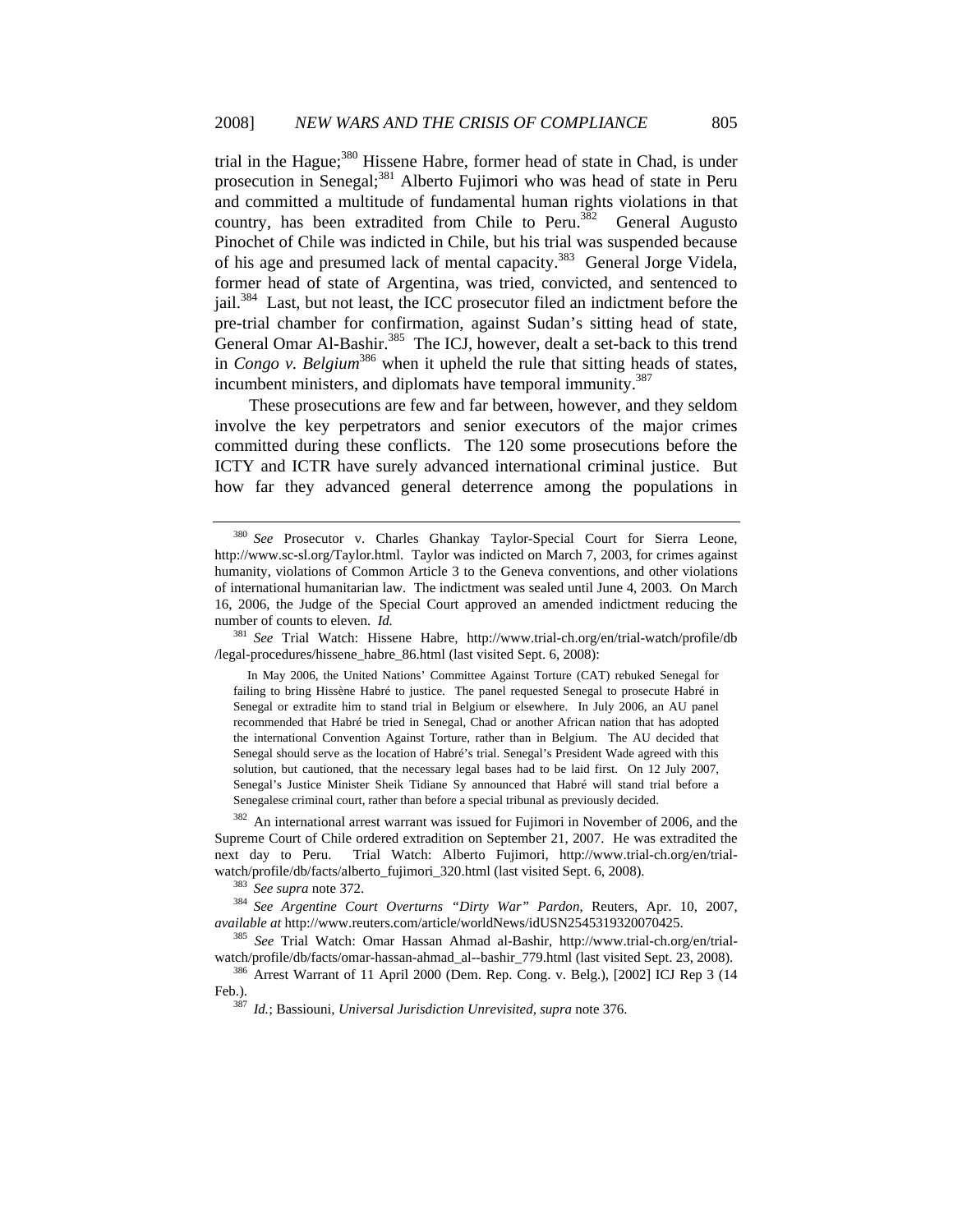question and throughout the world is probably limited.<sup>388</sup>

#### VI. CONCLUSIONS AND RECOMMENDATIONS

The recommendations that follow are reasonable and achievable, but the long and arduous history of IHL attests to the fact that government and their militaries are intractable on certain matters even if their obstinacy incurs enormous human and material costs. These state actors are solidly anchored in a culture of war that has existed for millennia. The military's goal is to achieve victory over "the enemy," who is necessarily somewhat dehumanized in order to make the killing of fellow human beings possible without paralyzing inner compunction or guilt. The goals of war are essentially: to kill, more people, faster, and more efficiently; to secure military victory; to prevail politically; to occupy territory; and to subjugate people. IHL has been used to enable, in whole or in part, these and other political and military goals, but subject to certain limitations. IHL and IHRL have tried to limit the human harm and destruction, but progress has been slow and grudgingly advanced. We continue to have multiple legal regimes, which overlap, which have gaps and ambiguities, and which create imbalance between combatants depending upon the legal characterization of the conflict. It is unnecessary, unreasonable, and contrary to the humanitarian values admittedly pursued not to have complete uniformity in the protective legal scheme applicable to any violent processes, irrespective of the context's legal characterization. Protected persons and targets should be the same, and, for example, the prohibition of torture should not depend on how a conflict is defined.389 In a similar vein, combatant status should be extended to all contexts, including purely domestic conflicts, provided that non-state actors abide by the conditions required for them to qualify as legal combatants.

Mutuality of interest and legitimacy should be enhanced through education at all levels to enhance compliance; and by the monitoring and reporting of violations by one or more independent bodies such as the ICRC; special unit(s) in the office of the United Nations High Commissioner for Human Rights; the European High Commission for Human Rights; and regional human rights bodies in the Americas and Africa. The United Nations in particular should have a database of prior and ongoing conflicts, as well as investigative and other reports that

<sup>388</sup> Moreover, the costs of such prosecutions are so high that the international community has already signaled its intentions to avoid them. The Security Council has decided that both the ICTY and ICTR should be closed by 2010. By then, it is estimated that their costs will reach \$2 billion. 389 As is the case with the U.S. under the Bush Administration, see Bassiouni, *supra* note

<sup>111.</sup>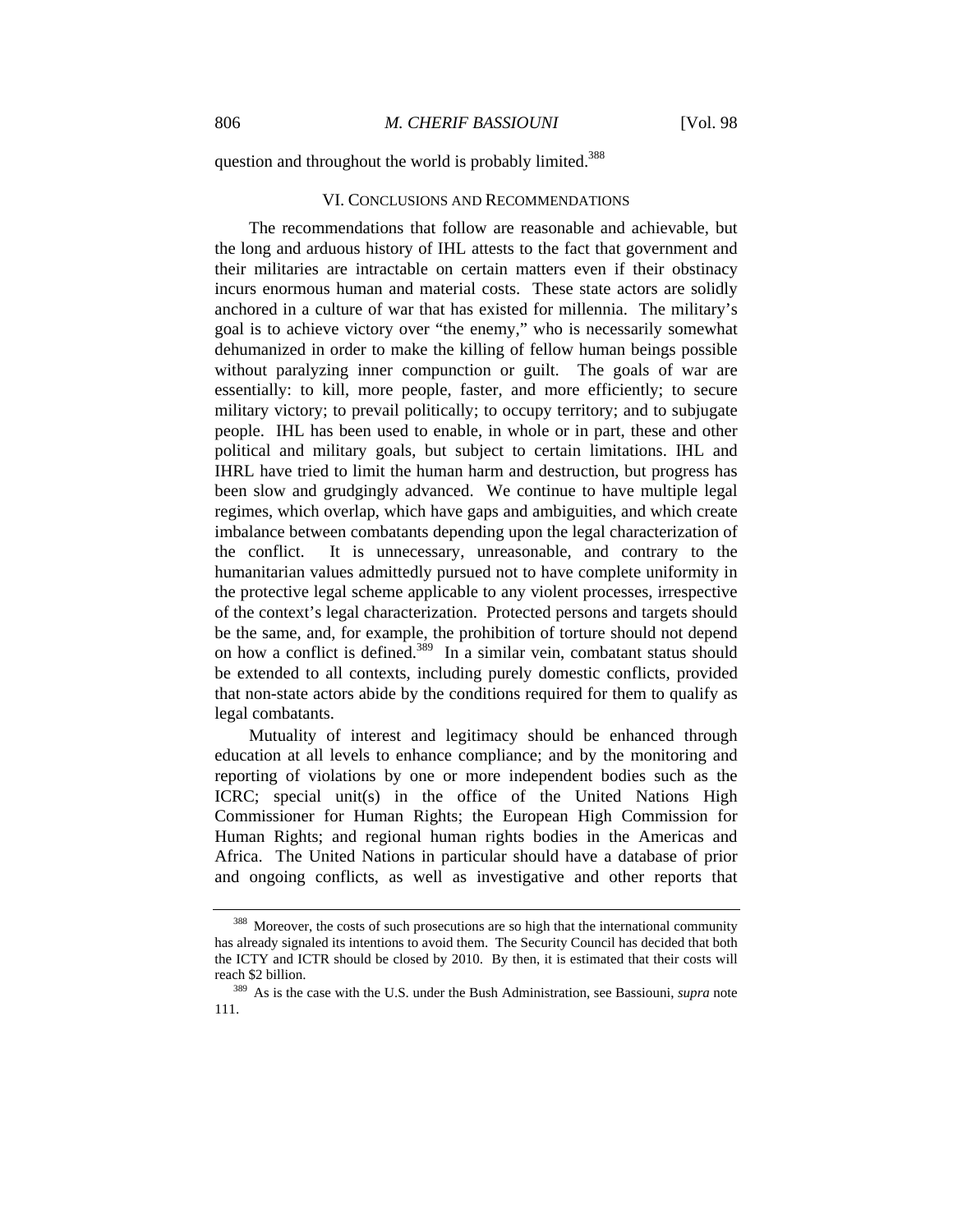establish a historic record, now shockingly absent. International civil society should become more involved in the monitoring and reporting on a consistent basis what occurs in conflicts.

More importantly, states must include in their domestic criminal legislation the crimes of genocide, crimes against humanity, war crimes, torture, slavery and slave-related practices (including trafficking and other forms of sexual abuse against women and children), prohibition of the use of child-soldiers and mercenaries. Domestic jurisdictions must enforce these crimes after the end of conflicts, as if there is a realistic threat of prosecution and punishment, deterrence is enhanced, otherwise it fails.

National civil society, and also international civil society, should be vigilant against the propagation of hate, and against acts of discrimination, both of which lead to dehumanization and to victimization.

The asymmetry of forces between state and non-state actors is almost always going to lead to violations of IHL by the weakest protagonist. Political inducements may not be enough, nor likely to be feasible. What is needed is to develop and put in place mechanisms of conflict resolutions and an effective system of action to prevent violence based on the developing concept of the "Responsibility to Protect."<sup>390</sup>

 Another important issue is the control by governments of the media, as well as access by the media to information about ongoing conflicts, results in a covering-up of government violations, and thus encourages violations by non-state actors. This situation drives non-state actors to engage in particularly dramatic violations which the media cannot ignore in order to propagate their claims or assert their presence or effectiveness. The use of terroristic violence and the symbiotic relation it creates with the media becomes an important, if not indispensable, strategy in the perception of non-state actors, thus leading to their non-compliance.

The battle for the "hearts and minds" of the people in a society where conflict exists is a primary goal of both state and non-state actors. Thus, the media's role, public perceptions, and legitimacy are among the protagonists' main strategic goals.

Finally, the culture of observance of the law and adherence to the Rule of Law is all too frequently lacking in conflict situations. This is evident even in societies which in non-conflict times observe the law and adhere to the Rule of Law. The temptation of governments to set aside observance of the law and adherence to the Rule of Law in what they deem to be times of emergency is all too evident. This undermines the legitimacy of governments and enhances the claims by non-state actors of their own

 $390$  For more details on the Responsibility to Protect (R2P), see Responsibility to Protect: Engaging Civil Society, http://www.responsibilitytoprotect.org/ (last visited Sept. 8, 2008).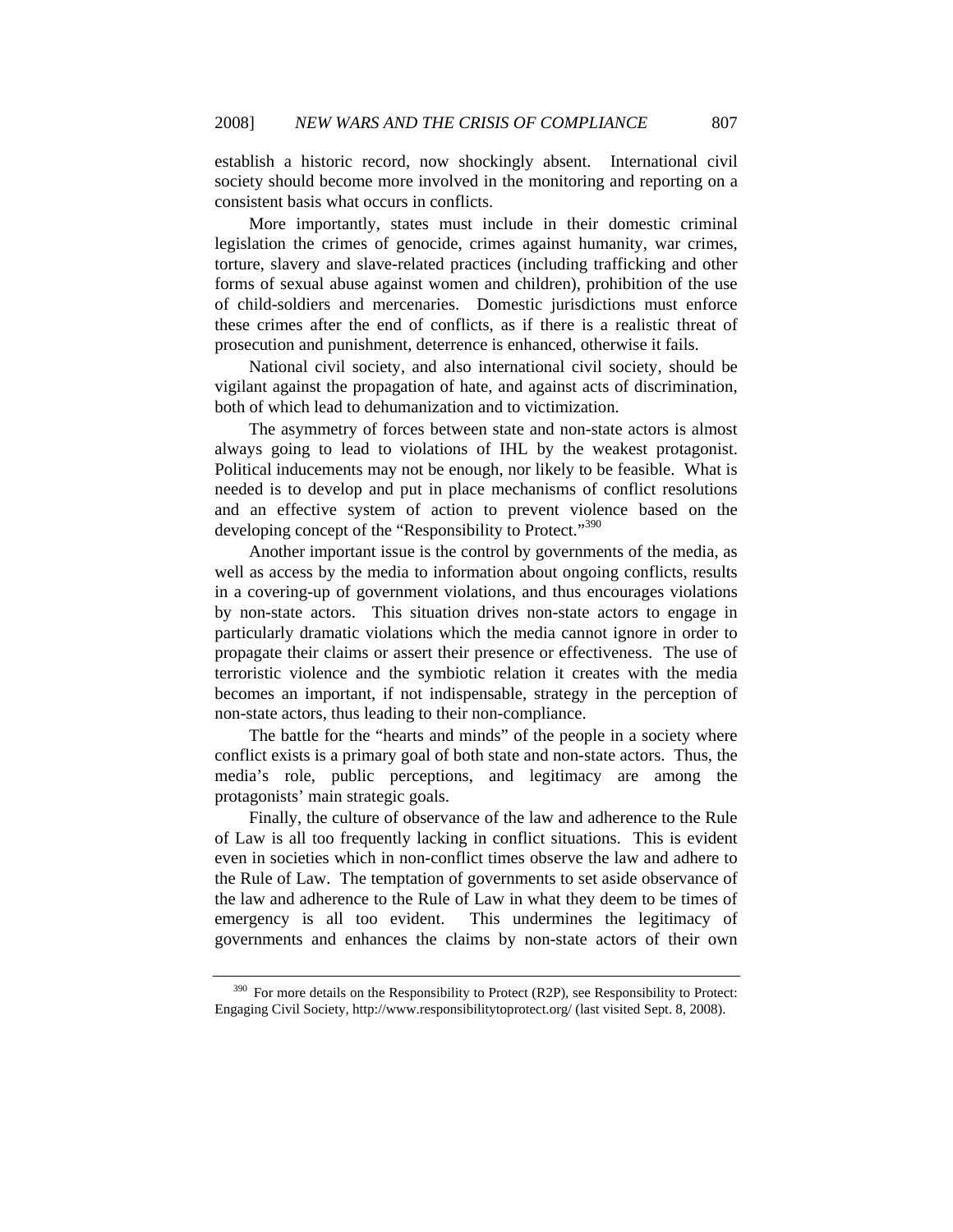legitimacy. It also provides non-state actors with opportunities to rationalize their violations of IHL.

Following are some conclusions and recommendations:

- A Protocol to the Geneva Conventions should be added to eliminate the disparities in protections between all forms of conflicts, and to give combatants willing to abide by IHL the status of lawful combatant and that of POW. This Protocol should address the peculiarities of the new wars and the rights and responsibilities of non-state actors. In addition, the Protocol should address the questions raised in this article and which are reflected in the recommendations which follow. More importantly, it should address issues of education and training for non-state actors.
- Governments should drop their reluctance to recognize non-state actors engaged in conflicts of a non-international character by recognizing them as lawful combatants and granting them lawful combatant and POW status when they agree to comply with IHL.
- The emergence of new categories of non-state actors who have a supporting role in conflicts of a non-international character is so far not specifically included in the normative scheme of IHL and is also not covered by the traditional norms of criminal law in many national legal systems should be included in a new Protocol to the Geneva Conventions.
- The use of non-state actor surrogates by governments to engage in armed violence with de facto assurances of impunity should be included in the prohibition against mercenarism.
- The elimination of double standards reflected in the practice of governments, who consider their violations as legitimate while characterizing the same kind of violations by non-state actors as illegitimate. $391$
- IHL norms should be consistently enforced with impartiality against state and non-state actors.
- Legitimacy of goals all too frequently becomes the rationale for resorting to unlawful means by both state and non-state actors. This approach tends to escalate the interactive processes of violence. More particularly, it is used to rationalize unlawful reprisals by both sides in conflict, thus escalating and feeding processes of violence.
- Reinforcing domestic justice systems in their exercise of criminal

<sup>&</sup>lt;sup>391</sup> The resort by governments to characterizing non-state actors' actions as terrorist, even when they are within the permissible bounds of IHL, evidences a double standard that detracts from compliance by non-state actors and should be remedied by the adoption of a comprehensive convention on terrorism. INTERNATIONAL TERRORISM: A COMPILATION OF U.N. DOCUMENTS, *supra* note 339, at 263-304 (draft comprehensive Convention on the International Suppression of Terrorism).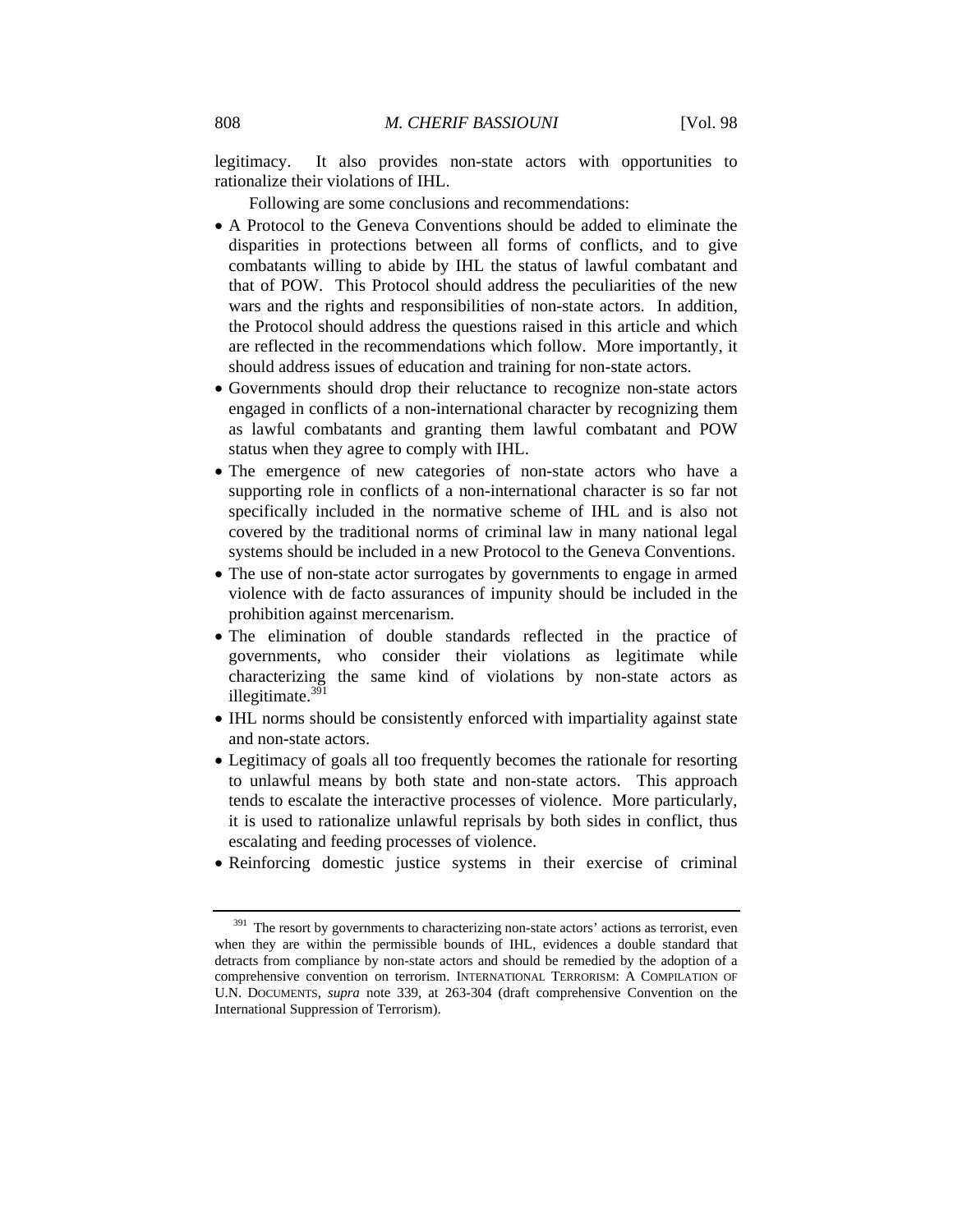jurisdiction over perpetrators of war crimes, crimes against humanity, and genocide.

- Establishing within the United Nations and the ICRC of a permanent monitoring system to document the practices of state and non-state actors in conflicts of a non-international character. Such monitoring bodies should be published and disseminated.
- The United Nations should recognize the Responsibility to Protect. This recognition supported by state action would be one of the measures to prevent certain conflicts.392
- The new Protocol should emphasize the prohibition of reprisals under any name or form.<sup>393</sup>
- Last but not least, ICL needs to be revisited with respect to the responsibility of non-state actors. In particular, the Genocide Convention<sup>394</sup> and the Convention Against Torture<sup>395</sup> must be amended to specifically reflect their applicability to non-state actors whenever the latter have a structure which has some of the characteristics of the state and particularly when they control territory and exercise dominion and control over it and over individuals on it whether they be combatants or non-combatants. Moreover, crimes against humanity require that they be embodied in a convention that would hopefully have the same widespread acceptance as the Genocide Convention.<sup>396</sup> Such a convention should specifically allude to the responsibility of non-state actors.

Large-scale IHL violations that reward the perpetrators with impunity violate the victims' need for justice.<sup>397</sup> The memory of such violations among victims is not erased simply because a peaceful settlement has been achieved by political leaders. There is no such thing as a political erasure of the memory of such crimes. At best, it remains in the limbo of a victim's

 $392$  Experience indicates that international intervention, either military or diplomatic, does not take place before a conflict has reached a high level of violence. Consequently, it encourages non-state actors to escalate violence, including IHL violations, which in turn brings about a general escalation of violence, including violations by state actors. Thus, there is a premium on the escalation of violence which seems to necessarily include a high level of IHL violations.<br><sup>393</sup> Governmental actions that constitute unlawful reprisals and which escalate violence,

reduce legitimacy and enhance counter-claims of legitimacy, and provide a rationalization for committing similar in-kind violations by opponents, should be discouraged by means of the ICRC's monitoring and reporting.<br><sup>394</sup> Genocide Convention, *supra* note 39; SCHABAS, GENOCIDE IN INTERNATIONAL LAW,

*supra* note 5. 395 Convention Against Torture, *supra* note 5; Daniel H. Derby, *The International* 

*Prohibition of Torture, in* I INTERNATIONAL CRIMINAL LAW, *supra* note 61, ch. 5.3. 396 See M. Cherif Bassiouni, *Crimes Against Humanity: The Need for a Specialized* 

*Convention*, 31 COLUM. J. TRANSNAT'L L. 457 (1994). *See also supra* note 5. 397 *See* DRUMBL, *supra* note 229.